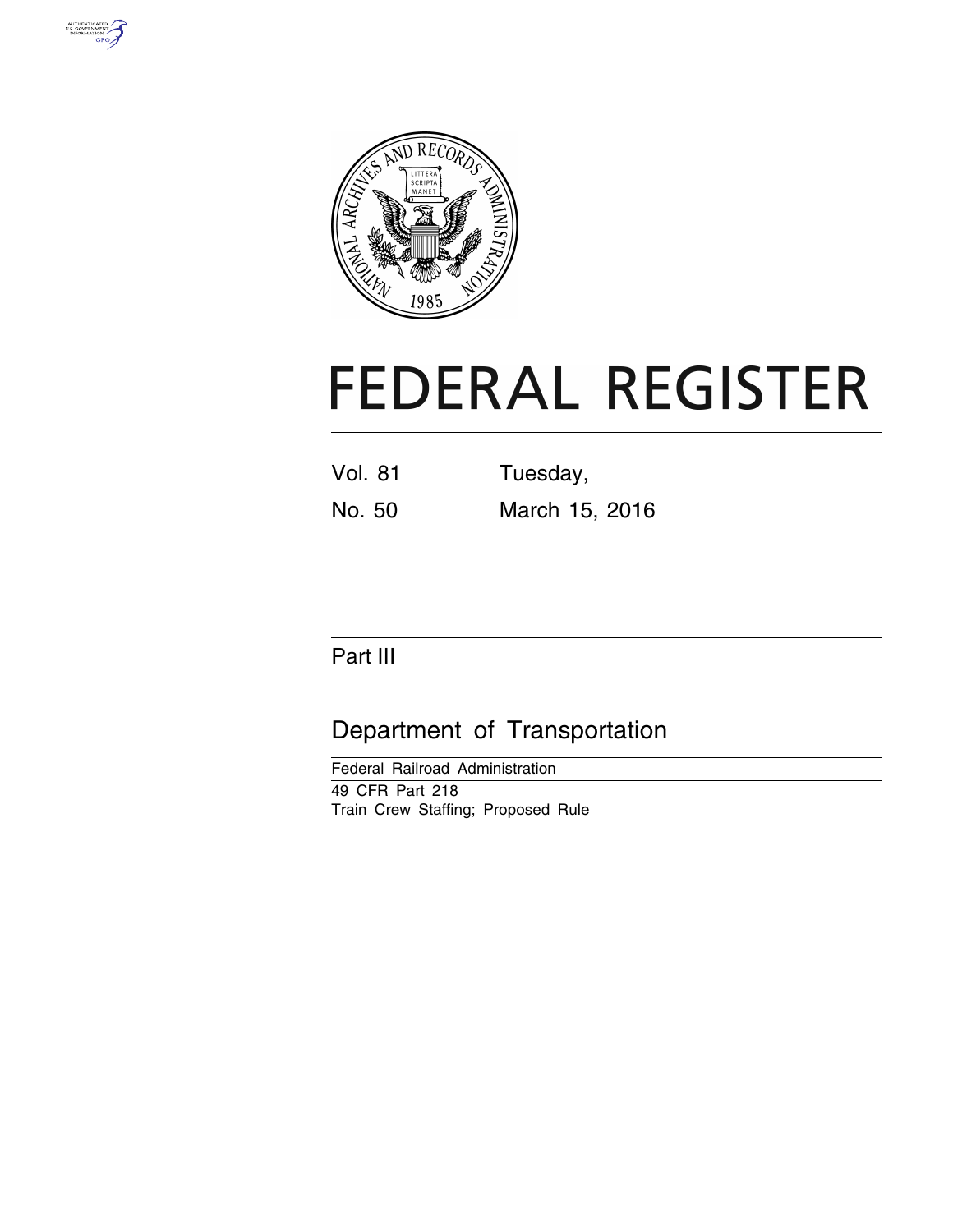# **DEPARTMENT OF TRANSPORTATION**

# **Federal Railroad Administration**

#### **49 CFR Part 218**

**[Docket No. FRA–2014–0033, Notice No. 1] RIN 2130–AC48** 

#### **Train Crew Staffing**

**AGENCY:** Federal Railroad Administration (FRA), Department of Transportation (DOT).

**ACTION:** Notice of proposed rulemaking (NPRM).

**SUMMARY:** FRA proposes regulations establishing minimum requirements for the size of train crew staffs depending on the type of operation. A minimum requirement of two crewmembers is proposed for all railroad operations, with exceptions proposed for those operations that FRA believes do not pose significant safety risks to railroad employees, the general public, and the environment by using fewer than twoperson crews. This proposed rule would also establish minimum requirements for the roles and responsibilities of the second train crewmember on a moving train, and promote safe and effective teamwork. Additionally, FRA coproposes two different options for situations where a railroad wants to continue an existing operation with a one-person train crew or start up an operation with less than two crewmembers. Under both co-proposal options, a railroad that wants to continue an existing operation or start a new operation with less than a twoperson train crew would be required to describe the operation and provide safety-related information to FRA; however, proposed Option 1 includes an FRA review and approval period lasting up to 90 days while Option 2 proposes permitting such operations to initiate or continue without a mandatory FRA review and approval waiting period or while such review is taking place. For start-up freight operations with less than two crewmembers, proposed Option 2 also requires a statement signed by the railroad officer in charge of the operation certifying a safety hazard analysis of the operation has been completed and that the operation provides an appropriate level of safety. **DATES:** (1) Written Comments: Written comments on the proposed rule must be received by May 16, 2016. Comments received after that date will be considered to the extent possible without incurring additional expense or delay.

(2) FRA anticipates being able to resolve this rulemaking without a public, oral hearing. However, if FRA receives a specific request for a public, oral hearing prior to April 14, 2016, one will be scheduled and FRA will publish a supplemental notice in the **Federal Register** to inform interested parties of the date, time, and location of any such hearing.

**ADDRESSES:** You may submit comments identified by the docket number FRA– 2014–0033 by any of the following methods:

• *Online:* Comments should be filed at the Federal eRulemaking Portal, *[http://www.regulations.gov.](http://www.regulations.gov)* Follow the online instructions for submitting comments.

• *Fax:* 202–493–2251.

• *Mail:* Docket Management Facility, U.S. Department of Transportation, 1200 New Jersey Avenue SE., W12–140, Washington, DC 20590.

• *Hand Delivery:* Room W12–140 on the Ground level of the West Building, 1200 New Jersey Avenue SE., Washington, DC 20590 between 9 a.m. and 5 p.m., Monday through Friday, except Federal Holidays.

*Instructions:* All submissions must include the agency name, docket name and docket number or Regulatory Identification Number (RIN) for this rulemaking (RIN 2130–AC48). Note that all comments received will be posted without change to *[http://](http://www.regulations.gov) [www.regulations.gov,](http://www.regulations.gov)* including any personal information provided. Please see the Privacy Act heading in the **SUPPLEMENTARY INFORMATION** section of this document for Privacy Act information related to any submitted petitions or materials.

*Docket:* For access to the docket to read background documents or comments received, go to *[http://](http://www.regulations.gov) [www.regulations.gov](http://www.regulations.gov)* at any time or to the U.S. Department of Transportation, Docket Operations, M–30, West Building, Ground Floor, Room W12– 140, 1200 New Jersey Avenue SE., Washington, DC 20590, between 9 a.m. and 5 p.m., Monday through Friday, except Federal Holidays.

# **FOR FURTHER INFORMATION CONTACT:**  Joseph D. Riley, Railroad Safety Specialist (OP)-Operating Crew Certification, U.S. Department of Transportation, Federal Railroad Administration, Mail Stop-25, Room W33–412, 1200 New Jersey Avenue SE., Washington, DC 20590, (202) 493–6318, or Alan H. Nagler, Senior Trial Attorney, U.S. Department of Transportation, Federal Railroad Administration, Office of Chief Counsel, RCC–10, Mail Stop 10, West Building

3rd Floor, Room W31–309, 1200 New Jersey Avenue SE., Washington, DC 20590, (202) 493–6038).

#### **SUPPLEMENTARY INFORMATION:**

# **Table of Contents for Supplementary Information**

I. Executive Summary

- II. Background
	- A. Analysis of Two Recent Catastrophic Accidents Raising Crew Size Issues
	- 1. Lac-Mégantic, Quebec, Canada
	- 2. Casselton, ND
	- B. Research Identifies Crewmember Tasks and the Positive Attributes of Teamwork, Raises Concerns With One-Person Crews, Especially When Implementing New Technology
	- 1. Cognitive and Collaborative Demands of Freight Conductor Activities: Results and Implications of a Cognitive Task Analysis—Human Factors in Railroad **Operations**
	- 2. Rail Industry Job Analysis: Passenger Conductor
	- 3. Fatigue Status in the U.S. Railroad Industry
	- 4. Technology Implications of a Cognitive Task Analysis for Locomotive Engineers—Human Factors in Railroad **Operations**
	- 5. Using Cognitive Task Analysis To Inform Issues in Human Systems Integration in Railroad Operations— Human Factors in Railroad Operations
	- 6. Teamwork in U.S. Railroad Operations
	- C. The Acknowledged Limitations of FRA Accident/Incident Reporting Data
	- D. FRA's Regulations Suggest Safety Hazards Are Created When a Train Has Less Than Two Crewmembers
	- 1. Difficulty Providing Point Protection for Shoving or Pushing Movements
	- 2. Complications Returning Switches to the Normal Position and Loss of Job Briefings
	- 3. Concerns Protecting Train Passengers in an Emergency
	- 4. Deterrence of Electronic Device Distraction and Observing Alcohol or Drug Impairment, Reduced Possibility of Co-Worker Referrals
	- 5. Complicating Radio Communication Procedures
	- 6. Adding a Potential Safety Hazard to Highway-Rail Grade Crossing Activation Failures
	- E. Defining the Crewmembers' Qualifications
- III. Railroad Safety Advisory Committee (RSAC) Overview
- IV. No Recommendation From the RSAC Working Group
- V. FRA's Overall Post-RSAC Approach
	- A. The Proposal Is Largely Focused on Influencing How Railroads Approach Future One-Person Operations
	- B. The Proposal Is Complimentary to Other Regulatory Initiatives, Not Duplicative
	- C. Identifying How the NPRM Differs From FRA's RSAC Suggested Recommendations
- D. Electronic Submission and Approval Process
- VI. Section-by-Section Analysis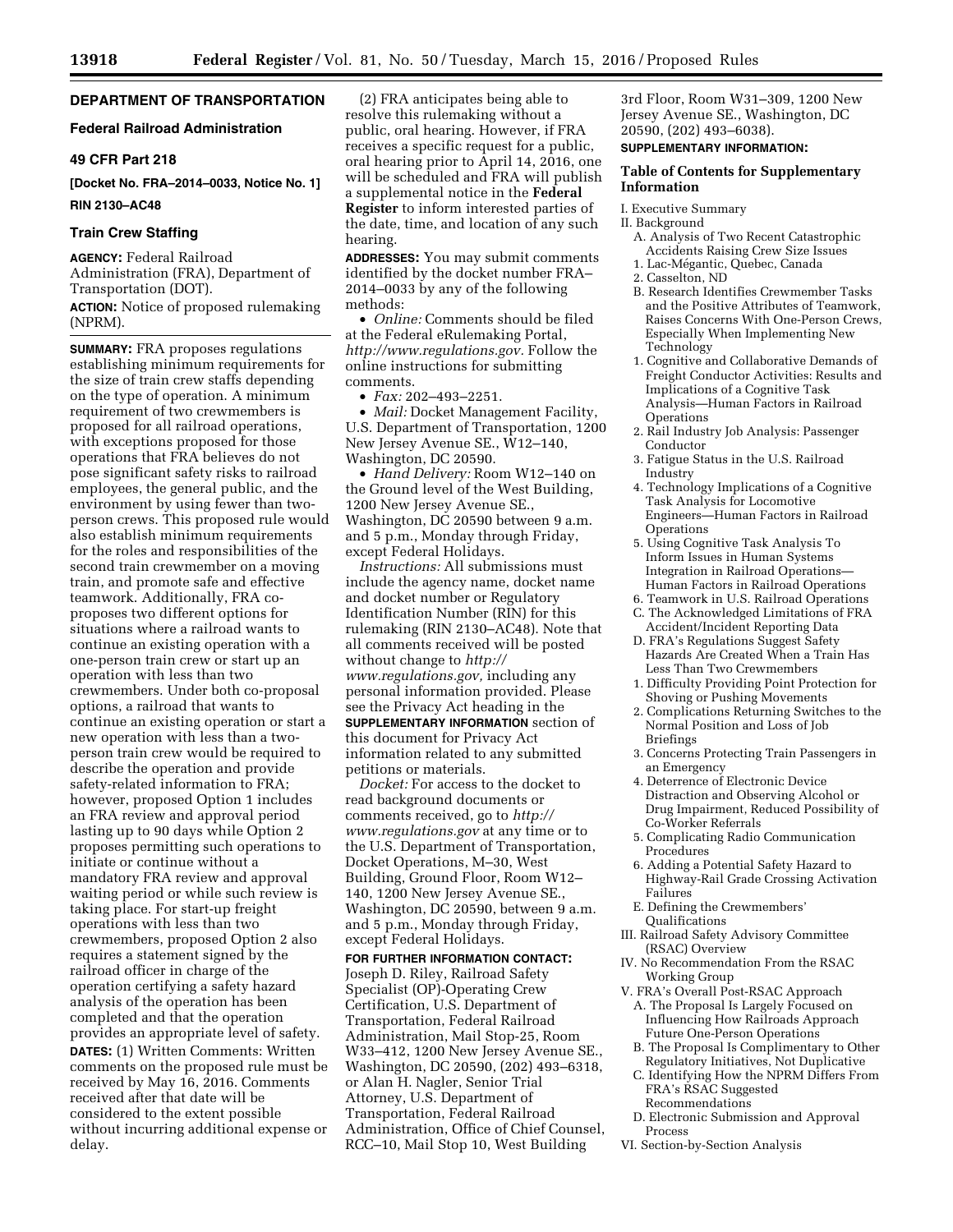VII. Regulatory Impact and Notices

- A. Executive Order 12866, Executive Order 13563, and DOT Regulatory Policies and Procedures
- B. Regulatory Flexibility Act and Executive Order 13272
- C. Paperwork Reduction Act
- D. Federalism Implications
- E. International Trade Impact Assessment
- F. Environmental Impact
- G. Unfunded Mandates Reform Act of 1995
- H. Energy Impact
- I. Privacy Act

# **I. Executive Summary**

#### *Purpose of the Regulatory Action and Legal Authority*

FRA is concerned that as railroads implement positive train control (PTC) and other technologies, they may expand use of less than two-person crews on operations without considering safety risks or implementing risk mitigating actions that FRA believes are necessary. Because there are currently few railroad operations that utilize a one-person crew and FRA has not been specifically tracking the safety of those operations through its recordkeeping and reporting requirements, FRA cannot provide reliable or conclusive statistical data to suggest whether one-person crew operations are generally safer or less safe than multiple-person crew operations. FRA does not currently collect sufficient data related to the size of a train crew nor do accident reports and investigations generally address the size of a crew in order for FRA or any entity to definitively compare oneperson operations to multiple person operations. However, FRA has studies showing the benefits of a second crewmember and other information detailing the potential safety benefits of multiple-person crews. A recent catastrophic accident in Canada occurred in which a one-person crew did not properly secure an unattended train and another accident occurred in which a multiple-person crew was able to effectively respond to an accident and remove cars from danger. In addition, qualitative studies show that one-person train operations pose increased risks by potentially overloading the sole crewmember with tasks, and that PTC does not substitute for all the tasks performed by properly trained conductors. Task overload can lead to a loss of situational awareness, and potentially to accidents. Moreover, other nations require government approval of railroad decisions to use less than twoperson crews. Further, even if FRA does not have data to prove a direct correlation between higher rates of safety and multiple person crews, it is

true that railroads have achieved a continually improving safety record during a period in which the industry largely employed two-person train crews.

Persons in the railroad industry have pointed to countervailing effects of a requirement to have more than one crewmember on a train, such as additional incidents caused by crew distraction. In addition, having a second crew person on board a train may not prevent or mitigate an incident but could add to the number of persons killed or seriously injured when one occurs. FRA believes such instances are very rare, but does not have readily available information for estimating such potential countervailing impacts of this proposed rule. FRA believes that having a properly trained second crew person on board, or implementing risk mitigating actions that FRA believes are necessary to address any additional safety risks from using fewer than twoperson crews, provides net safety benefits relative to using fewer than two-person crews or not implementing mitigating measures that FRA believes are necessary.

In discussing the future of train operations with officials from various railroads, FRA has become aware that some railroads have shown a willingness to conduct more operations with only one crewmember. FRA has existing authority to take emergency action to prohibit an unsafe operation if the agency is aware of it (49 U.S.C. 20104), but FRA often lacks information to use this authority to address unsafe one-person crews. FRA does not currently have a mechanism to collect detailed information about railroad oneperson train operations to determine railroad safety risk. Furthermore, FRA believes it would be inappropriate to wait until an emergency situation arises before it takes action against a oneperson operation that is not providing an appropriate level of safety. FRA believes this proposed rule is necessary for FRA to protect railroad employees, the general public, and the environment by considering the safety risks of each type of operation and prohibiting operations that pose an unacceptable level of risk as compared to operations utilizing a two-person crew. This rulemaking is also necessary to ensure that the public, through FRA, has a voice in the railroad's decision to utilize less than a two-person crew.

FRA research demonstrates the effectiveness of properly trained teams. It is not the act of adding a second person that makes the train safer, but instead it is the act of adding a properly qualified person, who understands the

roles of all the crewmembers, and who has the experience or ability to relieve the locomotive engineer of some of the mental strain that can contribute to accidents attributed to human factor errors. FRA understands that expert teamwork can be achieved through effective coordination, cooperation, and communication. However, FRA estimates both options of the proposal would have a small impact on teamwork because FRA expects that either coproposal option would result in no more than the labor hour equivalent of two to three additional crewmembers nationwide annually relative to what would occur with existing operations with less than two crewmembers if the rule were not in place and because FRA believes that all railroads with multipleperson crews are operating in compliance with the proposal's requirements for the roles and responsibilities of a second crewmember. FRA expects that under the first co-proposal it would require some start-up one-person crew operations (but not existing one-person crew operations) to implement risk mitigating measures that FRA believes are necessary to address safety risks of using one-person crews in specific operating environments. However, FRA expects to require such measures in very few circumstances, and estimates a cost range of \$5.1 million to \$27.7 million over 10 years and discounted at 7 percent from implementing such measures under either co-proposal option.

The proposed rulemaking would be expected to grant an exception to most existing operations with less than two crewmembers. However, some operations would still not be able to meet the requirements of the proposed exceptions and those railroads would have to add one person to their train crews. FRA estimates that about 10,361 train starts would not be eligible for the proposed specific freight train exception § 218.131. Furthermore, FRA estimated that around 15,185 train starts would not be covered by the exception for existing one-person operations in § 218.133. Given the proposed structure of the passenger train exceptions in § 218.129, FRA does not expect any passenger railroad to have to add a crewmember to an existing train operation as a result of the NPRM. Freight railroads would be expected to take full advantage of the special approval procedure in § 218.135. FRA used a range of values to estimate the costs that would be related to § 218.135 due to the uncertainty in the future of crew staffing. This range stipulates that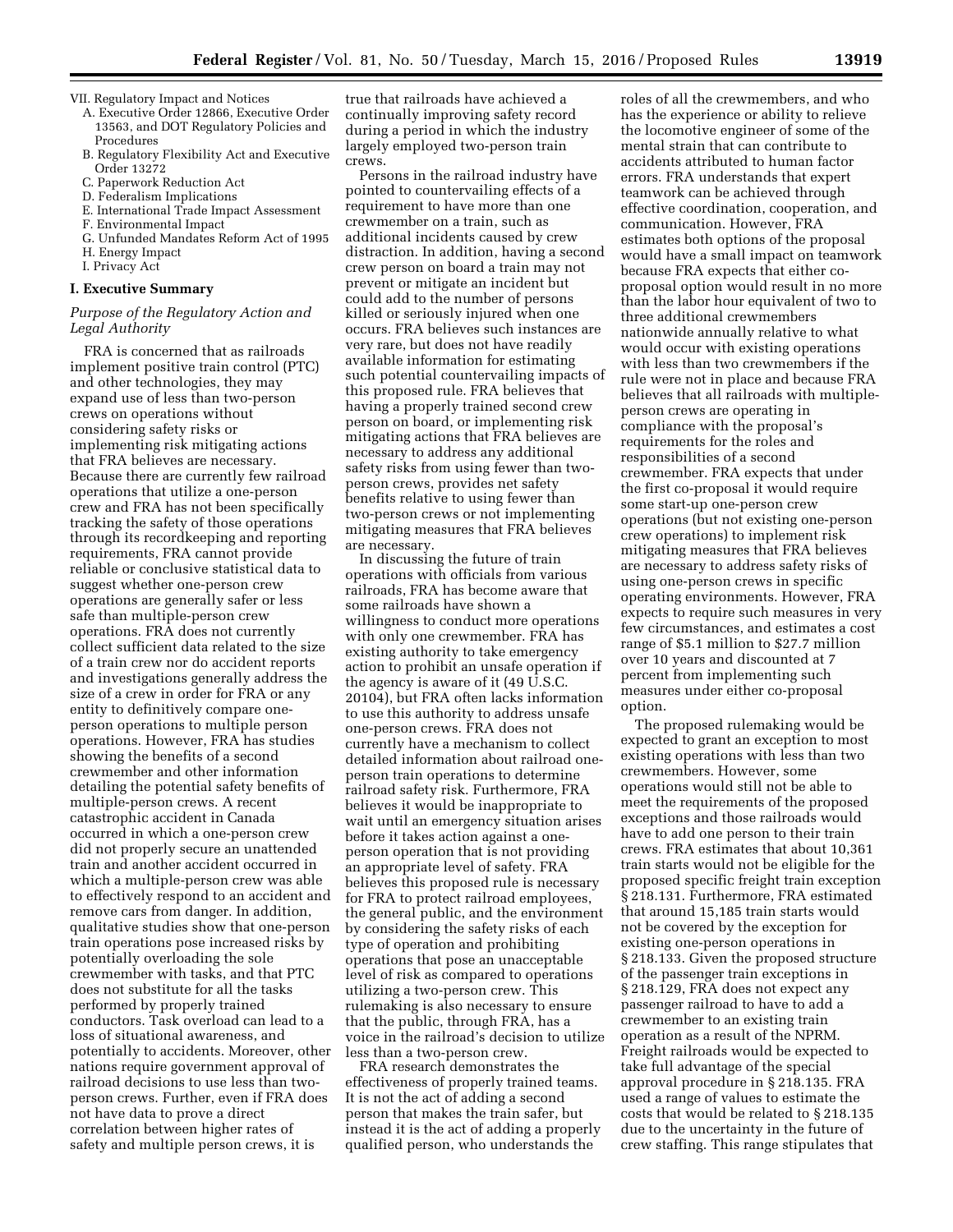between 850,266 and 15,675,000 train starts would be affected by crew reduction over the next 10 years and enter the special approval procedure as proposed in § 218.135. For passenger railroads, the proposed special approval procedure would maintain the status quo, as any railroad that could potentially request special approval under § 218.135 would have done it through a passenger train emergency preparedness plan under part 239.

FRA is proposing regulations concerning train crew staffing based on the statutory general authority of the Secretary of Transportation (Secretary). The general authority states, in relevant part, that the Secretary ''as necessary, shall prescribe regulations and issue orders for every area of railroad safety supplementing laws and regulations in effect on October 16, 1970.'' 49 U.S.C. 20103. The Secretary delegated this authority to the Federal Railroad Administrator. 49 CFR 1.89(a).

#### *Summary of the Major Provisions of the Regulatory Action in Question*

FRA is co-proposing regulations to address train crew sizes. FRA's first coproposal would establish minimum requirements for the size of different train crew staffs depending on the type of operation and the safety risks posed by the operation to railroad employees and the general public. This proposal also prescribes minimum requirements for the appropriate roles and responsibilities of train crewmembers on a moving train, and promotes safe and effective teamwork. Each railroad may prescribe additional or more stringent requirements in its operating rules, timetables, timetable special instructions, and other instructions.

FRA's first proposed approach starts with a general requirement that each train shall be assigned a minimum of two crewmembers, regardless of whether the train is a freight or passenger operation. The NPRM contains several proposed requirements detailing the roles and responsibilities of the second crewmember when the train is moving. The primary role of a second crewmember, typically a conductor, is to have the ability to directly communicate with the crewmember in the cab of the controlling locomotive, *i.e.,* the locomotive engineer, even if the second crewmember is located outside of the operating cab.

Several of the proposed sections contain exceptions to this general requirement, specifying when a train would not require a minimum of two crewmembers. These are generally low risk operations that are not hauling large quantities of hazardous materials, traveling at high speeds, or putting passengers on passenger trains at risk. Among other exceptions, there is a proposed exception for a tourist, scenic, historic, or excursion operation that is not part of the general railroad system of transportation. Other exceptions allow railroads to use one-person crews to assist other trains (*i.e.,* helper service), maintain track, or move locomotives where they are needed without being burdened by the proposed two crewmember minimum staffing requirement.

Two of the proposed sections suggest how a railroad could apply for FRA approval to operate one-person train crews. One of those proposed sections would require a railroad to provide information describing an operation that existed prior to January 1, 2015, and FRA would have 90 days from the day of receipt of the submission to issue written notification of approval or disapproval. The railroad would be allowed to continue the operation unless FRA notifies the railroad it must cease the operation and provides the reason(s) for the decision. If FRA failed to disapprove the proposal within 90 days of the submission, the railroad would be permitted to go forward with its plan. The second of the proposed sections under the first co-proposal would allow any railroad, at any time, to provide information describing an operation and petition FRA for special approval of a train operation with less than two crewmembers. FRA would normally grant or deny the petition within 90 days of receipt, but could attach special conditions to the approval of any petition after considering the benefits and costs of the condition(s).

Under the second co-proposal, an existing one-person train operation would be required to provide information to FRA in order to continue the operation, and a start-up train operation with less than two crewmembers would be required to provide information to FRA before initiating the operation. The railroad with the start-up operation would also be required to attest that it has studied the operating environment and circumstances of the intended operation and that the railroad believes that it has taken any precautions necessary to ensure that the proposed single-person operation will not pose significant safety risks to railroad employees, the general public, and the environment. Under this co-proposal, the railroad would not be required to wait for FRA approval prior to beginning singleperson service. With the railroad's notice and attestation the railroad

would be permitted to operate a singleperson service. Both existing and startup train operations with less than two crewmembers would be required to provide an appropriate level of safety. However, FRA reserves the right to investigate an operation and halt or add conditions to an operation's continuance if FRA determines that an operation is not providing an appropriate level of safety.

#### *Costs and Benefits*

FRA estimated the benefit and cost ranges of the two co-proposals using a 10-year time horizon, and performed sensitivity analysis using a 20-year time horizon. Compliance costs include the addition of the labor hour equivalent of about one to three additional crewmembers nationwide annually to certain train movements for existing operations (an estimated cost of roughly \$120,000–\$200,000 annually over 10 years, undiscounted), off-setting actions required by FRA in order for a railroad to obtain FRA approval to start up new fewer than two-person crew operations, and information submission and data analysis.

FRA estimated a 10-year cost range which would be between \$7.65 million and \$40.86 million, undiscounted. Discounted values of this range are \$5.19 million and \$27.72 million at the 7-percent level. FRA is confident that the benefits outlined in this NPRM would exceed the costs. Preventing a single fatal injury would exceed the break-even point in the low range and preventing five fatalities would exceed the break-even point at the high range. The proposed rule will help ensure that train crew staffing does not result in inappropriate levels of safety risks to railroad employees, the general public, and the environment, while allowing technology innovations to advance industry efficiency and effectiveness without compromising safety. The proposal contains minimum requirements for roles and responsibilities of second train crewmembers on certain operations and promotes safe and effective teamwork. Due to lack of information, these cost estimates do not include any safety costs from using two-person crews instead of one or zero person crews, such as additional accidents caused by non-engineer crew distracting the engineer or additional deaths and serious injuries from having more people on board trains involved in accidents.

FRA is confident that the proposed rulemaking would generate the benefits necessary to at least break-even. These benefits would result from improved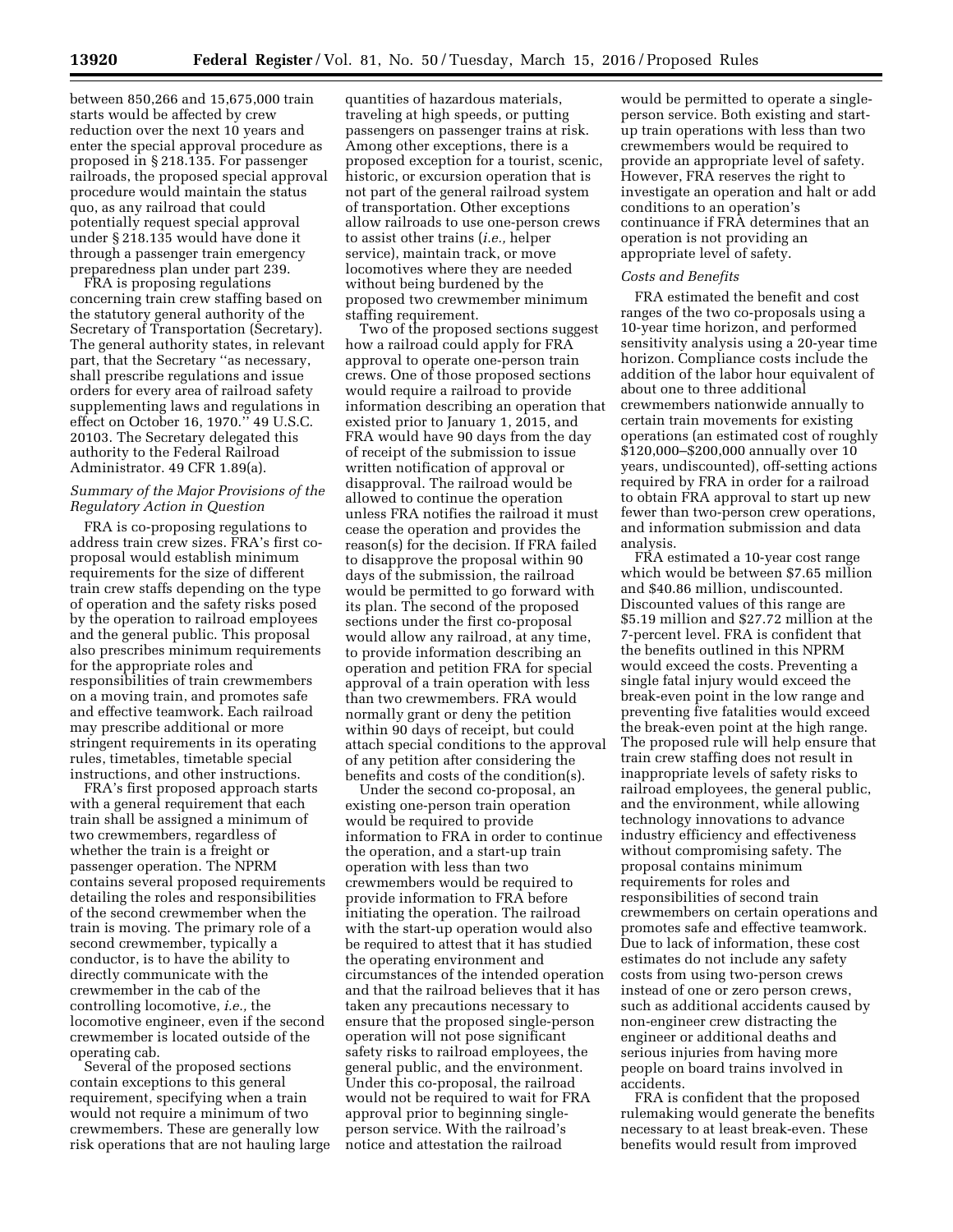post-accident/incident emergency response and management, reporting of troubled employees due to drug and alcohol use, compliance with restrictions on electronic device use in place to prevent distraction, and the potential avoidance of a highconsequence train accident. While FRA does not have information that suggests that there have been any previous accidents involving one-person crew operations that could have been avoided by adding a second crewmember, this rule would break even with its estimated costs if it prevents one fatal injury or high-consequence accident in the first 10 years of the rule (and no additional safety costs result from the presence of additional crew). This proposed rule would help ensure that passengers and high risk commodities are transported safely by rail and FRA is confident that the resulting safety benefits would justify the costs. The cost increase would result from additional crewmembers on the trains that are currently operating with a oneperson crew and from the possibility that the railroad is required to use more technology to mitigate the risk related to crew conversions. FRA has assessed both co-proposals and concluded that monetary, quantifiable costs under both co-proposals are equal. However, railroads may perceive each option differently, especially as it pertains to business risk. Under co-proposal Option 1, railroads would have to wait for approval and that would delay implementation of crew size reduction in the short-term. However, once FRA grants approval railroads would have spent adequate amount of resources to meet regulatory requirements and oversight. Under co-proposal Option 2, each railroad would be able to initiate crew reductions after a petition is submitted to FRA. This means that railroads would be able to reduce costs once petitions are submitted. However, under co-proposal Option 2, railroads may assume more business risk as an initiated crew reduction would be subject to regulatory action (discontinuance or more conditions for approval). This means that railroads could end up acquiring equipment or resources for unapproved crew reductions or to modify initial plans for crew reductions. This would be costly and bring more uncertainty to the railroads' business plans in the shortterm.

FRA conducted a sensitivity analysis of its first co-proposal using a 20-year time horizon and a scenario with a more rapid crew size reduction schedule. FRA estimates that the cost range of the

co-proposals would be \$7.44 million to \$36.25 million over this timeframe using a 7-percent discount rate, and \$11.93 million to \$50.71 million using a 3-percent discount rate.

#### **II. Background**

# *A. Analysis of Two Recent Catastrophic Accidents Raising Crew Size Issues*

During the last five months of 2013, the railroad industry had two accidents that suggest the need for greater Federal oversight of crew size issues. The first incident at Lac-Mégantic, Quebec, Canada, was the driving force for bringing the crew size issue to FRA's Federal advisory committee known as the Railroad Safety Advisory Committee (RSAC). While Canada's Transportation Safety Board could not conclude that use of a one-person crew was a cause or contributing factor to the accident, as described below, the Lac-Mégantic accident involved a one-person crew that did not properly secure a train at the end of a tour of duty leading to a deadly, catastrophic accident.

The RSAC includes representatives from all of the agency's major stakeholder groups, including railroads, labor organizations, suppliers and manufacturers, and other interested parties. (An RSAC overview is provided below.) During the time that the RSAC's Working Group was deliberating whether it could make recommendations to FRA on the crew size issue, the other accident summarized here occurred. This accident involved trains carrying multiperson crews and is illustrative of the positive mitigation measures multiperson train crews took following a track-based derailment of one train that led to a second train colliding with the first (Casselton, ND). With regard to the Lac-Mégantic accident, FRA exercised its oversight following the accident through use of its emergency order authority to ensure that the railroad involved had at least one adequate backstop to human error. FRA has also issued several other regulations to address the safety issues raised by these accidents which are described within the summaries of the accidents.

#### Lac-Mégantic, Quebec, Canada

FRA published Emergency Order 28 (78 FR 48218) on August 7, 2013, (issued on August 2, 2013) which contains the preliminarily known details of the events on July 5–6, 2013, that led to the catastrophic accident at Lac-Mégantic. On August 20, 2014, the Transportation Safety Board (TSB) of Canada released its railway investigation report, which refines the

known factual findings and makes recommendations for preventing similar accidents. TSB of Canada Railway Investigation R13D0054 is available online at *[http://bit.ly/VLqVBk.](http://bit.ly/VLqVBk)* In summary, an unattended train on mainline track did not stay secured and rolled down a grade to the center of town, where 63 of the 72 crude oil tank cars in the train derailed, and about onethird of the derailed tank car shells had large breaches. There were multiple explosions and fires causing an estimated 47 fatalities to the general public, extensive damage to the town, and approximately 2,000 people to be evacuated from the surrounding area.

The train had been secured by its oneperson crew prior to it being left unattended. Because of a mechanical problem with the train, the engineer left the train running. Prior to leaving the train, the engineer consulted with another railroad employee about how to handle the problem and applied brakes on the train. However, TSB of Canada determined that the one-person crew did not comply with the railroad's rules requiring the hand brakes alone to be capable of holding the train. According to the railroad's rules, a 72-car train should have had a minimum of nine hand brakes applied. Instead, the oneperson crew used a combination of the locomotive air brakes and seven hand brakes to give the false impression during the verification test that the hand brakes alone would hold the train. TSB of Canada concluded that, without the extra force provided by the air brakes, a minimum of 17 and possibly as many as 26 hand brakes would have been needed to secure the train, depending on the amount of force with which they had been applied. Testing conducted by TSB of Canada concluded that it would have been possible for a single operator to apply a sufficient number of hand brakes within a reasonable amount of time. Shortly after the one-person crew left the train, the local fire department responded to an emergency call about a fire on the train. The responders followed the railroad's instructions in shutting down the locomotive and then extinguished the fire. The responders met with an employee of the railroad, a track foreman, to discuss the train's condition prior to departing the area. The track foreman dispatched by the railroad did not have a locomotive operations background. With all the locomotives shut down, the air compressor no longer supplied air to the air brake system, the air leaked, and the air brakes gradually become less effective until the combination of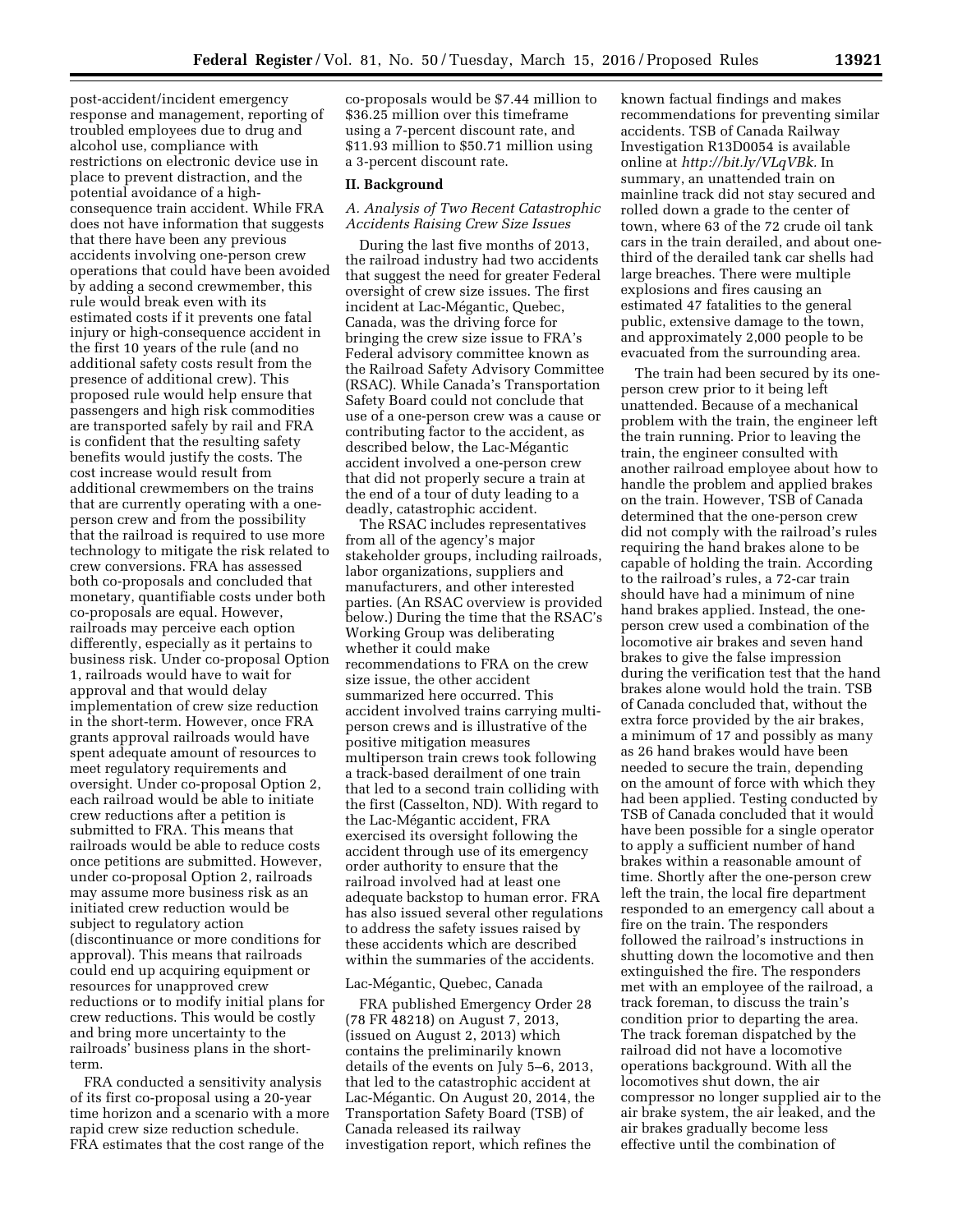locomotive air brakes and hand brakes could no longer hold the train.

In the aftermath of the Montreal, Maine and Atlantic Railway (MMA) derailment at Lac-Mégantic, Transport Canada issued an order for all Canadian railroad companies to provide for minimum operating crew requirements considering technology, length of train, speeds, classification of dangerous goods being transported, and other risk factors. In response, MMA changed its operating procedures to use two-person crews on trains in Canada. However, FRA was concerned that MMA did not automatically make corresponding changes to its operating procedures in the U.S. even though the risk associated with this catastrophic accident also exists in the  $U.S.<sup>1</sup>$  It may have been that, without a specific two-person train crew requirement in the U.S., MMA did not feel compelled to take any action to enhance the safety of its U.S. operations in a like-minded way to the preventive measures it took in Canada.

The Lac-Mégantic accident is also relevant to the issue of crew size because the tank cars that derailed were carrying crude oil from the Bakken deposit in North Dakota and Montana and this proposed rule carries forward FRA's position that at least a two-person train crew is warranted on any train carrying 20 or more tank cars loaded with crude oil or ethanol. Over the past few years, a technological advancement has allowed crude oil to be recovered from under nonpermeable shale rock. This advancement of hydraulic fracturing, better known as ''fracking,'' resulted in a substantial increase in crude oil shipments in both Canada and the U.S. between 2009 and 2015.2 The prevalence of crude oil tank cars on U.S. railroads, and the volatility of some of the blended crude oil from different sources or mixed with the chemicals used in the fracking process, suggested that Bakken crude oil might have a significantly greater potential to be improperly classified and packaged for transportation. Investigators initially considered that improper classification and packaging was likely a contributing cause to the catastrophic result at Lac-Mégantic. Consequently, DOT has taken or is taking a variety of actions to address the issues created by transporting crude oil produced through fracking from various approaches. *See,*  the following examples

• FRA's Emergency Order 28, 78 FR 48218, Aug. 7, 2013.

• FRA's Safety Advisory 2013–06, 78 FR 48224, Aug. 7, 2013, jointly issued with the Pipeline and Hazardous Materials Safety Administration (PHMSA) (discussing the circumstances surrounding the Lac-Mégantic accident and making certain safety-related recommendations to railroads and crude oil offerors).

• FRA's Safety Advisory 2013–07, 78 FR 69745, Nov. 20, 2013, jointly issued with PHMSA (reinforcing the importance of proper characterization, classification, and selection of a packing group for Class 3 materials and the corresponding requirements in the Federal hazardous materials regulations for safety and security planning after the Lac-Mégantic accident).

• FRA's Safety Advisory 2014–01, jointly issued with PHMSA, 79 FR 27370, May 13, 2014, (encouraging the use of railroad tank car designs with the highest level of integrity reasonably available).

• PHMSA's final rule, issued in coordination with FRA, ''Hazardous Materials: Enhanced Tank Car Standards and Operational Controls for High Hazard Flammable Trains,'' 80 FR 26643, May 8, 2015, (adopting new operational requirements for certain trains transporting large quantities of flammable liquids known as ''highhazard flammable trains'' (HHFT), creating improvements in tank car standards, providing a sampling and classification program for unrefined petroleum-based products; and creating notification requirements).

• FRA's final rule ''Securement of Unattended Equipment,'' 80 FR 47349, Aug. 6, 2015, (adopting requirements to prevent unattended trains that carry crude oil, ethanol, poisonous by inhalation (PIH), toxic by inhalation (TIH), and other highly flammable contents from rolling away).

Also, in 2013, DOT launched Operation Safe Delivery (OSD), which is examining the entire system of crude oil delivery. OSD concluded, after months of unannounced inspections, testing, and analysis, that ''the current classification applied to Bakken crude is accurate under the current classification system, but that the crude has a higher gas content, higher vapor pressure, lower flash point and boiling point and thus a higher degree of volatility than most other crudes in the U.S., which correlates to increased ignitability and flammability.'' *See* OSD Update (July 23, 2014) summarizing PHMSA and FRA testing results of Bakken crude oil as of May 2014; available online at *[http://1.usa.gov/1piQJB1.](http://1.usa.gov/1piQJB1)* 

Some people in the railroad industry view the accident at Lac-Mégantic as having nothing to do with crew size. They argue that there are potential safety benefits to single-person train operations, such as increased attentiveness by the lone operator because of the absence of a second crewmember on whom to rely. It is also said that there are fewer distractions from extraneous conversations. The TSB of Canada report on the Lac-Mégantic accident found that it could not be concluded that a one-person crew contributed to the accident. However, TSB of Canada found that the risk of implementing single-person train operations is a risk that must be addressed because it is related to unsafe acts, unsafe conditions, or safety issues with the potential to degrade rail safety. TSB of Canada concluded that addressing the risk of one-person operations is essential to preventing future similar accidents, even if the risk itself cannot be determined to directly have led to this accident.

Related to the risks associated with one-person operations, TSB of Canada found that MMA did not have a strong safety culture, which made MMA a poor candidate to implement one-person operations. For instance, TSB of Canada notes that an organization with a strong safety culture is generally proactive when it comes to addressing safety issues, and yet MMA was generally reactive. MMA had significant gaps between the company's operating instructions and how work was performed day-to-day. Furthermore, TSB of Canada's investigation found MMA had inadequate training, testing, and supervision. In contrast, an effective safety culture is characterized by an informed workforce where people understand the hazards and risks involved in their own operation and work continuously to identify and overcome threats to safety.

At the time of the accident, there were no rules or regulations preventing Canadian railroads from implementing one-person train operations. Thus, TSB of Canada concluded that the risks posed by one-person operations suggest that Transport Canada, *i.e.,* Canada's DOT, should consider whether each railroad has the measures in place to mitigate those risks by creating a process to approve and monitor each railroad's one-person operation plans. TSB of Canada reasoned that if oneperson operations are implemented ''without identifying all risks, and if mitigation measures are not implemented, an equivalent level of safety to that of multi-person crews will not be maintained.'' Considering that

<sup>&</sup>lt;sup>1</sup> Letter from Joseph C. Szabo, FRA Administrator, to Mr. Edward Burkhardt, CEO of MMA (Aug. 21, 2013), placed in the docket.

<sup>2</sup>*[https://www.eia.gov/dnav/pet/PET](https://www.eia.gov/dnav/pet/PET_MOVE_RAILNA_A_EPC0_RAIL_MBBL_M.htm)*\_*MOVE*\_ *[RAILNA](https://www.eia.gov/dnav/pet/PET_MOVE_RAILNA_A_EPC0_RAIL_MBBL_M.htm)*\_*A*\_*EPC0*\_*RAIL*\_*MBBL*\_*M.htm.*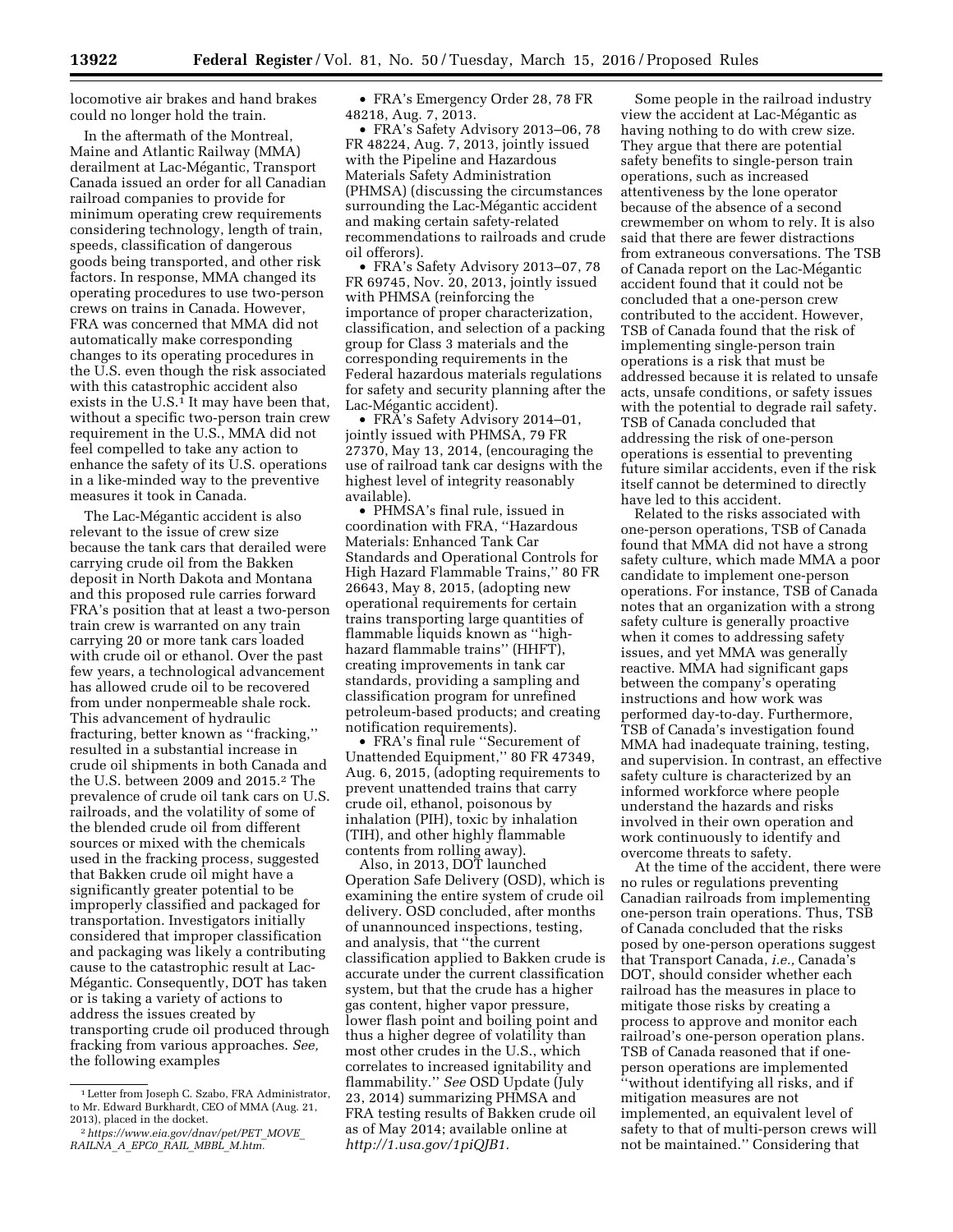there are only two Canadian railroads that have operated using one-person operations, TSB of Canada seems to be making a prudent recommendation before one-person operations are more widely used throughout the Canadian rail system. This is the exact lesson learned that FRA would like to apply to U.S. rail operations through promulgation of this rulemaking.

Even though TSB of Canada was not able to conclude that having another crewmember would have prevented the accident, and certainly FRA agrees that this could not be determined with any absolute certainty, it is distinctly possible that a train crew with a minimum of two-persons would have had more options available to secure the train safely, thereby potentially posing less of a risk of a runaway train. This was an issue raised by some labor members of FRA's Federal advisory committee and has some support in TSB of Canada's report. For instance, a oneperson crew was limited to where the train could be parked so that it would not block a grade crossing, where it is significantly more feasible operationally for a two-person crew to choose to split the train and park each part on a lesser grade than the choice left for the oneperson crew. There are four main reasons why splitting a train is generally considered a two-person job: (1) If a one-person crew leaves the locomotive cab unoccupied and has not taken appropriate measures to secure the train, it could become a runaway; (2) even if the train is secure, some cars may move depending on the terrain, making it difficult for the one-person crew to go between cars at a desired location without applying hand brakes, which can be time-consuming and strenuous work; (3) depending on the length of the train, it could be timeconsuming for the one crewmember to walk the train to get to the desired location for a cut and find that the car needs to move to release the coupler lock; and (4) when the one-person crew stops occupying the lead locomotive cab, the train and crew are more vulnerable to vandalism and malicious acts by trespassers who might actually want to operate the train. In addition, a second person might be needed to flag a grade crossing and it would be easier to reposition one or more cars with a second crewmember. Another issue that favors two-person crews is that a TSB of Canada survey determined that there were instances when MMA one-person crews applied less than the minimum number of hand brakes required by MMA's rules and that the minimum hand brake requirement was more

consistently met when trains were operated by two crewmembers. This seems to be the case here, as the engineer only set seven hand brakes instead of the minimum of nine. Although TSB of Canada's investigation found that even nine hand brakes would not have been enough to hold the train, a second crewmember could have ensured proper securement if the railroad had issued proper instructions regarding the minimum number of hand brakes to apply. Even TSB of Canada's report summarizing its investigations of other shortline runaway train accidents that it investigated previously suggests that, without having another crewmember available, no other person had the opportunity to verify whether the train was properly secured. Additionally, although it is not unusual for some types of locomotives to smoke and that the engineer did contact the railroad and was told to leave the engine while it was smoking, TSB of Canada found that the taxi driver that questioned the decision to leave the locomotive in a smoking condition did not carry the same weight as a qualified railroad employee. Similarly, the oneperson crew and the dispatcher did not discuss the MMA procedure requiring that a locomotive be shut down due to abnormal smoke, and TSB of Canada states that it is impossible to conclude whether the presence of another crewmember would have resulted in different actions to secure the train although FRA believes it is impossible to exclude either.

Thus, in consideration of the safety concerns involved in the rail transportation of crude oil, the catastrophic accident at Lac-Mégantic serves as the trigger to create redundant safeguards that have a high potential of preventing other accidents. FRA's position is reinforced by research and review of accident information, which confirms that railroads that provide two qualified crewmembers, who can work as an effective team on those unit trains (which commonly consist of over 100 loaded tank cars of crude oil), improve the safety of those operations.

#### Casselton, ND

Another train accident illustrates how having multiple train crewmembers can improve safety for the general public and the crewmembers themselves. On December 30, 2013, an eastbound BNSF Railway (BNSF) ''key train,'' consisting of two head end locomotives, one rear distributive power unit (DPU), and two buffer cars on each end of 104 loaded crude oil cars, collided with a car from a westbound BNSF ''grain train'' that had derailed less than 2 minutes earlier

from an adjacent main track. Thirteen cars in the middle of the 112-car grain train had derailed, most likely due to a broken axle on the 45th railcar, and that railcar ended up fouling the main track the key train was operating over. The collision derailed the key train's two leading locomotives, as well as the first 21 trailing cars behind the locomotives. After the collision, an estimated 474,936 gallons of crude oil was released from 18 loaded tank cars fueling a fire which caused subsequent explosions as the loaded oil tank cars burned. The local fire department had requested that nearby residents voluntarily evacuate immediately following the collision and approximately 1,500 residents did evacuate. The voluntary evacuation was lifted approximately 25 hours after the collision. There were no injuries to crewmembers, emergency responders, or the general public, but images and video of the burning railcars made the accident national news.

Many members of the general public who viewed the news accounts of burning wreckage may not be aware that the heroic actions of the grain train's crewmembers potentially prevented the environmental and property damages from being much worse, in addition to potentially shortening the evacuation period. The grain train was operated by a three-person crew, which included a locomotive engineer, a conductor, and a student locomotive engineer (*i.e.,* a conductor training to be a locomotive engineer). Post-accident, the grain train crew was approached by the Assistant Fire Chief of the Casselton Fire Department who asked whether the crew could assist the emergency responders by pulling a cut of tank cars away from the burning derailed cars. Upon receiving the request, a BNSF road foreman of engines consulted with the crew to see if the crewmembers believed it was safe to move the cars, which they did. The grain train's locomotive engineer and student locomotive engineer went to the DPU on the key train and the conductor and road foreman of engines went to the east to the nearest grade crossing and made a cut of an estimated 50 tank cars. The engineer and student engineer then pulled the cars about a quarter of a mile west away from the burning train.

Approximately 45 minutes after that move was completed, the Assistant Fire Chief met the grain train's crew again and asked if additional tank cars from the key train could be moved. The grain train's crew made contact with a BNSF trainmaster and communicated the request. The trainmaster told the crew that if the move could be completed safely, they had permission to proceed.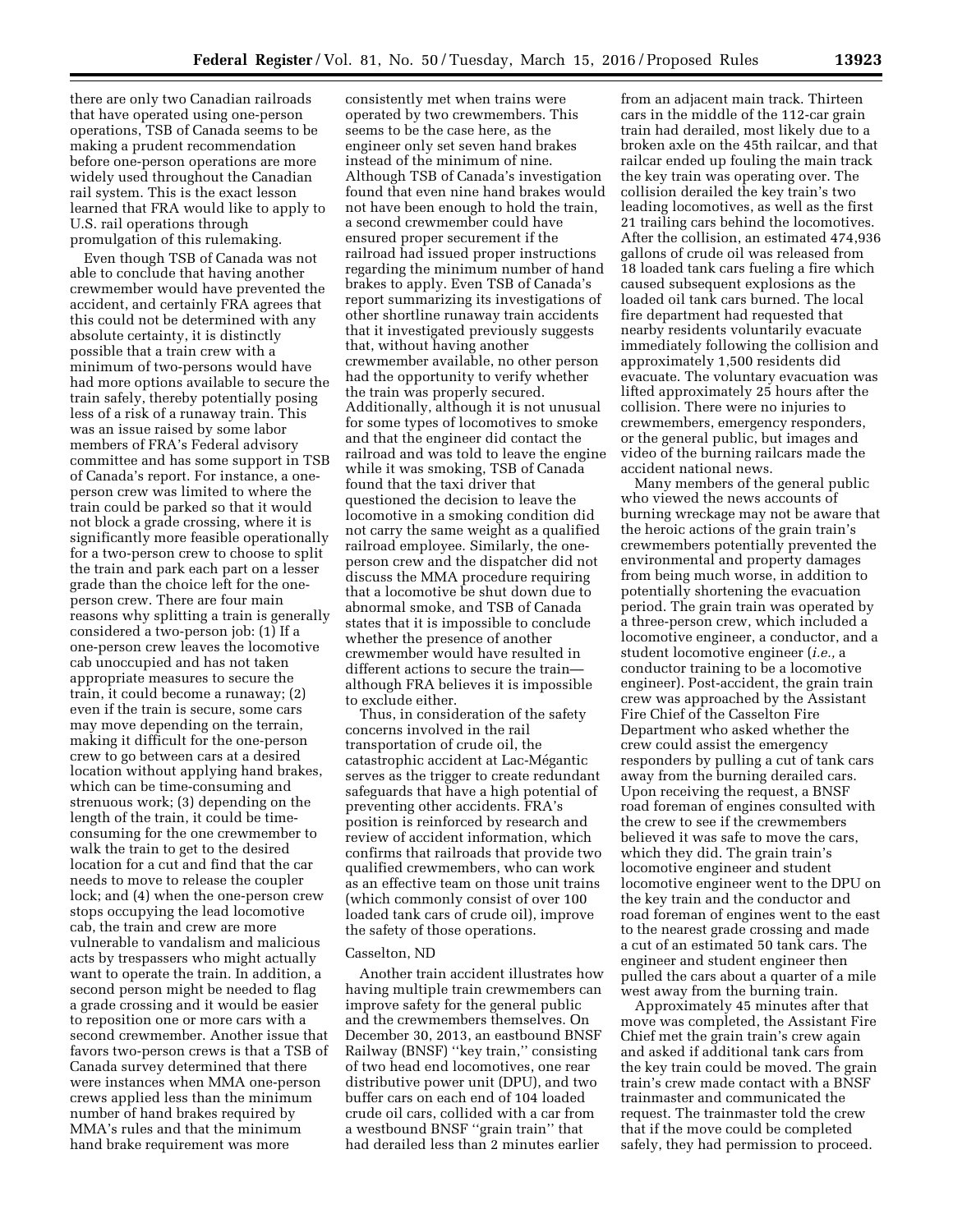The student engineer borrowed the Assistant Fire Chief's fire protective clothing and walked within 10 car lengths of the fire and uncoupled approximately 20 additional cars from the burning train. Then, the locomotive engineer coupled to these cars and moved them to the west creating a safety gap of approximately 25 to 30 carlengths from the burning cars.

Adding these two emergency response moves together, the grain train's crew was responsible for moving approximately 70 loaded crude oil cars in the key train out of harm's way. These urgent moves would have been much more time consuming and logistically difficult if the grain train was operated with only a one-person crew. For those reasons, there is a question of whether either of these emergency response moves would have been attempted with a one-person crew.

Meanwhile, it is arguable that the two-person key train crew benefited from each other's presence in the cab of the controlling locomotive. The crew helped each other through the emergency by issuing appropriate warnings and sharing tasks. First, the locomotive engineer was able to warn the conductor to get down and brace for impact 4 to 5 seconds before colliding with the derailed grain train railcar, and they both were able to get down on the floor and brace themselves. The conductor admitted that he had never been in a situation where a collision was imminent, and he did not know what he was supposed to do. Although a one-person crew would not need to warn another crewmember of an impending impact, this is an example of an expert crew working together. Second, after the impact, the crew was able to assess that they were not seriously injured, and it was the conductor who first noticed that their train was on fire when he looked out the window and was able to warn the locomotive engineer of that fact. This is a clear example of the benefit a second crewmember can provide. Without a second person, the engineer may not have realized that he was in immediate danger. Third, upon hearing this news, the engineer told the conductor to ''grab your cell phone and run.'' This is another example of effective teamwork during an emergency situation. Some people do not think as clearly as others during an emergency and, in this case, the engineer, with about 9 years of experience, recognized that it was important for him to instruct the conductor with less than 2 years of experience that the crew should have their cell phones to report information and to leave the locomotive quickly.

Fourth, the engineer announced the collision by radio. Reporting the incident as quickly as possible is always crucial to getting first responders to the scene of an accident. By contacting the dispatcher on the railroad's radio, the engineer was taking an important precaution to ensure other railroad operations were not adversely impacted. Had this been a one-person crew, there is a question of whether the engineer might have desired to exit the locomotive first and then notify the dispatcher, assuming the engineer believed his life was in immediate danger. Having a second crewmember present working to exit the locomotive may have freed the engineer to report the accident. Fifth, the conductor attempted to exit the front door while the engineer was reporting the accident over the radio, but finding it jammed shut, the conductor departed the locomotive through the back door located behind the engineer's seat. The engineer soon followed the conductor as it was clearly determined to be the only viable way to exit the locomotive. As the crew escaped from the locomotive, the conductor described the heat from the fire as ''intense.'' The crew could not get away from the locomotive quickly as they found themselves in knee-deep snow immediately upon exiting the locomotive. About a minute after exiting the locomotive, it was engulfed in flames. Sixth, they ran together away from the train with the engineer using his cell phone on the run to call 911 and the conductor answering the dispatcher's call on the conductor's cell phone. Thus, the two crewmembers were able to simultaneously assist with providing different officials with information that would assist the railroad and first responders. Seventh, when the engineer found out local citizens were at the crash site, he strongly urged the local police to get those citizens away from the site because the oil train was just like the one in (Lac-Mégantic) Canada, and the deputy sheriff recognized the danger. These two crewmembers worked as a team in an emergency situation to divide up tasks, warn the dispatcher and local emergency responders, and protect each other's safety. Fortunately, neither crewmember suffered any serious injuries preventing them from escaping the damaged locomotive or running to safety. Certainly, with two crewmembers, there is the potential that both crewmembers could be hurt, but there is also the possibility that one crewmember could physically assist an injured colleague. FRA believes that, from a post-accident risk mitigation

standpoint, this accident is illustrative of the safety benefits a second crewmember can provide and that railroad operations, railroad crewmembers, the environment, and the general public are better served by the availability of a second crewmember. As explained in relation to the Lac-Mégantic accident, it is often impractical to expect a one-person crew to split a train, and in the case of an accident, there are added concerns regarding a one-person crew's ability to maintain communications with the dispatcher and emergency personnel while performing this potentially dangerous emergency movement. For instance, although an employee is permitted to use a cell phone during emergency situations involving the operation of the railroad under 49 CFR 220.309(b), the employee would have to remember to grab it, and the dispatcher and emergency personnel might not know the employee's phone number. If the employee took a portable railroad radio while conducting the train splitting operation, there is a significant probability that the radio signal would not be strong enough to communicate with the dispatcher. These concerns also do not take into account the fact that FRA purposely prohibits the use of electronic devices during railroad operations as they can be distractions that lead to preventable injuries and accidents. *See* 49 CFR part 220, subpart C. The benefits of a second crewmember following an accident may be especially useful when the commodities hauled pose significant risks, or a single crewmember is injured or is simply unable to perform as many tasks as quickly as two crewmembers.

*B. Research Identifies Crewmember Tasks and the Positive Attributes of Teamwork; Raises Concerns With One-Person Crews, Especially When Implementing New Technology* 

Before FRA asked RSAC to consider accepting a crew size task, FRA was aware that some research revealed significant safety concerns with oneperson crew operations. To aid the Working Group in its development of recommendations for appropriate crew size minimum standards, FRA provided five FRA-sponsored research reports, as well as one Transportation Research Board (TRB) conference report that contains presentations from multiple research reports, prior to the first meeting. This background offers a summary of the important findings of these reports, as well as a list of those reports presented, with an internet link to each report.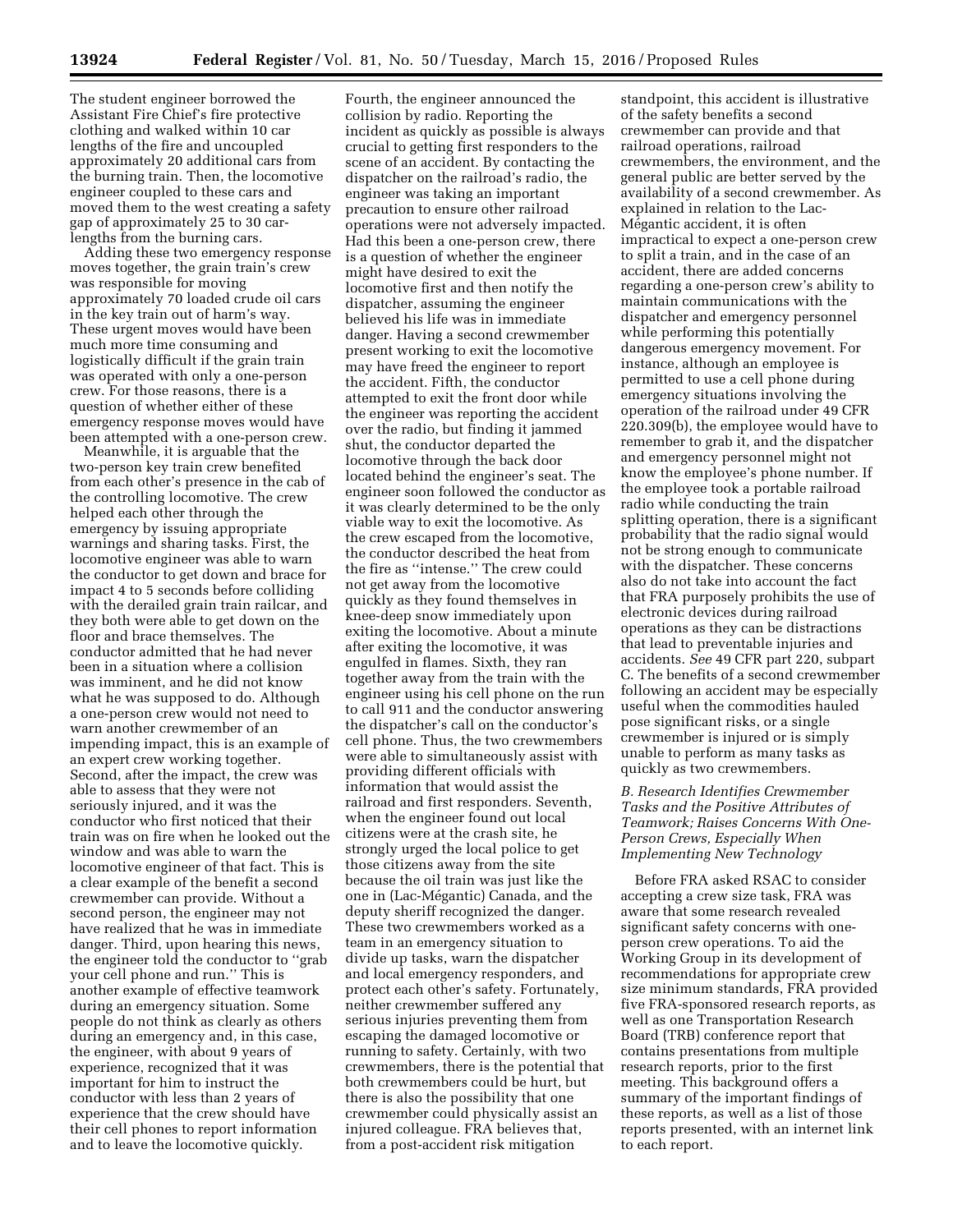(1) ''Cognitive and Collaborative Demands of Freight Conductor Activities: Results and Implications of a Cognitive Task Analysis—Human Factors in Railroad Operations,'' Final Report, July 2012, DOT/FRA/ORD–12/ 13. The research and report was performed by the John A. Volpe National Transportation Systems Center. The report is available online at *[http://](http://www.fra.dot.gov/eLib/details/L04331) [www.fra.dot.gov/eLib/details/L04331.](http://www.fra.dot.gov/eLib/details/L04331)* 

A primary finding of this FRAsponsored study is that conductors and locomotive engineers operate as a joint cognitive system. The findings indicate that the conductor and the locomotive engineer function as an integrated team that often operate as a single unit with a common goal. These two crewmembers not only work together to monitor the operating environment outside the locomotive, they also collaborate in planning activities, problem solving, and identifying and mitigating potential risk. A conductor is defined as the crewmember in charge of a train or yard crew. Freight conductors supervise pre-trip activities, over-theroad operation, and post-trip activities to ensure overall safe and efficient train movement.

The freight conductor's role has evolved from primarily a physical in nature job to one that emphasizes cognitive work. The research identifies five broad categories of cognitive job duties that a freight conductor normally faces, which raises issues for each railroad that might be considering oneperson train operations and how the one-person operation can be as safe as a two-person operation.

One of those five categories of cognitive job duties is to manage the train consist, including the train makeup. This duty requires the freight conductor to understand train makeup rules and apply them both in the yard and on the mainline. Experienced conductors understand the implications of car placement, car consist, and car weight and shape when building trains. Conductors must understand how the train's consist will affect train handling, which is important to ensure locomotive engineer compliance when operating the train. (It is possible that this duty could also carry over to passenger train conductors, if there were different types of passenger cars in the same train that had the potential for compatibility issues, *e.g.,* incompatible doors.)

Second, a freight conductor also has the duty to coordinate with the engineer for safe and efficient en route operations, which includes checking speed, signal indications, and engineer alertness. This duty could also include filling an engineer's knowledge gap

about a territory (*e.g.,* the conductor instructs the engineer where to place a train of a certain length so the train does not block a crossing). The conductor also serves to remind the engineer about upcoming signals and slow orders and provides ''look ahead'' information to alert the engineer about hills, curves, grade crossings, and other physical characteristics of the territory that have the potential to cause operational problems. If the locomotive engineer is not in compliance with the railroad's operating rules, it is the conductor's job to bring it to the locomotive engineer's attention, or take appropriate corrective action that may include actuating the emergency brake to bring the train to an emergency stop if the conductor feels the train, its crew, or others outside the train are in danger. A significant finding was that operating in mountain-grade territory adds complexity to the job and introduces additional cognitive demands on both the conductor and the locomotive engineer.

Third, a freight conductor's duties usually extend to taking the lead on interacting with non-crewmembers, such as dispatchers and roadway workers. These communications with non-crewmembers typically takes place by radio. There may be expected and unexpected radio communications, and there may be lulls in communication and times of heavy interaction that require conductors to multitask in order to simultaneously receive/copy information received by radio while calling out signals and speed restrictions.

Fourth, the freight conductor's duties require diagnosing and responding to train problems, as well as dealing with other exceptional situations.

Fifth, railroads typically assign the freight conductor the job of managing the train crew's paperwork. Examples of paperwork managed by a freight conductor include the conductor's log, writing down orders, copying bulletins for both crewmembers received by radio, and keeping an up-to-date rulebook. When a conductor is handling all of these duties, the safety benefit is that the engineer can concentrate on operating the train.

Another issue mentioned separately in this study's final report is that in order to gain the cognitive skill and knowledge to be an expert freight conductor, a person needs about 5 years of experience. This is because there are a significant number of overarching cognitive challenges that differentiate expert conductors from less experienced ones. A quick list of these overarching cognitive challenges include knowledge of the territory, the ability to maintain

situational awareness of surroundings, the ability to project the effect of consist on train dynamics, the ability to problem-solve, the ability to plan ahead, the ability to multitask, the ability to exploit external memory aids, and the ability to foster situational awareness through active communication. The study concluded that less experienced conductors are less able to handle situations that require multiple demands on attention, and they are less able to effectively problem-solve, plan ahead, or identify and avoid potential hazards. Because they have had less ''first-hand'' experience on the job, they are typically less confident in their knowledge and ability. Having a twoperson crew broadens the number of experiences from which the crew can draw from.

This research also addresses the role of PTC technology and whether it can substitute for a conductor, thereby paving the way for one-person operations. The cognitive task analysis addresses this issue by laying out the multiple ways in which conductors contribute to safe and efficient train operations and contrasts this with the anticipated features of PTC systems. The report concludes that PTC can provide warnings of upcoming signals, work zones and speed restrictions; however, PTC cannot account for all the physical and cognitive functions that a conductor currently provides. For instance, conductors can support locomotive engineers in monitoring events outside the cab window for potential obstacles and hazards undetected by automated systems (*e.g.,* people working on or around the track, trespassers, cars at grade crossings). FRA acknowledges that to the extent railroads comply with this rule using crewmembers in places other than the controlling cab, the crewmember is less likely to be able to provide this function. Other functions the conductor provides is filling knowledge gaps that locomotive engineers may have, supporting decision making, handling unanticipated events, and keeping the locomotive engineer alert, especially on long, monotonous trips where there is a risk of falling asleep. For this reason, the research recommends that each railroad seeking implementation of one-person operations in the future compile a detailed list of all of the physical and cognitive tasks both the engineer and conductor perform in the cab, determine which of these tasks PTC will cover, and understand how the locomotive engineer's responsibilities would change in a one-person operation. Of course, as the one-person crew would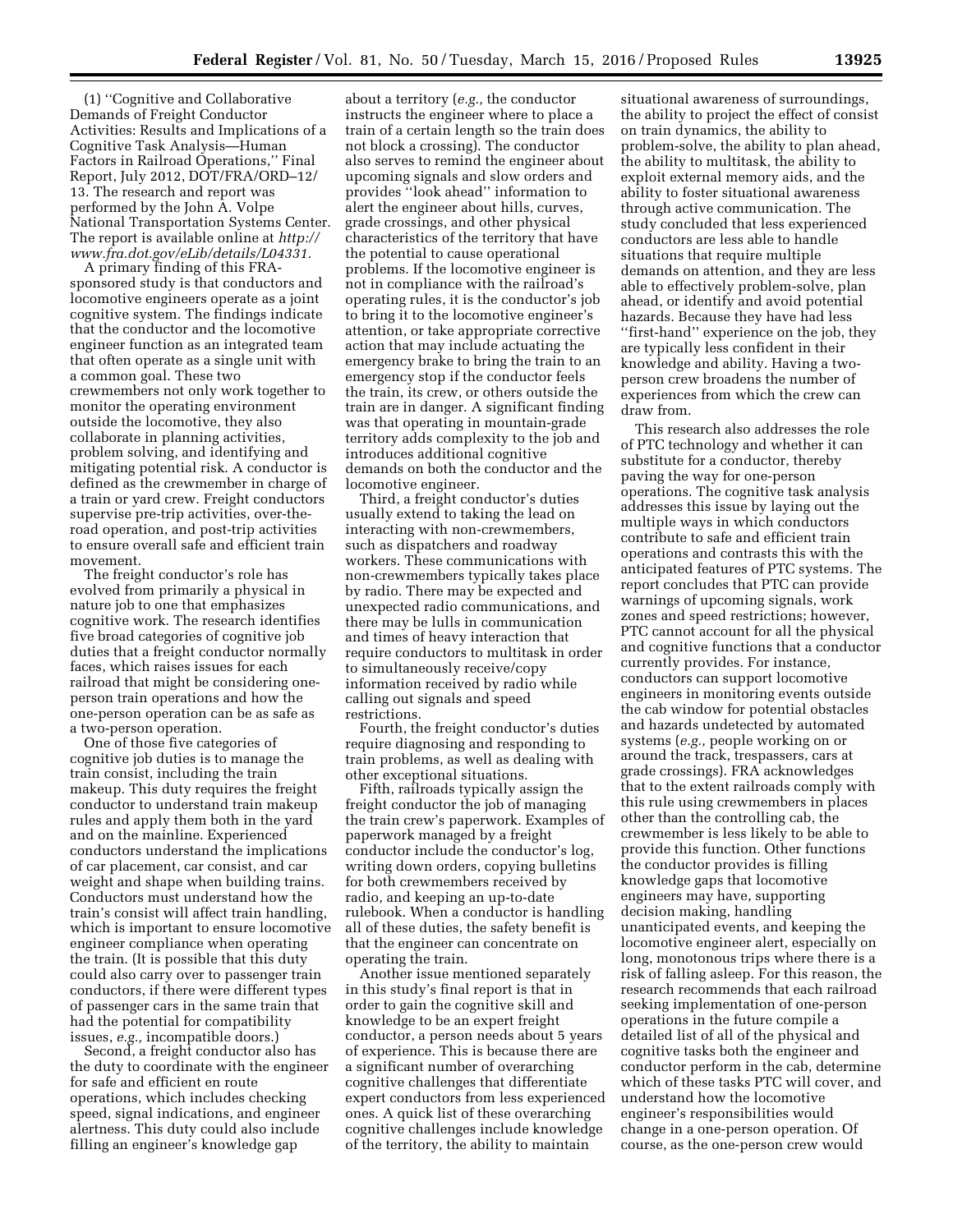Removal of the freight conductor from the most common arrangement of a twoperson train crew team would have significant implications for the remaining one-person crewmember. One-person train crews would need to absorb the physical tasks necessary for operations, as well as the many cognitive tasks. Some of the freight conductor's current cognitive duties would be impossible with one person. For example, with a one-person crew, there will not be a second crewmember to fill in the knowledge or experience gaps of the sole crewmember. One of the problems is that inexperienced people ''don't know what they don't know'' and therefore cannot anticipate the risk and challenges, and cannot prepare for them. Pairing a conductor and locomotive engineer so that at least one of them is highly experienced can mitigate that problem.

Another potential issue of one-person crews is that it eliminates the opportunity to work as a conductor before promotion to locomotive engineer. This is a two-fold problem. First, engineers do not get the experience of separately learning the freight conductor position. Second, engineers who are never conductors are likely to begin their engineer careers with less railroad experience than those who first become conductors. Railroads that have used previously promoted conductors for their current one-person operations may find a shortage of such competent candidates to promote within the company if they eliminate the conductor position.

(2) ''Rail Industry Job Analysis: Passenger Conductor,'' Final Report, dated February 2013, DOT/FRA/ORD– 13/07. The research and report was performed by the John A. Volpe National Transportation Systems Center and can be found online at *[http://](http://www.fra.dot.gov/eLib/details/L04321) [www.fra.dot.gov/eLib/details/L04321.](http://www.fra.dot.gov/eLib/details/L04321)* 

The purpose of this analysis was to identify key aspects of the passenger train conductor job, including the main responsibilities of the job, and the kinds of knowledge, skills, abilities, and other characteristics (KSAOs) required to successfully perform the job. The results of the analysis are useful to the railroad industry for three reasons. First, the results can be used to build training

programs that address relevant and measurable KSAOs. Second, the results can be used to form the foundation for performance appraisal systems that are legally defensible and evaluate employees based on KSAOs that have been identified as related to the job. Third, the results can be used to help ensure that a hiring organization will appropriately screen new talent.

In relation to the crew size issue, this study is relevant because it explains the wide variety of KSAOs a passenger train conductor needs to possess in order to do the job well. Therefore, if a passenger railroad employs only a one-person train crew, there is a question of how one person can do all of these tasks and the tasks required of a locomotive engineer. Examples of passenger conductor KSAOs include knowledge of operating and safety rules, skill in working on and around moving equipment, judgment and decisionmaking ability, and a commitment to safety. Conductors use a number of different tools and types of equipment, and work with a variety of railroad personnel such as locomotive engineers, dispatchers, and foremen. The job is also physically and psychologically demanding for workers because of the prevalence of irregular work hours, outof-doors work, and the need to lift and move heavy equipment. Passenger conductors also need to be able to carry out tasks involving passenger interaction; crew communication; crew supervision; form and record management; train inspection, troubleshooting, and repair; train makeup and handling; and emergency situations.

(3) ''Fatigue Status in the U.S. Railroad Industry,'' Final Report, dated February 2013, DOT/FRA/ORD–13/06. This report can be found online at *[www.fra.dot.gov/Elib/Document/2929.](http://www.fra.dot.gov/Elib/Document/2929)*  The research and report was performed by QinetiQ North America and an Engineering Psychologist within FRA's Office of Research and Development.

Train and Engine (T&E) workers, such as locomotive engineers and conductors, are safety-critical railroad employees that have the highest exposure to fatigue in the railroad industry. They are also among employees that have the longest work hours and work at night. Passenger T&E workers, as a group, are workers with the least fatigue exposure because of the predictability of their schedules and less nighttime work; however, some passenger or commuter workers are required to stay at an out-of-town location and do not return to their starting location at the end of the work period. Freight T&E work can be divided into two groups: (1) ''road

freight'' work which involves moving trains over long distances between major terminals or interchange points and frequently requires overnight stays at an out-of-town location, and (2) ''local freight'' work which involves moving trains between a railroad yard and a nearby location so that the employee returns to the starting location at the end of the work period. Railroad workers are more likely to get less than seven hours of total sleep on a work day, which puts them at risk of fatigue.

Extrapolating from the findings in the study, it appears that a railroad considering a one-person train crew operation should consider whether the crewmember is likely to be fatigued. In a railroad's safety analysis, prior to implementing a one-person operation, it would be prudent for the railroad to consider what redundancy backstops have been implemented in case the crewmember falls asleep on the job. If FRA needed to review and approve an operation with less than two crewmembers, the agency would be looking to see if the railroad implemented strategies for reducing railroad worker fatigue, such as improving the predictability of schedules, considering the time of day it permits one-person train crews to operate, and educating workers about human fatigue and sleep disorders. This study could help provide a railroad with some ideas for reducing fatigue in its train crewmembers.

(4) ''Technology Implications of a Cognitive Task Analysis for Locomotive Engineers—Human Factors in Railroad Operations,'' Final Report, dated January 2009, DOT/FRA/ORD–09/03. The research and report was performed by the John A. Volpe National Transportation Systems Center and can be found online at *[www.fra.dot.gov/](http://www.fra.dot.gov/Elib/Document/381) [Elib/Document/381.](http://www.fra.dot.gov/Elib/Document/381)* 

This report documents the results of a cognitive task analysis (CTA) that examined the cognitive demands and activities of locomotive engineers in today's environment and the changes in cognitive demands and activities that are likely to arise with the introduction of new train control technologies. One of the objectives of this CTA was to understand these potential new performance demands. Another of the CTA's objectives was to evaluate the interaction between the locomotive engineer and the conductor and how they work jointly to operate the train in a safe and efficient manner. At the time of the CTA, the researchers assumed that railroads would continue to use a two-person crew configuration and so the analysis in this report does not explicitly consider any additional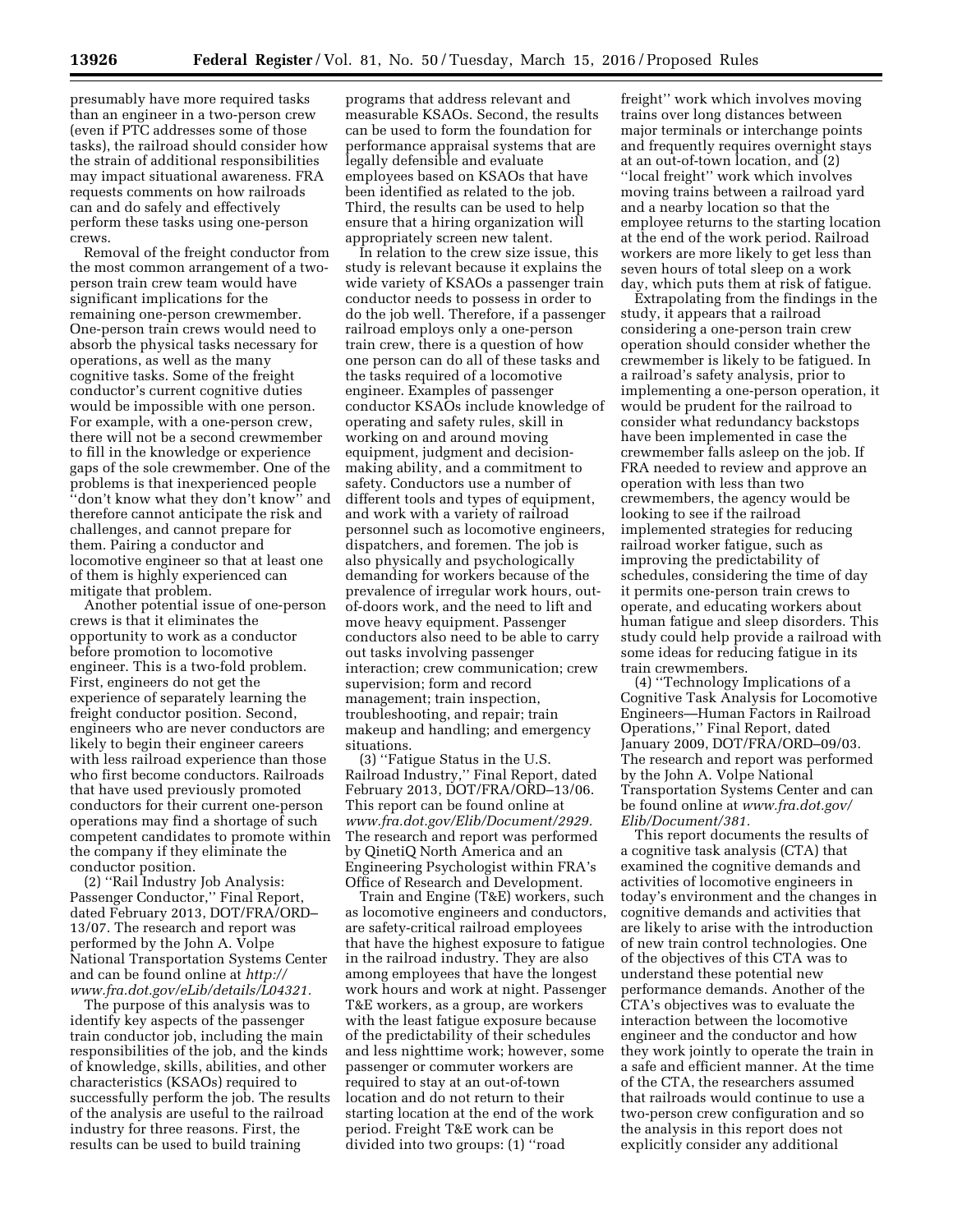sources of cognitive workload that may arise should there be a transition to single-person operations. The study notes that each crewmember has a duty to catch and correct the errors made by the other crewmember.

The research examined the following types of PTC systems: (1) Communications-based train management (CBTM), (2) advanced speed enforcement system (ASES), (3) incremental train control system (ITCS), (4) electronic train management system (ETMS), and (5) North American Joint Positive Train Control (NAJPTC). This 2009 study acknowledges that the PTC systems are described and analyzed as they were implemented at the time of the site visits and, in some cases, the PTC systems may have undergone substantial redesign since then.

The results pointed to major cognitive challenges involved in operating a train, including the need for sustained monitoring and attention; maintaining an accurate situation model of the immediate environment (including the location, activities and intentions of other agents in the vicinity such as other trains and roadway workers); anticipating and taking action in preparation for upcoming situations; and planning and decision-making, particularly in response to unanticipated conditions (*e.g.,* person or object obstructing the track). Introduction of new train control technology reduces some cognitive demands while creating new ones. For example, as four out of the five PTC systems tested used conservative braking profiles to slow the train to the desired target speed under restrictive assumptions (*e.g.,* heavy train or slippery track), train crews discovered that they would need to initiate braking at an earlier point than they were normally accustomed to if they wanted to prevent the PTC system from braking the train for them. This earlier braking point conflicts with the experienced crews' effective strategies for operating as efficiently as possible. A penalty brake application is highly undesirable because it significantly delays train operations and may trigger report or documentation requirements to explain why the penalty brake occurred. The report also discusses the implication of the results for design of in-cab displays and development of training, particularly for PTC systems. The research suggests there is a need for development of in-cab displays that make it easier to anticipate and stay within the braking curve without having to look closely at the in-cab display so that more attention can be directed to looking outside the window.

The PTC systems also created new sources of workload and distraction. Sources of workload and distractions include the need to acknowledge frequent (and often non-informative) audio alerts generated by the PTC system and the need for extensive input to the PTC system during initialization and when error messages occur while operating the train. For example, the NAJPTC system is described as having a train location determination system (LDS) that is able to locate train position within 10 feet but it would trigger a failure alarm when the LDS system experienced difficulty identifying the train location. The failure alarm sounded repeatedly, requiring the train crew's attention. Although this situation described was an early test of the system, and no consequences of failing to respond to the alert occurred, when the test period ends a failure to respond to an alert quickly might result in a penalty brake. The experiences of European railroads suggest that the concern expressed by the locomotive engineers regarding too many noninformative alerts has a potential for negative safety consequences. Operators may respond to poorly designed audio alerts automatically without fully processing their meaning, thus defeating their purpose. This is consistent with an extensive body of human factors literature that indicates that individuals are likely to ignore alarms when a high false alarm rate exists. (Please note that FRA's PTC regulation prohibits requiring a locomotive engineer to ''perform functions related to the PTC system while the train is moving that have the potential to distract the locomotive engineer from performance of other safety-critical duties,'' which would include distracting, non-useful alerts. *See* 49 CFR 236.1006(d)(1), formerly § 236.1029(f)).

The new cognitive demands created by new technologies such as PTC can lead to changes in how locomotive engineers operate the train. Locomotive engineers certainly combine the current information they can obtain from direct perception (*e.g.,* displays inside the cab as well as the scene outside the cab), in addition to knowledge and skills gained through training and experience to develop train handling strategies. Sources of new cognitive demands include constraints imposed by the PTC braking profile that require locomotive engineers to modify train handling strategies, increases in information and alerts provided by the in-cab displays that require locomotive engineers to focus more attention on in-cab displays versus out the window, and

requirements for extensive interaction with the PTC systems (*e.g.,* to initialize it and to acknowledge messages and alerts) that impose new sources of workload. The research concluded that although PTC technology is likely to have a positive impact on overall risk of accidents, these new sources of cognitive demand can contribute to errors and accidents.

Railroads and PTC system designers need to be made aware that measures can be taken in the design of PTC displays and in development of user training to improve train crew performance and reduce the potential for human error. The final section of this report discusses a number of suggestions for ways to improve in-cab displays to reduce cognitive demands on train crews and facilitate train crew performance as well as suggestions for improved training. For example, one promising area for research and development is improved in-cab displays that minimize the need to visually attend to the in-cab display to extract important information. The research found that a substantial learning curve exists to reach the point where the in-cab display does not serve as a source of distraction, diverting attention away from events out the window. Locomotive engineers must have sufficient experience in running a PTC-equipped train as part of training so that they get beyond the point where close monitoring of the in-cab display is required to avoid a penalty brake application.

Another PTC issue related to crew size is that PTC systems generally require manually entered inputs at the start of a trip and after a shutdown of the system during train operations. The train crew must enter information that the system will use as parameters for safe operation. These data entry tasks provide another source of workload and distraction, yet they are highly important because manual entry errors can have safety implications. With a one-person crew, the task burden would fall on the sole crewmember. Although a railroad might consider that if there is only one-person in the locomotive cab, the person should not operate without the PTC system operational, reinitializing the PTC system after it has initiated a penalty brake application can be a complex and time-consuming procedure. On one railroad described in the research, the procedure is so complex, difficult to follow, and timeconsuming that, during the PTC system's trial period, the locomotive engineers were allowed to forego reinitializing the PTC system. However, the study noted that once the system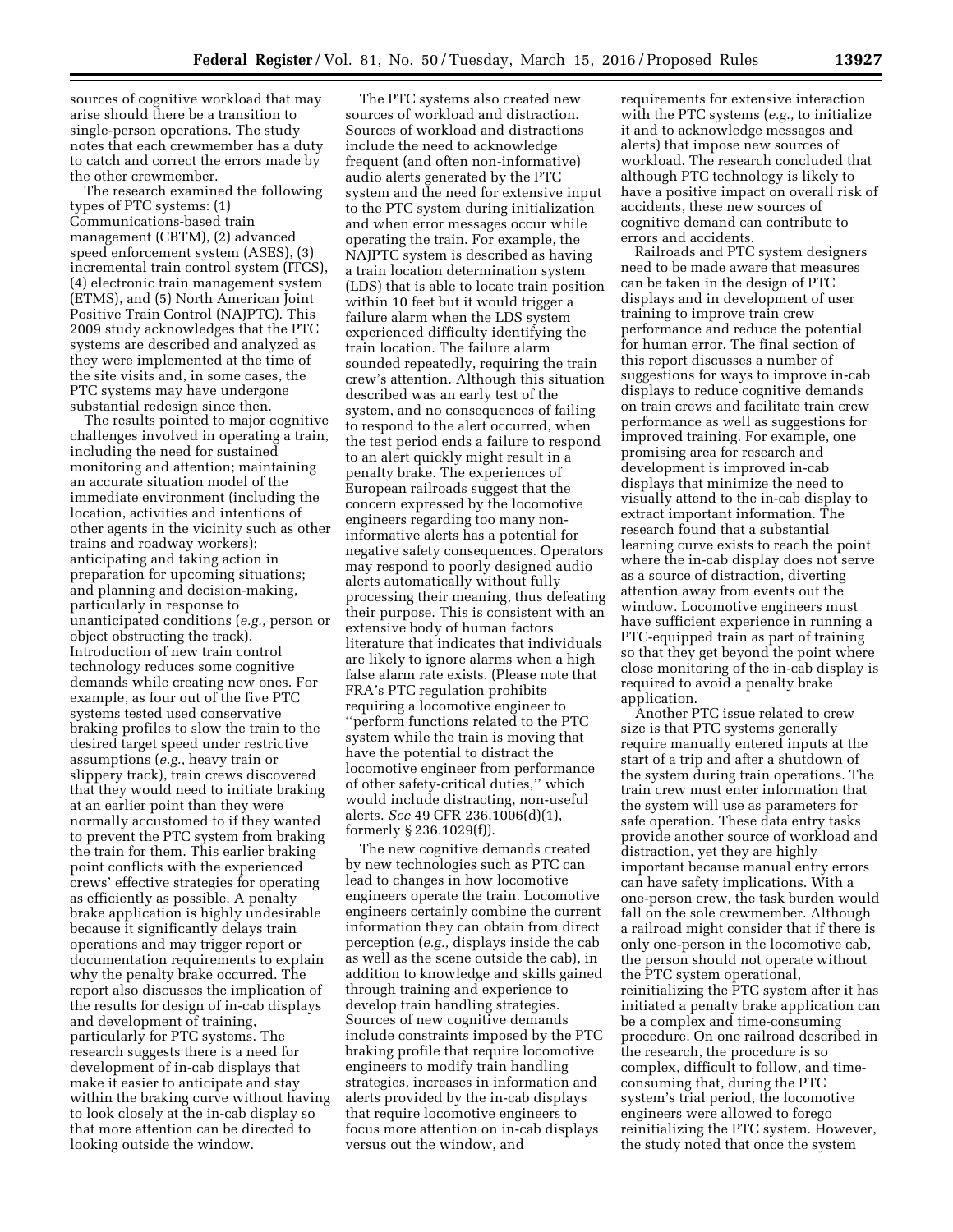becomes fully operational, running a train without PTC activated may no longer be an option.

This study is important to the crew size issue because it challenges the possibility that a train with PTC is inherently safe with only a one-person crew and that no safety analysis or FRA oversight of the operation is warranted. The study concluded that although PTC technologies have the potential to improve safety and efficiency of railroad operations, they also have the potential to create new failure modes and impose new cognitive demands on locomotive engineers who need to monitor PTC displays and provide inputs to the system. For example, without PTC technology, locomotive engineers are highly engaged with the train operation, noticing visual cues (*i.e.,* landmarks and mileposts), monitoring radio communications of other trains, and relaying information by radio to other trains about potential hazards. Some locomotive engineers even indicated that they get a variety of sensory-based cues that help them perceive their location, such as vibrations associated with a portion of track or a smell that reminds them they are near a farm. The research suggests that because the PTC technology may require locomotive engineers to focus more of their attention on in-cab displays, it will reduce their ability to monitor activity outside the cab and raises a question about whether the engineers will lose any situational awareness in relation to the coherent mental picture (*i.e.,* the situation model) of where the engineer perceives the train to be based on prior experience. Typically, a locomotive engineer will use that situation model to help the engineer anticipate future events. Furthermore, the research concluded that train crews must avoid too much reliance on the new train control technologies because, if the system ever fails, the engineer must still be able to operate the train safely.

(5) ''Using Cognitive Task Analysis to Inform Issues in Human Systems Integration in Railroad Operations– Human Factors in Railroad Operations,'' Final Report, dated May 2013, DOT/ FRA/ORD–13/31. The research and report was performed by the John A. Volpe National Transportation Systems Center and can be found online at *[http://www.fra.dot.gov/eLib/details/](http://www.fra.dot.gov/eLib/details/L04589) [L04589.](http://www.fra.dot.gov/eLib/details/L04589)* 

Human Systems Integration (HSI) is defined as a systematic, organizationwide approach to implementing new technologies and modernizing existing systems that emphasizes the importance of the end-user in the system acquisition process. FRA sponsored this research

because it would like the railroad industry to consider HSI when implementing new technologies such as PTC, energy management systems (EMS), and electronically controlled pneumatic (ECP) brakes in the locomotive cab. The expectation is that an HSI approach to railroad technology acquisition and implementation can increase user acceptance and usability of the technology, as well as increase the likelihood that it is deployed successfully. This report provides guidance to the industry with respect to the need for HSI in the technology acquisition process, and more specifically, how to use Cognitive Task Analysis (CTA) methods and results as part of the HSI process.

The nature of the work associated with many railway worker positions (*e.g.,* locomotive engineers, conductors, and roadway workers) is rapidly shifting from being primarily physical to placing greater emphasis on cognitive demands (*e.g.,* monitoring, supervising automated systems, planning, communicating and coordinating, and handling unanticipated situations). CTA methods provide a means to explicitly identify the knowledge and mental processing demands of work so as to be able to anticipate contributors to performance problems (*e.g.,* lack of information, high attention demands, inaccurate understanding) and specify ways to improve individual and team performance (be it through new forms of training, user interfaces, or decisionaids). CTAs can inform all aspects of HSI starting from early system requirements exploration and definition through late stage validation and field testing. The information in the report can serve as a lead-in to the kinds of insights that can be drawn from performing a CTA when introducing new technologies into railroad operations, as well as a starting point for the industry as far as identifying the likely emerging issues that need to be explored as a result of the introduction of new technology. For example, CTA methods can examine how the introduction of PTC might impact the monitoring demands placed on locomotive engineers, or alter the patterns of communication between locomotive engineers and other railroad workers. CTA methods can inform the design of systems that are more likely to be successful when deployed by ensuring that they address the specific performance challenges users face and are sensitive to the larger system context. A CTA can be used to better understand the various roles and responsibilities associated with each

crew position to be able to assess which of those roles and responsibilities are eliminated (or taken on) by the new technology and which remain and must be accounted for in some other way if the crew position is eliminated. FRA has significantly aided this HSI analysis by previously sponsoring CTA reports that focused on railroad dispatchers, roadway worker activities, locomotive engineers, and freight train conductors (the two latter reports were previously described in this preamble section).

The report cites a prior research finding that the introduction of new technology does not necessarily guarantee improved human-machine system performance. Woods, D. & Dekker, S., ''Anticipating the effects of technological change: A new era of dynamics for human factors,'' Theoretical Issues in Ergonomics Science, 1(3), 272–282 (2000); National Research Council (NRC) Committee on Human-System Design Support for Changing Technology, ''Human-System Integration in the System Development Process,'' National Academies Press (2007), *[http://www.nap.edu/](http://www.nap.edu/catalog.php?record_id=11893)  [catalog.php?record](http://www.nap.edu/catalog.php?record_id=11893)*\_*id=11893;* and Wreathall, J., Woods, D.D., Bing, A.J. & Christoffersen, K., ''Relative risk of workload transitions in positive train control,'' Washington, DC: U.S. Department of Transportation, Federal Railroad Administration. DOT/FRA/ ORD–07/12 (2007), *[http://ntl.bts.gov/](http://ntl.bts.gov/lib/42000/42400/42472/ord0712.pdf)  [lib/42000/42400/42472/ord0712.pdf.](http://ntl.bts.gov/lib/42000/42400/42472/ord0712.pdf)*  Poor use of technology can create additional workload for system users, can result in systems that are difficult to learn or use, or, in the extreme, can result in systems that are more likely to lead to catastrophic errors. The introduction of new technology results in the following types of common changes in operating practice: (1) Changes in practitioner roles, including emergence of new tasks; (2) changes in what is routine and what is exceptional; (3) changes to the kinds of human errors that can occur; and (4) people in their various roles adapting by actively altering tools and strategies to achieve goals and avoid failure. HSI is a way to employ a comprehensive analysis, design, and evaluation process that mitigates the risk of designing systems that create potential mismatches between the technology and the human operator limitations or capabilities. For example, in reviewing the freight train conductor CTA and how it could inform the HSI process regarding issues of one versus two-person train crew operation, the study concluded that ''[i]t is not clear how the introduction of PTC will affect cognitive and collaborative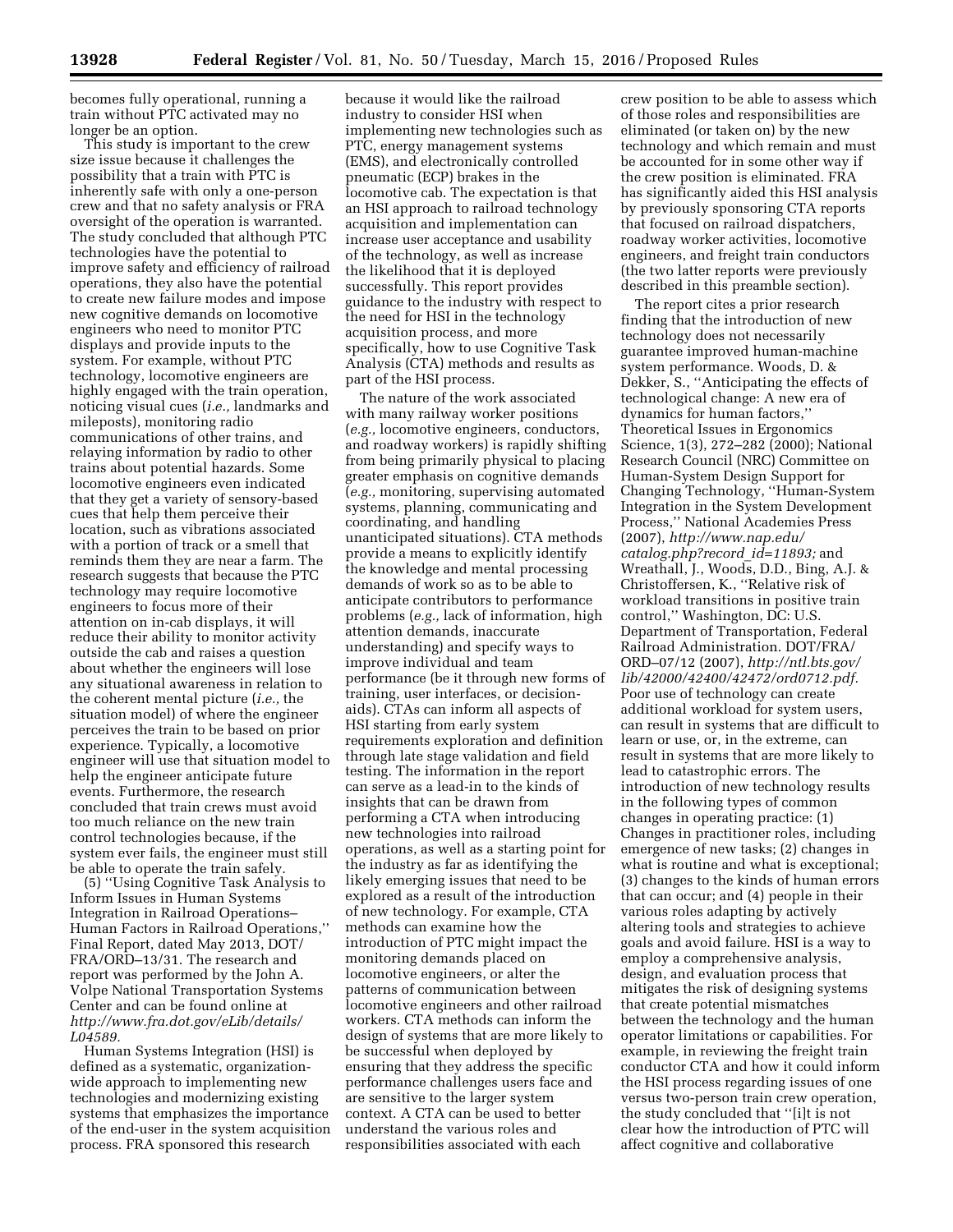processes, but findings suggest that it will not account for all the cognitive and physical support functions the conductor currently provides.''

The study found that there are other CTA methods that can be used to provide more fine-grained input to HSI analysis and design activities. For example, there are CTA methods that provide a more detailed, second-bysecond description of the mental processes (*e.g.,* perceptual processes, attention processes, memory store and retrieval processes) involved in performing complex cognitive tasks such as operating a train. The study provides descriptions and citations to these recent attempts to examine the microlevel (second-by-second) information processing involved in operating the train over a route. These more microcognitive-level analyses can be particularly helpful for analyzing attention and workload demands at an in-depth level.

In the emerging issues section of the report, the study explained that if a railroad chooses to transition to oneperson operations based on technology such as PTC, a proper HSI analysis would require that the railroad answer certain fundamental questions about the operation for the system designers. For instance, will the engineer still be responsible for manually operating the train? If not, when will the engineer manually control the train? When will the software (automation) system operate the train with the engineer acting as supervisor? And, when will the roles be blended? Answers to these questions may introduce additional concerns. For example, situational awareness and operator vigilance may become more of a concern when the engineer's role becomes more supervisory. If crew size is reduced to one person, how will the reduction in crew size impact safety when the oneperson crew is used to relying on cooperative strategies with the second person that fosters shared situational awareness and creates safety nets?

(6) ''Teamwork in U.S. Railroad Operations,'' A Conference, April 23– 24, 2009, Irvine, California, Transportation Research Board, Number E–C159, dated December 2011. The many authors of the research and reports are listed in the publication which can be found online at *[http://](http://onlinepubs.trb.org/onlinepubs/circulars/ec159.pdf)  [onlinepubs.trb.org/onlinepubs/](http://onlinepubs.trb.org/onlinepubs/circulars/ec159.pdf)  [circulars/ec159.pdf.](http://onlinepubs.trb.org/onlinepubs/circulars/ec159.pdf)* 

This conference report discusses the key aspects of successful teams, such as train crews. The Transportation Research Board is a division of the National Research Council, and an independent adviser to the Federal

government and others on scientific and technical questions of national importance. This particular conference drew upon the expertise of researchers and operating personnel concerned with human performance and human factors research issues related to railroad operations. The following is a summary of some of the relevant discussions in the conference report. The report contains citations to the research each presenter relied on in forming their analyses and conclusions.

One central theme is that teams do not become expert without guidance. They must be trained according to the established scientific principles. But training alone is not enough. To facilitate its success, organizations must promote and reinforce teamwork behaviors. Long-term organizational commitment is crucial to demonstrating that teamwork training is not just a fad, but is a central component of company policies and procedures. In other words, there needs to be a ''culture of teamwork'' embedded within the organization.

Team performance can be improved when members effectively communicate. One effective example is when crews use periods of low workload to plan ahead, so that if a difficult situation arose, the explicit discussions become the basis for actions. Of course, a question implied from this report is that if the train crew consists of only one person, can the lone crewmember plan ahead during periods of low workload to the same extent as a crew of two or more persons who understand how to effectively communicate? Unfortunately, the conference report does not answer this implied question.

There are five critical components of teamwork: Mutual performance monitoring, backup behavior, adaptability, team leadership, and team orientation. Although not addressed by the conference report, arguably three of these strengths of teamwork are lost when the team consists of only one person. Team orientation refers to a person's tendency to prefer working with others, which could certainly be problematic if a person with a team orientation is ordered to operate a train as a one-person team. Mutual performance monitoring refers to the ability to keep track of fellow team members' work while carrying out their own, to ensure that everything is running as expected, and to ensure that they are following procedures correctly. Mutual performance monitoring is necessary in teams in order to prevent teams from making errors and enable teams to engage in backup behaviors.

Backup behavior occurs when a team member recognizes that another team member is in need of aid and offers assistance. Backup behavior requires team members to know enough about other team members' responsibilities to anticipate their needs. Research has identified three types of backup behavior: (1) Providing feedback to improve performance, (2) assisting a teammate in performing a task, and (3) completing a task for a team member who is overloaded. The benefits of mutual performance monitoring and backup behavior are simply lost when the team consists of a single employee.

One comment FRA heard during the RSAC Working Group meetings was that multiple person train crews could be less safe than a one-person crew because sometimes crewmembers distract each other from the train operation activities. This issue was addressed in the conference report with regard to a discussion of how expert teams perform versus non-expert teams. An example was given of a train accident in which a student engineer was allowed to operate a train independently, receiving no guidance through supervisor role modeling or feedback prior to a collision. The incident was an exemplary prototype of a non-expert team because not only were the crewmembers not trained adequately with effective feedback prior to the day of the accident, but also communication and coordination completely broke down between all team members directly before the incident. In contrast, expert teams have a clear and common purpose, as well as an understanding of each individual member's roles. It is that understanding that allows expert team members to anticipate each other's actions and back each other up when needed, as well as coordinate without explicit and lengthy communication. Furthermore, unlike non-expert teams, expert teams engage in a regular cycle of prebrief, performance, and debrief. This performance cycle engages the expert teams to identify high and low priorities, revise goals and plans, identify lessons learned, and evaluate whether the team is or is not effective both in performing the task and identifying the needs of team members. The research in the conference report concludes that the main advantage of developing expert teams is that they have higher levels of performance. For example, expert teams make better decisions and fewer errors, which in turn enable expert teams to have a higher probability of mission success.

In yet another of the presentations in the conference report, an issue raised was whether internal and external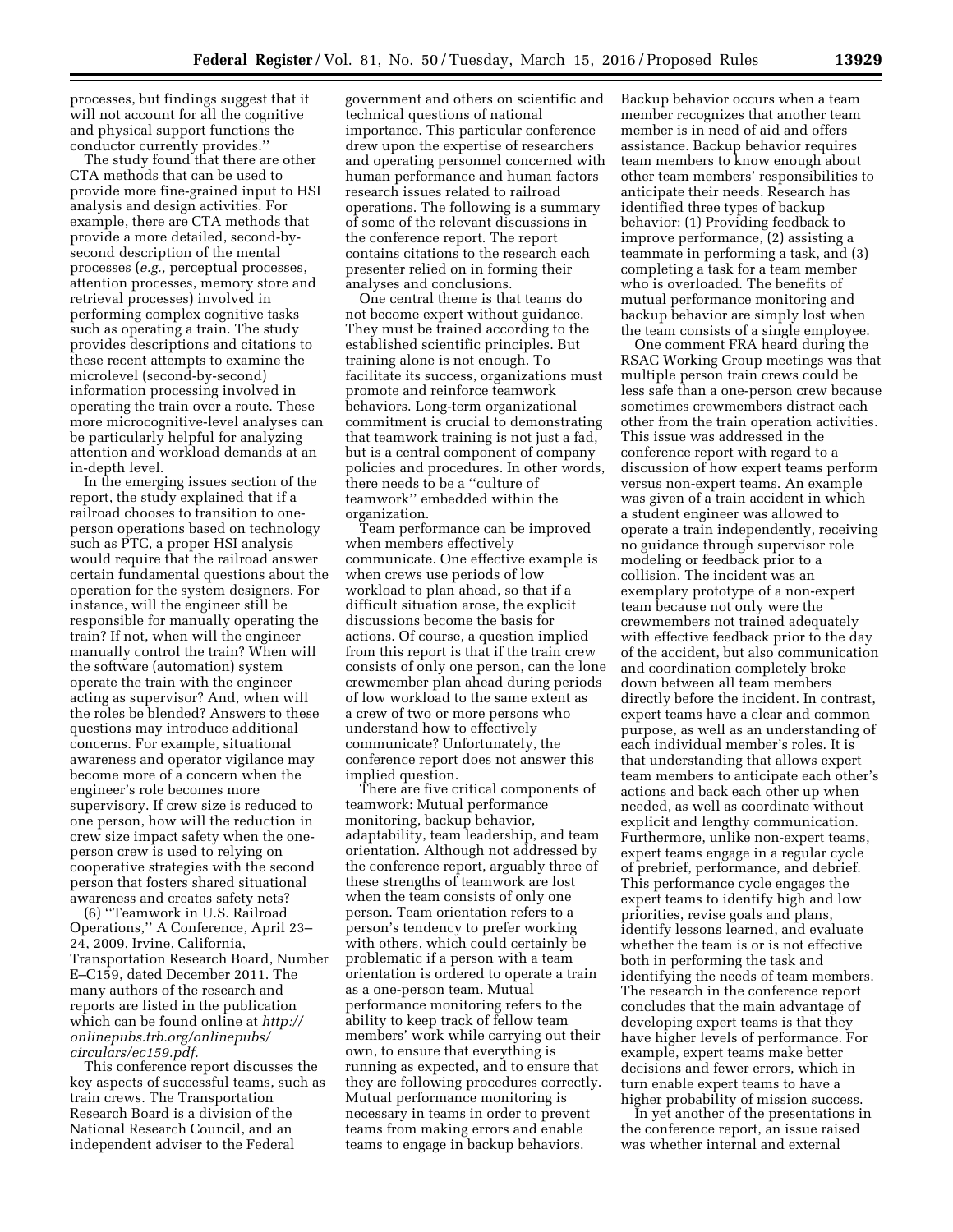communications of train crewmembers could be captured to consider the impact of new technology, such as PTC, on crew interactions and performance. The report states that making the most of new technologies to improve efficiency while maintaining safety and augmenting effectiveness will always present challenges, but that prudent application of team science in general and of communications analysis in particular can both facilitate their achievement and enhance their utility. The report explains that those technologies place new demands on train crews in terms of tasks to be performed, skills required, and the size and mix of both onboard and distributed teams. FRA notes that, based on RSAC Working Group discussions, some railroads appear ready to reduce train crew size from two persons to one, upon implementation of PTC, under what FRA and the presenters of this report suggest would be a wrong presumption that with PTC there would be less tasks for the crew to do or the tasks would be easier to accomplish with a single person. The report counters that presumption and suggests that the impact is unknown until PTC is implemented and the impact it would have on a two-person crew is studied.

# *C. The Acknowledged Limitations of FRA Accident/Incident Reporting Data*

FRA's accident/incident data is derived from the agency's requirements for railroads to record and self-report specific information to FRA. The purpose of FRA's accident/incident recordkeeping and reporting regulation, contained in 49 CFR part 225, is ''to provide the Federal Railroad Administration with accurate information concerning the hazards and risks that exist on the Nation's railroads. FRA needs this information to effectively carry out its statutory responsibilities under 49 U.S.C. chapters 201–213. FRA also uses this information for determining comparative trends of railroad safety and to develop hazard elimination and risk reduction programs that focus on preventing railroad injuries and accidents.'' 49 CFR 225.1. Over the life of the part 225 regulation, FRA has amended these requirements in an effort to require railroads to improve the accuracy of their reporting. *See* 75 FR 68862, 68863–64 (providing an overview of part 225 and recent amendments). FRA does not investigate every reportable accident/incident, but frequently conducts audits and investigations to ensure that railroads are accurately reporting. In 2013, FRA conducted its own investigation of 89

train accidents/incidents that FRA determined might have greater significance to the industry or the general public. FRA did not have the resources to investigate all of the 1,781 train accidents/incidents railroads reported to FRA in 2013. FRA is not aware that any of the accidents/ incidents it investigated involved a oneperson crew operation.

Part 225's central provision requires that each railroad subject to part 225 submit to FRA monthly reports of all accidents and incidents that meet FRA's reporting criteria. 49 CFR 225.11. Railroad accidents/incidents are divided into three groups, each of which corresponds to the type of reporting form that a railroad must file with FRA: (1) Highway-rail grade crossing accidents/incidents (FRA Form F 6180.57); (2) rail equipment accidents/ incidents (FRA Form F 6180.54); and (3) deaths, injuries and occupational illnesses (FRA Form F 6180.55a). *See* 49 CFR 225.19. For the reporting of deaths, injuries, and occupational illnesses that result from an event or exposure arising from the operation of a railroad, the FRA forms do not request that the railroad record the number of crewmembers as that distinction is unlikely to be pertinent to accident analysis for those types of accidents/ incidents; instead, FRA only requires that the railroad report which crewmembers were injured, killed, or suffered an illness. Thus, it is impossible to search FRA's accident/ incident database for those forms to find whether a death, injury, or occupational illness did arise from the operation of a train with a one-person crew. Meanwhile, for the first and second group, highway-rail grade crossing accidents/incidents and rail equipment accidents/incidents, the FRA forms record the number of crewmembers. The highway-rail grade crossing accidents/ incidents form records the number of people on the train at the time of the accident (both passengers and train crew). The rail equipment accidents/ incidents form records the number of crewmembers in boxes 40–43, with four different work positions listed: Engineer/Operator, Fireman, Conductor, and Brakeman. Obviously, FRA does not see as many Fireman and Brakeman listed as it once did, but they are still occasionally listed. The railroad must record the number of each type of crewmember that was working on the train at the time of the accident/ incident. Thus, FRA is able to search the records to determine how many train crewmembers were assigned to a train that was involved in a reportable rail

equipment accident/incident or a grade crossing accident.

FRA is considering including in the final rule a requirement to report train crew size data in the deaths, injuries, and occupational illnesses accident report form. Such a regulatory change would allow FRA to have crew staffing information and to better assess the performance of train crews with less than two members. The benefits of this proposed change would be evaluated while FRA conducts a future comprehensive reform of its accident/ incident reporting forms to modernize and meet data needs. As it relates to crew staffing and its characteristics, the impetus for this effort originated during the RSAC Working Group meetings regarding train crew size. This effort made it clear that there is a need to improve both the quality and the scope related to the collection of information of train crew staffing safety. As presented above, existing data forms do collect information about the number of crewmembers involved in a train accident. However, current reporting requirements do not provide all the information required to assess the safety performance of crews with less than two members. Likewise, FRA data needs outside of this rulemaking are numerous and need to be contemplated. For these reasons, FRA is engaged in an effort to review and determine what data collection practices need to be changed. However, FRA also concluded that this effort has to be thoughtful and broad to ensure it collects high quality data. FRA is considering how to prioritize items and decide what data to collect on items such as ECP brakes, PTC, or crude oil or ethanol transportation by rail. All these matters are of high priority and would have to be considered in a comprehensive manner to minimize information collection burden on the regulated community. This NPRM is useful to request public input as it pertains to crew staffing data and determine what type of information collection needs to be refined or what clarification in the part 225 guidance needs to be amended to ensure forms are completed correctly. This input would be used to inform a future rulemaking that would propose changes to part 225, FRA Form F 6180.54, and its related guidance.

For the benefit of the RSAC Working Group, FRA reviewed nearly 12 years of railroad safety data between January 2002 and October 2013 by searching the F 6180.54 rail equipment accidents/ incidents forms. FRA manually reviewed 1,443 reports and applied several filters to eliminate redundant reports, other than human-factor caused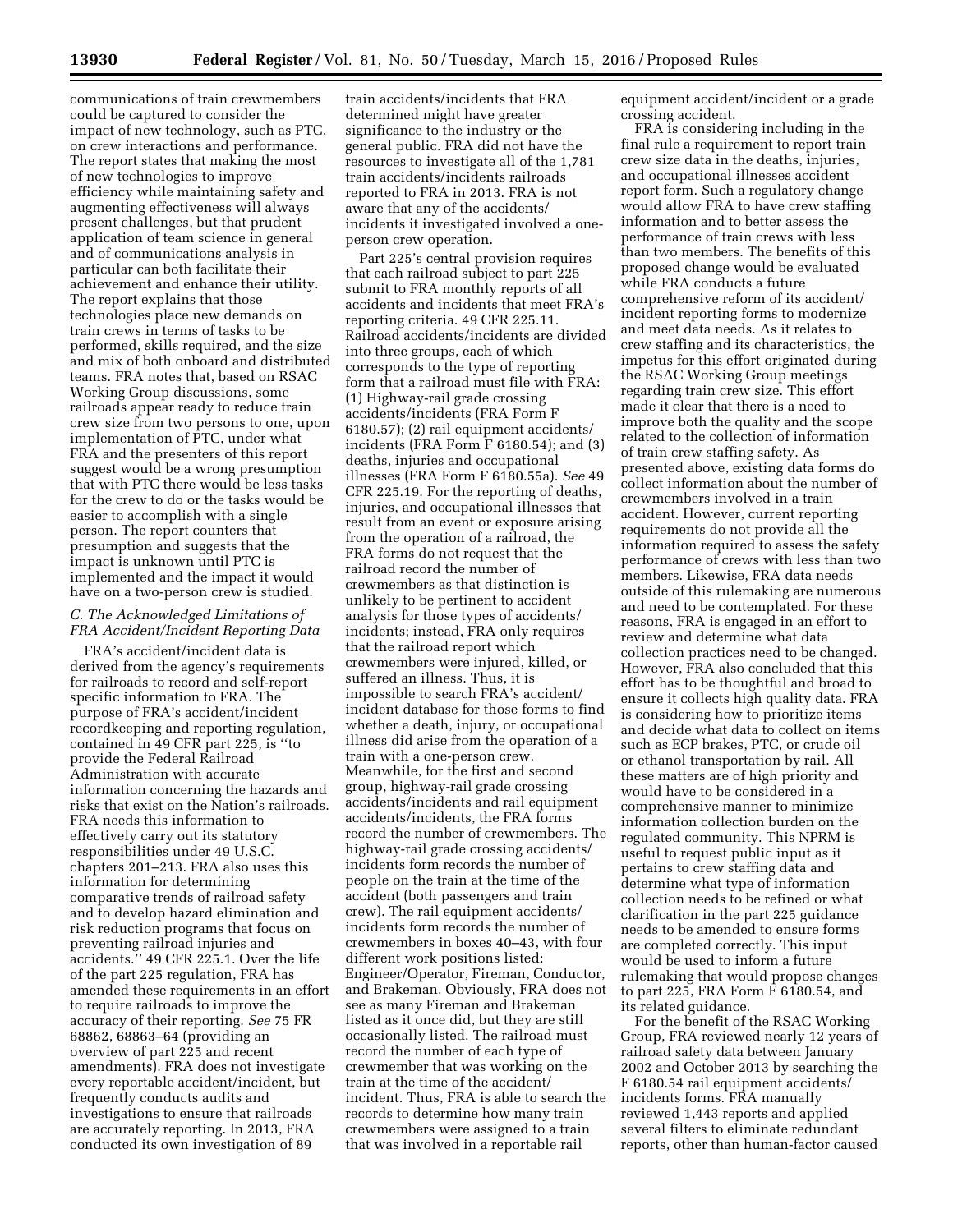accidents/incidents, accidents/incidents that occurred within railroad yards, and accidents/incidents involving railroad maintenance equipment. After applying these filters, FRA was left with accidents/incidents that railroads informed FRA were caused by human error and involved a one-person crew operating on main track. The result of this review was that FRA identified 28 human-factor caused accidents/ incidents involving one-person crews operating conventionally and four accidents/incidents involving remotely controlled operations on main track. Since FRA does not capture data that would provide information regarding the total operating mileage for oneperson crew operations in the United States (or even two-person operations), it is impossible for FRA to normalize the data and be able to compare the accident/incident rate of one-person operations to that of two-person train crew operations to see if one-person operations appear safer or less safe. Additionally, one-person operations over this period are not constant and use of one-person train crews for operations on main track appear to be increasing over the past several years, so there are additional factors that could make historical rates less of an indicator of current or future rates.

The accident/incident reports involving one-person train crews also do not clearly help determine that the accident/incident would have been prevented by having multiple crewmembers. FRA requires railroads to determine the primary cause of a rail equipment accident/incident and enter a primary cause code on the form. If possible, railroads are also encouraged to enter a contributing cause code on the form as well. FRA does not have a cause code that a railroad could use to indicate that a one-person train crew caused the accident. In other words, there is no cause code that directly suggests that the reporting railroad believes the accident/incident could have been prevented by having a second crewmember. Even if FRA were to add such a code, a railroad would have a disincentive to use it as doing so might suggest that the railroad employ more crewmembers, increasing wage costs. Of course, if a railroad thought that only having one person was a factor, FRA has a cause code, M599, that may be used when no other cause codes apply. If M599 is used, the railroad must describe the events in a narrative. Furthermore, FRA relies on each railroad to selfreport a description of the accident/ incident, as well as the primary and contributing causes. Without an

accurate description and identification of the causes, FRA personnel reviewing the report might not believe there is the potential that a second person could have helped prevent the accident/ incident.

After RSAC failed to reach consensus, FRA conducted additional accident/ incident data searches in an effort to determine whether there were any trends that could be identified. FRA looked at whether any data might have suggested a safety problem with MMA, which operated the train in the tragic Lac-Mégantic accident described earlier, or with any problems with shortline railroads that were similar in size to MMA. Rather than compare MMA to the entire railroad industry which could provide a distorted result (as just a few accidents on a shortline might make it look like it has a high accident rate compared to a major railroad that operates many more miles over the course of a year), FRA compared MMA to its shortline peers. In 2012, the last full year before the accident, MMA had about 160,000 total miles. FRA reviewed its accident/incident database from 2003 through April 2014 and compared MMA to the 52 other railroads that had total miles in 2012 of between 100,000 and 200,000. FRA also looked at the data to see if it could determine the number of accidents for each of these shortlines, with and without one-person crews. For the one-person crews, FRA was able to isolate train accidents where hazardous materials were in the train, and eliminate remote control operations and any operation that occurred on yard track.

The data concerning MMA and its shortline peers revealed that nearly half of the 52 shortlines (25, or 48 percent) had at least one accident where hazardous materials were in the train, but that MMA had the worst record in this category. MMA had 18 accidents, which was twice as many as its closest shortline peer. MMA's 18 accidents accounted for 23 percent of the 78 total number of accidents in its shortline peer group where hazardous materials were in the train. Although only 4 of these 78 accidents/incidents occurred with a one-person crew (about 5 percent), 2 of the 4 occurred on MMA. Looking at all one-person crew train accidents in which a MMA shortline railroad peer reported the cause to be a human factor failure, MMA reported no such accidents and 9 of MMA's shortline peers reported a total of 13. Consequently, while it can be determined that the two MMA oneperson crew accidents involving hazardous materials in the train were not reported by MMA to be caused by

a human factor failure, the data suggests that MMA stood out as having significantly more accidents involving trains carrying hazardous materials than its peers.

When looking at all train accidents in which a MMA shortline railroad peer reported the cause to be a human factor failure, MMA reported four such accidents, 4 of MMA's shortline peers also reported 4 such accidents, 13 of MMA's shortline peers reported more than 4 such accidents, and 39 of MMA's shortline peers, including MMA, reported a total of 153 human factor failure caused accidents. Including MMA, over 70 percent of MMA's shortline peers had at least one train accident caused by human factor failure, and 25 percent had more human factor failure train accidents than MMA. Thus, MMA did not stand out among its peers as having a much higher number of accidents attributed to human factor failure. FRA believes that even in cases where problematic one-person train operations cannot be identified by their number of past human factor accidents, FRA would be able to identify such operations with other information including inspection reports, and the railroad's description of operations and contingency plans to evaluate the safety culture and overall emergency preparedness to handle one-person operations.

If FRA were only to focus on the oneperson crew safety data prior to the Lac-Mégantic accident, it would have been difficult to make the case that MMA did not have a good enough safety record to operate one-person train crews as MMA did not have any accidents/incidents that it attributed to human factor failure of the one-person train crew. It also only had 2 one-person crew accidents involving hazardous materials in the train over the more than 10-year period analyzed. However, if this NPRM is finalized, FRA could use the data suggesting MMA had significantly more accidents involving trains carrying hazardous materials than its peers to have MMA address safety issues to reduce the overall high number of accidents before providing FRA approval of the continuance of a oneperson train operation or approval for a new one-person operation. *See* 49 CFR 218.133 and 218.135.

Furthermore, this is an example of when the limitations of FRA's safety data would not help make a direct case that one-person operations are less safe than multiperson train crews but may still provide some possible basis for this proposed rule. That is, FRA's safety data suggests that a particular railroad that has a higher rate of train accidents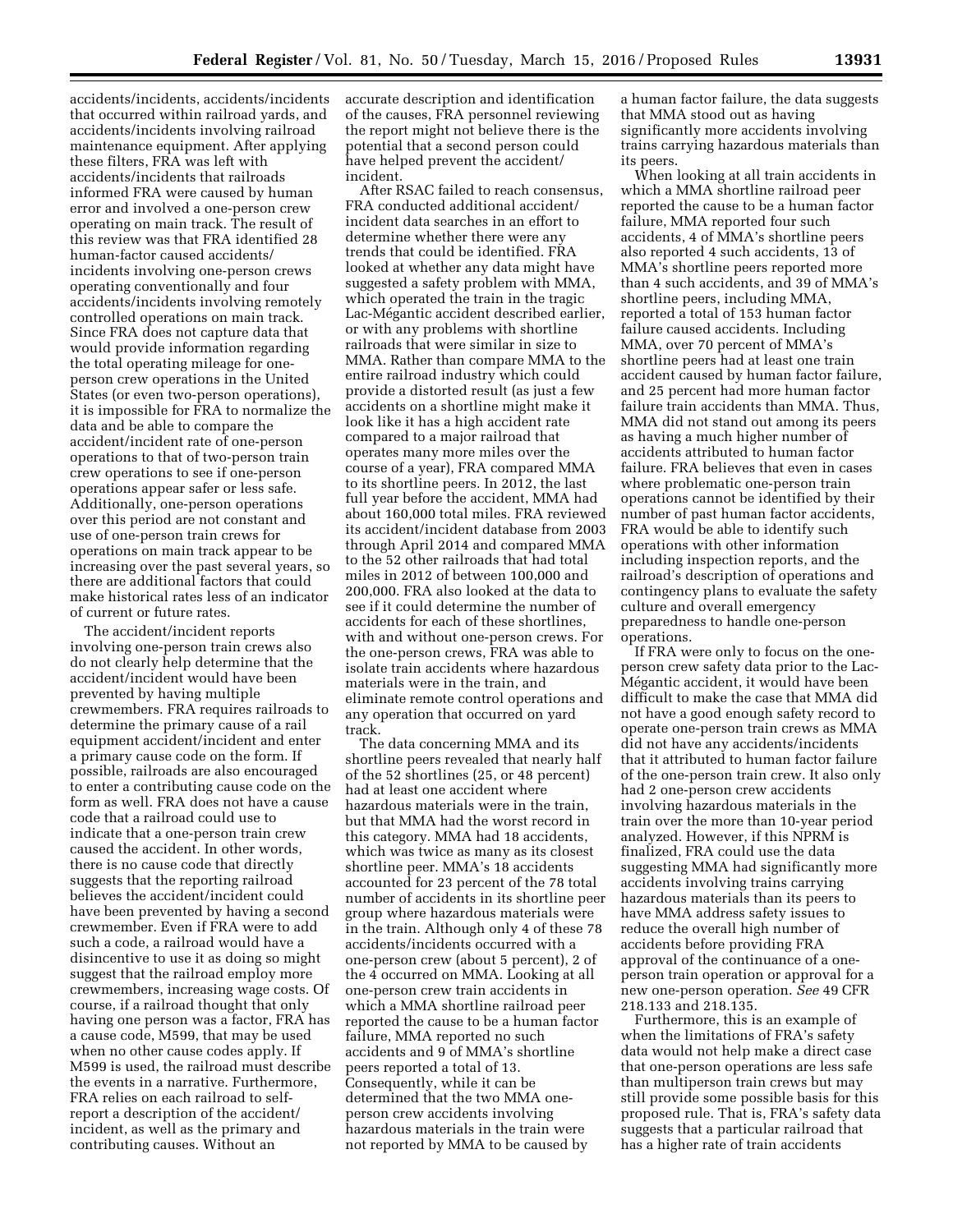where hazardous materials are in the train could find itself more likely to continue that trend regardless of the size of the crew, assuming the railroad takes no action to further prevent such accidents from occurring. And if such accidents were to eventually occur, FRA has found that multiperson train crews are better equipped to protect each other, other railroad workers, railroad equipment, the environment, and the general public, because they have more options available to them for taking mitigation measures than a single crewmember. Thus, a derailment might occur, regardless of the number of train crewmembers, but it might be the actions of the train crew post-accident that determine the severity of the damages or injuries that result. This may be especially so when hazardous materials are present in the train or are in other trains operating on the same or adjacent track.

While data and information about one-person operations around the world are limited, evidence found by FRA and explained in the Regulatory Impact Analysis (RIA) that accompanies this rulemaking indicates that the safety records of these foreign operations are acceptable. FRA also found that most of these foreign operations would meet the requirements in one of the exceptions of the proposed rule (due to their size), and that most foreign governments have a role in the implementation of oneperson crews (where they exist). Another factor to consider is that railroad workers in other countries have a more predictable work schedule, fewer working hours per week, and more opportunities to rest. *See* RIA Table 4. Nonetheless, FRA requests public comment on the lessons learned from these nations to implement one-person crews under a balanced regulatory oversight. Additionally, FRA requests public input about the safety performance of passenger and freight rail operations with less than two people in other countries. This is important because FRA could not find specific data on the safety records of international one-person crew passenger operations that do and do not meet the proposed exceptions.

Finally, railroads have achieved an improving safety record during a period in which the industry largely employed two-person train crews. FRA has no empirical evidence to suggest a causal relationship between these variables rather than a correlative one. In fact, it is possible that one-person crews have contributed to the improving safety record. Comparing calendar year 2004 to 2013, total accidents/incidents are down over 21.5 percent and human factor-

caused train accidents/incidents are down over 50 percent. Over that same period, the number of reportable train accidents/incidents has decreased from 3,385 in 2004 to 1,781 in 2013, a decrease of over 47 percent. The normalized frequency index of 2.380 per one million train miles for 2013 represents the safest year in that 10-year period, and is a decrease of nearly 46 percent from 2004. Meanwhile, it is impossible to keep data on how many accidents/incidents were prevented by having a properly trained two-person crew, where each crewmember understood each other's duties and together could perform as an expert team. Thus, although the limitations of the data collected make it difficult to make a straightforward finding that oneperson operations are more or less safe than two-person operations, FRA's approval process in this NPRM is expected to provide some insight into exposing dangerous operations and lead to safety improvements for those railroads that want to reduce the number of train crewmembers to less than two.

# *D. FRA's Regulations Were Designed for at Least Two Crewmembers*

During the Working Group's first meeting, FRA presented the agency's position that many of the Federal rail safety regulations were written with the expectation that each train would have multiple crewmembers. That does not mean that FRA expects that at least two crewmembers will be in the cab of the controlling locomotive at all times, which may surprise some people who are not familiar with a wide-variety of railroad operations. A typical freight locomotive is founded with the expectation that multiple crewmembers could be working in the cab of the controlling locomotive. However, there are many operating circumstances in which a second crewmember could more effectively safeguard the operation by being somewhere other than the locomotive cab of the controlling locomotive and it would be difficult for a one-person train crew to perform the same operation. Because a railroad's operating rules and practices for a oneperson operation will be a bit different than for multiple person train crews, some safeguards will be lost and new methods of operation will be developed to try and plug any regulatory holes. Without a crew size regulation, railroads would be free to jettison certain requirements that apply to multiple person crews without specifically being required to fully consider the potential safety repercussions. The following background explains some of the

Federal rail safety requirements that will not work as intended when oneperson train crews are deployed.

1. Difficulty Providing Point Protection for Shoving or Pushing Movements

For shoving or pushing movements, a second crewmember routinely provides point protection where the controlling locomotive is the furthest car in the train from the leading end. *See* 49 CFR 218.99. In that case, a second crewmember riding the leading end or being on the ground in radio communication with the train's locomotive engineer may be the safest practice. A one-person train crew, operating any train of a significant length, may have difficulty determining that the track is clear for the shoving or pushing movement without the assistance of another person. Shoving blind, *i.e.,* not protecting the movement, would violate the Federal rule.

Passenger and commuter locomotives do not always have room for a second crewmember in the locomotive control compartment, but a second person may still be necessary to provide assistance for shoving or pushing movements. Pushing or shoving movements are routine operations and thus FRA's expectation is that few trains could perform these movements safely with only a one-person crew. We note, however, that the point protection rule permits use of cameras for performing these movements. *See* 49 CFR 218.99(b)(3)(i).

2. Complications Returning Switches to the Normal Position and Loss of Job Briefings

In a typical multiple crewmember operation, the locomotive engineer would rarely be expected to leave the cab of the controlling locomotive to perform operational work. However, in a one-person operation, unless all switches can be operated from the locomotive or by a non-crewmember in accordance with a railroad's operating procedures, the locomotive engineer would encounter logistical difficulties in throwing some switches and then returning those switches and locking them in the normal position after use. *See* 49 CFR 218.103 through 218.107. If the one-person crew were to throw the switches and return them to the normal position, the person would need to walk back and forth the length of the train each time a switch was returned to the normal position.

The Federal regulations concerning throwing switches anticipate that the crewmembers will conduct job briefings ''before work is begun, each time a work plan is changed, and at completion of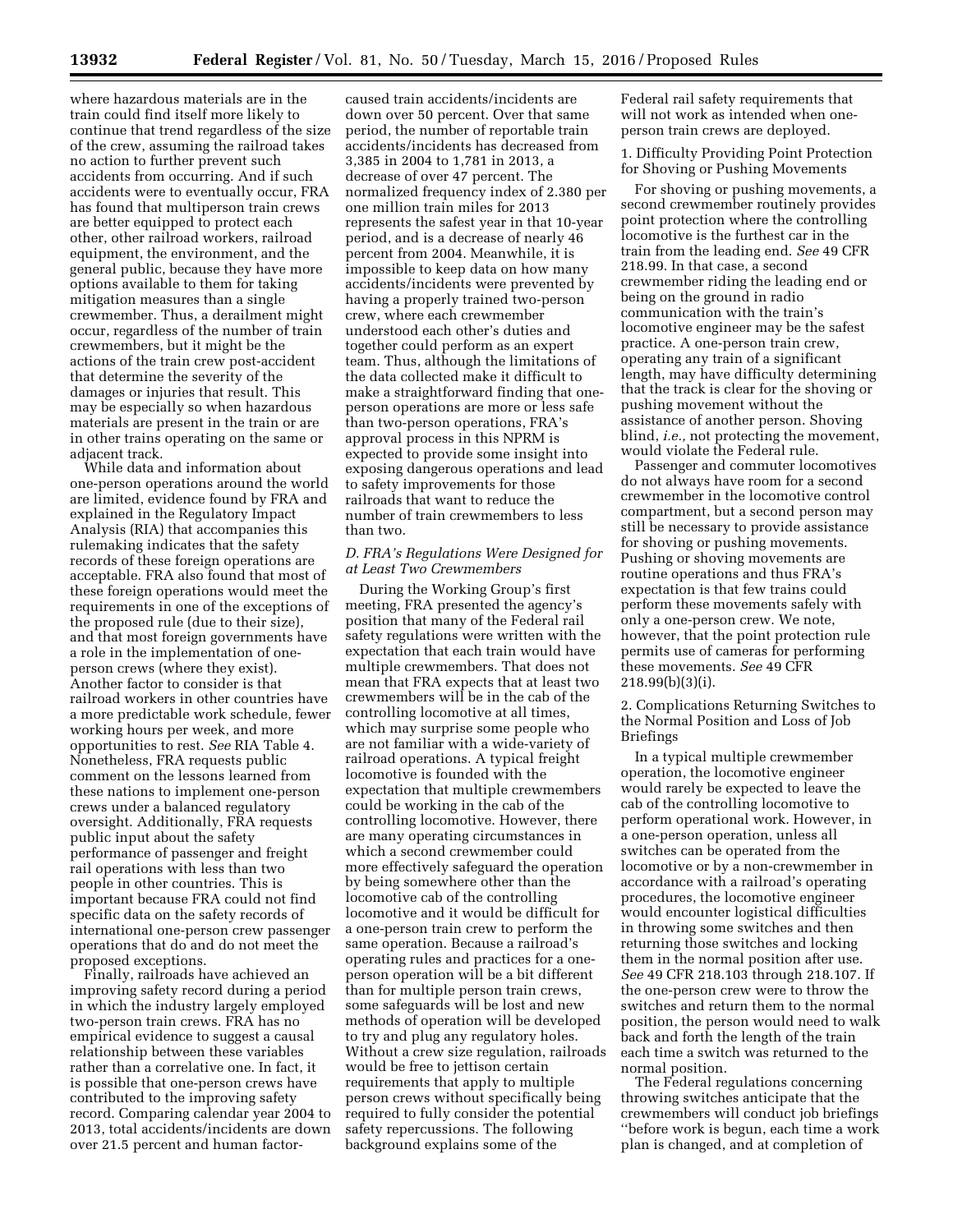the work.'' *See,* 49 CFR 218.103(b)(1). The regulation does not anticipate that a train crew consisting of one-person would be exempt from the job briefing requirements, although it seems absurd to think that any one-person train crews would need to hold job briefings with themselves. However, one of the most important benefits of a job briefing, with each crewmember's input, is potentially lost when there is a one-person operation. That is, a lone crewmember cannot benefit from another crewmember's experience about the best way to safely perform the operation. Under routine operations, one-person crewmembers will decide for themselves how best to proceed. The one-person crewmember will also assess the factual circumstances of a situation by themselves, without the benefit of any additional crewmembers' observations. Although a railroad could implement procedures to address certain types of operations that can aid a one-person crew, such a briefing may not be able to duplicate all of the information that a fellow crewmember could.

3. Concerns Protecting Train Passengers in an Emergency

During the first Working Group meeting, FRA made a presentation regarding FRA's passenger train emergency preparedness rule (49 CFR part 239) and explained how multiple train crewmembers are typically necessary in order to fulfill the purpose of the rule. The purpose of the passenger train emergency preparedness rule ''is to reduce the magnitude and severity of casualties in railroad operations by ensuring that railroads involved in passenger train operations can effectively and efficiently manage passenger train emergencies.'' 49 CFR 239.1(a). There are numerous ways that crewmembers, other than the locomotive engineer, can assist the passengers in an emergency. Emergencies can require evacuations in various types of circumstances where a trained person would be helpful to guide passengers away from danger. For example, passengers that self-evacuate might not realize that they could step on an electrified rail or be struck by a train approaching on an adjacent track. Evacuations in remote areas, in tunnels, or on bridges also pose significant dangers to passengers and are places where crewmembers are required to be trained on safe methods to assist passengers. A one-person crew would have significant difficulty coordinating any type of evacuation, especially in difficult terrain, if the crewmember cannot walk from car to car, or if there

are large numbers of passengers. Furthermore, although signs for train passengers can be useful, signs have limited value for reliably instructing passengers on when it is safe or unsafe to evacuate under all conditions.

4. Deterrence of Electronic Device Distraction and Observing Alcohol or Drug Impairment; Reduced Possibility of Co-Worker Referrals

Another issue that could be a concern with a one-person train crew is whether there is adequate supervision to determine that the person is not reporting for duty under the influence of or impaired by alcohol or drugs. With multiple train crewmembers, a second crewmember might suspect that a person has used, or is using or possessing alcohol or drugs on railroad property. Working with a potentially impaired co-worker is a safety hazard that puts other crewmembers in direct conflict with one another. For that reason, FRA has developed minimum standards for co-worker report policies that allow the employee suspected of abuse to get treatment and rehabilitation, with the potential to return to railroad safety-sensitive work under certain conditions. *See* 49 CFR 219.405 and 219.407 (permitting a railroad to implement an alternate coworker policy with the written concurrence of the recognized representatives of a particular class or craft of covered employees). The coworker referral policy makes it more palatable for an employee to turn in a potentially impaired co-worker, knowing that the co-worker will have an opportunity to get professional help without the co-worker necessarily losing his or her job, and not having to work side-by-side with that impaired coworker.

Although a one-person crew may be subject to pre-employment testing, random testing, and testing for cause, each of these types of tests do not apply to shortline railroads which have a total of 15 or fewer employees who are covered under the hours of service laws and do not operate on the tracks of any other U.S. railroad. Additionally, even if a one-person crew is potentially subject to each of those tests, the person will not be tested before, during, or after every tour of duty. Thus, a one-person crew has more opportunity, especially on the smallest shortline operations, to conceal a drug or alcohol violation, than the person would if there were two or more crewmembers.

Similarly, without a second crewmember to monitor the sole crewmember's attentiveness, there is a risk that more locomotive engineers will

be tempted to use cell phones and other prohibited electronic devices when nobody is around to observe them. When FRA issued a final rule restricting railroad operating employees from using cellular telephones and other electronic devices, FRA noted that distracted driving impacts all transportation modes because these devices have become ubiquitous in American society. *See* 75 FR 59580, 59582, Sep. 27, 2010, promulgated at 49 CFR part 220, subpart C. In the justification for the rulemaking, FRA stated that it discovered numerous examples of the dangers posed by distracting electronic devices and described five rail accidents indicating the necessity for the restrictions. FRA's electronic device distraction rulemaking also stated that ''it is difficult to identify distraction and its role in a crash'' if it goes unreported by the operator of the vehicle. 75 FR at 59582 (describing how data on the number of motorcoach crashes may potentially understate the true size of the problem because ''self-reporting of negative behavior, such as distracted driving, is likely lower than actual occurrence of that behavior). Thus, a second crewmember could act as both a deterrent to any crewmembers using electronic devices in a prohibited manner and as a witness reporting such inappropriate electronic device usage during an accident/incident investigation.

5. Complicating Radio Communication Procedures

Some radio and wireless communication requirements were written with the expectation that there would be at least two crewmembers on a train. For example, FRA requires that an employee copying a mandatory directive received by radio transmission shall not be an employee operating the controls of moving equipment. *See* 49 CFR 220.61. Copying a mandatory directive would clearly be distracting to a person who was attempting to operate a train simultaneously, which explains why it is strictly prohibited. Certainly, a one-person train crew could stop a train to receive a mandatory directive by radio, but there is a question whether railroads have thought through all the safety implications of stopping the train. The train may be going at a high enough speed that it would take over a mile to stop the train, or the train might be in a territory where a steep grade or other physical conditions make stopping the train logistically difficult. One would hope that the mandatory directive would not impact the train operation immediately before the one-person crew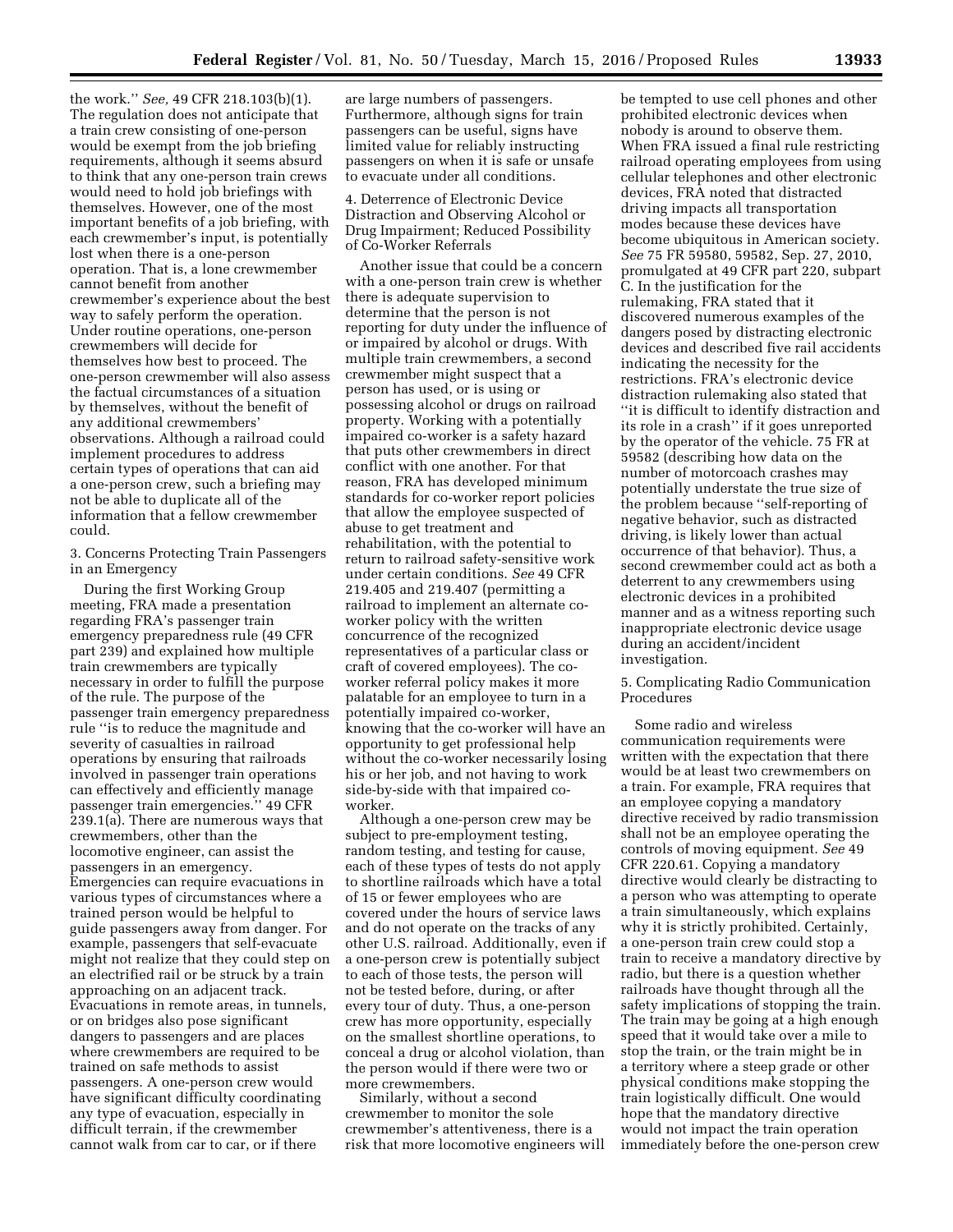could safely stop the train to receive the transmission.

The different ways a multiple person crew can handle a radio communication failure also is indicative of how an FRA regulation was written with the expectation that there would be more than one train crewmember. Under most circumstances, FRA's railroad communication regulation requires a train to have a working radio in each occupied controlling locomotive, and in a second locomotive for purposes of ''communication redundancy.'' 49 CFR 220.9. If the controlling locomotive's radio fails en route, the crewmembers have the back-up radio in the second locomotive to use to avoid a radio blackout.

Trains with multiple crewmembers have an option not available to oneperson crews. In cases of radio malfunction, it may be necessary to have a crewmember located in the second locomotive to monitor the dispatcher's communications as long as the crewmembers can otherwise communicate while the train is moving. However, if the train was a one-person operation, the lone crewmember would certainly not be able to operate from a locomotive not on the leading end, so the one-person crew would have to either try and swap out the locomotives so that the one on the leading end had a working radio to communicate with the dispatcher, or the one-person crew would need to find a way to notify the dispatcher as soon as practicable that radio communication has been lost. 49 CFR 220.38. With a multiple person operation, swapping the locomotives would likely involve a crewmember getting off the train and lining switches. Swapping the locomotives could be logistically difficult for a one-person crew depending on the track configurations encountered and the method of operation. Although a oneperson crew could operate the train without a working radio to the nearest forward point where the radio can be repaired or replaced, doing so is not as safe an option as utilizing the redundant communication in the second locomotive with a working radio—an option more likely to be utilized with a multiple-person train crew.

6. Adding a Potential Safety Hazard to Highway-Rail Grade Crossing Activation Failures

The general public is directly impacted when a highway-rail grade crossing fails to activate because that means motor vehicle traffic would not receive any warning of an approaching train. Protecting the public is paramount to train operation, and FRA requires that a train can only proceed through the crossing when other steps are taken to protect highway users from approaching trains. 49 CFR 234.105. If a railroad has enough time to arrange for an equipped flagger or a uniformed law enforcement officer to be at the crossing, then the train may proceed through the crossing without stopping, albeit at potentially a slower than normal speed depending on the number of flaggers/officers. However, if a railroad does not have enough time to make other arrangements, the only other method that will allow the train to proceed through the crossing is if the train stops prior to entering the crossing in order to permit a crewmember to dismount to flag highway traffic to a stop. The flagging crewmember is not allowed to reboard the train until the locomotive has completed its procession through the crossing. Hence, under FRA's regulations, a one-person crew could not stop and flag the crossing without a non-crewmember flagger or a uniformed law enforcement officer's assistance.

Certainly, a railroad's on-time efficiency would be negatively impacted by the activation failure because a train with a one-person crew would have no choice but to wait until a flagger or officer arrived before proceeding through the crossing. Depending on the circumstances, the general public might also be negatively impacted. For example, if the train was forced to stop in a highly populated area, nearby citizens and businesses might be inconvenienced by the locomotive engine noise or exhaust fumes. Another concern is whether the train stopped clear of all other crossings. Highway users and local emergency responders may be significantly inconvenienced if the railroad and one-person train crew were unable to plan a safe place to stop the train without blocking other grade crossings. Planning a safe place to stop the train is typically considered a conductor's job, but with only one crewmember the one-person crew has no one else to help. Motor vehicle drivers or local emergency responders would not be given any advance warning of the blocked crossing or any information regarding when the crossing would no longer be blocked. Such poor planning can infuriate motor vehicle drivers and lead these drivers to take risks not to get caught waiting for a train the next time they see a grade crossing warning system begin to activate. In some cases, such poor planning could compromise the ability of local emergency services to respond. Thus, there is the potential for immediate and future repercussions when there is only

a one-person train crew and no ability to quickly flag the crossing.

*E. Defining the Crewmembers' Qualifications* 

In this proposed rule, FRA chose not to define the duties of the two mandatory crewmembers. FRA previously fulfilled its statutory obligations to promulgate regulations requiring certain minimum standards for locomotive engineers and conductors. 49 U.S.C. 20135 and 20163 and 49 CFR parts 240 and 242. FRA believes that each locomotive or train must have a crew that can perform all of the duties described by the qualifications requirements in the certification regulations for these two operating crewmembers. This can be accomplished with the assistance of technology and sometimes with the assistance of one or more other safetyrelated railroad employees who are not recognized by the railroad as the train's conductor. In this background, FRA will reiterate the regulatory requirements, focusing on the existing limitations and acknowledging FRA's policy. This issue is raised because FRA may consider adding requirements in the final rule specifying minimum requirements for a second crewmember's qualifications, in the event that person is not a qualified conductor. There is a question of whether the rule might need to define the duties of a freight train second crewmember who is not a conductor differently from the duties of a passenger train second crewmember.

Nearly every movement of a locomotive, whether or not the locomotive is coupled to other rolling equipment, requires that the operation be performed by a certified locomotive engineer. 49 CFR 240.7 (defining ''locomotive engineer'' and allowing exceptions for movements of locomotives: (1) Within a locomotive repair or servicing area and (2) of less than 100 feet for inspection or maintenance purposes). Until technology is developed that might allow for the safe operation of locomotives or trains completely by computer automation, a person is needed to operate the locomotive or train, and that person is required to be certified pursuant to FRA's locomotive engineer regulation. The issue of whether a one-person crew can operate safely is mainly an expansion of the role of a locomotive engineer to include some or all of the duties of a conductor, sometimes with the assistance of technology and sometimes with the assistance of one or more other safetyrelated railroad employees who are not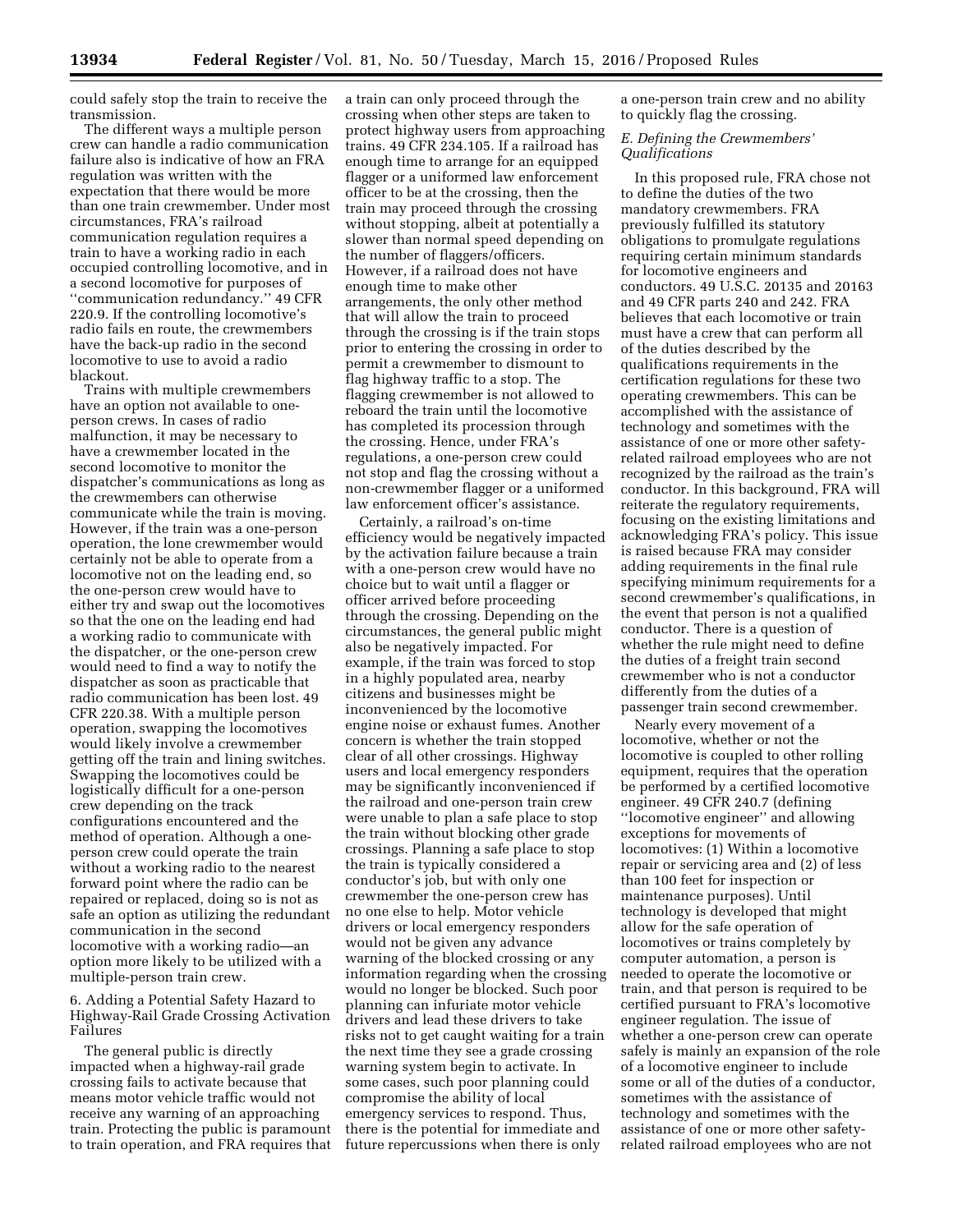recognized by the railroad as the train's conductor.

In the conductor certification final rulemaking, FRA recognized that there may be circumstances where a person is ''serving as both the conductor and the engineer.'' 76 FR 69802, 69809, Nov. 9, 2011 (explaining that a person may hold both a locomotive engineer certification and a conductor certification, and establishing rules for when revocation of each certification is appropriate under 49 CFR 242.213). In doing so, FRA recognized the realities of remotely controlled locomotive and train operations which often involve yard or yard-type operations, travel to and from yards, or travel to service customers, without a second crewmember being present. *See* 49 CFR 242.213(d). Similarly, FRA permits a certified conductor attached to a train crew in a manner similar to that of an independent assignment when a certified conductor is not accompanying a locomotive engineer or the engineer is not dual conductor/engineer certified. However, FRA expressly noted in the NPRM that the ''conductor certification regulation, including section 242.213, be neutral on the crew consist issue [and that] [n]othing in . . . part 242 should be read as FRA's endorsement of any particular crew consist arrangement.'' 76 FR 69166, 69179, Nov. 10, 2010. This disclaimer was made to facilitate industry-wide discussion on the conductor certification rulemaking and foster a potential consensus recommendation from FRA's Federal advisory committee, without the conductor rule becoming a referendum on the issue of crew size. Thus, although portions of the conductor rule could be read to suggest FRA acceptance of a variety of one-person crew operations, FRA's explicit disclaimer shows that the agency did not intend for the conductor rule to be that sort of proclamation.

FRA's foremost concern is that a passenger railroad will have one person in the crew who is dual certified as both a locomotive engineer and a conductor, but a second person may be lacking many of the relevant qualifications normally associated with a passenger conductor. If a second passenger train crewmember lacks too many of the qualifications of a conductor, the second person may not be truly helpful in emergency situations or even routine rail operations. The potential for creating foreseen and unforeseen problems with using a second passenger crewmember who is not conductor qualified is disconcerting. For these reasons, FRA encourages interested parties to comment on whether FRA

should address this issue in the final rule. For example, FRA suggests that a second passenger crewmember who is not a conductor should be qualified on: (1) The signals to be encountered, including the name and possible indications; (2) the physical characteristics of the territory to be operated over; (3) flagging; (4) railroad operating rules (49 CFR part 218); (5) railroad radio and communications rules (49 CFR part 220); (6) passenger equipment safety standards (49 CFR part 238); and, (7) passenger train emergency preparedness (49 CFR part 239). Currently, FRA has enforced a safe course through the approval process requirement in the passenger train emergency preparedness rule. 49 CFR 239.201. Although FRA may continue to use the emergency preparedness approval process in this manner, the passenger railroad industry or public might benefit from a clear set of requirements for the qualification of a second train crewmember.

FRA has similar concerns about a second freight train crewmember who is not a certified conductor. A railroad might employ a brakeman or other operating crewmember who lacks the versatility of a conductor, which could raise questions regarding the safety of such a two-person operation. Similar operational questions could arise with the use of a person who is more like a utility employee (*see* 49 CFR 218.22) than a crewmember who is assigned to a train. There are certainly some duties that a utility employee can perform for a train crew that would typically be classified as the responsibility of a freight conductor. However, because the utility employee is neither in the locomotive cab with the locomotive engineer or in near constant radio communication with the locomotive engineer while the train is moving, the utility employee cannot be deemed a replacement for all of the conductor's duties and benefits. In order to address safety concerns with the use of a second crewmember who is not a certified conductor, FRA seeks comments on whether the final rule should identify specific minimum qualifications for freight train crewmembers that lack all of the qualifications of a conductor. Minimum requirements for a second freight train crewmember who is not a certified conductor might include: (1) Knowledge of railroad rules and safety instructions; (2) railroad operating rules particular to handling equipment, switches, and fixed derails (49 CFR part 218, subpart F); (3) railroad radio and communications rules (49 CFR part 220); and, (4) brake system safety for

freight trains and equipment, including end-of-train devices (49 CFR part 232).

FRA requests public comment on how railroad operations can and do safely and efficiently comply with these regulations with one-person crews or autonomous trains. Are there particular operational contexts in which compliance using one-person crews is particularly difficult or poses greater safety risks? What risk mitigating measures will railroads use to safely and efficiently comply with these regulations using one-person crews? Should any of these regulations be revised to allow one-person crews to operate safely and efficiently?

#### **III. RSAC Overview**

In March 1996, FRA established the Railroad Safety Advisory Committee (RSAC), which provides a forum for collaborative rulemaking and program development. RSAC includes representatives from all of the agency's major stakeholder groups, including railroads, labor organizations, suppliers and manufacturers, and other interested parties. A list of RSAC members follows:

- American Association of Private Railroad Car Owners (AARPCO);
- American Association of State Highway & Transportation Officials (AASHTO);
- American Chemistry Council;
- American Petroleum Institute;
- American Public Transportation Association (APTA);
- American Short Line and Regional Railroad Association (ASLRRA);
- American Train Dispatchers Association (ATDA);
- Association of American Railroads (AAR); Association of State Rail Safety Managers (ASRSM);
- Association of Tourist Railroads and Railway
- Museums (ATRRM); Brotherhood of Locomotive Engineers and Trainmen (BLET);
- Brotherhood of Maintenance of Way Employes Division (BMWED);
- Brotherhood of Railroad Signalmen (BRS);
- Chlorine Institute;
- Federal Transit Administration (FTA); \*
- Fertilizer Institute;
- Institute of Makers of Explosives;
- International Association of Machinists and Aerospace Workers;
- International Brotherhood of Electrical Workers (IBEW);
- Labor Council for Latin American Advancement (LCLAA); \*
- League of Railway Industry Women; \*
- National Association of Railroad Passengers (NARP);
- National Association of Railway Business Women; \*
- National Conference of Firemen & Oilers; National Railroad Construction and
- Maintenance Association (NRC);
- National Railroad Passenger Corporation (Amtrak);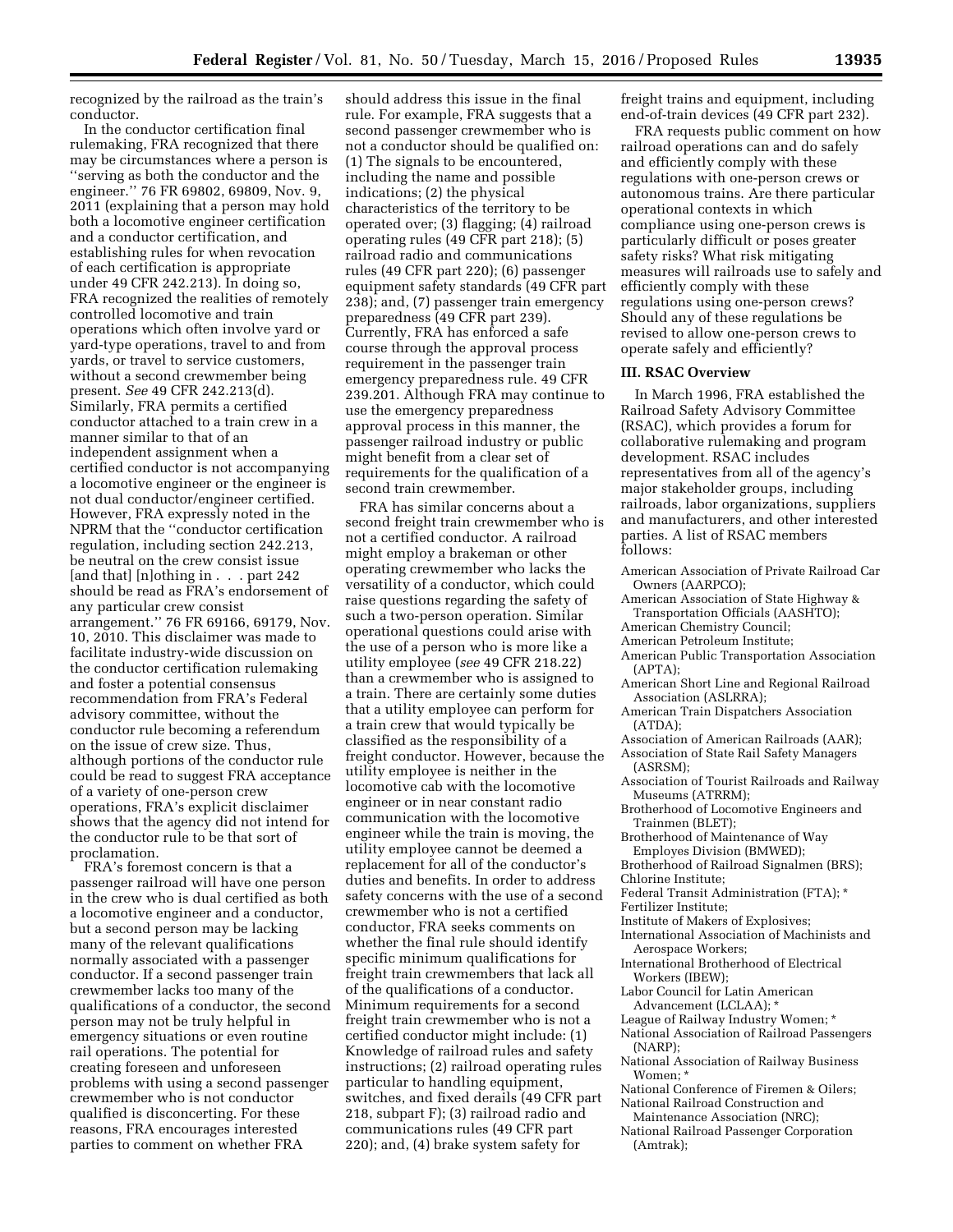National Transportation Safety Board  $(NTSB);$ 

Railway Passenger Car Alliance (RPCA)

Railway Supply Institute (RSI);

Safe Travel America (STA);

Secretaria de Comunicaciones y Transporte; \* SMART Transportation Division (SMART TD)

Transport Canada; \*

Transport Workers Union of America (TWU); Transportation Communications

International Union/Brotherhood of Railway Carmen (TCIU/BRC);

Transportation Security Administration (TSA).

\* Indicates associate, non-voting membership.

When appropriate, FRA assigns a task to RSAC, and after consideration and debate, RSAC may accept or reject the task. If accepted, RSAC establishes a working group that possesses the appropriate expertise and representation of interests to develop recommendations to FRA for action on the task. These recommendations are developed by consensus. The working group may establish one or more task forces or other subgroups to develop facts and options on a particular aspect of a given task. The task force, or other subgroup, reports to the working group. If a working group comes to consensus on recommendations for action, the package is presented to RSAC for a vote. If the proposal is accepted by a simple majority of RSAC, the proposal is formally recommended to FRA. FRA then determines what action to take on the recommendation. Because FRA staff play an active role at the working group level in discussing the issues and options and in drafting the language of the consensus proposal, and because the RSAC recommendation constitutes the consensus of some of the industry's leading experts on a given subject, FRA is often favorably inclined toward the RSAC recommendation. However, FRA is in no way bound to follow the recommendation and the agency exercises its independent judgment on whether the recommended rule achieves the agency's regulatory goals, is soundly supported, and is in accordance with applicable policy and legal requirements. Often, FRA varies in some respects from the RSAC recommendation in developing the actual regulatory proposal or final rule. Any such variations would be noted and explained in the rulemaking document issued by FRA. If the working group or RSAC is unable to reach consensus on recommendations for action, FRA resolves the issue(s) through traditional rulemaking proceedings or other action.

# **IV. No Recommendation From the RSAC Working Group**

On August 29, 2013, the RSAC accepted a task (No. 13–05) entitled ''Appropriate Train Crew Size.'' The statement clarified that ''[i]n light of the recent Canadian train incident and the subsequent emergency directive issued by Transport Canada, FRA believes it is appropriate to review whether train crew staffing practices affect railroad safety.'' FRA identified four purposes of this task, which were all variations on requests for RSAC to evaluate whether and how crew redundancy affects railroad safety and when crew redundancy should be deemed necessary. Crew redundancy is the idea that a second crewmember can confirm for the locomotive engineer important information thereby providing a second layer of assurance that the train is being operated in accordance with all applicable rules, procedures, practices, restrictions, and signal indications. However, the second crewmember's responsibilities are not just passive in a confirming way. The second crewmember can provide redundancy by taking the lead on tasks that free the locomotive engineer to focus on the engineer's core role of train handling.

The task statement specified that RSAC was expected to look at a list of FRA rail safety regulations to evaluate whether and how crew size impacts rail safety. The statement also asked RSAC to review published studies and reports, as appropriate. FRA provided the five FRA-sponsored studies, as well as the one TRB conference report, each of which were described previously in this preamble. In reviewing these materials, FRA was hoping that RSAC would be able to address the following issues in its recommendations report:

• Report on whether there is a safety benefit or detriment from crew redundancy, including an analysis of observed safety data and outcomes from current crew deployment practices.

• Review existing regulations and consider the impact of crew size on the performance of any task or activity.

• Report on the costs and benefits associated with crew redundancy.

• If appropriate, develop recommended regulatory language or guidance documents regarding crew size requirements that enhance the safety of railroad operations by providing enhanced regulatory redundancy. In considering the development of regulatory language, specifically consider the value of regulatory redundancy in terms of crew size as it relates to trains or vehicles identified by the group responsible for Task Number

13–02 (*i.e.,* an RSAC task to identify types and quantities of hazardous materials for special handling as a result of reviewing the Lac-Mégantic accident) as requiring special handling and/or operational controls, and if appropriate develop recommended regulatory language specific to these railroad operations.

Furthermore, in order to accommodate some RSAC members, RSAC agreed to consider other issues that have some arguable connection to the crew size issue. These other issues were to consider (1) the appropriate role and impact of technological advances on crew size and crew deployment and incorporate these into any recommendation developed, (2) PTC and Remote Control Operations or other operations where crew deployment practices or the use of technology may enhance the safety of operations, and (3) the application of a System Safety Program to these issues.

In addition to FRA, the following organizations contributed members:

APTA, including members Capital Metropolitan Transportation Authority (CMTA), Keolis North America, Long Island Rail Road (LIRR), Massachusetts Bay Commuter Railroad Company (MBCR), Metro-North Railroad (MNCW), North County Transit District (NCTD), Regional Transportation District (RTD), and San Joaquin Regional Rail Commission;

• ASLRRA, including members from Central California Traction Company (CCT), Farmrail System (FMRC), Genesee & Wyoming Inc. (GNWR), Indiana Rail Road Company (INRD), OmniTRAX, Pinsly Railroad Company, and WATCO Companies, Inc. (WATCO);

• ASRSM, including members from the California Public Utilities Commission (CPUC);

- ATDA;
- ATRRM

• BLET;

- BMWED;
- BRS;

• NRC, including members from Herzog Transit Services (Herzog);

- SMART TD:
- TCIU/BRC; and
- TWU.

The Working Group convened five times on the following dates in Washington, DC. Minutes of each of these meetings are part of the docket in this proceeding and are available for public inspection.

- October 29, 2013
- December 18, 2013
- January 29, 2014
- March 5, 2014
- March 31, 2014

As the Working Group meeting notes in the docket reflect, FRA started the first meeting by providing an overview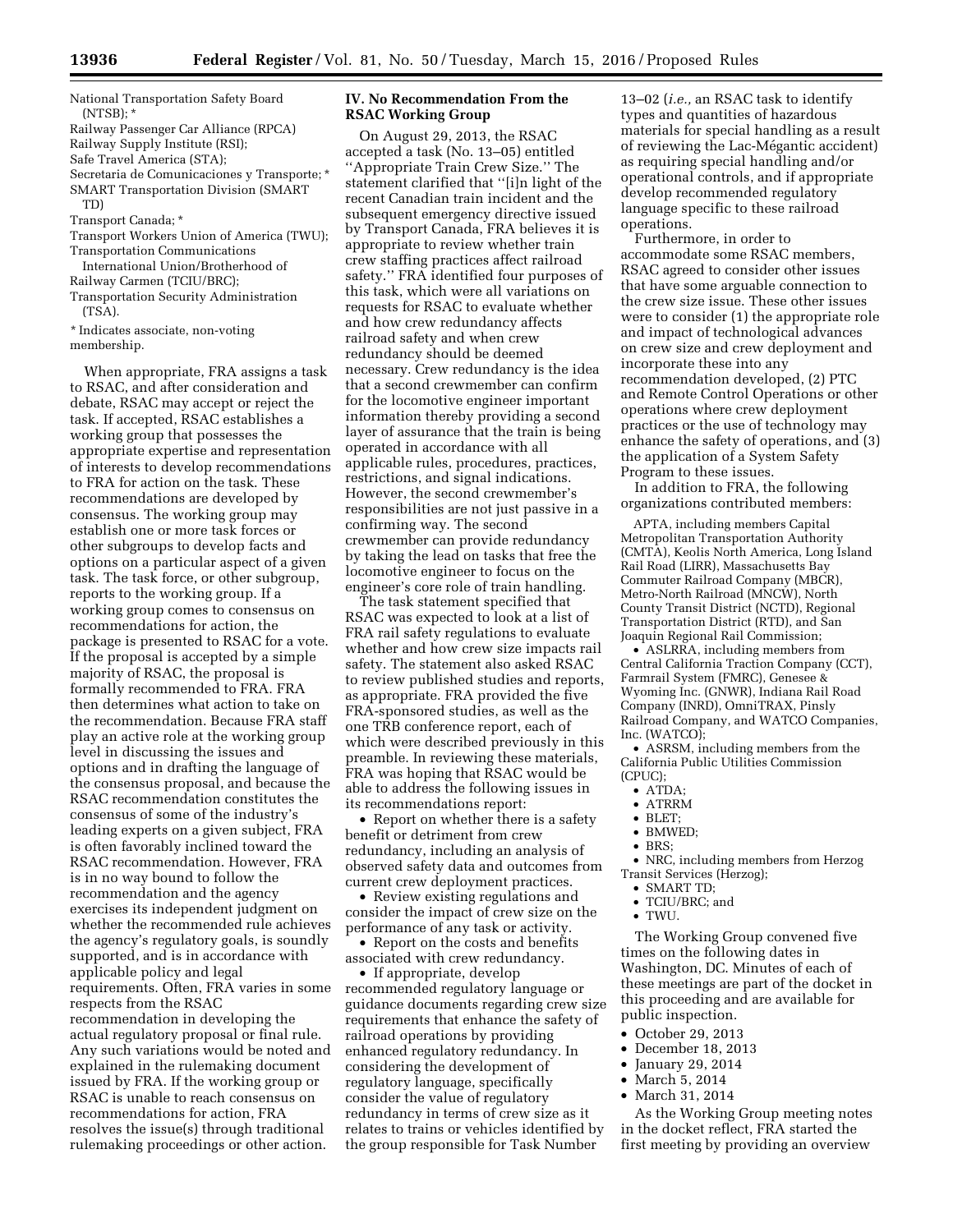of FRA's position on the crew size issue. Although FRA always enters any RSAC discussion with an agency position on the issue being discussed, FRA was quicker than in previous RSAC discussions to reveal its broad-based positions. Typically, FRA will start the first meeting with a free-form discussion of the topic, allowing the RSAC Working Group's members to brainstorm problems and a range of acceptable solutions. The typical approach works well when FRA is unsure of whether a regulation is necessary, there already is an informal consensus that action needs to be taken, or the Working Group knows FRA will regulate the issue because there is a statute mandating promulgation of a regulation. None of these scenarios were present with the crew size issue. For these reasons, FRA believed it needed to approach this RSAC differently by defining its broad position on appropriate train crew size at the beginning of the first meeting.

During that first RSAC Working Group meeting, FRA presented some background on the crew size issue. FRA acknowledged that it had not previously felt the need to talk about crew size until recently for several reasons. Historically, crew size has been an issue for labor relations, and technology has enabled a gradual reduction in the number of train crewmembers from about five in the 1960s to two in 2014. Four major technological breakthroughs were mentioned in FRA's presentation that led to the historic train crew size reductions: (1) The phase out of steam locomotives allowed locomotives to be operated without crew known as fireman dedicated to keeping the engine fed with coal, (2) the introduction of portable radios made it easier to transmit information from a crewmember at the far end of the train to the leading end, (3) the end-of-train device replaced the need for one or more crewmembers to be at the rear of a train on a caboose to monitor brake pipe pressure, and (4) the development of improved train control devices helped automate safer operations in case of human error. Furthermore, FRA raised another significant technological innovation that has become widespread over the last 20 years; that is, remotely controlled locomotive operations utilizing only a one-person crew for switching service have become commonplace.

FRA told the Working Group that the agency's position on appropriate crew size is that: (1) Railroad safety is enhanced through the use of multiple crewmembers, (2) it is difficult to comply with current safety regulations

and operating rules when operating with a one-person crew, (3) FRA's safety regulations were written with at least a two-person crew in mind and that operating with a one-person crew may, in some cases, compromise railroad and public safety, and (4) a second crewmember provides safety redundancy and provides a method of checks and balances on train operations. For all these reasons, FRA took the position that it needs to have some oversight of train crew size so that it can protect railroad employees and the general public.

FRA then explained its broad position on establishing train crew size requirements, explaining that the agency wanted the Working Group to make recommendations that would establish safe practices for both twoperson train operations and those with less than two-persons. For instance, FRA took the negotiating position that the Working Group should develop a recommendation with a baseline of a minimum two-person crew for freight and passenger trains. The Working Group was told that FRA wanted to hear about current one-person crew operations that have been safely conducted so that those exceptions to a two-person standard could be carved out in the RSAC's recommendations. FRA also expressed an interest in offering to provide for a special approval process in a crew size regulation that would allow FRA to quickly and efficiently provide review and approval of any train crew arrangement that could not meet any easy to define specific exclusions. In order to ensure reasonable oversight, FRA suggested that a special approval would be granted based on whether the railroad's petition demonstrated an appropriate level of safety based on a combination of safeguards offered by shoring up operating procedures and implementing proven technologies. FRA noted that this was a generous compromise position, as FRA was not taking an absolute position that all trains must be operated with a twoperson crew because it has the expertise to recognize accepted safe practices.

FRA's broadly stated negotiating position at the Working Group meetings was also constructed based on feedback recently received from two railroad associations participating as RSAC members. In response to Emergency Order 28, which was issued after the Lac-Mégantic accident, AAR reported to FRA that ''Class I railroads currently use two-person crews for over-the-road

mainline operations.'' 3 AAR was certainly looking to assure FRA that the major railroads were not conducting one-person trains transporting the types and quantities of hazardous materials specified in appendix A of Emergency Order 28. ASLRRA could not be specific about each of its members' policies on transporting hazardous materials with one-person crews. However, ASLRRA tried to assure FRA that its members had ''carefully consider[ed] the appropriate train and engine crew assignments to assure the highest degree of safety for the movements they operate.'' 4 Taking the AAR and ASLRRA's comments at face value, FRA did not believe the agency's initial negotiating position differed greatly from the status quo. That is, the major railroads were already using two-person train crews for over-the-road mainline operations and the shortlines were carefully considering safety, presumably through a safety analysis of each operation prior to implementation—or so that was intimated.

Despite the AAR and ASLRRA's publicly stated positions on crew size, it was clear from the first meeting that the members of these associations were opposed to RSAC making any recommendation that provided FRA with oversight on crew size issues. AAR stated at that first meeting that there is no safety justification for FRA to address train crew size. ASLRRA took the position that because there have been very few, if any, accidents involving a one-person crew, and management has been very responsible regarding crew size, that FRA should not dictate safety regulations on the subject. FRA interpreted that unwillingness as an indication that the industry does not intend to maintain the status quo. Thus, FRA believes it cannot rely on the assurances made in the associations' written pronouncements.

As more Working Group meetings were held, FRA became increasingly concerned about the extent of oneperson train operations in the U.S. and the extent that these operations may have proliferated without FRA oversight of them. Based on discussions with the railroad members of the Working Group, there appears to be a trend that more railroads of every class are willing to experiment with one-person train crew operations. Members representing Labor

<sup>3</sup>Letter from Mr. Edward R. Hamberger, President and CEO of AAR, to Mr. Joseph C. Szabo, FRA Administrator (Oct. 16, 2013), which has been placed in the docket to this rulemaking.

<sup>4</sup>Letter from Mr. Richard F. Timmons, President of ASLRRA, to Mr. Joseph C. Szabo, FRA Administrator (Oct. 17, 2013), which has been placed in the docket to this rulemaking.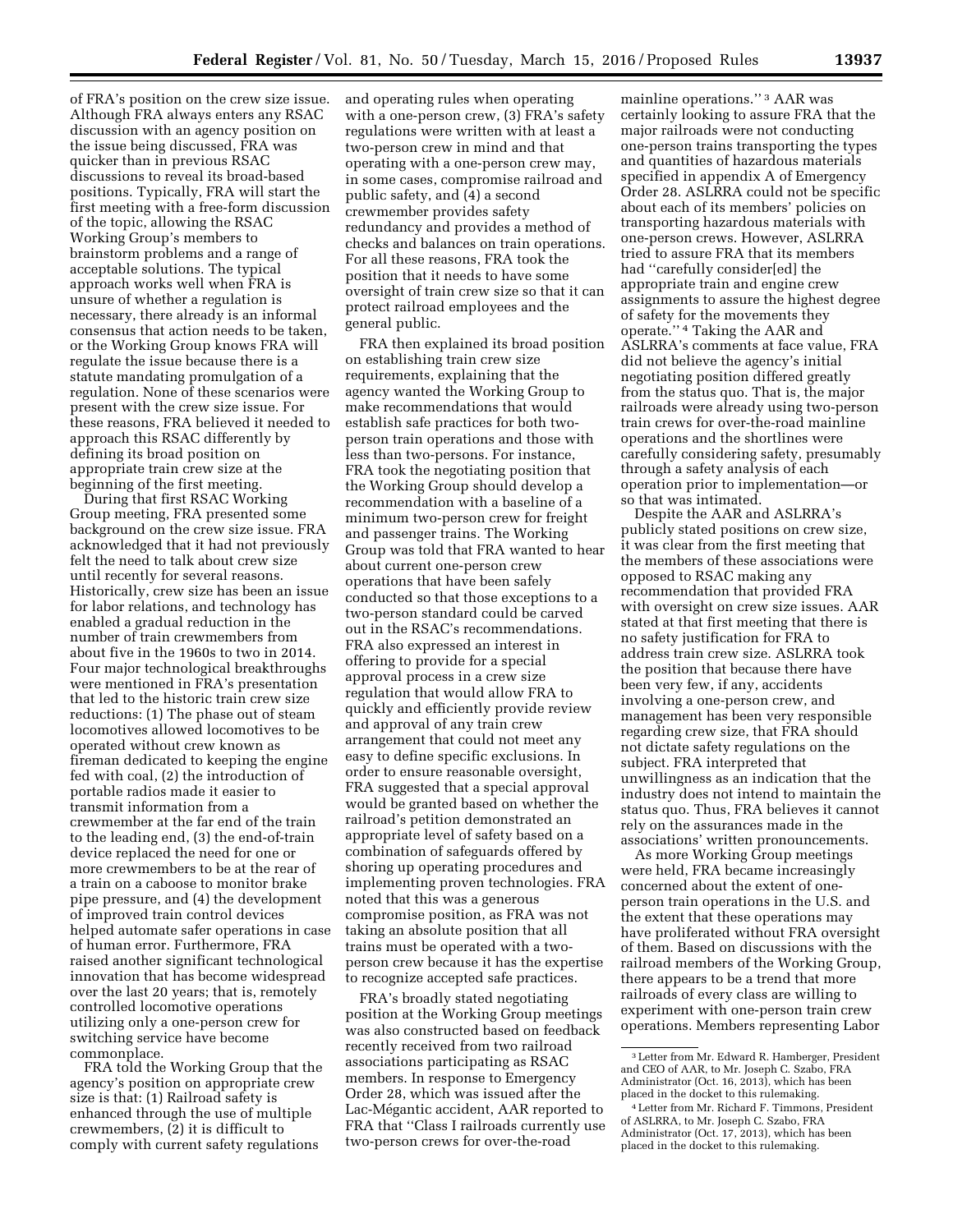organizations seemed as surprised as FRA with some of the generalized statements made by a variety of railroads regarding the extent of the existing one-person operations. For example, railroads of all classes seemingly have permitted remote control operations with only one-person to routinely operate on main track in limited train service, as opposed to being used for switching service—the original expected use for which the technology was designed. AAR and ASLRRA were unwilling to recommend FRA oversight of their members to assure railroad employees and the general public that their members' existing operations are safe, proclaiming that the lack of safety data showing there was an existing problem should prevail as an argument.

Without a requirement for railroads to consult FRA on questionable crew size practices, FRA did not field inquiries from railroads asking for the agency's opinion on the safety of the practices. Even if an FRA inspector were to observe a train being operated with only one-person, FRA personnel would not have any reason to write up an inspection report detailing the finding unless the one-person operation was alleged to have violated an FRA safety law, regulation, or order and the issue was tangentially raised in the report. Certainly, high level safety personnel at FRA were unaware of how many railroads, especially freight railroads, were regularly fielding trains with only a one-person crew. For these reasons, the Working Group's discussions of existing one-person train crew operations were illuminating.

Just as railroads have explained for over a century that certain operating rules were ''written in blood'' because it took one or more accidents causing serious injuries or fatalities before the operating rule was written, railroad employees and the general public should not have to wait for horrific accidents before the Federal government takes action. FRA provided the Working Group with a number of significant reasons for recommending regulatory action. In summary, FRA provided: (1) The scientific research studies showing the benefits of a second crewmember, (2) the anecdotal information regarding recent train accidents and how a second crewmember either could have played a safety role or did play such a role, (3) the explanation that FRA's railroad safety regulations were written with the expectation that nearly every train would be operated by no fewer than two crewmembers, and (4) the general public's negative reaction to the idea that FRA did not already mandate twoperson train crews to add another layer of safety.

During the Working Group's first meeting, SMART–TD stated its belief that FRA appears to be responding to the public's demand for action. SMART–TD backed up its statement during the Working Group's January 29, 2014, meeting when it shared a research report it sponsored that combined data from five surveys that indicated a strong level of bipartisan support among voters for a Federal law requiring freight trains to operate with a crew of two. The surveys were conducted in the States of Kentucky and North Dakota, and in select Congressional districts in the States of Colorado, Kansas, Iowa, and Pennsylvania. The data supported a finding that 77 percent of all respondents support Federal legislation requiring freight trains to be operated by a crew of two. Even when respondents were not reminded in a prior question about recent deadly train accidents in Quebec, Spain, and New York City, 74 percent supported Federal legislation. Another finding was that an overwhelming majority of those polled (between 83 to 87 percent in each of the five surveys) had the opinion that, generally speaking, when it comes to railroad safety and operations, one operator cannot be as safe as a train with a crew of two individuals. A copy of this report has been placed in the docket.

Despite the early warning signs that the Working Group would not be able to reach a consensus, FRA held 5 day-long meetings spread out over 6 months in which the agency continued to make substantive presentations and negotiate in good faith. Every time APTA or ASLRRA presented a new set of facts for a potential exception, FRA listened and came back with a written recommendation that tried to capture the request for leniency. Twice, AAR provided the Working Group with a list of a variety of railroad operations that it claimed should be allowed to continue with one-person with no restrictions. Each time, FRA responded with a written recommendation that tried to capture the request for leniency or, in a few instances, explained why it could not support such a request. Although no consensus was reached during the Working Group meetings, there seemed to be a tacit understanding that FRA had adequately described each operation for which it included an exception in its working document.

First, at the January 29, 2014 meeting, AAR listed the following examples as non-revenue movements that it suggested should not require a minimum of two crewmembers: ''(1)

Helpers; (2) Pushers; (3) Light engines; (4) Passenger moves; (5) Hostlers; (6) Locomotive exchange crews; (7) Work trains; (8) Wreck crews; and (9) Roadway maintenance machines.'' Final Minutes 2014 0129 TCWG–14–03–0503 pdf at 15. During the same meeting, AAR also asked whether FRA would agree to an exception for (10) interchange and transfer moves, (11) mine load out or plant dumping, and (12) toxic by inhalation or poisonous by inhalation (TIH/PIH) hand-offs, where one crewmember remains behind to facilitate secure hand-off, a Transportation Security Administration (TSA) requirement. FRA agreed, and altered its Working Group proposal to include an exception for each of the twelve items with the following caveats: (1) FRA did not believe a special exception was necessary for pushers, as the exception for helpers also covers pushers; (2) FRA provided an exception for light/lite engines, but made clear that the exception did not apply to passenger diesel or electric multiple unit (DMU or EMU) operations; (3) FRA provided an exception for hostlers conducting switching operations, but not hostlers working in other than switching operations; (4) FRA considers a wreck crew to be a work train, and FRA provided an exception for work trains; (5) FRA's work train exception applies to roadway maintenance machines in a work train, but such machines are not otherwise excepted; (6) FRA did not except interchange/ transfer train movements as these operations, which may travel up to 20 miles while picking up or delivering freight equipment under the definition of ''transfer train'' in 49 CFR 232.5, pose the same safety issues as other trains that are not limited to traveling 20 miles; and (7) during a TIH/PIH handoff, FRA did not create an exception that would allow the second crewmember to be left behind with the PIH/TIH car while the train departed with only a one-person crew as the train continuing would pose the same safety issues as other trains.

Second, in anticipation of the final Working Group meeting held on March 31, 2014, AAR submitted a document on March 28, 2014, titled ''Discussion of Current Class I Operations Using Vehicles When Assisting Trains.'' AAR Discussion Document TCWG–14–03– 31–04.pdf. The document describes six situations where a second train crewmember would need to be located outside of the operating cab of the controlling locomotive when the train is moving in order to continue to perform the duties assigned, and then lists seven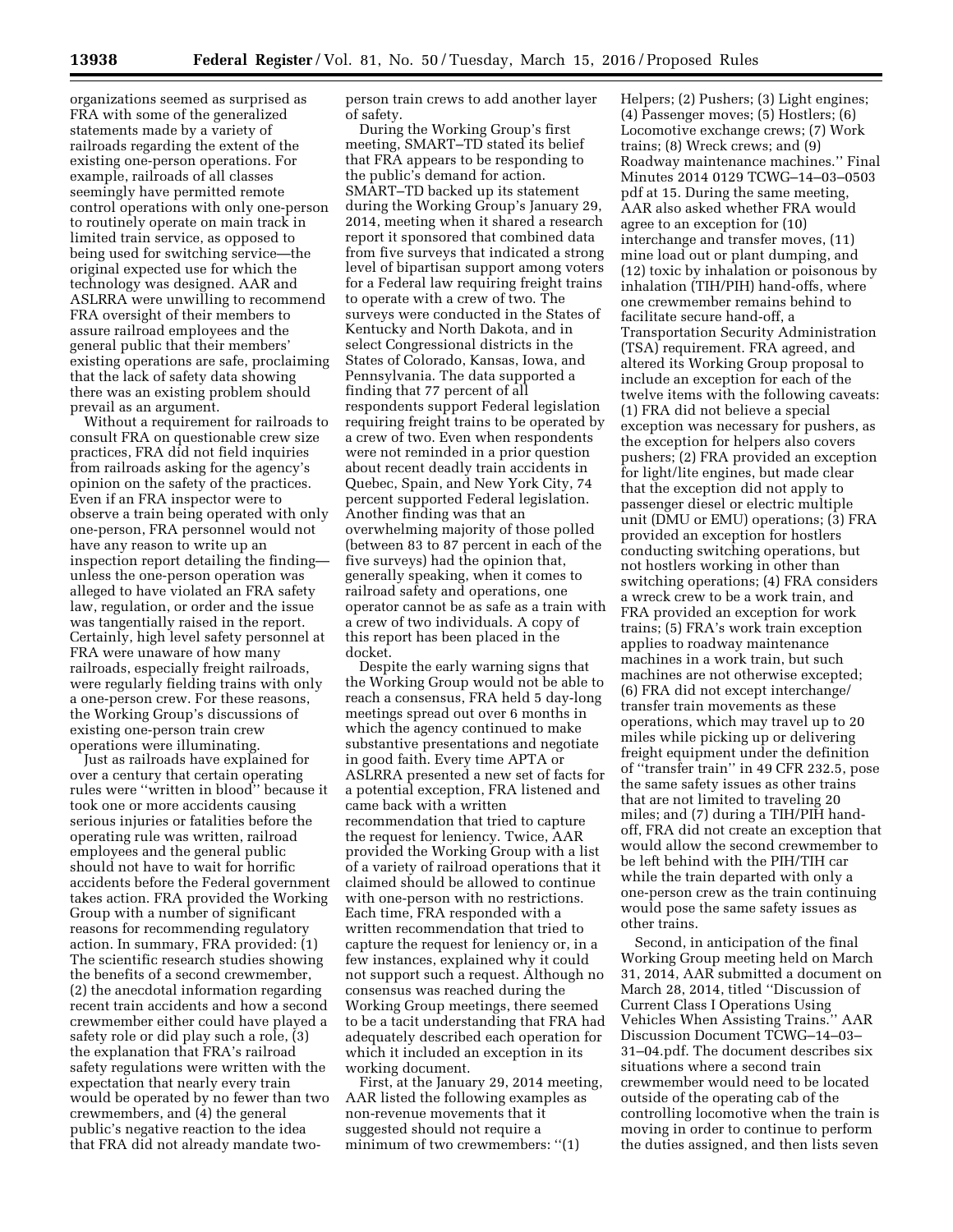additional examples. The second train crewmember would then need another way to catch up to the train to get back on it. FRA believes all of the operations described in that AAR document are acceptable, as long as the second train crewmember that is separated from the train can directly communicate with the crewmember in the cab of the controlling locomotive pursuant to proposed 49 CFR 218.125(d). FRA has greatly benefited from the open, informed exchange of information during the meetings. Although the Working Group did not reach consensus on any recommendations, FRA decided not to extend the April 1, 2014, deadline that FRA initially presented the RSAC. FRA did not think it would be beneficial to continue to discuss with the RSAC's railroad members the issue of what data FRA had to support this rulemaking recommendation when they knew full well that the data, supplied by the railroads themselves to FRA, does not capture accidents where the cause or contributing factor was lack of a second crewmember.

It was also made clear to FRA that organizations representing railroad employees supported FRA's overall concept of mandating two-person crews on each train with some exceptions, but were overwhelmingly opposed to FRA's draft rulemaking recommendation that attempted to greatly accommodate all classes of passenger and freight railroads. Several labor organizations wanted FRA to scale back some of the exceptions FRA accepted as part of the agency's attempt to reach a consensus. For example, these organizations wanted to limit the shortline railroad exceptions in 49 CFR 218.131(a) to a freight train operated on a railroad and by an employee of a railroad with 15 or fewer employees, rather than the FRA position of ''a freight train operated on a railroad and by an employee of a railroad with less than 400,000 total employee work hours annually'' (which is the equivalent of about 200 or fewer employees). Labor organizations also expressed a preference for requiring each railroad to petition for a waiver to utilize less than two train crewmembers rather than recommend a special approval procedure that would propose a much shorter FRA review period. Thus, after five meetings, with labor and management representatives taking polar opposite positions on large and small issues, FRA decided not to accept some Working Group members' recommendation to extend the deadline for negotiating a recommendation.

#### **V. FRA's Overall Post-RSAC Approach**

This proposed rule offers a pragmatic approach to providing oversight of the crew size of non-switching train services to ensure the continued safety of railroad employees and the general public. In that respect, FRA's approach to the crew size issue has remained the same as when the agency first brought its position to the Working Group's attention. FRA views its crew size concerns as a relatively small current problem that has the potential to balloon into a much greater problem in the not-too-distant future if appropriate oversight is not exercised. Because there is significant potential for this safety issue to become a much greater problem in the second half of this decade, FRA believes the time to act is now.

# *A. The Proposal Is Largely Focused on Influencing How Railroads Approach Future One-Person Operations*

Based on information orally provided by AAR regarding the major railroads current train crew size practices, it appears that the proposed rule would not have a substantial impact on the current operation of the major railroads. Each major railroad appears more concerned about how a crew size regulation would impact the railroad's possible future plans to reduce train crew size to less than the general current industry standard of at least two crewmembers. It appears that the major railroads and some passenger railroads are eager to use PTC alone, or with other technologies, to reduce train crew size to one person. There is also an undercurrent of views that supports the idea that one day the major railroads could have ''drone'' locomotives, operated by one person or even by computer that could allow operation of a locomotive or train from a location that is miles away from the actual train movement. The railroads appear to prefer that FRA does not regulate the safety of train operations by mandating a minimum train crew size and establishing an FRA approval process so they can potentially consider piloting use of less than one-person crews in additional operations. Without this proposed rule, FRA has only narrow authority to take action—mainly exercised through the agency's emergency order authority after a serious accident or in FRA's review of a passenger operation's emergency preparedness plan. FRA's current approach, without a crew size requirement, permits railroads to have the ability to reduce the number of crewmembers on any train operation without necessarily performing any

safety analysis or allowing FRA the opportunity to review whether the railroad has considered the safety implications of the operation or implementing any off-setting actions that FRA believes are necessary.

FRA expects that the two-person aspect of the crew size rule would also not have much of an impact on current passenger train operations. It is rare for passenger train operations to have less than a two-person crew, largely because emergency preparedness plans would be ineffectual without at least two persons to execute it. Like the major railroads, some passenger railroads will oppose this proposed rule largely because it restricts a railroad's unilateral ability to reduce train crew size in the event it can automate ticket sales and eliminate the need for assisting passengers. As with the major freight railroads, FRA is concerned that passenger railroads will focus on the economic benefit of not having to pay for a second crewmember without considering all of the safety benefits of having a second crewmember. FRA certainly believes its oversight of passenger train safety is warranted to protect the general public and any railroad employees that potentially could be impacted by the decision to reduce current train crew staffs.

During the Working Group meetings, ASLRRA indicated that the current operations of shortline railroads would be greatly impacted by this rule because of the number of shortlines that utilize a one-person operation. However, survey information provided by ASLRRA does not suggest that a great many shortline railroads would be impacted by the proposed rule. At the January 29, 2014, RSAC Working Group meeting, ASLRRA presented findings from a survey the association conducted via its Regional Vice Presidents in December 2013. ASLRRA Single Person Operations Survey Findings TCWG–14– 01–29–05.pdf. ASLRRA estimated that there are approximately 558 Class II and Class III railroads, 29 of 223 respondents (13.0 percent) run one-person crews at least part of the time, there are 13,468 annual one-person crew starts, oneperson crews accumulated 481,936 miles of train operations, the longest distance operated by a one-person crew is 119 miles, the shortest distance operated by a one-person crew is 0.33 miles, and the average mileage per crew start is 35.8 miles. Thus, according to ASLRRA's data, only about 13 of every 100 shortlines run any type of oneperson operation. Certainly, some of those operations would not be impacted based on the exceptions provided to a two-person crew mandate in the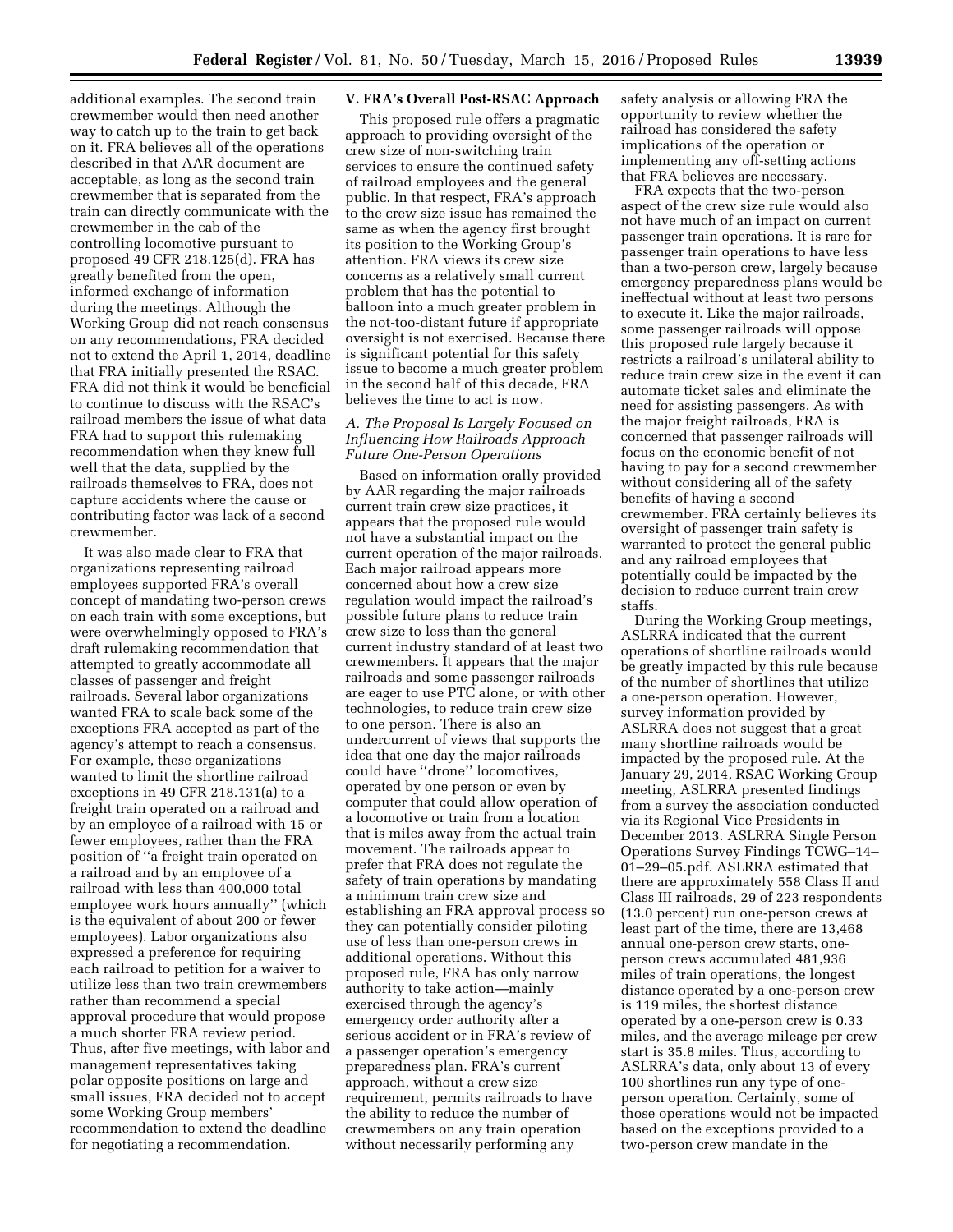proposed rule. FRA's analysis for this proposed rule estimates that 16.35 percent of these one-person shortline operations would not meet the proposed exceptions.

Considering that the shortline community's current operations are the most likely to be impacted by this proposed rule, FRA conducted its own internal survey after the RSAC failed to reach a consensus recommendation in an attempt to more closely determine the potential impact on current operations. FRA Crew Size Shortline Survey-Final.pdf. FRA's internal survey was conducted by requesting that the operating practices personnel in each of FRA's eight regional field offices estimate the operational picture regarding shortlines (Class II and III railroads) within their respective regions in order to give FRA a nationwide view. FRA's internal survey approximated that there are a total of 752 shortlines in the U.S. 206 of the shortlines handle ''key trains'' (*i.e.,*  trains with one or more loaded toxic-byinhalation (TIH) or poisonous-byinhalation (PIH) cars, or 20 or more loaded rail or tank cars or loaded intermodal portable tanks of certain hazardous materials including crude oil), an estimated minimum of 31,490 key trains are handled by shortlines each year, 115 shortlines operate one or more trains at over 25 mph, 14 shortlines operate with one-person train crews, and an estimated minimum of 127,792 trains operate at over 25 mph on shortlines.

Comparing FRA's survey to ASLRRA's survey, it appears that a big discrepancy is that ASLRRA is aware of more than twice as many shortlines utilizing one-person train operations than FRA, even though ASLRRA received responses from what FRA found to be is less than 30 percent of the population of existing shortlines. Although many of these shortline operations are slow moving and will likely be excepted from the proposed two-person crew requirements in this proposed rule, the full extent of each of these shortline operations is unknown. It is because so much is unknown about the extent of one-person train crew shortline operations, including where they exist, that FRA believes the proposed approval process is necessary in order that the shortlines reveal themselves for some level of Federal safety oversight. Information revealing where and the extent of these oneperson train crew operations would also permit FRA to potentially improve data collection and analysis of one-person operations. Otherwise, a shortline railroad's good safety record may be

illusory and FRA would not have any reason to exercise oversight until after an attention-getting accident.

# *B. The Proposal Is Complimentary to Other Regulatory Initiatives, Not Duplicative*

This proposed rule is complimentary to, rather than duplicative of, other recent regulatory initiatives FRA has issued or is in the process of developing. These initiatives include: the implementation of PTC systems, the development of risk reduction and system safety programs, the development and implementation of comprehensive training programs for safety critical employees, and the development of fatigue management plans. Each of these initiatives will enhance safety in some manner, and may either aid a railroad in transitioning to an operation with fewer than two crewmembers or assist a railroad in identifying risks and mitigating those risks once such an operation is established. However, none of these initiatives, either individually or collectively, are designed to ensure that a railroad engages in a proactive assessment of a change to an operation such as reducing the size of a train crew from two crewmembers to just one crewmember. The purpose of this regulatory action is to ensure that each railroad properly consider and evaluate the risks that will be introduced to an operation by reducing the existing crew size and that the railroad takes appropriate steps to mitigate those risks prior to implementing the operation. Thus, this proposal is proactive and is aimed at reducing or eliminating risk before it is introduced into actual operations, whereas many of the other regulatory initiatives being put in place are aimed at identifying and mitigating risks that already exist. This approach will ensure that the nation's safety regulator is part of this decision-making process and will ensure that safety and economic costs are not transferred to the communities and public where these operations might take place.

A subset of this issue was raised during the RSAC process that did not lead to a consensus recommendation. Some RSAC members requested that FRA address the application of a railroad safety risk reduction rule to train crew staffing issues during the Working Group deliberations. Section 103(a)(1) of the Rail Safety Improvement Act of 2008 (RSIA) directed FRA to require certain railroads to develop, submit to FRA for review and approval, and implement a railroad safety risk reduction program. *See* 49 U.S.C. 20156. Railroads required to comply with such

a rule would include: (1) Class I railroads, (2) railroads with inadequate safety performance, and (3) railroad carriers that provide intercity rail passenger or commuter railroad passenger transportation (passenger railroads). Risk reduction is a comprehensive, system-oriented approach to safety that determines an operation's level of risk by identifying and analyzing applicable hazards and developing strategies to mitigate that risk.

On December 8, 2010, FRA published an Advance Notice of Proposed Rulemaking (ANPRM) that solicited public comment on a potential rulemaking that would require each Class I railroad, each railroad with an inadequate safety record, and each passenger railroad to develop and implement a railroad safety risk reduction program. 75 FR 76346. On September 7, 2012, FRA then proposed requirements for a System Safety Program (SSP) rule that would partially satisfy the RSIA mandate by requiring each passenger railroad to develop and implement an SSP. 77 FR 55372. FRA developed the SSP NPRM with the assistance of the RSAC. As proposed, an SSP would be implemented by a written SSP plan that had been submitted to FRA for review and approval. If the NPRM becomes effective, a passenger railroad's compliance with its SSP would be audited by FRA, and the passenger railroad would also be required to conduct internal assessments of its SSP. FRA is currently developing, also with the assistance of the RSAC, a separate risk reduction rule, referred to as the risk reduction program (RRP), that would implement the RSIA mandate for Class I freight railroads and railroads with inadequate safety performance. Also under development with the RSAC is a related Fatigue Management Plan (FMP) rulemaking that would meet the RSIA mandate as it relates to fatigue management plans.

Railroads do not have unlimited resources available to mitigate all hazards and risks identified by an SSP. The SSP NPRM therefore explains that railroads will be permitted to prioritize mitigating the most severe hazards associated with the greatest amount of risk. If a railroad's SSP does identify crew size as a hazard, mitigating crew size hazards and risks may depend on how the railroad prioritizes them in relation to other identified hazards and risks. Overall, an SSP is not required to mitigate specific hazards and risks, but must promote continuous safety improvement over time. As such, a railroad's decision regarding whether or not to mitigate crew size hazards and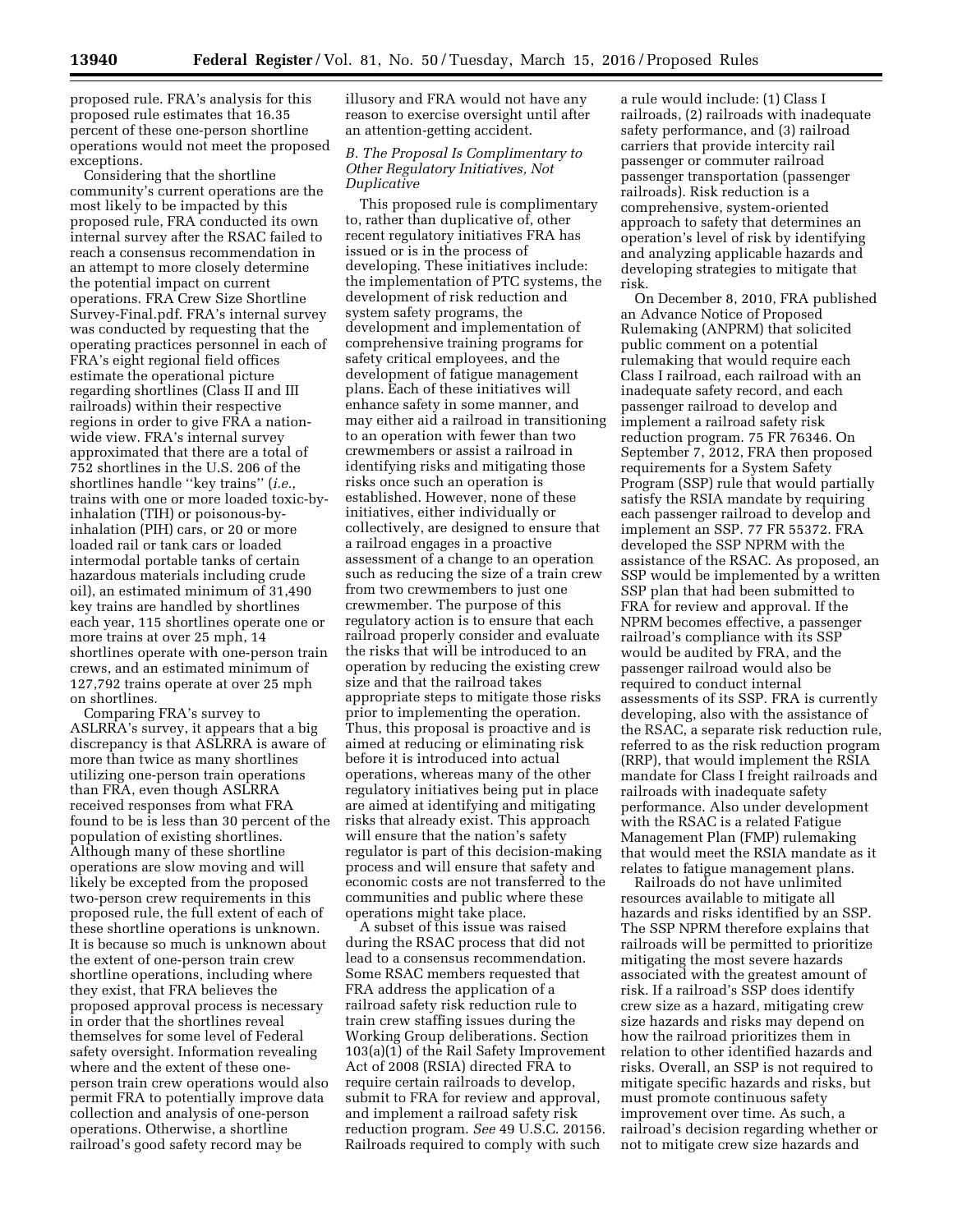risks might also depend on how effectively that mitigation would promote continuous safety improvement, compared to mitigation of other identified hazards and risks. As proposed in the SSP NPRM, a railroad would be required to periodically review its program to determine whether the SSP goals are being met. As part of this review, a railroad might identify new hazards and risks or reprioritize hazards and risks that have already been identified. In any case, although a reduction in crew staffing would certainly not be expected as a mitigation measure, a change in crew staffing from two crewmembers to only one crewmember would be a significant change. FRA would expect such a change to generate a full review of the Risk Reduction Program and an update to the related hazard analysis.

Although FRA anticipates that it will succeed in implementing SSP, RRP, and FMP requirements in the foreseeable future, there is no guarantee that any particular railroad will use an SSP, RRP, or FMP to address the crew staffing issue once the FRA's requirements are effective. Railroads may try and address issues that FRA believes could be solved by adding a second crewmember, but instead attempt to address the problems by finding other tangentially related solutions. For example, some railroads may choose to spend resources on technology that the railroad believes offers adequate redundancy rather than keeping a second crewmember. The technology may improve safety but, as FRA-sponsored research summarized earlier in this preamble explains, may create new tasks, methods of operation, and other complications that are not fully accounted for. In other instances, a railroad may tackle fatigue issues with one-person crews by reducing the number of hours that a single person operation can work on any given day or providing for longer rest periods between tours of duty, but without regard to the fact that the lone crewmember is mentally fatigued and could benefit from another person's assistance. Another concern is that SSP, RRP, or FMP will not require railroads to address each and every risk. A railroad could identify two-person train crew staffing as an effective mitigation for certain risks, but nevertheless choose not to immediately address two-person crews because the railroad decides to prioritize other hazards and risks. Thus, as it will be up to each railroad to identify hazards, prioritize risks, and develop mitigation strategies as part of an SSP, RRP, or FMP, problems caused by inadequate staffing or engagement of

a second crewmember may linger after an SSP, RRP, or FMP final rule is implemented. Additionally, as discussed previously, the SSP, RRP, and FMP rules will not apply to all railroads, which means that railroads other than Class I railroads, passengers railroads, and railroads with inadequate safety performance will not have to perform risk analyses pursuant to these rules that might identify crew size as a hazard presenting certain risks.

In conclusion, the future hazards posed by inadequate train crew staffing are common across the general railroad system of transportation and should not be left to be mitigated piecemeal, dependent on a railroad choosing to implement such a mitigation measure. FRA has prioritized the risks posed by some one-person train operations over other potential hazards that a railroad may choose to address through a risk reduction-type program. This proposed rule is necessary for FRA to protect railroad employees and the general public by considering the safety risks of each type of one-person train crew operation and prohibiting operations that pose an unacceptable level of risk as compared to operations utilizing a two-person crew. Only specific crew staffing requirements would resolve this dilemma.

Furthermore, this proposal would not impede the implementation of these other regulatory initiatives. As noted above, the objectives of this regulatory proposal are quite different than other recent regulatory initiatives being advanced by FRA. This proposal is aimed at identifying and mitigating risks before they occur and to ensure that FRA has an active role in ensuring that a railroad has taken appropriate action before modifying an existing operation that has the potential of introducing risk into that operation. This proposed rule will in no way impede or prevent a railroad from implementing the other regulatory initiatives being advanced by FRA and will actually encourage the implementation and application of those initiatives in order to ensure and monitor the continued safety of train operations where less than two person crews are utilized. The other initiatives will ensure that base-level technology is in place when it is installed, that appropriate training is provided to any locomotive engineer operating as a oneperson train crew, and that the risks associated with such one-person train crew operations are monitored and evaluated on an on-going basis. Thus, FRA views all of its recent significant regulatory safety initiatives as being complimentary and necessary to this current proposal.

#### *C. Identifying How the NPRM Differs From FRA's RSAC Suggested Recommendations*

Some of the proposed rule text differs from the last version FRA proposed as recommendations to the Working Group that failed to reach consensus on any recommendations. Some of these differences will be familiar to the Working Group members because the differences reflect rule text versions FRA proposed during earlier Working Group meetings. Other proposed rule text changes reflect FRA concerns identified since the Working Group meetings were concluded.

In proposed section 218.121, the purpose and scope section, FRA added to the third sentence in paragraph (b) the words ''and promotes safe and effective teamwork.'' Upon drafting the NPRM, FRA realized that the issue of the roles and responsibilities of the second crewmember, as well as the ability of the second crewmember to communicate with the locomotive engineer, was a key factor in how this proposed rule would make train operations safe. The issue deserves mention in the purpose and scope and will hopefully aid each railroad in considering whether its train crewmembers are adequately trained in working as an effective team.

In proposed section 218.123, FRA made a few minor changes to the definitions from its RSAC suggestions. The definitions of ''Associate Administrator'' and ''FTA'' were not changed, but moved to the definitions section that applies to all of part 218. A definition of ''trailing tons'' was added because that term was used to help define the work train exception in 218.127(d). Also, FRA changed the term ''switching operation'' to ''switching service'' for consistency so that the same term is used in this proposed rule as is used in three other Federal rail safety regulations. 49 CFR 229.5, 232.5, and 238.5.

In proposed section 218.125(c), FRA made slight modifications to the language describing the types of hazardous materials a train may transport that would require the train to be staffed with at least two crewmembers without an exception being applicable. The changes to this paragraph closely follow FRA's proposed rule regarding the securement of unattended equipment. 79 FR 53356, 53383, Sep. 9, 2014, proposed 49 CFR 232.103(n)(6). The changes are intended to clarify the types and quantities of materials requiring at least a two-person train crew, unless the railroad receives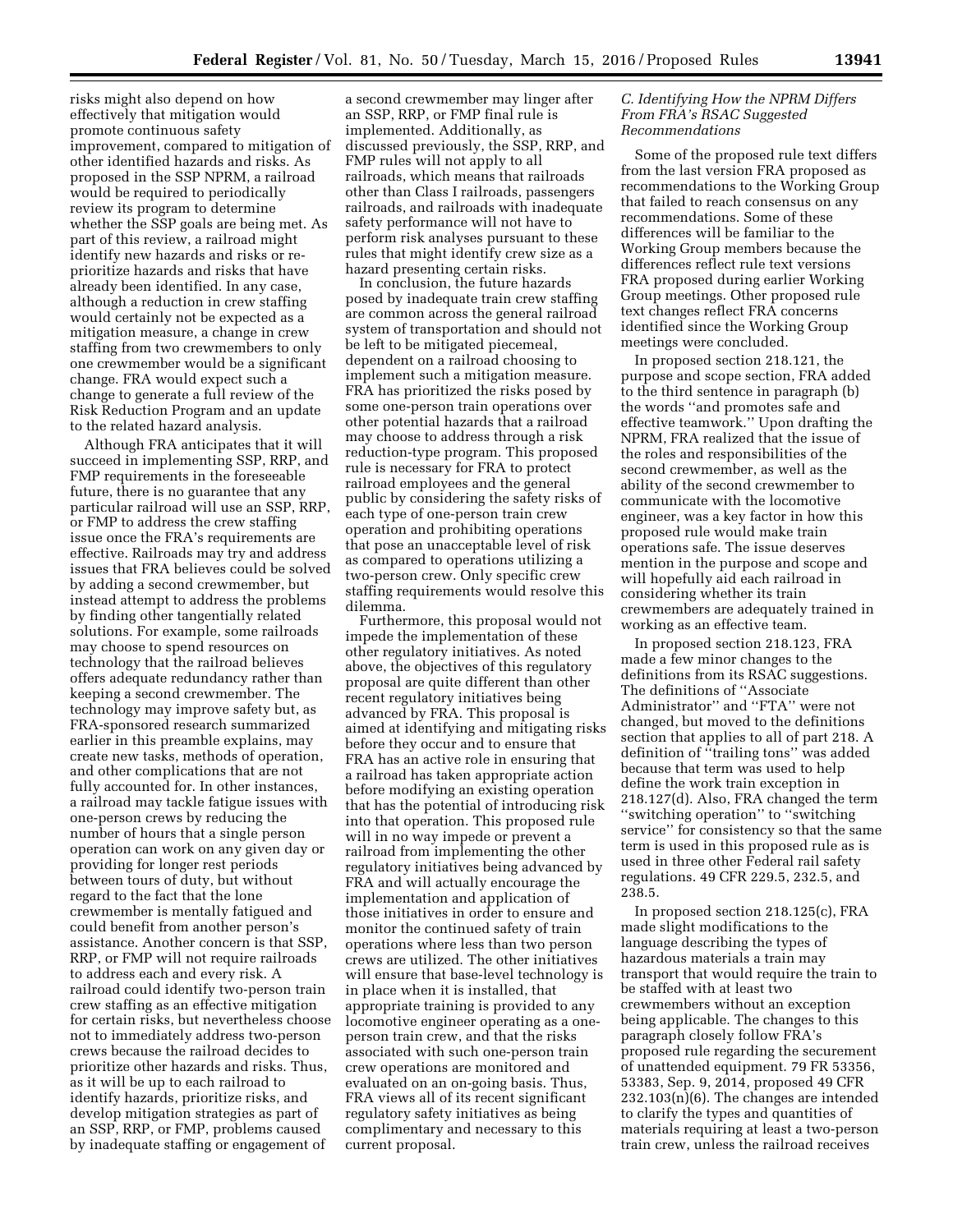special approval to operate such trains under proposed section 218.135.

In proposed section 218.125(d)(2), FRA added the word ''directly'' so that it is clear that a second crewmember not in the operating cab of the controlling locomotive when the train is moving must be able to communicate with the crewmember in the cab without having to go through an intermediary. A corresponding change has been made to proposed section 218.131(a)(2)(ii) for the same reason.

In proposed section 218.127(e), FRA had at one time suggested to the Working Group that remote control operations with a one-person train crew should be specifically limited operationally by restrictions that the railroad industry had previously agreed with FRA to abide by as guidelines. Those guidelines were specified in an earlier draft of FRA's suggested recommendations to the Working Group, but then later removed in a late push to try and negotiate a consensus recommendation. Now that RSAC has failed to reach a consensus, FRA has added these remote control operational restrictions back in because the agency is concerned with railroads trying to use remotely controlled locomotives beyond the equipment's designed limitations. FRA would appreciate comments regarding whether this language limiting remote control operations is necessary.

In proposed section 218.133, FRA has deviated from its RSAC suggested draft by putting forth two co-proposal options with some different requirements. The co-proposals do more than just extend the date by 1 year for continuing operations, from 2014 to 2015. For example, Option 1 co-proposes requiring FRA's explicit approval to continue any operations staffed without a two-person train crew and existing prior to January 1, 2015. In order to encourage railroads to reach a consensus Working Group recommendation, FRA had suggested that it would only issue notification if it disapproved of a railroad's one-person operation or thought that the operation could continue but with some additional restrictions. The change under proposed Option 1 puts a greater burden on FRA to do a thorough review of each one-person operation that railroads will want to continue and to normally provide notification within 90 days of receipt of the submission. However, it also provides clarity to each railroad wishing to continue an operation and not having to wonder whether FRA will announce that the operation is unsafe, without provocation, in the future. Co-proposal

Option 2 is closer to the RSACsuggested draft in this regard.

In both co-proposal options for section 218.133, FRA added a new paragraph, (a)(9), compared to the RSAC suggested draft. The proposed paragraph in the co-proposal options requires that a railroad that wishes to continue any operations staffed without a two-person train crew and existing prior to January 1, 2015, must include certain additional information. Proposed paragraph (a)(9) requires that the railroad provide ''[i]nformation regarding other operations that travel on the same track as the one-person train operation or that travel on an adjacent track. Such information shall include, but is not limited to, the volume of traffic and the types of opposing moves (*i.e.,* either passenger or freight trains hauling hazardous materials).'' FRA believes this information is readily available to host railroads, and estimates the time burden per railroad for providing this information will be 960 hours. FRA requests comments on this estimate. The previously numbered paragraphs (a)(9) and (a)(10) were renumbered as (a)(10) and (a)(11).

In proposed section 218.135, FRA has deviated from its RSAC suggested draft by putting forth two co-proposal options with some different requirements. FRA deleted some information in the version FRA suggested to the Working Group that would have been contained in paragraph (b)(2). Some Working Group members insisted that FRA contain an explicit exception from the two-person requirement whenever a railroad had implemented a PTC system. Although FRA and other Working Group members disagreed with such an explicit exception, FRA attempted to provide as much guidance as it believed was possible in FRA's suggested recommendation if it helped achieve a consensus RSAC recommendation. The language FRA suggested to the Working Group included a statement that ''FRA would likely grant a petition for special approval of a freight train operation with a one-person crew that has a positive train control system'' with certain capabilities. FRA believes, as a starting point for potential FRAapproval, the PTC system must meet all the requirements of part 236 of this chapter, have rear-end train monitoring and enforcement capabilities, and have some other combination of technologies and other operating safeguards. Other safeguards that would likely be considered include: Electronically controlled pneumatic brakes; appropriate installation of wayside detectors, especially hot box, overheated wheel, dragging equipment, and wheel

impact load detectors; enhanced scheduled track inspections with track inspection vehicles capable of detecting track geometry and rail flaws; implementation of a fatigue management system with set work schedules; or procedures for providing a one-person train operation with additional persons when necessary for en route switching, crossing protection, or any required train-related inspection. As the Working Group members who wanted the PTC exception provision found FRA's suggestion insufficient, and FRA finds the PTC exception provision unnecessary, there appears to be no reason to carry it forward in this proposed rule. The other changes from the RSAC suggested draft in the coproposal options raise the question of whether a railroad should be required to wait for explicit FRA approval before initiating a new operation with less than two train crewmembers. The coproposal options differ on the need for explicit FRA approval. Option 2 also contains an additional proposed requirement that the RSAC never discussed. That proposed requirement is that the railroad officer in charge of operations attest that a hazard analysis of the operation has been conducted and that the operation provides an appropriate level of safety.

# *D. Electronic Submission and Approval Process*

If this proposed rule becomes final, non-exempt railroads that want to operate with less than a minimum of two crewmembers will need to submit information to FRA. The proposed rule provides an address for mailing such submissions to the Associate Administrator, and an electronic submission option. FRA plans to consider adding an electronic submission requirement in the final rule and would like to invite comments on this subject.

FRA has recently created electronic submission requirements to facilitate review of filings in other rulemakings. For example, under 49 CFR 272.105, FRA is requiring each railroad to file critical incident stress plans electronically through a Web site that FRA created. For the Training, Qualification, and Oversight for Safety-Related Railroad Employees final rule, FRA created a mandatory electronic submission process to allow the agency to more efficiently track and review programs with the caveat that an employer with less than 400,000 total employee work hours annually could opt to mail written materials rather than an electronic submission. *See* 49 CFR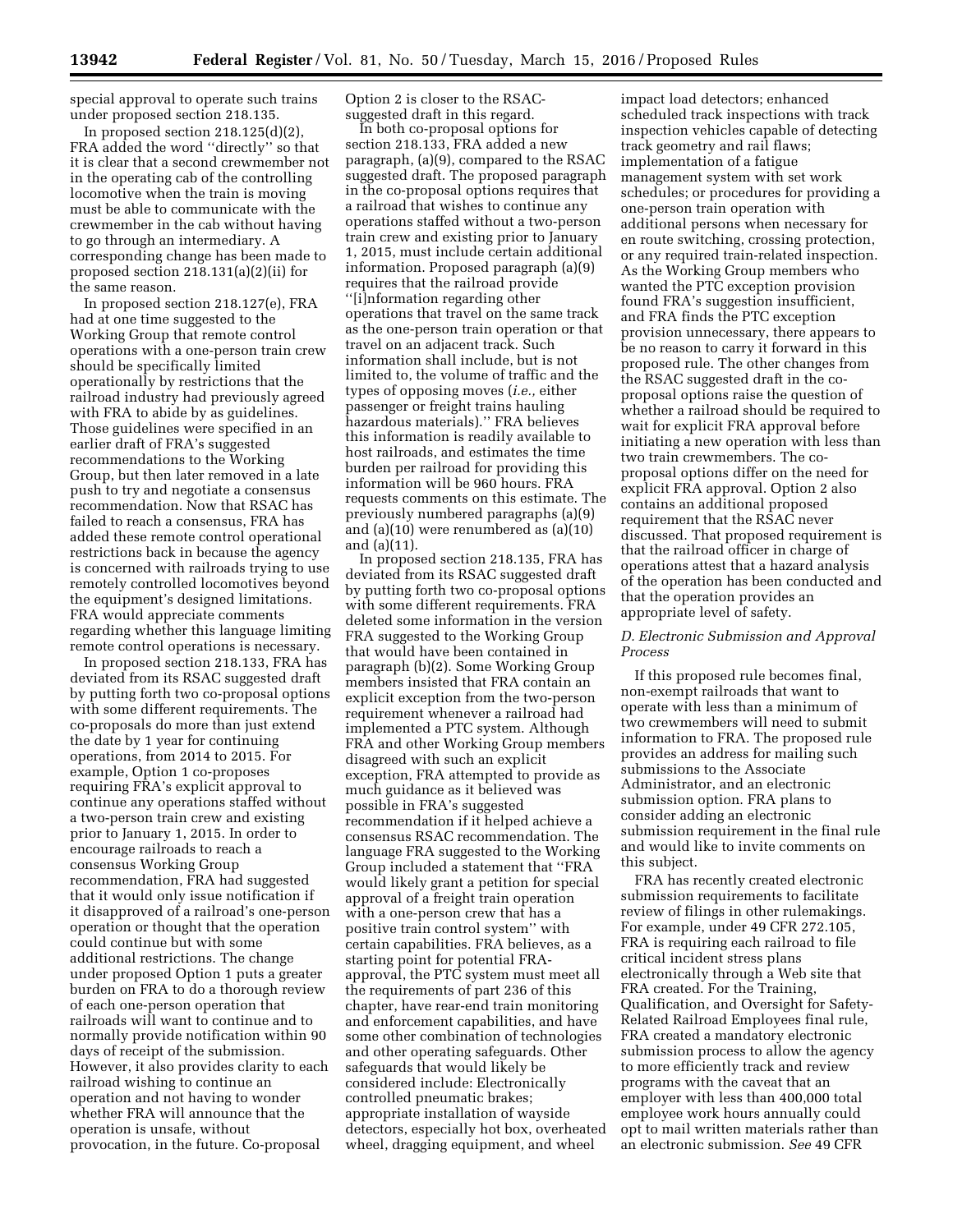243.113. 79 FR 66460, 66506, Nov. 7, 2014.

Another electronic submission option would be for FRA to utilize the already existing docketing system available at *[www.regulations.gov.](http://www.regulations.gov)* For example, FRA could create one docket for all requests to continue existing operations under proposed § 218.133 and a second docket for all special approval petitions and comments under proposed § 218.135. Again, as the regulated community and the public have experienced using this docketing system, FRA appreciates any feedback on the use of the existing electronic docketing system and whether it could work well for these purposes.

Certainly, FRA is not restricted from sending written approval electronically. FRA may choose to reply to submissions that include an email address with an electronically served notice. In all instances of electronic submission or notices of approval/disapproval, the party serving notice has the burden of ensuring that proper service is completed.

#### **VI. Section-by-Section Analysis**

#### *Section 218.5 Definitions*

The NPRM proposes to add two definitions that will be applicable to all of part 218, not just the proposed subpart G. The two terms are only used in the proposed subpart G, and thus they do not pose any potential conflict in the other current subparts. FRA has decided to include these proposed definitions in this section because these terms are unlikely to ever have any other definition that would potentially conflict with another, future, proposed subpart to this part.

The proposed rule needs to define the term ''Associate Administrator'' so that it will be understood which FRA official would need to be served with a copy of certain documents required to be filed under other sections of the NPRM. A proposed definition of ''FTA'' should come as no surprise to those railroads that come under the Federal Transit Administration's jurisdiction and would be expecting FRA to recognize FTA's authority to regulate certain types of operations.

# *Section 218.121 Purpose and Scope*

This section states that the purpose of this proposed subpart is to ensure that each train is adequately staffed and has appropriate safeguards in place when using fewer than two-person crews for safe train operations. In order to ensure adequate staffing, the NPRM prescribes minimum requirements for the size of different train crew staffs depending on

the type of operation. Currently, railroads are determining that many train operations can be safely staffed with less crewmembers than the industry standard of two: A locomotive engineer and a conductor. Although FRA employs approximately 400 inspectors who regularly monitor compliance with every class of railroad in the Nation, only about 1 out of every 5 of FRA's inspectors monitor operational compliance while the rest focus on equipment, track, signal, and grade crossing warning device maintenance and the transportation of hazardous materials. There is currently no specific prohibition that would prevent a railroad from choosing to operate a train with only one crewmember and, while FRA has emergency order authority to shut down unsafe operations, FRA would likely have difficulty implementing its emergency order statutory authority in situations where the railroad alleges it has been operating safely for years unbeknownst to FRA, unless it had evidence that the railroad's operation created an unsafe condition or practice causing ''an emergency situation involving a hazard of death, personal injury, or significant harm to the environment.'' 49 U.S.C. 20104. Although it has done so indirectly, FRA has rejected some one-person passenger operations based on the passenger train emergency preparedness approval process required under 49 CFR 239.201. This proposed rule would provide passenger railroads that are considering one-person operations with additional insight into the safety considerations FRA deems essential before the agency would approve such an operation.

Although railroading continues to trend as safer each year, FRA is concerned that some railroads are removing a second crewmember without reflecting on the safety risks posed to railroad employees and the general public by having one less crewmember staffing each train. The second crewmember may prevent a lone crewmember from suffering from task overload by monitoring and warning of temporary restrictions, acknowledging signal indications, communicating on the radio, protecting the public at highway-rail grade crossings, and updating the train consist list or other required paperwork. Operations could also pose a higher risk to employees and the general public due to the types of commodities hauled, the speed or tonnage of the train, or other complexities of the operation. The decision to propose a requirement for a minimum number of crewmembers on

certain types of operations is intended to ensure that each railroad implementing one-person operations has adequately identified potential safety risks and taken mitigation measures to reduce the chances of accidents, as well as the impact of any accident that may still occur.

This subpart also prescribes minimum requirements for the roles and responsibilities of train crewmembers on a moving train, and promotes safe and effective teamwork. The public perception may be that there are always at least two crewmembers, and that the crewmembers are always in the locomotive when the train is moving. The proposed rule recognizes the realities of safe railroading practices while prohibiting railroads from allowing the second crewmember to disengage, mentally or physically, from the train movement. As the FRAsponsored research in the preamble found, just because multiple crewmembers are present on the train does not mean that they have formed an expert team. The proposed requirements in this subpart would ensure that a second crewmember who is located anywhere outside the cab of the controlling locomotive while the train is moving must have the ability to directly communicate with the crewmember operating the train. Having direct communication lines means that the crewmembers do not have to work through an intermediary, such as the dispatcher, to communicate with one another. Typically, direct communication will mean that the crewmembers are communicating by radio or hand signals.

Finally, proposed paragraph (b) of this section would expressly allow each railroad to prescribe additional or more stringent requirements in its operating rules, timetables, timetable special instructions, and other instructions. Thus, the NPRM does not prohibit a railroad from requiring more than two crewmembers or from having additional or more stringent requirements governing the proper roles and responsibilities of a second, or additional, crewmembers as long as the train operation is in compliance with this proposed subpart.

#### *Section 218.123 Definitions*

The proposed rule offers a definition for the phrase ''tourist, scenic, historic, or excursion operations that are not part of the general railroad system of transportation'' in order to explain the plain meaning of that phrase. The phrase means a tourist, scenic, historic, or excursion operation conducted only on track used exclusively for that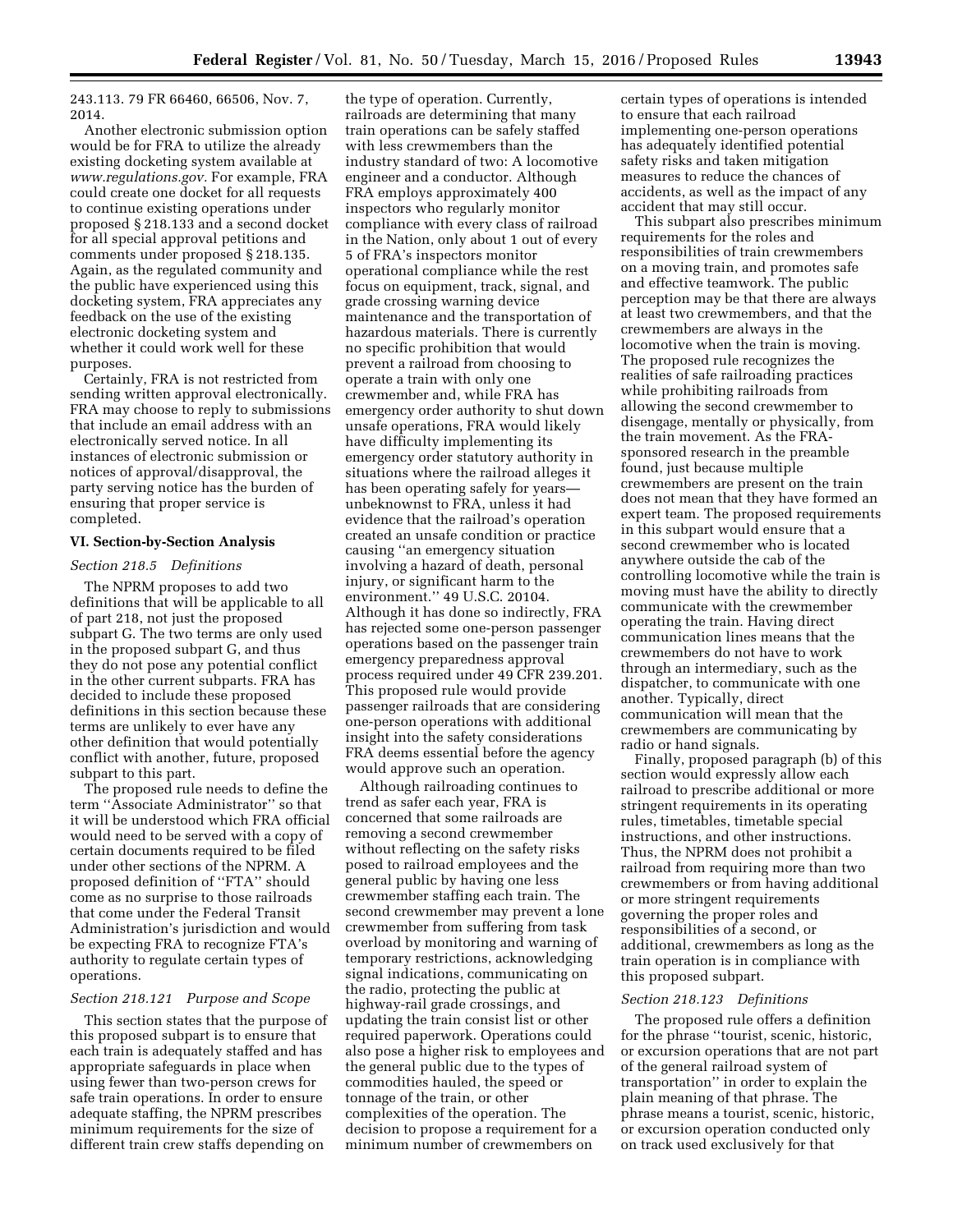purpose (*i.e.,* there is no freight, intercity passenger, or commuter passenger railroad operation on the track). If there was any freight, intercity passenger, or commuter passenger railroad operation on the track, the track would be considered part of the general system. *See* 49 CFR part 209, app. A. In the section-by-section analysis for proposed § 218.127, there is an explanation for why FRA is proposing not to exercise its jurisdiction over these types of railroad operations.

The proposed rule defines ''trailing tons'' to mean the sum of the gross weights—expressed in tons—of the cars and the locomotives in a train that are not providing propelling power to the train. This term has the same meaning as in 49 CFR 232.407(a)(5), which is a regulation concerning end-of-train devices. The NPRM needs this term in order to help define what a work train is in § 218.127(d).

The NPRM proposes a definition of ''train'' that is consistent with the way FRA has defined the term in other Federal rail regulations. *See, e.g.,* 49 CFR 229.5, 232.5 and 238.5. For purposes of this proposed rule, a train means one or more locomotives coupled with or without cars, except during switching service. The term ''switching service'' is also defined in the section. The definition of train is not intended to contain all of the exceptions to the crew size and second crewmember role and responsibility requirements; instead, those exceptions are found in other sections, clearly identified as exceptions, in the proposed rule text.

In order to clarify that a ''train'' does not include switching operations, FRA proposes a definition for ''switching service'' that is consistent with the way FRA has defined the term in other Federal rail regulations. *See, e.g.,* 49 CFR 229.5, 232.5 and 238.5. Switching service means the classification of rail cars according to commodity or destination; assembling of cars for train movements; changing the position of cars for purposes of loading, unloading, or weighing; placing of locomotives and cars for repair or storage; or moving of rail equipment in connection with work service that does not constitute a train movement. FRA has not limited switching service to yard limits, although switching service often takes place within a rail yard.

# *Section 218.125 General Crew Staffing and Roles and Responsibilities of the Second Crewmember for Freight and Passenger Trains*

This proposed section includes the general crew staffing requirements, as well as the roles and responsibilities of the second crewmember for both freight and passenger trains. The exceptions to the general requirements are found in other sections of the proposed rule.

Proposed paragraph (a) requires each railroad to comply with the requirements of this subpart, and provides the railroad with the option to adopt its own rules or practices to do so. A railroad may want to adopt its own rules or practices that it instructs its employees to comply with rather than asking employees to directly comply with a Federal regulation. As proposed in the purpose and scope section, each railroad is free to prescribe additional or more stringent requirements as it sees fit. Regardless of whether a railroad or any person fails to comply with this subpart, or the railroad's rules or practices used to ensure compliance with the requirements of this subpart, that railroad or person shall be considered to have violated the requirements of this subpart and may be subject to an FRA enforcement action. Although this would be true even without this paragraph, FRA has proposed this paragraph because it gives the regulated community an explicit warning that FRA can take enforcement action under appropriate circumstances.

Paragraph (b) proposes the essential requirement of the entire subpart. That is, each train shall be assigned a minimum of two crewmembers unless an exception is otherwise provided for in this subpart. As explained in the preamble, a second crewmember can help prevent a single crewmember from experiencing task overload and losing situational awareness. A lone crewmember that loses situational awareness would not be able to benefit from a second crewmember who provides adequate warnings of operational restrictions and can complete some of the tasks that may be causing the lone crewmember to be overloaded. Even if an exception applies, a railroad may choose to assign a minimum of two crewmembers to each of its trains and would certainly be in compliance with this proposed subpart if it did so.

Paragraph (c) contains the proposed requirement that two crewmembers are always necessary when the train contains certain quantities and types of hazardous materials. It is proposed that this requirement be applicable regardless of whether an exception somewhere else in the subpart appears to apply. In paragraph (c)(1), FRA proposes to mandate a minimum of two crewmembers assigned to a train that contains even just one loaded freight car of poisonous by inhalation material (PIH), as defined in 49 CFR 171.8,

including anhydrous ammonia (UN 1005) and ammonia solutions (UN 3318). Loaded PIH tank cars pose a tremendous safety risk to the general public and a second crewmember's actions can certainly provide an additional safeguard to compliance with all railroad rules and operating practices. In paragraph (c)(2), FRA similarly addresses the safety issues that are applicable to ''key trains,'' which commonly refers to 20 or more loaded freight cars, freight cars loaded with bulk packages, or intermodal portable tank loads containing certain types of hazardous materials, such as crude oil. The 20-car threshold follows FRA's Emergency Order 28 and proposed securement regulation and is based on AAR's definition of a ''key train'' in OT– 55N. FRA is proposing a threshold of 20 cars instead of 5, 10, or 15 cars because FRA is willing to allow one-person operations when they pose less risk to the public, and by virtue of fewer hazmat cars, the risk should be less. Local trains, moving less than 20 cars, will likely be operated at slower speeds and pose less risk. The greatest risk is with these key trains. Although a single car of crude oil can be dangerous, a single car does not pose nearly as great a risk as a single loaded PIH tank car which explains why the proposed rule requires that at least 20 of these types of cars must be in the train before the ''no exception'' to the minimum of two crewmembers requirement is triggered. Thus, based on an RSAC consensus recommending special securement procedures of unattended trains containing the types and quantities of materials described in this proposed paragraph, FRA believes special care should also be provided by a minimum of two crewmembers during rail transport. FRA would appreciate comments regarding whether this proposed requirement is too stringent or not stringent enough.

Proposed paragraph (d) contains the general requirements pertaining to the roles and responsibilities of a second crewmember when the train is moving. The NPRM is written under the premise that the locomotive engineer is the first crewmember and is always located in the cab of the controlling locomotive when the train is moving, unless the controlling locomotive is being operated remotely. FRA uses the term ''second crewmember'' largely to mean a conductor, under 49 CFR part 242, but with the understanding that since a single crewmember could hold multiple operating crew certificates, it is possible that a second crewmember could be designated as having a job title other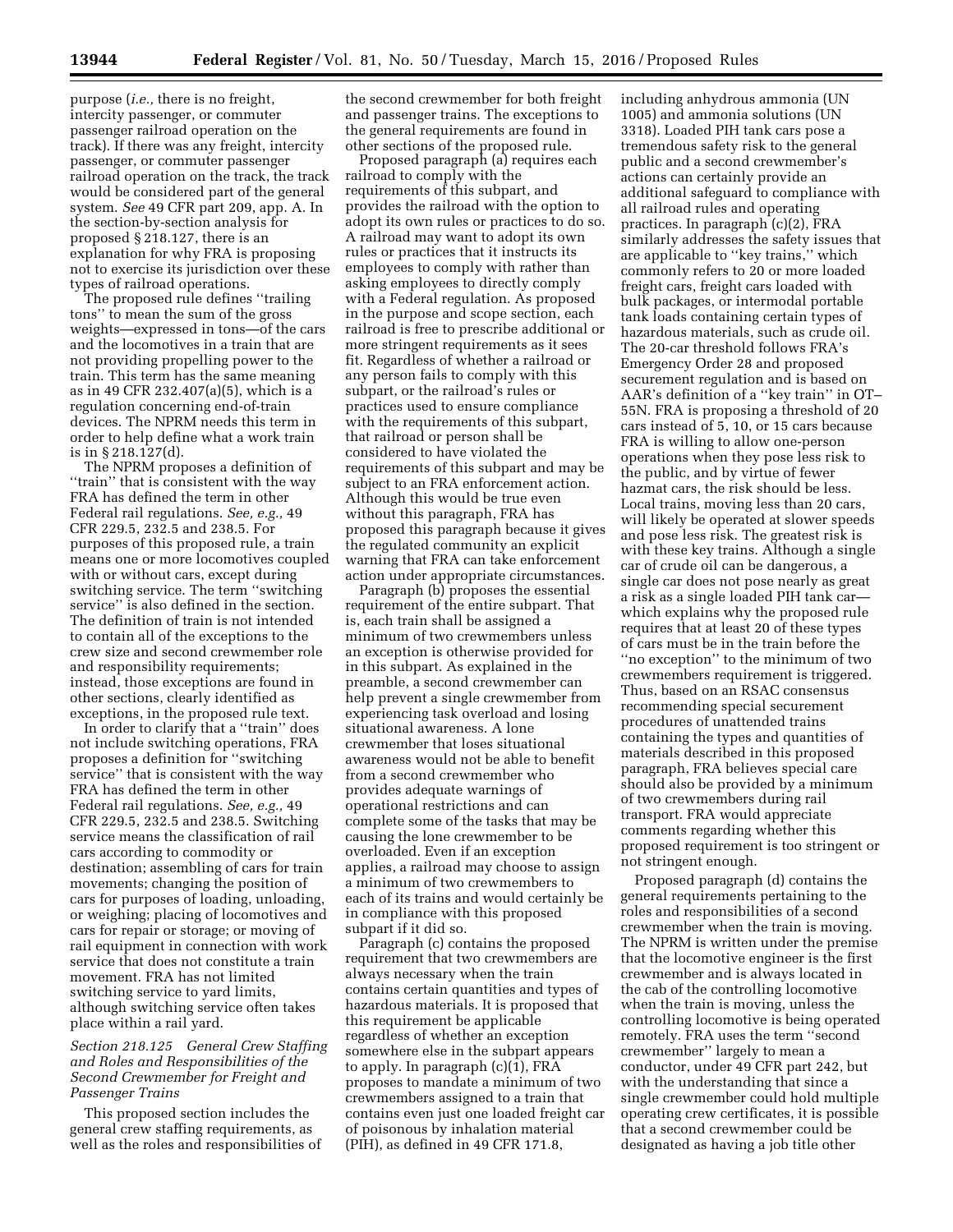than conductor and not require a locomotive engineer or conductor certificate. *See* 49 CFR 242.213.

The proposed requirement in paragraph (d) is written with an expectation that, in many operations, the best location for the conductor is in the cab of the controlling locomotive when the train is moving. When a conductor is in the cab, the crewmembers can easily communicate about upcoming restrictions, signal indications, and methods of operation. These job briefings and other timely communications help ensure that the locomotive engineer is operating safely and in compliance with all applicable rules and procedures. Knowing that the conductor can provide reminders of restrictions or a level of assurance that the engineer has called the signal correctly may reduce the stress level of the engineer. As FRA explained in the preamble, it is when employees are under stress and overloaded with tasks, that a one-person operation is more likely to lose situational awareness and make a mistake, *i.e.,* a human factor failure.

Although FRA believes the optimal location for a second crewmember safety-wise is usually in the operating cab of the controlling locomotive when the train is moving, FRA certainly recognizes that safe operations can be conducted when the second crewmember is located somewhere else on the train. For example, FRA is aware that some operations are designed so that the second crewmember is on a caboose at the back of the train, which can facilitate train movements that require manually operating switches at the rear of the train. Other operations may be designed or require that a second crewmember ride in a locomotive that is not the controlling locomotive. FRA does not intend to propose a rule that would prohibit a second crewmember from safely performing his or her duties from somewhere else on or near the moving train.

In proposed paragraphs (d)(1) through (d)(4), the general requirement in proposed paragraph (d) is refined to allow for the second crewmember to be located anywhere outside of the operating cab of the controlling locomotive when the train is moving under certain conditions.

In paragraph (d)(1), it is proposed that the normal location of the second crewmember be on the train ''except when the train crewmember cannot perform the duties assigned without temporarily disembarking from the train.'' That is, the proposed general requirement for a second crewmember,

not considering all the exceptions in the other sections, is for that crewmember to be on the train when it is moving except when it is necessary for that crewmember to temporarily disembark. The proposed general requirement is intended to exclude a situation where the conductor is either never on the train, or spends significant periods of time disassociated from physically being on or near the train. Thus, if a second assigned crewmember is ordered to stay in a yard tower, or other fixed location not on the train, for the majority of the time that the train is moving, the second crewmember would not be in compliance with this proposed general requirement that only permits ''temporarily disembarking from the train.'' The relaxation of the requirement that the second crewmember be on the train is intended to permit only temporary situations, *i.e.,*  movements of short time or duration that are necessary in the normal course of train operations. For example, a conductor may get off a train to throw a switch and then the train is moved with the conductor on the ground so that the conductor can get back in the controlling locomotive cab without having to walk the entire length of the train. In other instances, a conductor might have to throw a switch but the train cannot easily be moved to pick up the conductor so a workaround practice or procedure has been developed to drive the conductor in a motor vehicle, or on a following train, several miles away where the conductor can then safely reboard the assigned train. FRA considers these both examples of temporarily disembarking from the train even though the latter example results in the train moving for several miles without the second crewmember on the train. To the contrary, if a railroad's practice is to stop the train many miles away from the switch, after passing multiple places where the train could be stopped safely for the conductor to board, FRA would view the practice as more than a temporary situation and it would appear to violate the proposed general requirement.

Previously in the background section (see IV. No Recommendation From the RSAC Working Group), FRA advised that a document prepared by AAR has been submitted to the docket which describes six situations where a second train crewmember would need to be located outside of the operating cab of the controlling locomotive when the train is moving in order to continue to perform the duties assigned, and then lists seven additional examples. AAR Discussion Document TCWG–14–03–

31–04.pdf. The second train crewmember would then need another way to catch up to the train to get back on it. As stated previously, FRA believes all of the operations described in that AAR document are acceptable under this proposed rule, as long as the second train crewmember that is separated from the train can directly communicate with the crewmember in the cab of the controlling locomotive pursuant to proposed § 218.125(d). Meanwhile, FRA anticipates that there may be circumstances where direct communication is temporarily lost due to radio malfunctions or other communication failures. Sometimes the loss of communication will be due to circumstances within the control of the crewmembers or will be due to known radio signal obstacles (*e.g.,* geographical obstacles such as mountains). FRA accepts that direct communication may be lost temporarily due to a variety of factors, and will be looking to see that a railroad has implemented procedures or practices to reduce any potential loss of direct communication by crewmembers to a minimum before considering a potential enforcement action. FRA would appreciate comments on this issue.

Proposed paragraph (d)(2) contains the requirement that, when the second crewmember is anywhere outside of the operating cab of the controlling locomotive when the train is moving, the second crewmember has the ability to directly communicate with the crewmember in the cab of the controlling locomotive. FRA is not proposing to prescribe the methods of communication in this regulation. Deciding appropriate methods of direct communication between crewmembers is left to each railroad. Typically, crewmembers that are visible to one another will communicate by hand signals as the employees' voices cannot be heard over the locomotive engine from any distance outside the cab. Most other times, crewmembers will communicate with one another by radio or other wireless electronic devices in accordance with railroad rules and procedures and FRA's railroad communications regulation found at 49 CFR part 220. The important aspect of this proposed general requirement is that the assigned crewmembers are in direct contact with one another and do not have to communicate through an intermediary; otherwise, it would be hard to justify any perceived safety benefit to having a detached second crewmember that lacks the ability to communicate with the crewmember in the cab of the controlling locomotive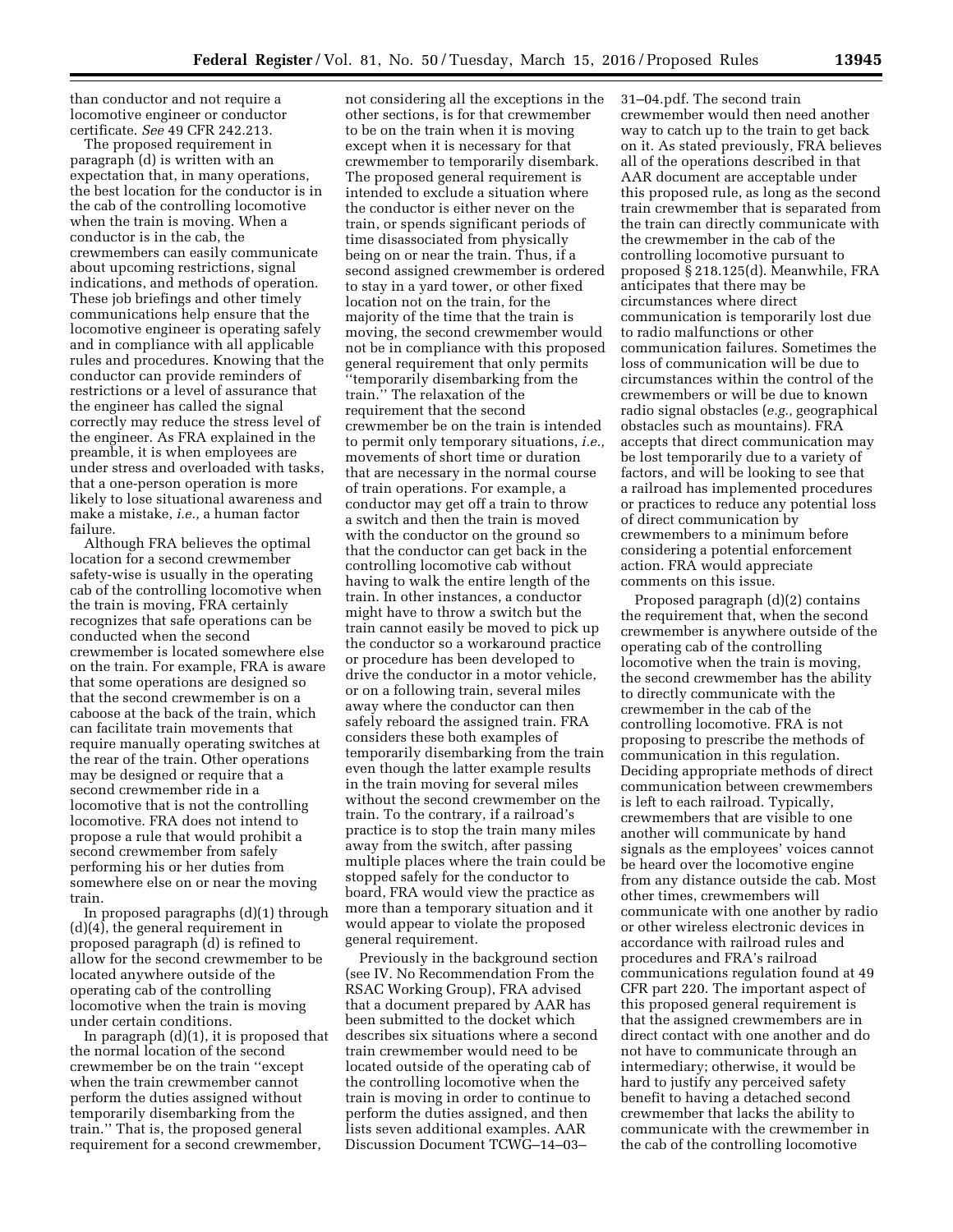while the train is moving. The proposed requirement focuses on the second train crewmember's ability to communicate with the locomotive engineer, but the expectation is that the engineer would also have the ability to directly communicate with the second crewmember and request assistance, and that the second crewmember would be able to quickly respond.

Passenger and commuter locomotives do not always have room for a second crewmember in the locomotive control compartment, but a second crewmember may be necessary to provide assistance for shoving or pushing movements, or to otherwise assist the routine operation of the train. If the second crewmember is a conductor, that conductor may not always have a view of upcoming signal indications. For that reason, even though the passenger or commuter railroad conductor has some operating duties, the conductor may feel some disassociation with the operation of the train. FRA believes railroads should look closely at the operating duties that a second person not located in the cab can perform, as long as the second crewmember has the ability to directly communicate with the locomotive engineer. For example, before leaving each station stop, the conductor could remind the locomotive engineer of any upcoming restrictions that will be reached before arriving at the next station stop. Such job briefings between crewmembers have long been considered an effective practice by expert teams.

Proposed paragraphs (d)(3) and (d)(4) contain the last general requirements that apply when the second crewmember is anywhere outside of the operating cab of the controlling locomotive when the train is moving. The proposed paragraphs require that the second crewmember must be able to continue to perform the duties assigned even though the crewmember is outside of the operating cab of the controlling locomotive when the train is moving and, under these circumstances, the location of the second crewmember must not violate any Federal railroad safety law, regulation, or order. These proposed general requirements are catch-all provisions intended to ensure that each railroad and second crewmember does not conclude that the provisions in this regulation can somehow be used to avoid complying with a person's assigned duties or any Federal requirement. FRA understands that passenger train conductors will normally be in the body of the train, not in the locomotive cab with the engineer. In passenger train operations, normal areas for a conductor to occupy on a

train include the locomotive, the passenger cars, the caboose, the side of a freight car when protecting a move, and on the ground either throwing switches or inspecting the train.

Finally, with regard to proposed paragraph (d), FRA's main concern is with adequately staffed moving trains, not stopped trains. The proposed regulatory text is silent regarding any requirements for the location of a second crewmember on a stopped train as FRA suggests that this is an issue that should be left for each railroad to decide. Of course, any person may address this issue in a comment if it is believed that FRA has missed a safety issue and should regulate the roles and responsibilities of crewmembers on a stopped train. FRA believes that the proposed definition of ''roles and responsibilities'' reflects the operational status quo and will not result in any costs or benefits. FRA requests public comment on this assumption.

# *Section 218.127 General Exceptions to Two-Person Crew Requirement*

This proposed section is the first of several sections explaining operational exceptions to the general requirements for assigning a minimum of two crewmembers on each train specified in proposed § 218.125(b) and the location requirements for the second crewmember found in proposed § 218.125(d). In the analysis for each paragraph, FRA explains why each of these operations are not considered complex, traveling short distances, at low speeds, or under special operating rules, and therefore that they pose a low risk of causing a catastrophic accident with a one-person crew. As a reminder, the introductory paragraph of this section reiterates that the exceptions in this section do not apply when a train is transporting the hazardous materials of the types and quantities described in § 218.125(c). This proposed section is intended to cover those general exceptions that apply to both passenger and freight trains.

In this proposed section, five general exceptions are identified. The exceptions are written in such a way that all of the operations can easily be described in three words or less. As FRA has been able to describe the operation in such shorthand, the regulatory text uses those descriptions at the beginning of each paragraph to help convey to the reader where the exception can be found.

In paragraph (a), the proposed rule would except trains performing helper service from the two-person crew minimum requirement. Rather than define what helper service means in the

definitions section, the regulatory text contains sufficient information to explain what the term means. The proposed paragraph states that a train is performing helper service when it is using a locomotive or group of locomotives to assist another train that has incurred mechanical failure or lacks the power to traverse difficult terrain. Helper service is a common service performed in the railroad industry as a one-person operation. It is typically not considered a complex operation as the locomotive engineer would be required to operate to the train needing assistance, and then couple to the train in order to provide assistance pushing or pulling it. The proposed paragraph clarifies that helper service is not limited to the time that the helper locomotive or locomotives are attached to the train needing assistance. That is, helper service also includes the time spent traveling to or from a location where assistance is provided. As with all these exceptions, a railroad may decide that a certain helper service operation is more complex and that more than one crewmember should be assigned to the helper service train; however, considering that cars are not attached and a railroad has an incentive to not dispatch a helper service train from a great distance away from the train needing assistance, FRA does not believe this type of operation poses a great risk to railroad employees or the general public.

Proposed paragraph (b) excludes a train that is a tourist, scenic, historic, or excursion operation that is not part of the general railroad system of transportation from the two-person crew requirement. In § 218.123, FRA defined these operations as ''a tourist, scenic, historic, or excursion operation conducted only on track used exclusively for that purpose (*i.e.,* there is no freight, intercity passenger, or commuter passenger railroad operation on the track).'' Excluding these types of operations from this proposed rule is consistent with FRA's jurisdictional policy that already excludes these operations from all but a limited number of Federal safety laws, regulations, and orders. Because these operations are off the general system, the general public does not have to worry that the train could collide with a train carrying hazardous materials or a commuter passenger train. Proposed paragraph (b) would exclude tourist operations from the two-person crew requirement regardless of whether the operations are ''insular'' or ''noninsular.'' If the tourist operation is ''noninsular,'' it is possible that the train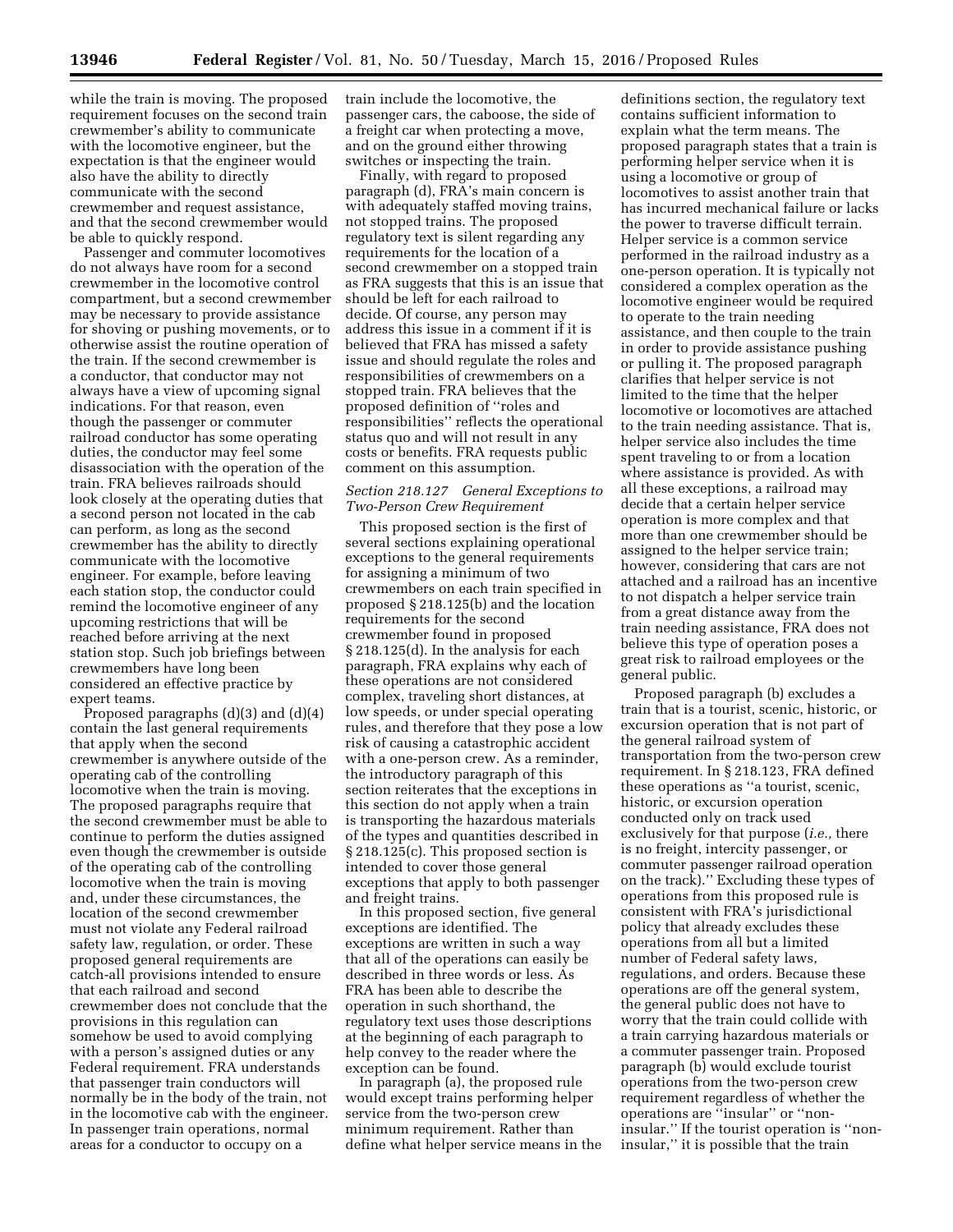could collide with a motorist at a highway-rail grade crossing. However, these ''non-insular'' operations would generally involve relatively short tourist-type trains operating at slow speeds thereby reducing the probability of an accident with a motorist or even a serious derailment. Additionally, tourist operations usually have plenty of paid or volunteer train crewmembers that can assist any passengers in case of an emergency.

Similar to the safety rationale for the proposed helper service exception, proposed paragraph (c) would exempt lite locomotives or a lite locomotive consist from the two-person crew requirement. That is, when a locomotive or a consist of locomotives is not attached to any piece of equipment, or attached only to a caboose, the railroad is conducting a type of limited operation that generally poses less of a safety-risk to railroad employees or the general public. Lite locomotives would mainly be operating as a train in order to move the locomotives to a location where the locomotives could be better utilized for revenue trains that are taking or delivering rail cars to customers, or to other railroad yards where the locomotives can be used in switching operations. Additionally, lite locomotives may be operating as a train in order to take more than one locomotive to a repair shop for servicing. The proposed paragraph includes a definition of ''lite locomotive'' rather than including the definition in the subpart's definition's section. The definition proposed is consistent with the definition in FRA's Railroad Locomotive Safety Standards regulation found in 49 CFR 229.5. However, this NPRM includes a further clarification that lite locomotive ''excludes a diesel or electric multiple unit (DMU or EMU) operation.'' The reason for this additional clarification is that a DMU or EMU is a locomotive that is also a car that can transport passengers, and if the proposed rule did not contain this clarification then it could be interpreted that a passenger train containing either a single or multiple DMUs or EMUs would not need a minimum of two crewmembers. FRA has further clarified DMU/EMU exceptions for passenger trains in proposed § 218.129.

Proposed paragraph (d) would exempt work train operations from the twoperson crew requirement. ''Work train'' is defined in this paragraph as operations where a non-revenue service train of 4,000 trailing tons or less is used for the administration and upkeep service of the railroad. This portion of the proposed definition of work train is

the same as the definition FRA provided for in 49 CFR 232.407(a)(4), in a regulation requiring end-of-train (EOT) devices. FRA considered whether it is necessary for the work train exception to have a trailing tons limitation. FRA considered that a work train with 4,000 trailing tons would allow a railroad to operate a work train with potentially up to 50 cars attached to locomotives. A work train that contains up to 50 cars provides a railroad with a lot of flexibility in permitting such trains to be operated without a minimum of two crewmembers. Again, some railroads may voluntarily choose to assign two crewmembers even where the proposed rule does not require it. Meanwhile, a work train with more than 4,000 trailing tons appears to be getting so long that additional operational complexities are likely to arise where a second crewmember would be extremely beneficial for safety purposes. For example, if a train had to stop so a crewmember could throw a handoperated switch, and the switch had to be returned after use, it is possible that the train could be blocking a highwayrail grade crossing for twice as long if a one-person operation required walking the length of the train round-trip versus a second crewmember being dropped off and only walking one way. Finally, the proposed exception for work trains engaged in maintenance and repair activities on the railroad includes when the work train is traveling to or from a work site. Work trains mainly haul materials and equipment used to build or maintain the right-of-way and signal systems. Work trains are unlikely to be hauling hazardous materials (unless extra fuel is needed to power machinery) and are generally not considered complex operations. They often travel at restricted speed, which is a slow speed in which the locomotive engineer must be prepared to stop before colliding with on-track equipment or running through misaligned switches. FRA would appreciate comments on the range of safety risks posed by work trains and the 4,000 trailing tons limitation to see if it is too expansive.

Proposed paragraph (e) would permit an exception to the two-person crewmember requirement whenever remote control operations are conducted under certain circumstances. Because the general requirement for a twoperson crew minimum only applies to trains, and the definition of train excludes switching service, this exception applies to the use of a remotely controlled locomotive (RCL) that is traveling between yards or

customers' facilities, with or without cars. Typically, RCL operations involved in switching will have a crew consisting of either one or two crewmembers. However, in switching, an RCL operation with two crewmembers is not a traditional locomotive engineer and conductor train crew arrangement. Instead, each crewmember would have a remote control transmitter and would alternate taking turns controlling the RCL when the RCL was in close proximity to that crewmember. This ''pitch and catch'' arrangement is more like having two independent one-person crews who can do all the duties of both a locomotive engineer and a conductor.

Although FRA has long perceived RCL operations as being best utilized for switching services, it is understandable that a railroad might need to move an RCL from one location to another where the RCL can be more efficiently used. FRA has recently become aware that more railroads appear to find it an acceptable practice to use a one-person RCL job to service customers. FRA does not find the practice inherently unsafe given the limitations of the technology. However, FRA might be more concerned if railroads tried to operate the oneperson RCL jobs at speeds greater than 15 mph, and with increased complexity beyond the known acceptable limitations previously acknowledged by the industry. The NPRM reflects these acceptable limitations and a copy of the correspondence reflecting those agreed upon limitations has been added to the docket.

The RCL operations limitations do not contain a distance restriction, although FRA's guidance on the issue explained that the agency expected that an added limitation would be for these operations to be restricted to main track terminal operations. Considering the 15 mph speed restriction, FRA did not anticipate that RCL operations would expand beyond main track terminal operations. Although FRA does not believe that RCL operations that are so limited need a distance restriction, FRA would appreciate any comments on this issue.

# *Section 218.129 Specific Passenger Train Exceptions to Two-Person Crew Requirement*

This proposed section permits specific passenger train exceptions to the general requirements for assigning a minimum of two crewmembers on each train. Three exceptions that apply only to passenger trains have been identified in this proposed section. Although no consensus was reached during the RSAC deliberations, FRA believes the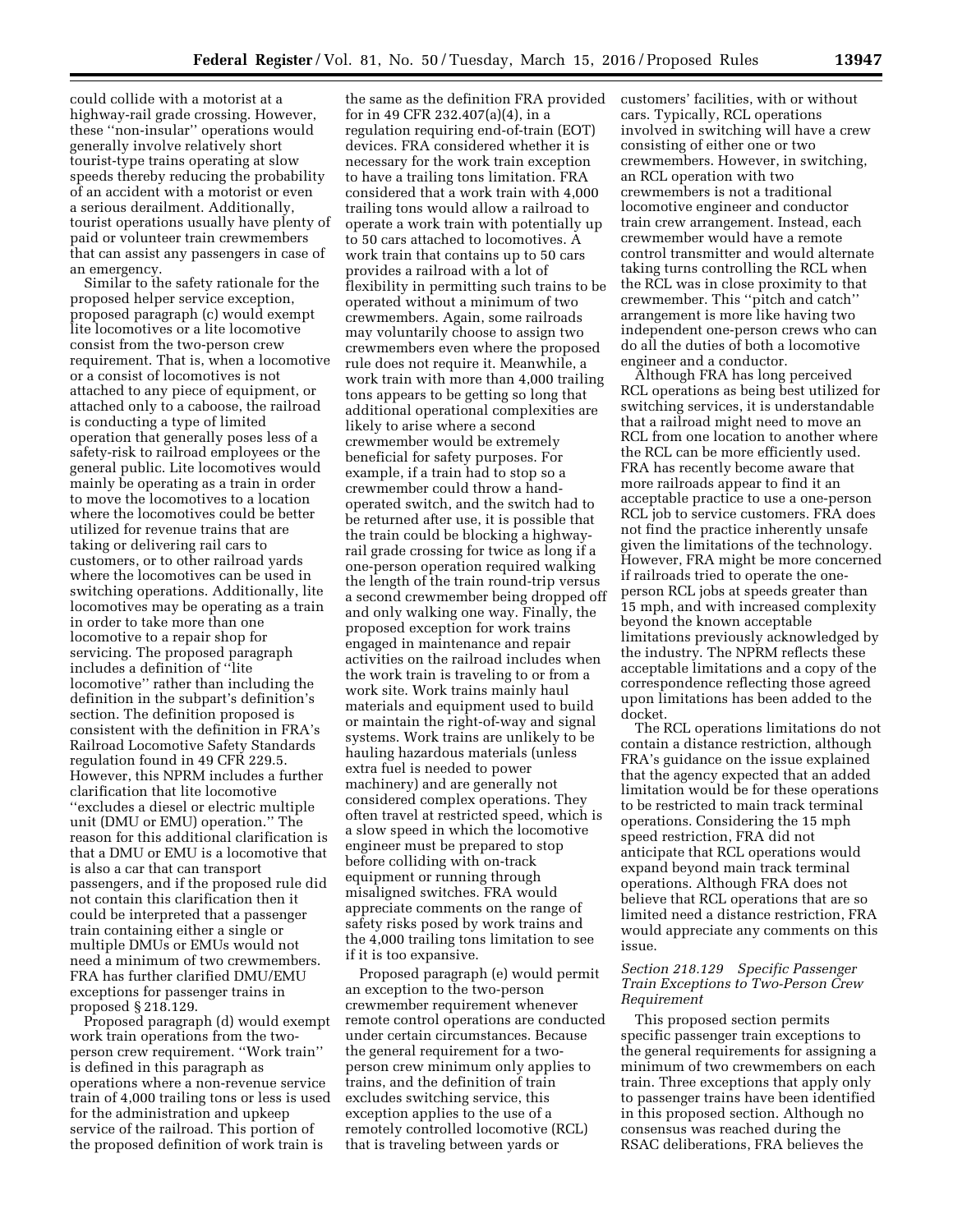passenger railroad community was satisfied that these exceptions would be adequate to prevent serious disruptions in passenger train service without taking on great safety risks.

In paragraph (a), the proposed rule would allow a passenger train operation with less than two crewmembers in which the passenger train's cars are empty of passengers and are being moved for purposes other than to pick up or drop off passengers. The exception clearly does not apply just because a passenger train happens to be empty of passengers. Passenger trains might need to be moved without passengers for repairs or for the convenience of the railroad.

Although empty passenger trains pose some of the same safety concerns as trains loaded with passengers (*e.g.,*  excessive speed, compliance with signal indications, and safety at highway-rail grade crossings), many commuter operations are designed for only one person in the cab of the controlling locomotive. In proposing this exception, FRA is showing a willingness to recognize the reduced safety concerns of these empty passenger train operations and leave it to each railroad to determine whether there are other adequate safeguards in place to ensure that the one-person operation is safe. Certainly, FRA does not expect this proposed rule will encourage those railroads that operate with a minimum of a two-person crew on empty passenger trains to take undue risk by taking the second crewmember off this assignment. Instead, FRA is trying to avoid a situation where the proposed rule would require adding a second crewmember who is essentially not performing any safety functions. The exception is geared more to address the lack of a need for more than one crewmember on a train with no passengers. On passenger trains, one of the central safety concerns is how the crew will protect the passengers when getting on or off the train, or in case of an emergency. If the train does not have any passengers on board and will not be picking up any passengers, a second crewmember is not needed to address any passenger's safety concerns. On the other hand, if passenger trains may encounter freight trains on the same track or an adjacent track, if switches need to be thrown, or if the train will be engaging in shoving or pushing movements, it may be beneficial to add a second crewmember to address these operating conditions or any potential emergency situations.

In proposed paragraph (b), an exemption from the two-person crew minimum is permitted to recognize

operations that FRA has previously determined could potentially be operated safely with a one-person crew. The exception to the two-person crew general requirement is for a passenger train operation involving a single selfpropelled car or married-pair unit, *e.g.,*  a DMU or EMU operation, where the locomotive engineer has direct access to the passenger seating compartment and (for passenger railroads subject to 49 CFR part 239) the passenger railroad's emergency preparedness plan for this operation is approved under 49 CFR 239.201. As previously addressed in the analysis for the lite locomotive exception in § 218.127(c), a DMU or EMU is a locomotive that is also a car that can transport passengers. These self-propelled cars may be coupled together to form a train but are often designed so that a person cannot walk to another car without getting off the train. A married-pair unit is about the length of two cars, but allows a person to walk between the two cars/units without getting off the train. In only one instance has FRA approved the emergency preparedness plan for a oneperson crew passenger train operation with the consideration that the sole crewmember could stop the train and assist the passengers without stepping off the train in an emergency. In deciding whether to approve an emergency preparedness plan, FRA will also consider the physical characteristics of the territory and how the operation would have the potential to put passengers in danger in case of a train breakdown, accident, or evacuation. For example, FRA will consider whether passengers could easily evacuate from the train with minimal assistance. Some passenger cars have door thresholds that are 48 to 51 inches above the top of the rail. With the door that high off the ground, a ladder would need to be deployed and some passengers would likely need assistance evacuating down the ladder to an area of safety. Even with good signage, passengers who are not trained to know what to do in an emergency might not realize the ladder is available, might not know how to deploy it, or might assume additional risk by rushing to evacuate without deploying it. This is exactly the type of situation where a trained second person could provide valuable assistance. Thus, if an emergency preparedness plan is required, FRA approval of that plan utilizing a one-person operation is an essential element of being able to utilize this proposed exception.

In the proposed paragraph (b) exception, FRA has considered the concerns of tourist railroads that would not be subject to the § 239.201 emergency preparedness plan FRA approval requirement. Tourist railroads, including general system tourist roads, are not subject to 49 CFR part 239, as that passenger train emergency preparedness regulation is expressly inapplicable to ''[t]ourist, scenic, historic, or excursion operations, whether on or off the general railroad system.'' *See* 49 CFR 239.3(b)(3). Therefore, general system and nongeneral tourist operations are not subject to § 239.201. In proposing this exception, FRA certainly did not mean to create a new requirement for a tourist railroad to comply with the passenger train emergency preparedness regulation in part 239. Thus, this exemption expressly requires FRA approval under § 239.201 only for passenger railroads subject to 49 CFR part 239.

In proposed paragraph (c), an exception from the two-person crew requirement is offered for a rapid transit operation in an urban area that is connected with the general railroad system of transportation under certain conditions. The exception itself clarifies that a rapid transit operation in an urban area means an urban rapid transit system or a light rail transit operator. For the exception from the two-person crew requirement to be used, a railroad operating a rapid transit operation in an urban area connected with the general system must ensure that all three listed conditions are met. First, the biggest safety concern with these rapid transit operations on the general system is that they have the potential to collide with much heavier freight or passenger trains. In such a collision, the rapid transit train is likely to suffer significant equipment damage and the potential for catastrophic injuries to passengers would be great. By requiring that these operations be ''temporally separated from any conventional railroad operations,'' the NPRM clarifies that the rapid transit operations could not potentially collide with heavier, conventional train operations unless the operations were not properly temporally separated. A temporally separated light rail operation on the general system is required to obtain an FRA-approved waiver demonstrating an acceptable level of safety, so FRA would have assurances that the operation can be conducted safely. *See* 49 CFR part 211, app. A, V. Waivers That May Be Appropriate For Time-Separated Light Rail Operations. The second and third conditions that must be met relate to the fact that these rapid transit operations in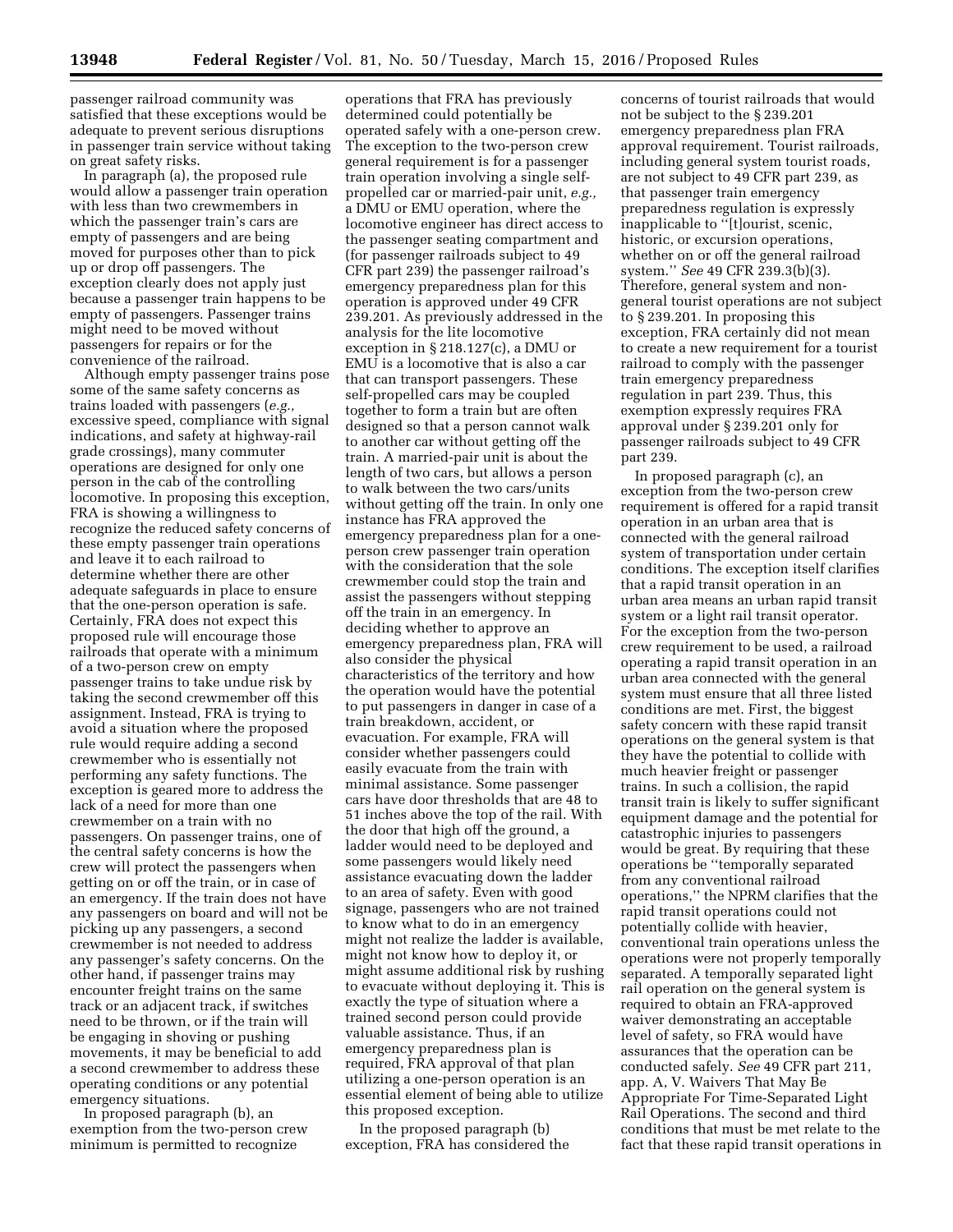an urban area on the general system may be subject to the U.S. Department of Transportation, Federal Transit Administration's (FTA) jurisdiction. FRA does not want to assert jurisdiction over an operation where FTA is already asserting adequate jurisdiction to assure safety for railroad employees and the general public.

#### *Section 218.131 Specific Freight Train Exceptions to Two-Person Crew Requirement*

This proposed section permits specific freight train exceptions to the general requirements for assigning a minimum of two crewmembers on each train. As a reminder, the introductory paragraph of this section reiterates that the exceptions in this section do not apply when a train is transporting the hazardous materials of the types and quantities described in § 218.125(c). Three exceptions that apply only to freight trains have been identified in this proposed section.

Proposed paragraph (a) identifies two specific freight train exceptions that are only applicable for small railroads known as Class III railroads. These exceptions are FRA's attempt to provide additional relief to small businesses in the railroad industry, in addition to the relief granted by the exceptions in the other sections of this proposed rule. As a prerequisite to using either of the small railroad exceptions, the railroad must determine whether the train will be operated on a railroad and by an employee of a railroad with less than 400,000 total employee work hours annually. If that is the case, there are two types of operations identified where a train can be operated with less than the required two-person crew.

The first excepted small railroad operation would take place at speeds not exceeding 25 mph and at locations where there are no heavy grades. For this exception to be used, FRA has described heavy grade as being equal to or more than 1 percent over 3 continuous miles or 2 percent over 2 continuous miles. In FRA's experience, Class III railroads that operate trains over their own track, at relatively slow speeds, and over territory without steep hills or mountains, do not pose an unacceptable safety risk to the general public or railroad employees if conducted with only one crewmember. Most Class III railroads maintain their own track to no greater than Class 2 track standards, which allow freight trains to be operated at speeds no greater than 25 mph anyway. *See* 49 CFR 213.9. Again, this is a minimum standard and a Class III railroad could certainly require two or more train

crewmembers if the operation's safety would be compromised by using only one person.

The second excepted small railroad operation would take place at speeds not exceeding 25 mph and where a second train crewmember is assigned, but is not continuously on or observing the moving train as would be expected of a second crewmember. Instead, the second crewmember is assigned to intermittently assist the train's movements at critical times. For example, the second train crewmember may be ''shadowing'' the train by traveling alongside the train in a motor vehicle. The second crewmember could assist with flagging a highway-rail grade crossing, throwing hand-operated switches, or switching service when the train enters a yard or customer's facility. The second crewmember must also have the ability to directly communicate with the crewmember in the cab of the controlling locomotive. Such communication is essential to holding any required job briefings to exchange critical information about upcoming restrictions or difficult operational concerns. Most commonly, communication in this context will be by radio (or other wireless electronic devices in accordance with railroad rules and procedures and FRA's railroad communications regulation found at 49 CFR part 220), and direct communication means that the crewmembers have the ability to communicate with one another without going through an intermediary, such as a dispatcher. The proposed requirement focuses on the second train crewmember's ability to communicate with the locomotive engineer, but the expectation is that the engineer would also have the ability to directly communicate with the second crewmember and request assistance, and that the second crewmember would be able to quickly respond. In this exception, a small railroad operation is assigning a second crewmember but has the flexibility to have the second crewmember travel separately from the train. During the RSAC deliberations, shortline railroad representatives expressed a request for this type of flexibility. As these operation are to be conducted at relatively low speeds and under conditions where the one-person crew on board the train is intermittently assisted, it appears that the second crewmember can play a critical role in improving the safety of the operation even if the person is not on board or observing the moving train at all times.

The third specific freight train exception to the two-person crew general requirement in this proposed

section can be found in paragraph (b). The title of this proposed paragraph indicates that it is intended to apply to what are commonly referred to as mine load-out or plant dumping operations. Even if the railroad does not use one of those terms, any similar operation which involves a freight train being loaded or unloaded in an assembly line manner at an industry while the train moves at 10 mph or less would be excepted from the two-person crew requirement. The exception is generous in that it allows these operations to be conducted at up to 10 mph. FRA expects that most of these loading or unloading operations will take place at under 6 mph, but has expanded the maximum speed to 10 mph in order to give each railroad plenty of leeway without impacting the efficiency of the loading or unloading operation. Some of these operations are overseen by a person in a tower or on the ground that can provide oversight into whether the cars are being loaded or unloaded properly. That person would be expected to be able to communicate with the locomotive engineer operating the train. As these operations are most likely being conducted at a railroad yard or a customer's facility, and at low speeds, the railroad and its customer are assuming the risk of not having a second crewmember engaged or not operating at a safe speed. Considering the low speeds and low safety risk to railroad employees and the general public, FRA believes an exception to the two-person crew requirement is warranted.

# *Section 218.133 Continuance of Freight Operations Staffed Without a Two-Person Train Crew Prior to January 1, 2015*

This is the first of two proposed sections in which FRA is co-proposing two options. In this proposed section, each railroad may continue any oneperson train operations that were conducted prior to January 1, 2015, as long as (1) the train is not transporting the hazardous materials of the types and quantities described in § 218.125(c) and, (2) after submitting a description of the operations, FRA does not find that the operation poses unacceptable safety risks and the railroad has implemented or agreed to implement off-setting actions required by FRA. FRA is not proposing to include in the regulatory text the ''unacceptable safety risks'' standard described here, or make approval decisions using a set of conditions or performance standard(s). FRA does not believe a one-size-fits-all approach will work. Each railroad will need to present its particular one-person operations and make the case that the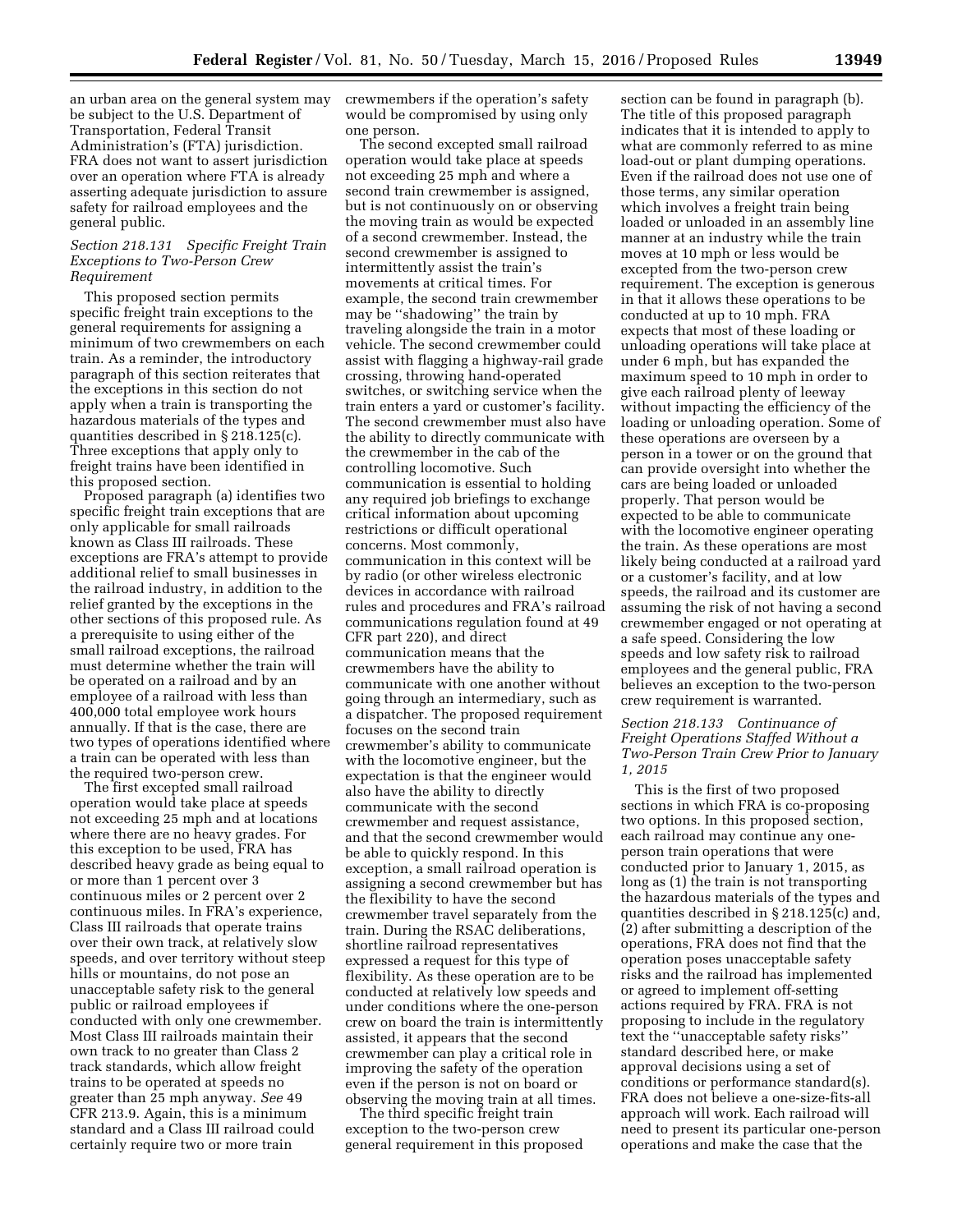safety concerns added by reducing crew staff have been addressed in some reasonable manner. FRA is not willing to say that PTC by itself is enough because even PTC has its limitations. FRA wants to see that a railroad has built in contingencies for expected, routine problems (*e.g.,* flagging or blocking grade crossings) and rare, but possibly catastrophic, accidents/ incidents.

In determining whether a request poses unacceptable risks, FRA will look at acceptable industry standards and available mitigating practices. FRA railroad safety data will be reviewed and FRA may use a focused inspection. FRA requests public comments on ways to differentiate acceptable safety risk versus unacceptable safety risk.

FRA intends to begin its assessment of a request to continue using a one-person crew operation believing that there are few one-person operations existing currently, and that those operations have not yet raised serious safety concerns. Thus, FRA expects to approve existing operations as long as the railroads with existing operations make a reasonable showing that the safety concerns of reducing crew size were addressed by taking other off-setting actions that likely formed the basis supporting the operation's safe compliance history. A railroad can satisfy FRA's concerns by showing that the railroad has taken a sensible business approach to analyzing the operation and reducing the risks and hazards associated with reducing train crews to less than two crewmembers. However, FRA considers this an approach that puts safety interests ahead of business cost considerations. The expectation is that the approval process will largely pin down the status quo for current one-person train operations that are methodically implemented. FRA will be critical of operations that fail to show careful planning to reduce the likelihood of mishaps and reduce collateral damages in the event of an accident. FRA has promulgated other rules that seek to freeze the status quo, including the following, and expect the approval process contemplated in this rule to work similarly:

1. *49 CFR Part 232—Brake System Safety Standards for Freight and Other Non-Passenger Trains and Equipment; End-of-Train Devices, (§§ 232.103, 232.305, and 232.603):* Adopting AAR's standard for single car air brake tests and ECP braking systems, as well as AAR's general requirements for all train brake systems except where noted. 66 FR 4193, Jan. 17, 2001; 74 FR 25174, May 27, 2009, RIN 2130–AB16.

2. *49 CFR Part 214—Railroad Workplace Safety (§§ 214.113, 214.115, and 214.117):* Adopting American National Standards Institute's (ANSI) standards for protective headwear and footwear for industrial workers in the context of railroad bridge workers. ANSI standards also adopted for occupational and educational eye and face protection when workers face physical, chemical, or radiant agents. 57 FR 28127, Jun. 24, 1992, RIN 2130–AA48.

3. *49 CFR Part 218—Railroad Operating Practices, Subpart F:* This subpart was based on a Secretarial initiative to reduce human factor-caused accidents. The rule adopted certain universally accepted railroad operating rules related to the handling of equipment, switches, and fixed derails with the goal that making the operating rules Federal requirements would bring greater accountability. FRA emphasized that an enforcement mechanism is necessary ''because prior reliance on the railroad to ensure employee compliance with railroad operating rules without a Federal enforcement mechanism has repeatedly proven to be inadequate to protect the public and employee safety.'' 73 FR 8442, 8446, 8449, Feb. 13, 2008, RIN 2130–AB76.

4. *49 CFR Part 224—Reflectorization of Rail Freight Rolling Stock (§ 224.15):*  Adopting standards for the characteristics of retroreflective sheeting developed by ASTM International, formerly known as the American Society for Testing and Materials (ASTM), which is a globally recognized leader in the development and delivery of international voluntary consensus standards. 70 FR 62166, Oc. 28, 2005, RIN 2130–AB68.

5. *49 CFR Part 229—Railroad Locomotive Safety Standards (§§ 229.205 and 229.217):* Adopting AAR's locomotive crashworthiness standard. 71 FR 36912, Jun. 28, 2006, RIN 2130–AB23.

6. *49 CFR Part 238—Passenger Equipment Safety Standards (§§ 238.115, 238.121, 238.125, 238.127, 238.229, 238.230, and 238.311):*  Adopting the American Public Transportation Association's (APTA) standards for emergency lighting, emergency intercom communication, emergency signage for egress/access of passenger rail equipment, low-location emergency exit path marking, any repair to a safety appliance bracket or support considered to be part of the car body or other structural repair, and single car air brake tests. 64 FR 25660, May 12, 1999, RIN 2130–AA95.

FRA seeks comments on the successes and challenges of these rules and the

extent they should be used as a model for this rule.

A railroad may review its one-person operations and find that most or all of these operations are already acceptable to FRA as indicated by other sections in this proposed rule. Obviously, if FRA has proposed a blanket exception to the two-person train crewmember requirement for a particular type of operation industry-wide, it would be unnecessary for the railroad to comply with this proposed section. FRA has encountered difficulty understanding the scope of all the one-person train operations currently being used even though FRA made repeated requests to the RSAC Working Group members for information, AAR and ASLRRA have provided some generalized information, and FRA has surveyed its own regional staff. Each time FRA met with the RSAC Working Group, it seemed that FRA learned about a new type of one-person operation, but without much detail that would allow FRA to determine that any particular operation was actually safe. Thus, the purpose of this proposed section is to provide FRA with some needed oversight to ensure that railroads are not conducting operations that pose significant safety risks to railroad employees or the general public.

If a railroad wants to continue a oneperson operation begun prior to January 1, 2015, proposed paragraph (a) in both options requires that the railroad submit a description of the operation to the Associate Administrator within 90 days of the effective date of this rule. Eleven numbered items are listed under proposed paragraph (a) that a railroad would be required to address in its description of the operation it would like to continue. A railroad should provide a thorough description of the operation, and the 11 numbered items are intended to solicit a complete picture of the risks associated with the operation as well as how much thought the railroad's operations managers have given to whether the operation can provide an appropriate level of safety.

FRA proposes to require railroads to provide the location of the continuing operation with as much specificity as can be provided as to industries served and territories, divisions, or subdivisions operated over. Documentation supporting the locations of prior operations will be favorably reviewed, although not required. This provision goes to proving that an operation is going to be continued, and that a railroad is not falsifying that an operation is in existence when it is actually a completely new operation. For example, documentation could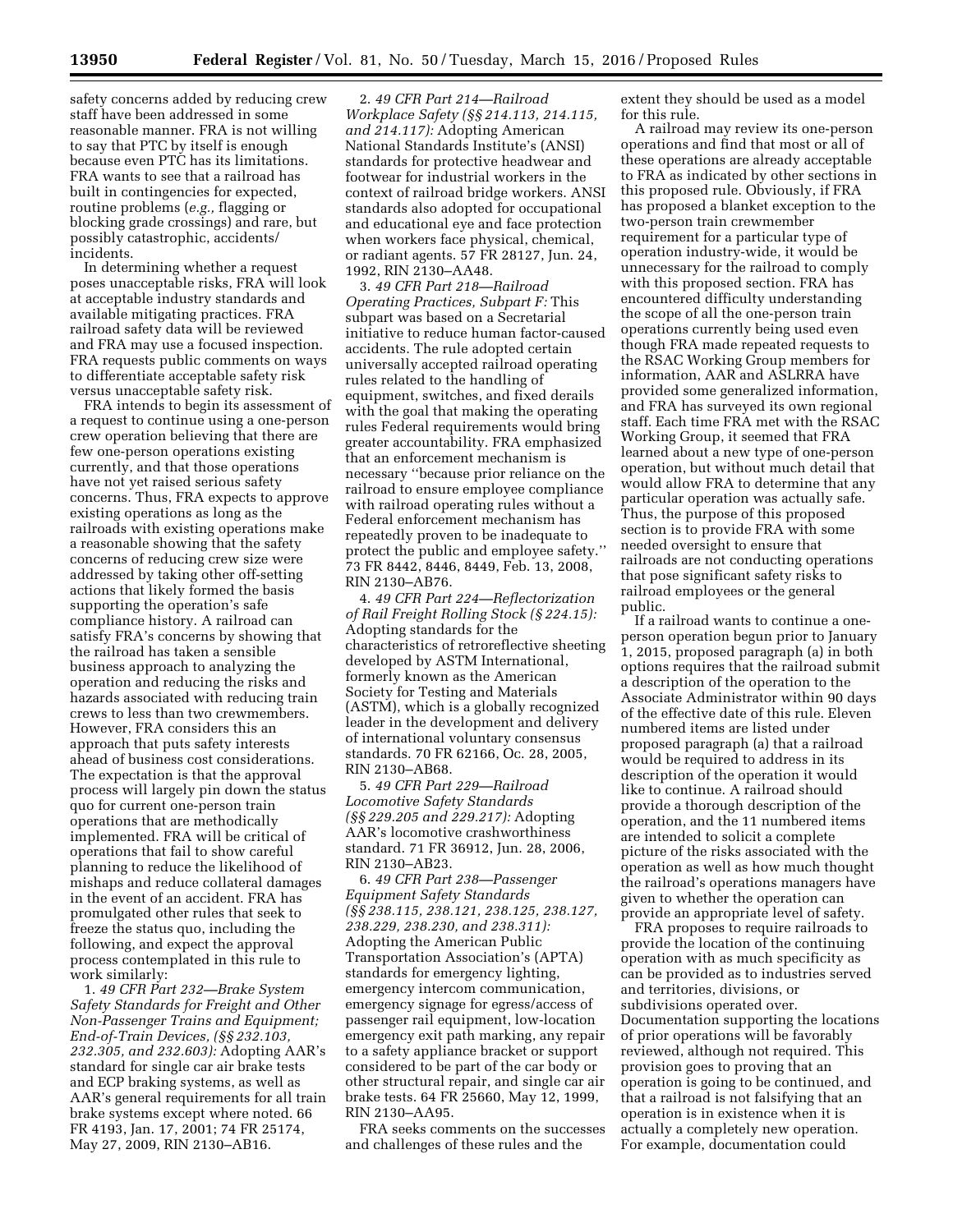show that the railroad has run a particular one-person train for 3 days per week for 5 years without incident. That kind of information would show the operation actually existed and was safe. A railroad that could not provide any documentation of a supposedly existing operation would be viewed with skepticism. Maybe, FRA would need to interview employees and supervisors to determine whether the operation actually existed, and to develop the parameters of the operation.

If the railroad has not previously conducted a safety analysis of the oneperson train operation that it can use for its submission to FRA, it will be required to do one to comply with this proposed rule under either option. The difference between the co-proposals is that Option 1 requires the safety analysis to be submitted to FRA with the description of the one-person train operation while Option 2 requires that the railroad conduct the safety analysis and make it available to FRA upon request. Railroads that do not maintain separate records on the safety of their one-person crew operations will have to describe the one-person crew operation and should be able to approximate the relevant data. For example, a railroad might describe that on the route under consideration: Five one-person trains operate per week on average, each train operates a distance of about 50 miles, only one train per week carries any hazardous materials, and the one-person operation has resulted in two reportable accidents in 10 years, providing the dates of the accidents. A railroad might add that there are no other train operations in the vicinity of these oneperson operations when they are active, and that includes on the same track or adjacent track. FRA requests public comments on the extent to which railroads have sufficient records to provide FRA reliable safety analysis or data of their one-person crew operations.

The requirement for a railroad to provide the eleven numbered items listed under proposed paragraph (a) is intended to solicit significant information that FRA will need to make an objective decision on whether to allow the continuance of an operation established prior to January 1, 2015. Sometimes, FRA should be able to look at the collected information and determine that the operation is in compliance on its face with all applicable rail safety regulations and does not appear to pose any unacceptable risks. Generally, these operations would be low-speed operations, on well-maintained track where the one-crewmember train would

have a fairly predictable schedule or one that minimizes fatigue, and would not contain any variables suggesting a catastrophic accident is foreseeable. For example, FRA would expect to approve the continuation of a freight operation under Option 1, or not issue a disapproval under Option 2, under the following circumstances: (1) 70 Percent or more of the railroad's carload traffic is non-hazardous materials; (2) the railroad has adopted crew staffing rules and practices to ensure compliance with all Federal rail safety laws, regulations, and orders; (3) the maximum authorized track speed for the operation is 40 mph; (4) the one-person train crewmembers have set daytime schedules with little fluctuation; (5) the one-person train crewmembers average on-duty time is less than 9.5 hours per shift; (6) the operation is structured so that the oneperson crewmember would not have to leave the locomotive cab except in case of emergency; (7) the railroad has a rule or practice requiring the one-person crew to contact the dispatcher whenever it can be anticipated that communication could be lost, *e.g.,* prior to entering a tunnel; (8) the railroad has a rule or practice requiring the oneperson crew to test the alerter on the lead locomotive and confirm it is working before departure; (9) the railroad has a rule or practice requiring dispatcher confirmation with the oneperson crew that the train is stopped before issuing a mandatory directive; (10) the railroad has a rule or practice requiring a one-person crew have an operable cell phone and radio, and both must be tested prior to departure; and (11) the railroad has a method of determining the train's approximate location when communication is lost with the one-person crew unexpectedly and a protocol for determining when search-and-rescue operations must be initiated. FRA is providing this example for illustrative purposes, to spur understanding of the agency's position and encourage public feedback. Although FRA feels strongly that the example would meet FRA approval, there may be other facts or circumstances about an operation beyond the description provided that would change how FRA viewed a particular operation. FRA encourages the submission of comments describing one-person operations so that FRA can provide additional examples in a final rule.

FRA would be unlikely to approve the continuation of an operation under Option 1, or would likely disapprove an operation under Option 2, when a railroad's one-person operation has a

poor safety record compared with the industry average or compared with similar operations with one or multiple crewmembers. Other evidence of a poor safety culture on the railroad might trigger the need for FRA to conduct an investigation to support a determination. If FRA is unsure about any of the other risk factors, FRA will want to initiate its own investigation to assess the likelihood that the operation can be implemented safely. Although FRA is not proposing a requirement that FRA investigate the safety concerns of each one-person operation a railroad wishes to continue, FRA expects to use its discretion and conduct some investigations when FRA is unfamiliar with the operation or wants to ensure that the railroad has identified all of the hazards. In addition to reviewing records, such an investigation would likely involve FRA personnel interviewing railroad employees, supervisors, managers, and customers. FRA might want to ride along the route to observe the operation in progress, or consider what members of the general public along the right-of-way might be impacted in the case of an accident/ incident, especially at public highwayrail grade crossings. Furthermore, FRA personnel might also have information through current or prior observations and audits that could shed light on the safety of a railroad's operations, equipment maintenance procedures, or condition of the railroad's track and signal infrastructure. Evaluating a railroad's safety record and safety culture follow from the TSB of Canada's report following the Lac-Mégantic accident described in the Background section of this NPRM, and from international norms described in the Regulatory Impact Analysis that accompanies this rulemaking and can be found in the docket.

FRA does not expect to request or require existing one-person crew operations to implement additional risk mitigating actions in order to obtain FRA approval unless the process reveals unexpectedly that the operations achieved good safety records based on sheer luck and inadequate planning. If an existing operation was actually severely lacking in existing mitigation measures and the railroad was unwilling to address serious safety concerns, FRA would be justified to deem the operation unsuitable for continuance as provided for in paragraph (b) of both co-proposal options.

In proposed paragraph (b) Option 1, FRA has taken the approach that an explicit approval process for each and every submission is necessary. The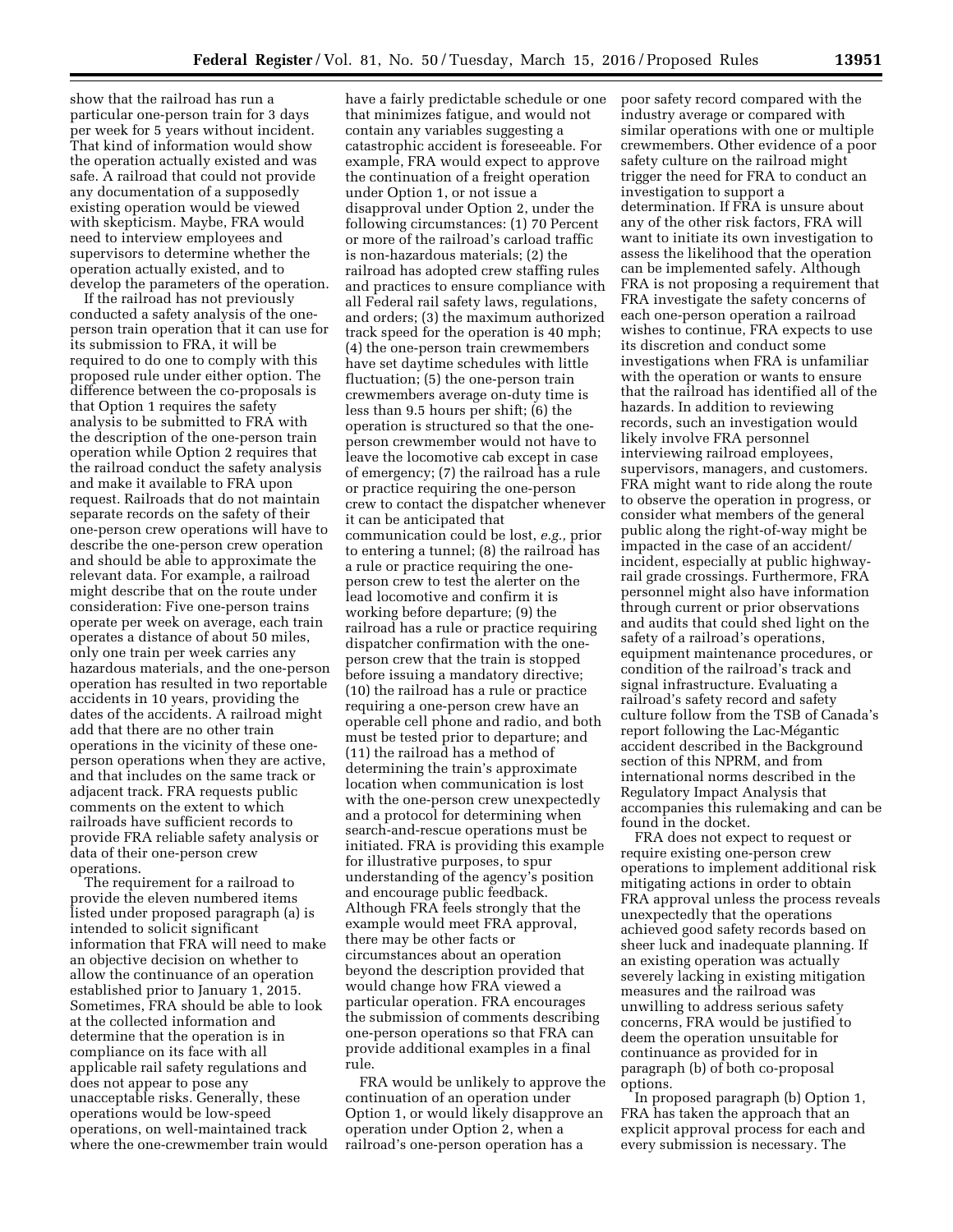proposed paragraph indicates that FRA expects to issue feedback within 90 days of receipt of the submission. Under some circumstances, FRA may allow the operation to continue but with additional conditions attached. For example, a Class III railroad may want to continue an operation that permits a one-person train to travel 100 miles each day over flat territory where the railroad is maintaining the track to Class 3 standards. As the track class permits speeds for freight trains up to 40 mph, the railroad would like the train to operate at over 25 mph up to the maximum authorized speed for the track even though the specific freight train exception under proposed § 218.131(a) only permits a blanket exception up to 25 mph. During the RSAC Working Group meetings, some railroad members suggested that the 25-mph limitation in the blanket exception in § 218.131(a) could be a disincentive for a railroad to maintain its track to a higher standard than Class 2. As proposed, § 218.133 would provide FRA an opportunity to consider all the circumstances, to exercise some flexibility in permitting safe operations with less than two assigned crewmembers, and assure railroad employees and the general public that railroads are not placing them at unnecessary risk. This approach strikes a balance between rubberstamping the status quo and prohibiting any operation that does not meet one of the blanket exceptions to the two-person crew requirement.

Although proposed paragraph (b) Option 1 does not contain detailed procedures for how FRA will conduct reviews, a detailed procedural process seems unnecessary. In most instances, FRA expects to review all of the details in the submission and issue written notification that the railroad may continue the operation ''as is.'' However, FRA recognizes that some operations may pose safety risks for which a railroad has not accounted by implementing mitigation measures. Under those circumstances, FRA intends for the Associate Administrator to initiate a discussion with the railroad about the operation before making a determination. There may be details of the operation that the railroad can expand upon from its submission that would alleviate FRA's concerns. In other instances, a railroad might offer to modify its operations and submission request voluntarily after a thorough discussion of FRA's concerns. In still other instances, FRA and the railroad may not be able to resolve their differences and FRA will issue written notification explaining what

modifications are necessary for continuing the operation or an explanation for why FRA has decided the operation is patently unsafe and cannot be continued even with modifications.

Although FRA is uncertain about whether any existing operations would be inadequate, the background section of this proposal suggests concerns that an operation should address, if it does not already. FRA's overall concerns are (1) whether a railroad's operations with less than two crewmembers are in compliance with all Federal rail safety laws, regulations, and orders and (2) whether the railroad implemented appropriate measures to reduce safety hazards likely to be created by the reduction in crewmembers. With regard to the first concern, FRA must enforce compliance with rail safety requirements. For example, has the railroad ensured that each person who serves as a one-person crew is certified as both a locomotive engineer and conductor? 49 CFR 242.213(d). FRA would be surprised to find such blatant noncompliance in existing operations, but it is certainly possible that FRA has not detected the noncompliance through its regular inspection and investigation program. Currently a railroad does not have a duty to report to FRA on the aspects of its one-person train crew operations. With regard to the second concern involving a railroad's plans to reduce foreseeable safety hazards likely to be created by the reduction in crewmembers, FRA suggests that each railroad look to the regulatory safety hazards FRA described in the background section of this proposal to see if it addressed those same hazards. For example, a railroad should anticipate that trains will need assistance protecting certain highwayrail grade crossings because of the inconvenience to highway users, emergency responders, or the general public if those crossings are blocked. A railroad that can show FRA that it has an established procedure to quickly unblock or protect crossings that would normally be protected by a second crewmember would satisfy FRA's concern. FRA also raised the concern in the background section of this proposal that a one-person crew would have greater opportunities to operate impaired by alcohol, drugs, or electronic device distraction. A railroad that requires a one-person train crew to report to a supervisor at the beginning or end of a tour of duty, or that periodically stops trains during efficiency testing to check for potential distractions, would allay those

concerns. In closing, FRA believes a railroad that is in compliance with all rail safety laws, regulations, and orders, and has addressed foreseeable safety hazards created when a train has less than two crewmembers by making changes to the railroad's operating rules, procedures, or practices, can expect to receive FRA approval to continue its one-person operation.

Proposed paragraph (b) Option 2 differs from Option 1 in that it does not require explicit FRA approval prior to continuing one-person train operations that were conducted prior to January 1, 2015. However, Option 2 proposes a requirement that the railroad file a description of the operation with FRA prior to continuing the operation. FRA understands that some one-person operations may be seasonal, and others year-round. It is proposed that those railroads that will be operating at the time of the effective date of the rule will be required to file its description either no later than the effective date of the final rule or prior to the first day that the operation is continued after the effective date of the final rule. Option 2 differs from Option 1 in that one-person operations that were operating prior to January 1, 2015, will be presumed to have been operating with an adequate level of safety, unless FRA determines otherwise. An FRA determination disapproving the continuation of any operation would need to contain the facts and rationale relied upon in making that determination. FRA certainly realizes that any final agency decision is an action that is potentially reviewable in Federal court and would need to contain sufficient information to survive legal scrutiny.

FRA is considering how to provide an electronic way to file a description of an operation that a railroad would like to continue without a two-person crew. One option is for FRA to require the submission of all the descriptions to one docket created for the purpose, or to create a docket for each description, at DOT's Docket Operations and at *[http://www.regulations.gov.](http://www.regulations.gov)* Another option is to add to the proposed rule an option to electronically file by email or by uploading a document to a secure Web site. Under this second option, FRA would need to create an internal electronic database to track all of the descriptions and FRA notifications, if any. FRA may consider other options to electronically file or maintain databases of these descriptions. A third option is to publish information available via FRA's public Web site. FRA has chosen this third option as its proposal in paragraph (b) of Option 2. In Option 2, FRA also has proposed a requirement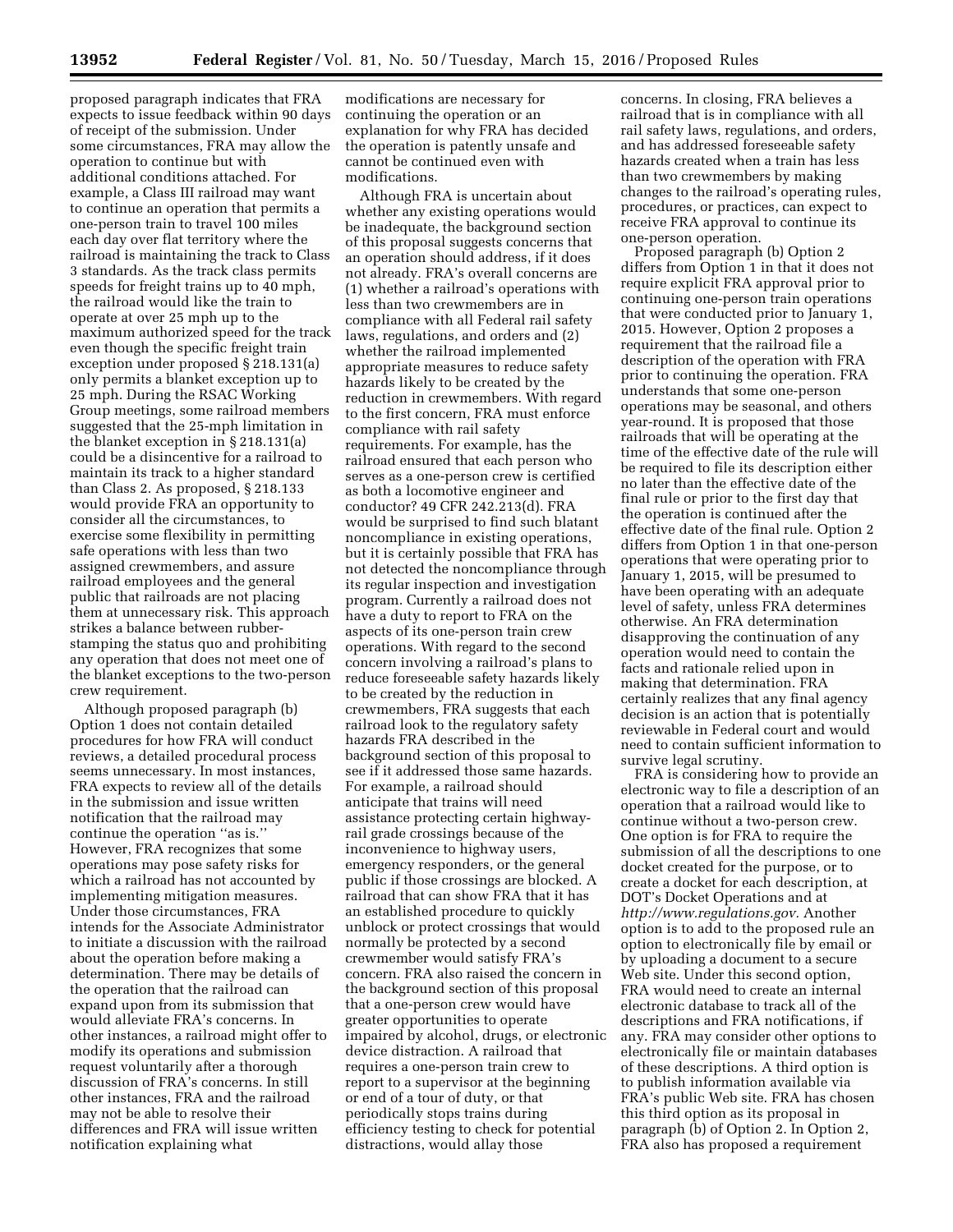that specifies that a railroad has a duty to adhere to any conditions FRA imposes on the railroad's one-person operation. FRA would appreciate any comments suggesting preferences for any particular methods of filing and the need to specify that a railroad must adhere to any conditions imposed by FRA.

FRA is proposing a cut-off period of January 1, 2015, to differentiate existing operations from new operations because it wants to freeze the timeframe based on when the RSAC meetings were held. FRA seeks comments on whether a different date should be used and why.

#### *Section 218.135 Special Approval Procedure*

This is the second of two proposed sections in which FRA is co-proposing two options. This proposed section would offer each railroad a procedure to obtain FRA-approval for a start-up method of train operation that does not meet the requirements of the general two-person crew requirements, any of the blanket exceptions, or the continuance of operations prior to January 1, 2015, exception. The special approval procedure has been used in other FRA regulations with success (*see, e.g.,* 49 CFR 232.17), and is, therefore, a proven method for receiving FRAapproval in much less time than the waiver process provided for in 49 CFR part 211 and § 218.7. For a waiver, FRA may need up to 9 months to issue a decision. 49 CFR 211.41(a). In contrast, proposed paragraph (f) in Option 1 states that FRA intends to normally issue a decision under this section's special approval procedure within 90 days. If a railroad submits a petition for special approval of an operation with less than two crewmembers based on a sensible business plan that adequately addresses the safety hazards, FRA anticipates the agency's analysis would be routine in nature and a decision can quickly be issued. However, if a passenger railroad intends to reduce crew staffing, it must have an approved passenger train emergency preparedness plan or file a waiver request with FRA regarding part 239, passenger train emergency preparedness, in this chapter; however, rather than wait until FRA approves the part 239 plan or waiver request, a passenger railroad is encouraged in proposed paragraph (a) to file a request for special approval of an operation with less than two crewmembers at the same time that it files the part 239 waiver request. FRA can certainly consider both requests at the same time.

Under paragraphs (b) and (e) in Option 2, FRA proposes to allow a

railroad to initiate a train operation with less than two crewmembers as long as: (1) The railroad provides FRA a complete description of the operation and (2) the railroad officer in charge of operations signs a statement attesting a safety analysis of the operation has been completed and that the operation provides an appropriate level of safety. In Option 2 under paragraph (e), FRA would not have a need to issue approval decisions as approval would be presumed after the descriptive information and attestation is submitted to FRA. FRA would be able to investigate such operations to evaluate whether they are providing appropriate safety. FRA may halt or attach conditions to the continuance of such operations if it determines that an operation is not providing an appropriate level of safety. FRA will consider the benefits and costs of conditions, as well as safety impacts, and provide the basis for halting or adding conditions to operations to the railroad and the public. This information can be used by other railroads considering initiating train operations with less than two crewmembers. An FRA determination disapproving a petition for special approval would need to contain the facts and rationale relied upon in making that determination. FRA certainly realizes that any final agency decision is an action that is potentially reviewable in Federal court and would need to contain sufficient information to survive legal scrutiny.

Even with the shorter turnaround time compared to the waiver process, FRA envisions the special approval process contemplated in Option 1 will work similarly to other special approval processes used in existing regulations, although the standard in both coproposal options of this rule are an appropriate level of safety and FRA's rules generally require an equivalent level of safety for a special approval to be granted. The following are examples of existing special approval processes:

1. *Rules of Practice, 49 CFR 211.55:*  FRA has an overarching special approval procedure for any requests pertaining to safety not otherwise provided for in any FRA rule. These requests will be considered by FRA's Railroad Safety Board. 41 FR 54181, Dec. 13, 1976, No RIN found.

2. *Reflectorization of Rail Freight Rolling Stock, 49 CFR 224.15:* This special approval procedure provides a mechanism for FRA review of requests to apply, inspect, or maintain retroreflective sheeting ''in accordance with an alternative standard providing at least an equivalent level of safety.'' 70 FR 62166, Oct. 28, 2005, RIN 2130– AB68.

3. *Railroad Safety Appliance Standards, 49 CFR 231.33:* Procedure for special approval of existing industry safety appliance standards that ''provide at least an equivalent level of safety.'' 76 FR 23726, Apr. 28, 2011, RIN 2130– AB97.

4. *Brake System Safety Standards for Freight and Other Non-passenger Trains and Equipment; End-of-Train Devices, 49 CFR 232.17:* Special approval procedure (found in 49 CFR part 232, subpart A), provides for requests for special approval of a variety of requirements including a plan for the movement of defective equipment and any alternative standard or test procedure for conducting single car air brake tests. The alternative must be ''consistent with the guidance . . . and will provide at least an equivalent level of safety or otherwise meet the requirements contained in this part.'' 66 FR 4193, Jan. 17, 2001, RIN 2130–AB16.

5. *Passenger Equipment Safety Standards, 49 CFR 238.21:* Special approval procedure (found in subpart A—General), provides for requests for special approval of a variety of requirements including fire safety, locomotive fuel tanks, safety appliances, and periodic brake equipment maintenance. The alternative must ''provide at least an equivalent level of safety.'' 64 FR 25660, May 12, 1999, RIN 2130–AA95.

In Option 1, the proposed special approval procedure contains three safeguards to ensure that interested parties are involved in the review process. First, proposed paragraph (b)(4) requires a statement affirming that the railroad has served a copy of the petition on the president of each labor organization that represents the railroad's employees subject to this part, if any, together with a list of the names and addresses of the persons served. Second, proposed paragraph (d) requires FRA to publish a notice in the **Federal Register** concerning each petition. Third, proposed paragraph (e) provides a 30-day comment period for any person who wishes to file a comment on the petition.

Under paragraph (b) of both coproposal options, the petition for special approval of a train operation with less than two crewmembers must contain certain basic information regarding the petitioner's contact information. Both co-proposal options contain the requirements for what the substantive portion of the petition must contain. All of the information requested in proposed paragraphs (b)(2) and (b)(3) of Option 1 are intended to give FRA a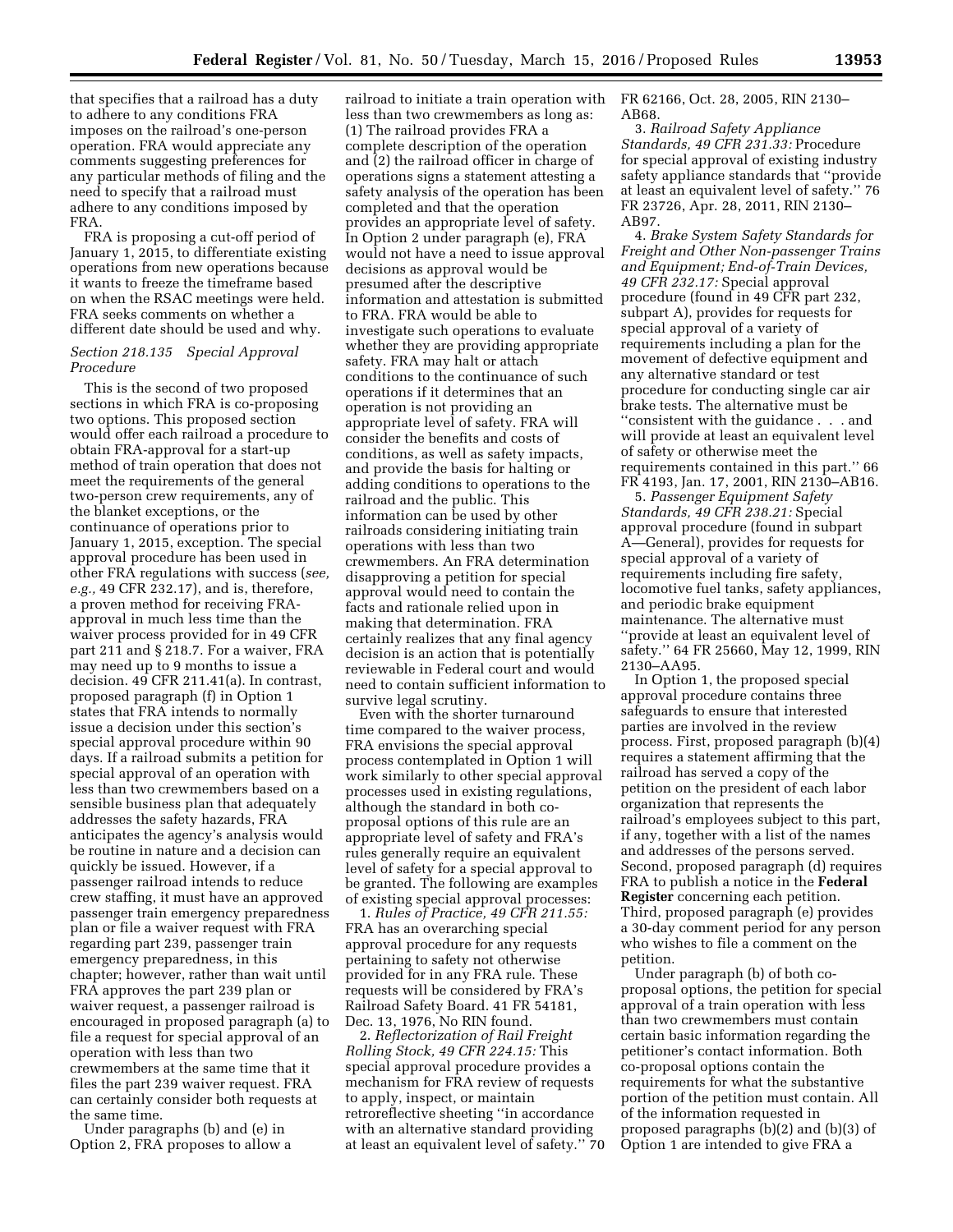detailed understanding of the operation and why the railroad believes the operation is safe.

The proposed requirements for a railroad's submission under Option 2 differs from Option 1 in that a safety analysis must be completed, but does not have to be submitted with the description of the one-person operation. Under Option 2, FRA proposes to more greatly rely on each railroad's judgment and incentives to provide safe operations. A safety officer would be required to provide a statement that the railroad had conducted a safety analysis of the start-up operation which would address potential safety hazards and regulatory compliance concerns associated with the one-person operation and that the officer believes the operation would have an appropriate level of safety. Because of the proposed attestation, FRA is proposing to allow start-up one-person operations prior to FRA's review and approval as proposed in Option 1. However, FRA may request that safety analysis and a railroad will be obligated to provide it.

Option 2 is proposed to permit railroads to begin operations with less than two crewmembers without FRA approval and places the burden on FRA when reviewing railroads' applications to justify that the operation does not provide an appropriate level of safety. Under Option 2, in response to a railroad's application to use less than two crewmembers on an operation, which would include a certification from the railroad that it has conducted a safety analysis and has determined that the operation provides an appropriate level of safety, FRA would need to identify specific safety hazards created by or exacerbated by use of less than two crewmembers—supported by specific empirical, statistical, or other similar types of evidence—in order to overcome the railroad's certification. Option 2 may place a slightly higher burden on FRA than Option 1 depending on the involved safety hazard and because FRA may need to review and observe the actual operation and will need to consider information gathered on the already existing operation.

In addition, because under Option 2 FRA would be overriding a railroad's safety certification if FRA were to attach conditions to or halt an operation, FRA considered including language in the Option 2 proposal which would require FRA to ''demonstrate'' instead of make a ''determination'' that the operation does not provide an appropriate level of safety to capture a higher evidentiary burden on FRA. However, FRA chose

not to include this term in the Option 2 proposal because FRA believes it would place too high of an evidentiary burden on FRA and would create significant uncertainty as to what FRA must establish in order to attach conditions to or halt an operation. While FRA provides a presumption that the specifically identified one-person operations contained in §§ 218.127 through 218.131 of the proposal provide an appropriate level of safety, FRA does not believe such a presumption is appropriate under either Option 1 or 2 of the proposal as operations utilizing either option have never existed and have never been operated with less than at least two crewmembers. With that said, FRA agrees that under either Option 1 or 2, FRA would need to provide statistical, empirical, or other similar types of specific evidence to justify a determination that a particular operation does not provide an appropriate level of safety. Such evidence must be able to withstand judicial review under an ''arbitrary and capricious'' standard established by the Administrative Procedure Act. 5 U.S.C. 706. Nevertheless, Option 2 may elevate FRA's evidentiary burden. Interested parties should provide their views on what FRA's evidentiary burden should be under the two proposed options and whether the suggested language is adequate or whether FRA should instead include the language that FRA ''demonstrate'' that an operation would not provide an appropriate level of safety, or whether there is alternative language which should be included instead.

Under both options 1 and 2, if FRA determines that an existing or start-up operation with less than two crewmembers requires additional conditions for it to attain an appropriate level of safety, or that an operation cannot attain an appropriate level of safety regardless of additional conditions and therefore cannot operate or must be halted, FRA will provide the specific empirical, statistical, or other similar evidence justifying FRA's determination in a decision statement. The statement will also document the benefits and costs of conditions and alternatives that FRA considered, as well as the safety risk factors associated with the operation.

Under both options, the proposed rule requires that FRA provide ''the specific reason(s) and rationale for the decision.'' The proposal thus requires that any FRA decision to attach conditions to or halt or prevent an operation must include a detailed description—supported by empirical, statistical or other similar types of

specific evidence—of how the operation falls short of the appropriate level of safety standard. In the decision statement, FRA will identify the specific hazard(s) that are presented by the introduction of the operation that would not exist if the operation used a second crewmember meeting the proposed ''roles and responsibilities'' definition, or the specific hazard(s) that already existed for that operation which would be exacerbated if the operation did not use a second crewmember meeting the proposed ''roles and responsibilities'' definition. Sometimes the specific hazard(s) will be self-evident and it will be unnecessary for FRA to provide in the decision statement empirical, statistical, or other types of similar evidence to justify the safety problem. One such example is stopping and flagging highway-rail grade crossings where there has been an activation failure and no second crewmember is available to dismount from the locomotive and flag the crossing for the protection of highway users. FRA would want to see that the railroad had a plan for addressing that situation, especially if the train will traverse crossings in populated areas where the train could potentially block highway user traffic for extended periods of time. An existing FRA regulation found at 49 CFR part 234 contains the restrictions and requirement for a railroad to handle signal activation failures and the circumstances when a flagger must be present. That FRA grade crossing safety regulation also requires a timely response by the railroad to such malfunctions. 49 CFR 234.103. Thus, FRA would expect that a railroad's plan would identify operating rules and procedures that it has in place and would describe its staging or location of personnel to ensure that proper personnel are present in a timely fashion to flag the crossing before permitting a train to traverse the crossing. Currently, if an existing oneperson operation is involved in an activation failure circumstance the train could not proceed across the crossing until someone appropriately trained in flagging arrives to flag the crossing (in current two-person operations the second crewmember is trained and would flag the crossing).

Other hazards may not be selfevident. In such cases, FRA's decision statement would include the specific empirical, statistical, or other type of similar evidence justifying FRA's determination. For example, if FRA were to decide to halt or attach conditions to an operation due to a concern about the train's speed (and the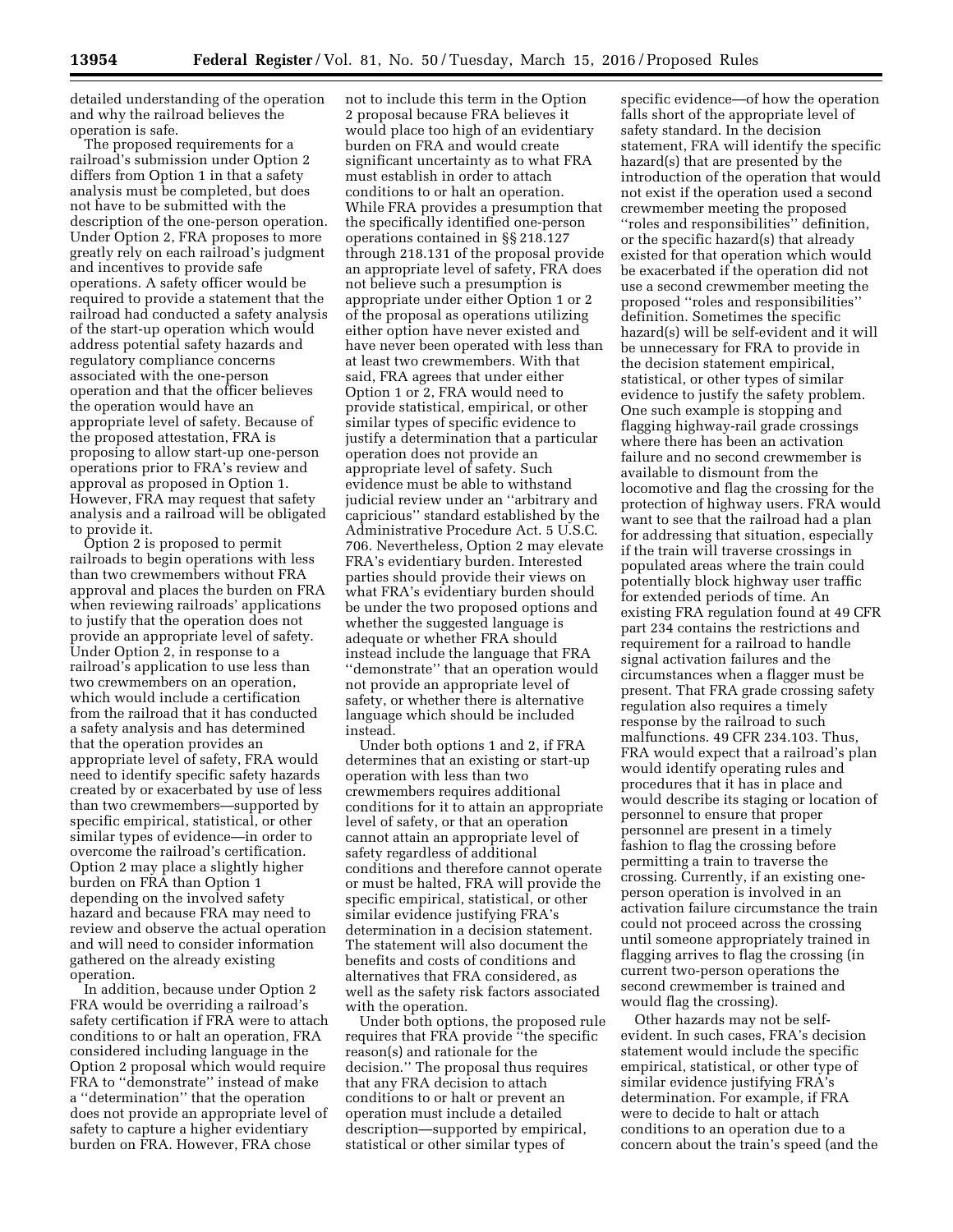train's speed does not exceed maximum limits established for the class of track), FRA's decision statement would include the empirical or other similar evidence to justify why the less than two person train traveling at its desired speed would not provide an appropriate level of safety. Moreover, and as described further below, if FRA were to condition approval based on the operation lowering speed (or any other condition), the decision statement would address the costs and benefits of the lower speed condition, as well as alternatives considered by FRA. Similarly, if FRA were to decide to halt or attach conditions to an operation due to a concern about the crew's work schedule, FRA's description would identify the specific statistical, empirical, or other similar types of evidence to justify why the operation's schedule would not provide an appropriate level of safety. If FRA were to condition approval based on the operation using a different work schedule (or any other condition), the decision statement would address the costs and benefits of the condition, as well as alternatives considered by FRA. These examples are not exhaustive. In all cases where safety hazards are not self-evident, FRA would provide in the decision statement the empirical, statistical, or other type of evidence justifying its determinations, and the benefits and costs of the condition(s) imposed on a railroad and alternatives considered.

In addition, if FRA were to decide to require an operation to use a particular technology or adopt a practice (or any combination of technology or practice) as a condition for operating with less than two crewmembers, the decision statement would identify the specific hazard that the technology or practice is intended to address and cite the evidence that justifies the technology or practice as an effective means for addressing the risks of the hazard. If FRA were to decide to halt or prevent an operation because FRA believes it cannot provide an appropriate level of safety even with additional conditions, the decision statement would describe the specific hazard(s) that present the risk, the specific interventions that FRA considered to address the hazard(s) (including the benefits and costs of the interventions), and an explanation for why FRA decided that no intervention could effectively address the hazard(s) and provide for an appropriate level of safety. FRA will engage the railroad in making any such determination and consider alternatives and analysis provided by the railroad, which will

also be documented in the decision statement.

Whether an existing hazard or newly created potential hazard, FRA's decision statement will identify whether the operation would likely be approved if specific conditions are met. FRA may need to add a disclaimer to a decision that additional conditions may be added if not met within a certain timeframe, in the rare situation that additional hazards are identified between the time of the original special approval application and a revised application. At this time, FRA does not foresee that any particular existing or start-up operation could not meet the appropriate level of safety standard with some conditions added, although some railroads may choose not to accept FRA's conditions and could certainly suggest to FRA a counter-proposal. In each case, FRA's decision statement will include the justification for halting or adding conditions to operations, explain how particular safety and operational factors are weighed in making the decision, and provide evidence that is relied upon.

FRA's decision statement will also document the benefits and costs that FRA considered in making its determination. The level of detail and analysis of benefits and costs will depend upon the magnitude of cost of any condition(s) that FRA attaches to a particular operation. For example, if FRA requires an operation with significant resources to use a particular technology that has a one-time cost of \$500 and minimal maintenance costs, the decision statement would include an estimate of that cost, at least a qualitative discussion of the technology's benefits supported by evidence, and an explanation for why FRA believes those benefits justify the cost of the technology. On the other hand, if FRA requires an operation to adopt a practice that would impose a significant cost, the statement would provide a detailed analysis of the benefits and costs of the technology or practice, and an explanation for why FRA believes the condition(s) result in net societal benefits. FRA will allow railroads an opportunity to respond to the benefit and cost information that FRA considers in making its determinations. If FRA does not use or agree with the information provided by railroads, FRA will explain why in its decision statement. Economic information would ideally be used by the railroad to provide more costeffective alternatives to address FRA's safety concerns. FRA seeks public comments on better ways to ensure that the information presented in the

decision statement effectively justifies FRA's determinations and provides railroads meaningful guidance on how train operations using less than two crewmembers can provide an appropriate level of safety.

Under Option 1, FRA wants to collect sufficient information to be assured that the railroad has considered how a oneperson crew could potentially perform tasks typically performed by a second crewmember, either with or without technological safeguards. Certainly, FRA is concerned with preventing or significantly mitigating the consequences of accidents, and each railroad petitioner should focus on addressing accident prevention issues in a petition. When a railroad files a petition for special approval, attention should be given to not just what the technology can do, but that the railroad has considered the additional burden placed on the one-person crew. Railroads are also advised to consider task overload, situational awareness concerns, as well as fatigue factors. A railroad that can show it has taken a sensible business approach to analyzing the operation and reducing the risks and hazards associated with reducing train crews to less than two crewmembers will likely satisfy FRA's concerns and can expect to have a special approval petition approved. FRA will certainly look more favorably on petitions that take a holistic approach to the safety of the operation when deciding whether to approve a petition for special approval.

In the preamble discussion of how this proposed rule differs from FRA's suggested recommendations to the RSAC, FRA explained that it considered whether to adopt an explicit exception from the two-person crew staffing requirement whenever a railroad had implemented a PTC system with certain capabilities, or some other combination of technologies and other operating safeguards. FRA indicated during the RSAC discussions that it was willing to consider safeguards such as: Electronically controlled pneumatic brakes; appropriate installation of wayside detectors, especially hot box, overheated wheel, dragging equipment, and wheel impact load detectors; enhanced scheduled track inspections with track inspection vehicles capable of detecting track geometry and rail flaws; implementation of a fatigue management system with set work schedules; and procedures for providing a one-person train operation with additional persons when necessary for en route switching, crossing protection, or any required train-related inspection. FRA estimates the cost to railroads from adding these safeguards as a condition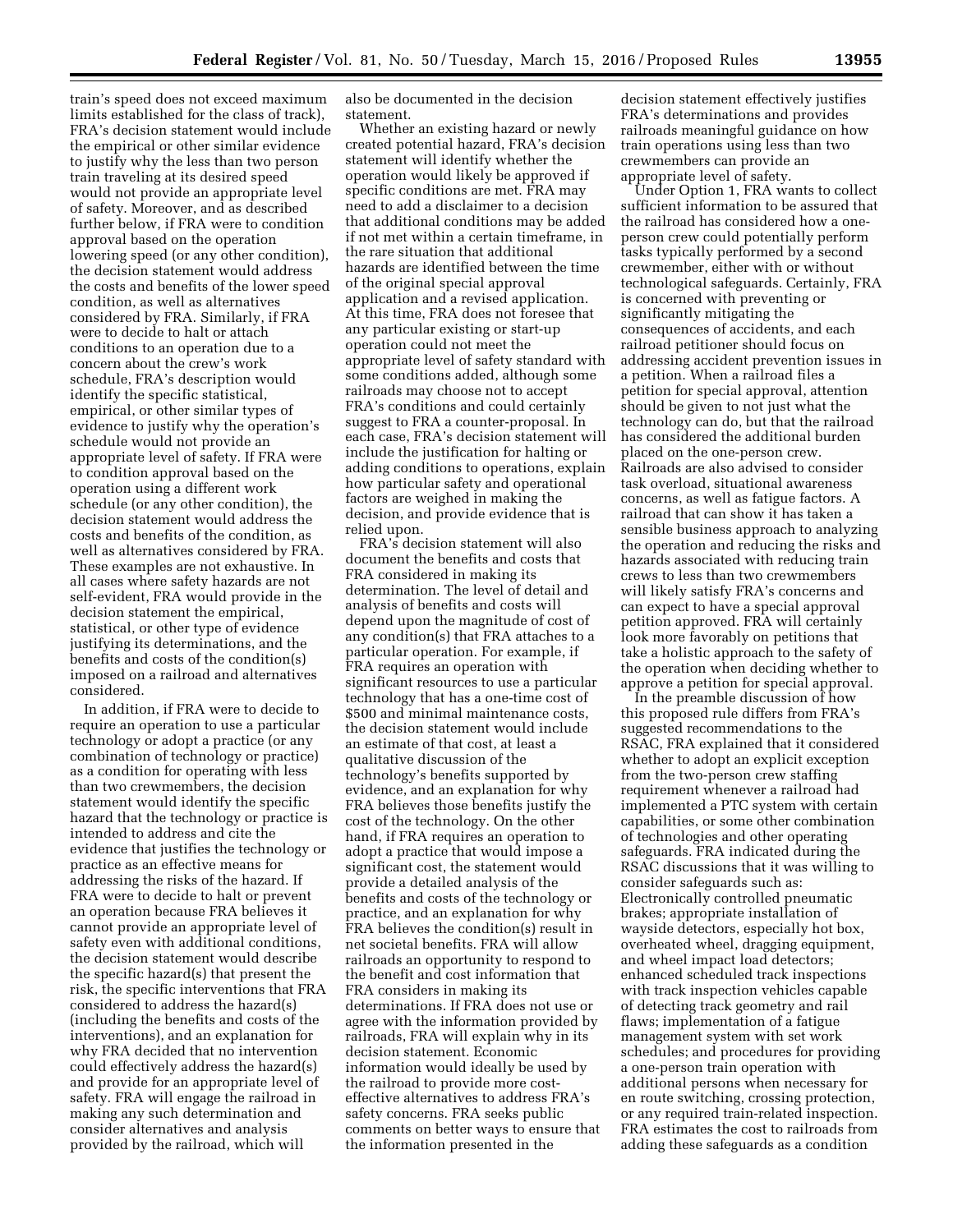of FRA approval of starting up a oneperson crew operation would be \$580,000, and benefits are unquantified. Of course, the problem with any list like this one is that it would likely not be inclusive of all the various types of mitigation measures a railroad could implement that have the potential to compensate for the loss of a second crewmember. Additionally, without FRA evaluations, it would be difficult to assess whether a railroad has established effective training and a strong safety culture, which are essential for improving safety reliability when technology cannot ensure a high degree of safety.

FRA is reluctant to rely solely on the presence of PTC to ensure new oneperson crews are safe in all types of operations and environments because there are a number of situations where PTC technology will demand more tasks from the train crew, not substitute for the tasks that would be carried out by a second crewmember, or fail to make full use of crew resource management principles. In the background section, research is described that explains how PTC cannot account for all the physical and cognitive functions that a conductor currently provides. Based on the research already described and FRA's understanding of PTC systems, PTC does not: (1) Check the engineer's alertness, which includes ensuring that the engineer is not fatigued, under the influence of any controlled substance or alcohol, or distracted by using a prohibited electronic device; (2) fill in the knowledge or experience gaps of the sole crewmember about the physical characteristics of the territory the train is operating over, how to address a particularly difficult operating problem, or help in diagnosing and responding to train problems and other exceptional situations; (3) review, comprehend, and accept consist and authority data while the train is in motion; (4) assist in the physically demanding task of securing a train with hand brakes, typically at the end of a tour of duty when the crew is looking forward to going off-duty; (5) assist in protecting highway-rail grade crossings or breaking up the train at such crossings to avoid blocking them from highway users for extended periods; (6) update train consist information arising from the set out and pickup of cars; (7) protect the point, *i.e.,*  the leading end of the train movement, during shoving or pushing movements where the locomotive engineer is not operating from the leading end of the leading locomotive in a position to visually determine conditions in the direction of movement; (8) assist a

locomotive engineer when complying with "restricted speed," which requires a locomotive engineer to stop the train within one half the engineer's range of vision to avoid on-track equipment and misaligned switches; or (9) assist the train if the PTC system fails en route or enters non-PTC territory. Furthermore, the research described previously suggests that because the PTC technology may require locomotive engineers to focus more of their attention on in-cab displays, it will reduce their ability to monitor activity outside the cab and raises a question about whether the engineers will lose any situational awareness in relation to the coherent mental picture (*i.e.,* the situation model) of where the engineer perceives the train to be based on prior experience. However, FRA believes that PTC offers a considerable increase in the level of safety of railroad operations and there may be some types of operations for which the use of PTC provides an adequate level of safety with a single person crew. FRA's approval of a oneperson operation with PTC would most likely hinge on whether the railroad addressed foreseeable safety hazards created when a train has less than two crewmembers or when PTC fails to work properly. FRA suggests that each railroad look to the regulatory safety hazards FRA described in the background section of this proposal to see if it addressed those same hazards. For example, a railroad should anticipate that trains will need assistance protecting certain highwayrail grade crossings because of the inconvenience to highway users, emergency responders, or the general public if those crossings are blocked. A railroad that can show FRA that it has an established procedure to quickly unblock or protect crossings that would normally be protected by a second crewmember would satisfy FRA's concern. FRA also raised the concern in the background section of this proposal that a one-person crew would have greater opportunities to operate impaired by alcohol, drugs, or electronic device distraction. A railroad that requires a one-person train crew to report to a supervisor at the beginning or end of a tour of duty, or that periodically stops trains during efficiency testing to check for potential distractions, would allay those concerns. It will certainly help a railroad if it can present evidence of a strong safety culture and a compliance/ accident history that compares well to other railroads in its class.

In closing, under Option 1, FRA believes a railroad can expect to receive FRA's special approval for a one-person train crew operation when the railroad has established that it: (1) Is in compliance with all rail safety laws, regulations, and orders related to the proposed one-person operation; (2) has set forth plans to address foreseeable safety hazards created when a train has less than two crewmembers by making changes to the railroad's operating rules, procedures, or practices as necessary; and (3) has an established strong safety culture and favorable compliance/ accident history.

Moreover, the proposed special approval procedure is sufficiently flexible that it would allow a railroad to tailor its petition to address the specific operation for which it seeks approval. The NPRM does not suggest that PTC is a pre-condition for seeking special approval of a train operation with less than two crewmembers, and FRA is wary of creating a list where certain items may not be applicable to assuring that a particular operation reached an appropriate level of safety. Each railroad should have the ability to make its case that it has considered the unique circumstances of its operation and has tailored safeguards accordingly. The above listing of technologies and safeguards merely provides examples of items a railroad might consider implementing or utilizing based on the complexity and nature of the operation for which an exception is sought. A railroad's safety analysis of its own operation will help identify operational weaknesses and allow the railroad to choose the remedies that will allow it to assure FRA that an appropriate level of safety can be maintained with less than two train crewmembers.

Last year, BNSF and the United Transportation Union (UTU) developed the concept for a one-person operation, but the operation was voted down by UTU's members. The concept contained several positive attributes such as (1) limiting the operations to defined territories, (2) providing one-person crewmembers with regular and predictable work schedules, and (3) designing the schedules so that oneperson crews would not have to spend any time away from a home terminal, thus allowing the person to sleep at home when off duty. Although FRA was consulted on this potential operation, FRA did not have an enforcement mechanism to require the parties to discuss it with FRA prior to implementation. FRA had some concerns with the logistics of the operation and whether all aspects of the operation would be in compliance with all Federal rail safety laws, regulations, and orders. Potentially, one or more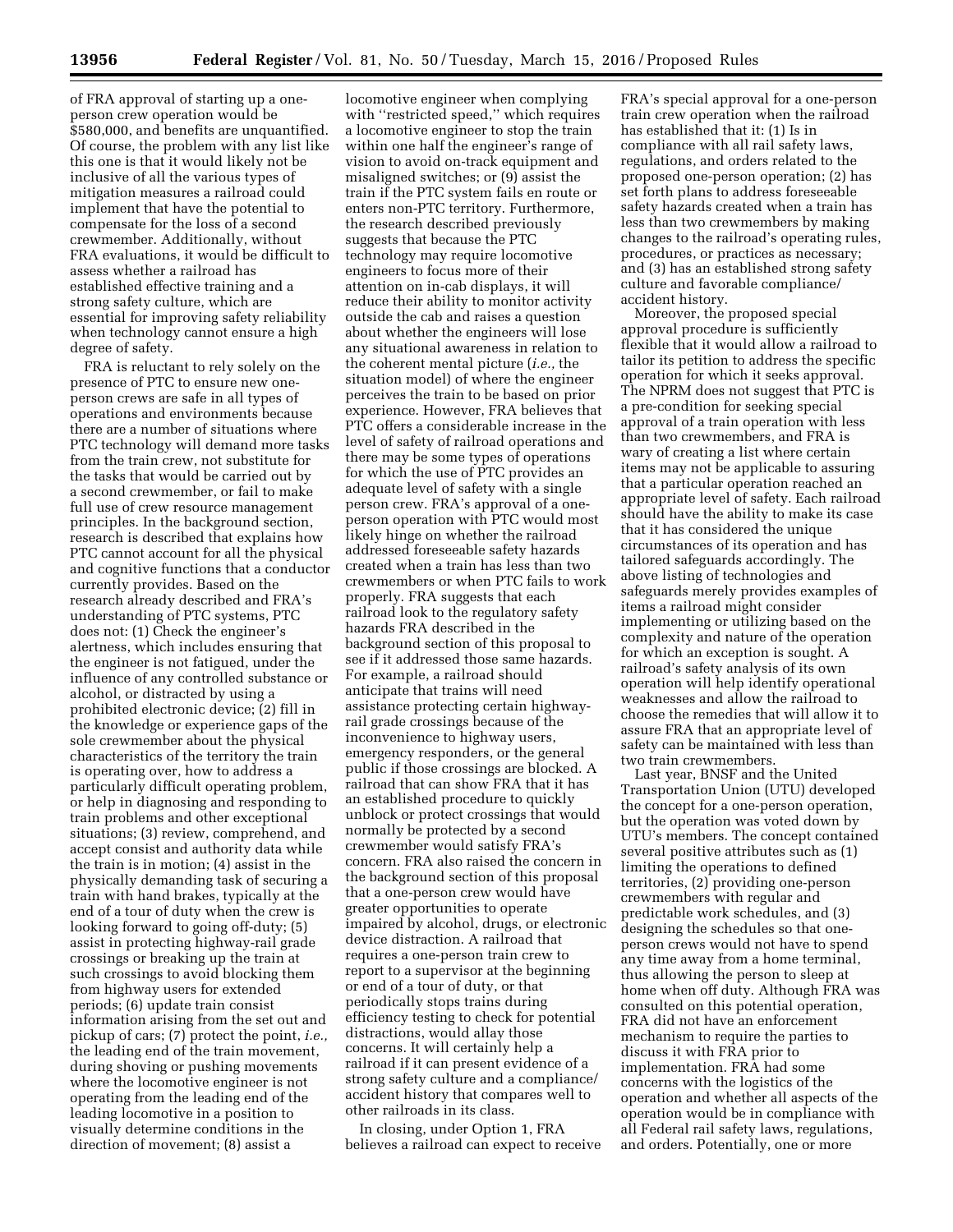obstacles could be overcome by issuance of waivers or changes to the concept. The parties had not completely thought through some aspects of this potential operation and how potentially foreseeable emergency events would be addressed with only one crewmember. FRA viewed these obstacles as temporary roadblocks that the parties could overcome with planning and implementation of new processes. FRA's approach to the BNSF/UTU concept exemplifies how FRA views its role in this proposed rule. That is, FRA will ensure that each railroad has adequately addressed the safety concerns associated with using less than two crewmembers on a train before issuing special approval for such an operation. As BNSF and UTU showed some flexibility on considering certain aspects of the proposed operation, FRA does not believe that its concerns would have prevented the project from going forward had the UTU's members approved the operation.

Although an absolute assurance of FRA approval would certainly have benefits, the proposed requirements for petitioning FRA are not overly burdensome. FRA plans to approve operations with less than two crewmembers where a railroad provides a thorough description of that operation, has sensibly assessed the risks associated with implementing it, and has taken appropriate measures to mitigate or address any risks or safety hazards that might arise from it. A prudent railroad would consider such a safety analysis prior to implementation, with or without this proposed rule. This rulemaking merely provides FRA with the opportunity to confirm that each railroad is following a sensible business model. FRA seeks comments on its special approval procedure options and would appreciate suggestions for improving this proposed process or suggesting alternatives.

Once approved, a petition would likely be valid indefinitely. FRA does not plan to require a railroad to come in at regular intervals for extensions of the approval, as FRA does in the waiver context. A railroad that wishes to deviate from an FRA-approved petition, however, will need to come back to FRA and request approval for any modification to the operation that is not covered by the prior approval. For example, if FRA has approved a oneperson operation at 25 mph and the railroad has invested resources to improve the track, the railroad would need special approval to increase the speed of that operation. The railroad would need to consider in its new petition how the dangers of possibly

increasing the speed of the one-person operation have been addressed in its safety analysis.

FRA is considering whether it would be helpful to specify an electronic way to file special approval petitions and comments with FRA. One option is for FRA to require the submission of all the petitions to one docket created for the purpose, or to create a docket for each petition, at DOT's Docket Operations and at *[http://www.regulations.gov.](http://www.regulations.gov)*  Another option is to add to the proposed rule an option to electronically file by email or by uploading a document to a secure Web site. Under this second option, FRA would need to create an internal electronic database to track all of the petitions, comments, and FRA notifications. A third option is to publish information available via FRA's public Web site. FRA has chosen this third option as its proposal in paragraph (d) of Option 2. In paragraph (f) of Option 2, FRA has also proposed a requirement that specifies that a railroad has a duty to adhere to any conditions FRA imposes on the railroad's oneperson operation. FRA may consider other options to electronically file or maintain databases of petitions for special approval. FRA would appreciate any comments suggesting preferences for any particular methods of filing and the need to specify that a railroad must adhere to any conditions imposed by FRA. However, in all instances under both co-proposal options, FRA will contact the petitioner and other interested parties whenever it denies a petition or reopens consideration of the petition. In addition, under co-proposal Option 1, FRA will also contact the petitioner and other interested parties whenever it grants a petition.

FRA is considering whether option 2 should prohibit railroads from starting operations that use fewer than two crewmembers until a public notice and comment process has occurred. For instance, for new operations, option 2 could include a 30 day delay between public notice of an operation with fewer than two crewmembers and the initiation of that operation. Such a requirement would ensure the public has had an opportunity to raise safety concerns before a new operation starts. However, it could also delay the start of more efficient train operations that do provide appropriate safety. FRA requests public comment on whether including such a prohibition in option 2 is justified. Specifically, what are the advantages and disadvantages of including such a requirement? If a delay is imposed to allow for public comment, how long should the public comment

process be? Should such a requirement apply only to certain types of operations? If so, which ones? Should public notice be provided by a **Federal Register** notice, a posting on FRA's public Web site, or in some other way? What impacts would such a requirement have on railroad operations? If FRA uses the **Federal Register** to provide public notice, it could take FRA up to 60 days from receiving the description from railroads as proposed in § 218.133(a) and § 218.135(b) of option 2 to post the notice. If FRA uses its Web site to provide public notice, FRA expects that it would ordinarily provide public notices within two weeks of receiving the description from railroads as proposed in § 218.133(a) and § 218.135(b) of option 2. Should there be a requirement that FRA publicly post the railroad's submission within a certain amount of time of receiving it? If so, what is the appropriate amount of time?

# *Appendix A to Part 218—Schedule of Civil Penalties*

If this proposed rule becomes a final rule, FRA intends to amend appendix A, the schedule of civil penalties, accordingly. This rule proposes to add a subpart to existing part 218. The existing part explains when FRA may assess a civil penalty. 49 CFR 218.9. FRA has also published the agency's policy concerning the enforcement of the Federal railroad safety laws. 49 CFR part 209, app. A.

#### **VII. Regulatory Impact and Notices**

# *A. Executive Order 12866, Executive Order 13563, and DOT Regulatory Policies and Procedures*

This proposed rule has been evaluated in accordance with existing policies and procedures, and determined to be significant under Executive Order 12866, Executive Order 13563, and DOT policies and procedures. 44 FR 11034, Feb. 26, 1979. FRA has prepared and placed in the docket a Regulatory Impact Analysis addressing the economic impacts of this proposed rule. The RIA presents estimates of a cost range likely to occur over the first ten years of the proposed rule as well as estimates of the benefits that would be will be necessary for the proposed rule to breakeven over the same timeframe. Non-quantifiable benefits are also presented. Informed by its analysis of the economic effects of this proposed rule, FRA believes that this proposed rule will result in positive net benefits. FRA believes that the proposed rule will help ensure that train crew staffing does not result in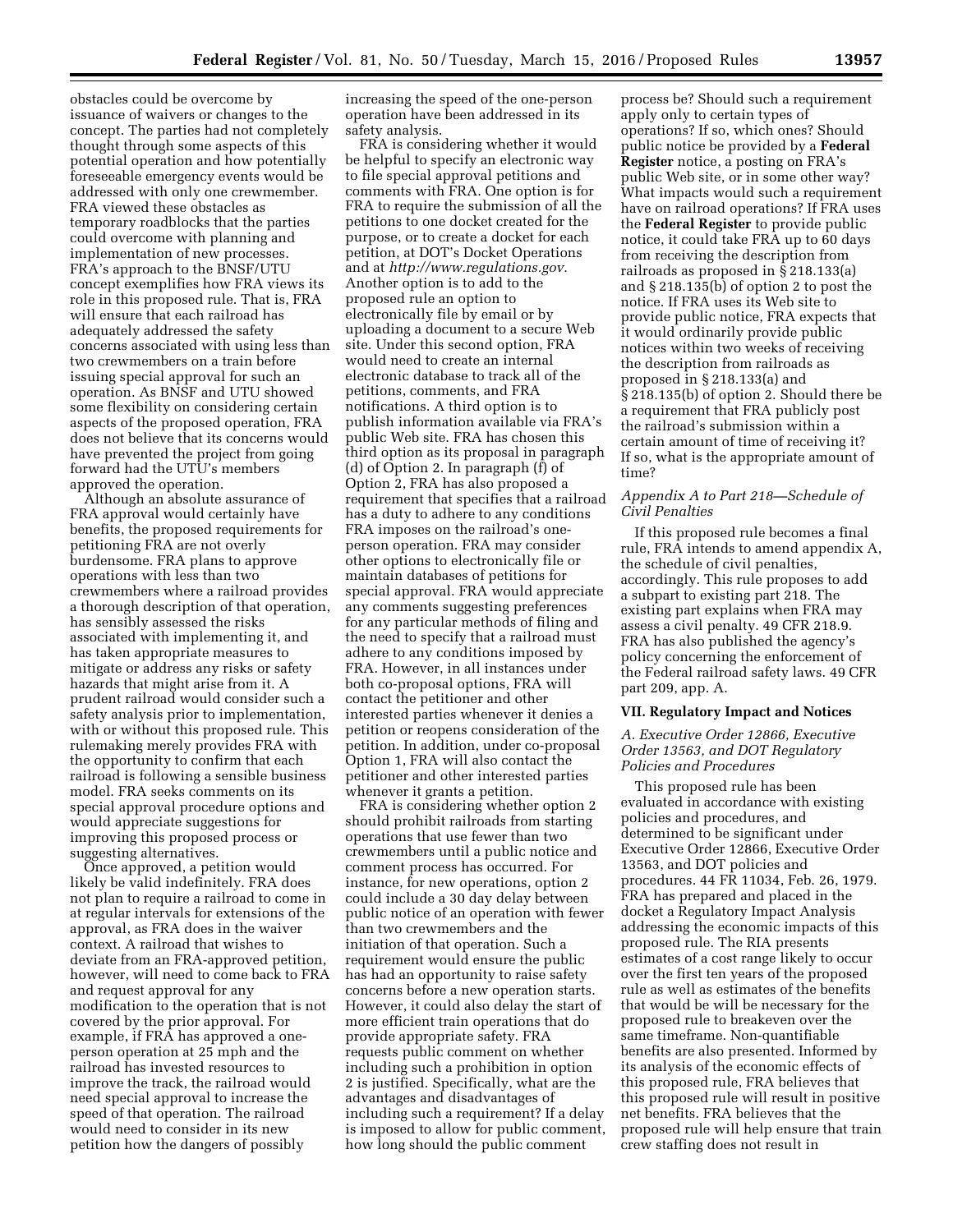inappropriate levels of safety risks to railroad employees, the general public, and the environment, while allowing technology innovations to advance industry efficiency and effectiveness without compromising safety. The proposal contains minimum requirements for roles and responsibilities of the second train crewmember on certain operations and promotes safe and effective teamwork. FRA does not expect the requirements for roles and responsibilities will have any impact on existing operations because all operations that use twoperson crews are compliant, however FRA requests comments on this expectation.

Compliance costs associated with this proposed rule include the addition of the labor hour equivalent of about one to two additional crewmembers nationwide to certain train movements for existing (an estimated cost of roughly \$120,000 to \$200,000 annually over 10 years), off-setting actions implemented by railroads because of this rule in order to use fewer than twoperson crew operations, and information submission and data analysis. FRA estimated a 10-year cost range which would be between \$7.65 million and \$40.86 million, undiscounted. Discounted values of this range are \$5.19 million and \$27.72 million at the 7-percent level.

FRA expects benefits to result from improved post-accident/incident emergency response and management due to the actions of crewmembers nationwide, sustained safety resulting from the additional crew reporting troubled employees due to drug and alcohol use, and compliance with restrictions on electronic device use in place to prevent distraction, and potential avoidance of a highconsequence train accident. FRA estimates the benefit associated with sustained drug and alcohol safety levels and the level of improved emergency response necessary to break even. In addition there may be business benefits from allowing the use of innovative practices and technology to reduce crew size when safety is not compromised. As railroads methodically go through the rigor of analyzing the risk posed by crew size reductions they may also identify a larger pool of train operations for crew size reduction.

In analyzing the proposed rule, FRA has applied ''Guidance on the Economic Value of a Statistical Life in US Department of Transportation Analyses,'' July 2014. This policy updates the Value of a Statistical Life (VSL) to \$9.2 million and provides guidance used to compute casualty

mitigation benefits in each year of the analysis based on forecasts from the Congressional Budget Office of a 1.18 percent annual growth rate in median real wages over the next 10 years. FRA also adjusted wage based labor costs in each year of the analysis accordingly. Real wages represent the purchasing power of nominal wages. Non-wage inputs are not impacted. Labor costs and avoided injuries and fatalities, both of which in turn depend on wage rates, are key components of the costs and benefits of this proposed rule. FRA is confident that the benefits outlined in this document would exceed the costs. This rule is expected to at least break even. Preventing a single fatal injury would exceed the break-even point in the low range and 5 fatalities at the high range. Eighteen moderate injuries or four severe injuries or two critical injuries would also result in at least break even at the low range. Seventeen severe or eight critical would be the break-even minimum at the high range. The proposed rule will help ensure that train crew staffing does not result in inappropriate levels of safety risks to railroad employees, the general public, and the environment, while allowing technology innovations to advance industry efficiency and effectiveness without compromising safety. The proposal contains minimum requirements for roles and responsibilities of the second train crewmember on certain operations and promotes safe and effective teamwork. This rule would break even through prevention of a fatal injury or highconsequence accident, any one of which alone occurring over a 10-year period would justify the costs. Other accident damages may also be contained. There are several post-accident situations in which the actions of a second crewmember resulted in more timely and appropriate emergency response, which in turn likely contained the damages resulting from the accident.

FRA also conducted a sensitivity analysis using VSL of \$5.2 million and \$13 million. Applying a VSL of \$5.2 million, avoidance of 2 fatalities, 4 severe injuries, or 7 serious injuries would justify the 10-year implementation costs. In contrast, applying a VSL of \$13 million, avoidance of 1 critical injury, 1 fatality, 2 severe injuries, or 4 serious injuries would justify the 10-year implementation costs.

Given the risk associated with single train crews operating trains carrying high risk commodities, FRA believes it is reasonable to expect that consideration of crew staffing level impacts on safety and implementation

of any necessary mitigation to help ensure risk is appropriately mitigated will yield safety benefits that will exceed the costs.

FRA conducted sensitivity analysis of its first co-proposal using a 20-year time horizon. FRA estimates that the cost range of its co-proposal would be \$7.44 million to \$36.25 million over this timeframe using a 7-percent discount rate, and \$11.94 million to \$50.71 million using a 3-percent discount rate.

#### Alternatives

FRA invites public comments on alternatives to the co-proposals and information collection proposals. One alternative is for FRA to not require railroads using or aspiring to use less than two person crews to attest but establish a data-collection process in which FRA would collect the data necessary to identify problematic oneperson operations, conduct further review of an operation if warranted by the data, and use existing emergency authority to take action against an unsafe one-person crew operation. The advantages of this alternative is that it would provide FRA comprehensive information about one-person crew operations and allow railroads the flexibility to continue or start up less than two-person crews without incurring the cost of FRA approval.

Another alternative is to adopt the above alternative and also require FRA approval only for one-person operations carrying certain amounts of hazardous materials. Transport Canada adopted a similar approach except that it banned use of less than two-person crews on all trains carrying dangerous goods. The advantage of this alternative is that it would provide FRA comprehensive information about one-person crew operations and require FRA approval of the most high risk trains: Those carrying hazardous materials.

A third alternative is to adopt the first alternative and also require a special approval process for all aspiring less than two person crew operations operating in high-threat urban areas and carrying certain amounts of hazardous materials. The advantages of this alternative is that it would provide FRA comprehensive information about oneperson crew operations, allow FRA to intervene against problematic crews, and allow one-person crew operations to continue or start up without FRA approval as long as they do not operate in places where large numbers of people congregate.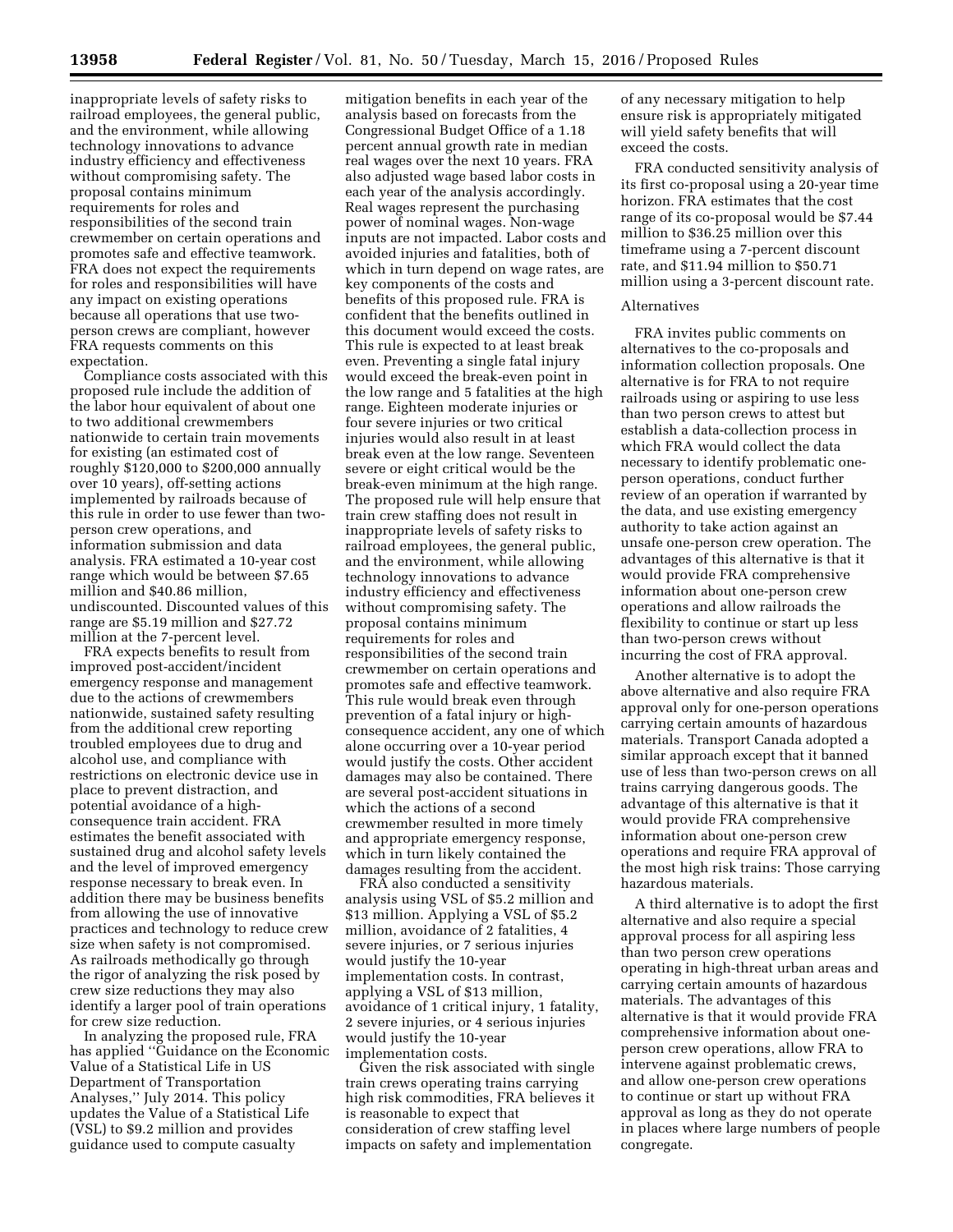#### *B. Regulatory Flexibility Act and Executive Order 13272*

To ensure that the impact of this rulemaking on small entities is properly considered, FRA developed this proposed rule in accordance with Executive Order 13272 (''Proper Consideration of Small Entities in Agency Rulemaking'') and DOT's policies and procedures to promote compliance with the Regulatory Flexibility Act (5 U.S.C. 601 *et seq.*).

The Regulatory Flexibility Act requires an agency to review regulations to assess their impact on small entities. An agency must conduct a regulatory flexibility analysis unless it determines and certifies that a rule is not expected to have a significant economic impact on a substantial number of small entities.

As discussed in the preamble above, FRA is proposing to establish a regulation with minimum requirements for the size of train crew staffs depending on the type of operation. A minimum requirement of two crewmembers is proposed for those operations that pose significant safety risks to railroad employees, the general public, and the environment. This proposed rule would also establish minimum requirements for the roles and responsibilities of the second train crewmember on a moving train, and promote safe and effective teamwork. FRA is certifying that this proposed rule will result in ''no significant economic impact on a substantial number of small entities.'' The following section explains the reasons for this certification.

Description of Regulated Entities and Impacts

The ''universe'' of the entities under consideration includes only those small entities that can reasonably be expected to be directly affected by the provisions of this rule. In this case, the ''universe'' will be Class III freight railroads that carry out train operations with oneperson crews.

The U.S. Small Business Administration (SBA) stipulates in its ''Size Standards'' that the largest a railroad business firm that is ''forprofit'' may be, and still be classified as a ''small entity,'' is 1,500 employees for ''Line Haul Operating Railroads'' and 500 employees for ''Switching and Terminal Establishments.'' ''Small entity'' as defined by the SBA is a small business that is independently owned and operated, and is not dominant in its field of operation. Additionally, section 601(5) defines ''small entities'' as governments of cities, counties, towns, townships, villages, school districts, or special districts with populations less than 50,000.

Federal agencies may adopt their own size standards for small entities in consultation with SBA and in conjunction with public comment. Pursuant to that authority, FRA has published a final policy that formally establishes ''small entities'' as railroads which meet the line haulage revenue requirements of a Class III railroad.5 The revenue requirements are currently \$20 million or less in annual operating revenue. The \$20 million-limit (which is adjusted by applying the railroad revenue deflator adjustment) 6 is based on the Surface Transportation Board's (STB) threshold for a Class III railroad carrier. FRA is using the STB's threshold in its definition of ''small entities'' for this rule.

There are about 671 Class III railroads on the general system of rail transportation that this proposed rule would apply to resulting in costs associated with adding a second crewmember to train operations under proposed § 218.125 if they do not qualify for an exception under proposed §§ 218.127 or 218.131. Based on information available from the internal regional survey regarding railroad eligibility for exception, and crew size for Class III railroads, coupled with information in the 2011 waybill sample regarding railroads with one-person operations carrying high hazard commodities, FRA estimates that at least 88.9 percent of the affected Class III railroads would be able to qualify for one of the proposed exceptions. Class III railroads moving the high-risk commodities in quantities described in proposed § 218.125(c)(1)–(2) would not qualify for the exception and would be required to add a second crewmember and be impacted by the proposed regulation.

Seventy-five Class III railroads (11.1 percent) would not qualify for an exception based on operating speed and key train operations. Fourteen Class III railroads operate with single-person crews and could be impacted to the extent they carry high risk commodities. FRA estimates that Class III railroads

with single-person crews that do not qualify for an exception and will incur regulatory costs associated with an estimated average of an additional 241 labor-hours per year to add a second crewmember. The actual level of increase would vary proportionally with the level of riskier products carried and may represent a different portion of total operations depending on the level of overall operations. Information from FRA's internal survey indicates that the 14 Class III railroads with single-crew operations have annual operations totaling an average of 73,491 laborhours. Based on the 241 labor-hours per year average cost this means that impacted railroads would have to increase train crew costs by 0.33 percent (0.33 percent increase in labor hours) on average. Based on information available regarding eligibility for exception, and crew size coupled with information in the 2011 waybill sample regarding railroads with one-person operations carrying crude oil or ethanol, FRA believes that three to five Class III railroads would thus be impacted by the proposed rulemaking. These results indicate that the proposed rulemaking will not result in a significant economic impact on a substantial number of small entities.

In addition, FRA notes that several of the 14 Class III railroads with singleperson operations are subsidiaries of much larger Class I railroads or wellestablished holding companies that have revenues in excess of the adjusted \$20 million threshold for this analysis.

Pursuant to the Regulatory Flexibility Act, 5 U.S.C. 605(b), the FRA Administrator certifies that this proposed rule would not have a significant economic impact on a substantial number of small entities. FRA requests comment on both this analysis and this certification, and its estimates of the impacts on small railroads.

# *C. Paperwork Reduction Act*

The information collection requirements in this proposed rule are being submitted for approval to the Office of Management and Budget (OMB) under the Paperwork Reduction Act of 1995, 44 U.S.C. 3501 *et seq.* The sections that contain the current and new information collection requirements are detailed below, and the estimated time to fulfill each requirement is as follows:

<sup>5</sup>*See* 68 FR 24891, May 9, 2003; 49 CFR part 209, app. C.

 $^{\rm 6}$  For further information on the calculation of the specific dollar limit, please see 49 CFR part 1201.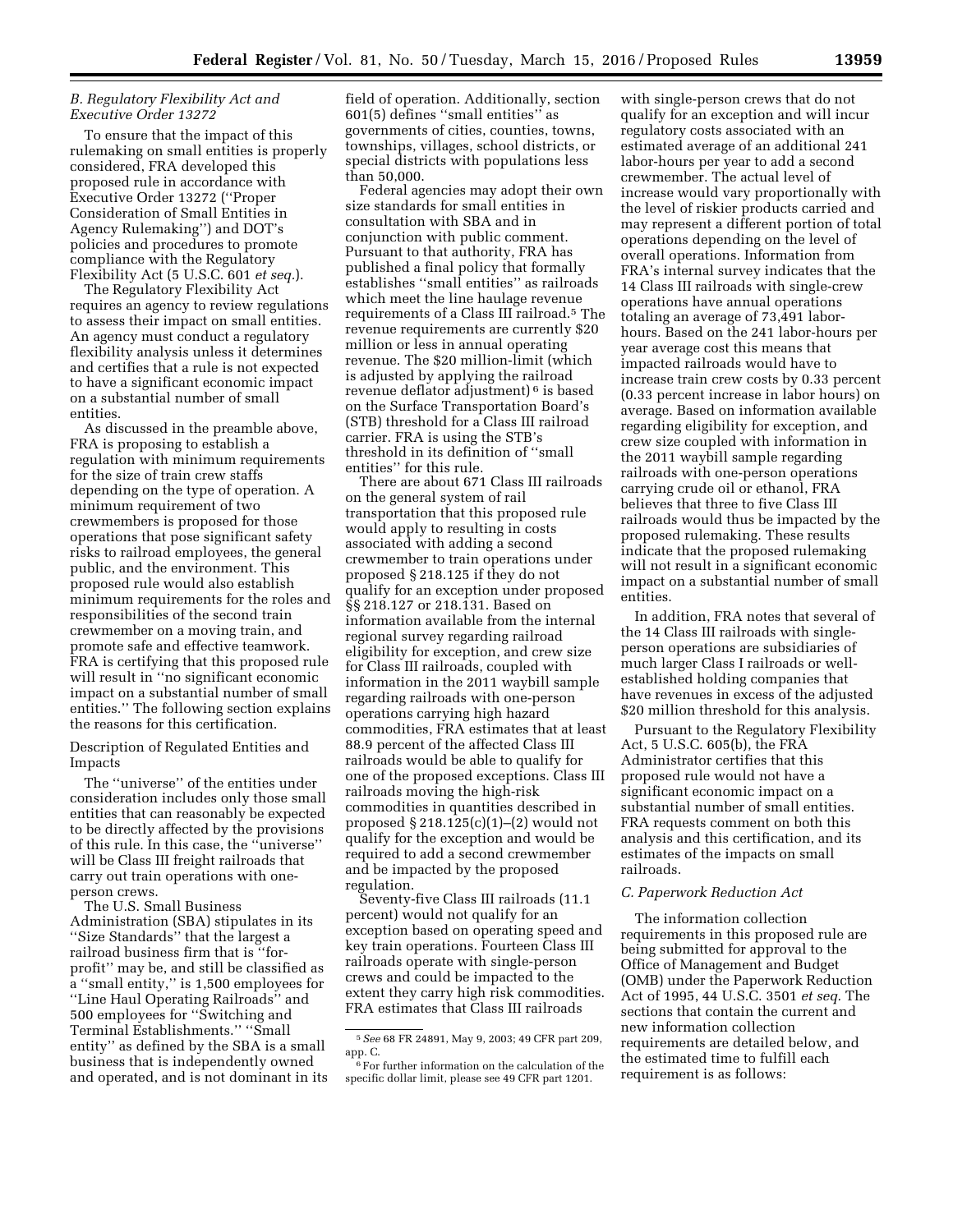Ξ

٠

| CFR section/subject                                                                                                                                                               | Respondent universe                                               | Total annual responses                                        | Average time per<br>response                       | Total annual<br>burden hours |
|-----------------------------------------------------------------------------------------------------------------------------------------------------------------------------------|-------------------------------------------------------------------|---------------------------------------------------------------|----------------------------------------------------|------------------------------|
| 217.7-Copy-FRA-Operating<br>rules,<br>time-<br>tables, Class I & II RRs.                                                                                                          | 2 new railroads                                                   | 2 submission                                                  | 1 hour                                             | 2                            |
| -Copy of operating rules/timetables, etc.                                                                                                                                         | 55 railroads<br>5 new railroads                                   | 165 revisions<br>5 submission                                 | 20 minutes<br>55 minutes                           | 55<br>5                      |
| by Class III.<br>-Amendments/Revisions by Class III Rail-<br>roads.                                                                                                               | 673 railroads                                                     | 2,019 rev./amendments                                         | 15 minutes                                         | 505                          |
| 217.9-RR Testing Officer Qualification.<br>-Records of Qualification<br>-Written Prog. of Operational Tests<br>-Records of Operational Tests/Inspections<br>-Amendments/Revisions | 722 railroads<br>5 new railroads<br>722 railroads<br>55 railroads | 4,732 records<br>5 programs<br>9,188,700 rcd<br>165 revisions | 2 minutes<br>9.92 hours<br>5 minutes<br>70 minutes | 158<br>50<br>765,725<br>193  |
| -Quarterly Review of Accident/Incident<br>Data/Prior Op. Tests/Inspections.                                                                                                       | 722 railroads                                                     | 140 reviews                                                   | 2 hours                                            | 280                          |
| -Designated Officers & Conduct of 6<br>Month Review.                                                                                                                              | 722 railroads                                                     | 70 IDs + 140 reviews                                          | $5$ seconds + 2 hours                              | 280                          |
| -Designated Officers & Conduct of Six<br>Month Review by Passenger/Commuter<br>Railroads.                                                                                         | Amtrak + 23 Railroads                                             | 27 IDs + 54 Reviews                                           | $5$ second $+2$ hours                              | 108                          |
| -Records of Periodic Reviews<br>-Annual Summary on Operational Tests/<br>Insp.                                                                                                    | 722 railroads<br>61 railroads                                     | 334 records<br>97 summary records                             | 1 minute<br>61 minutes                             | 6<br>99                      |
| -FRA Disapproval of RR Program of Oper-<br>ational Tests/Insp. & Response by RR.                                                                                                  | 722 railroads                                                     | 5 supporting documents                                        | 1 hour                                             | 5                            |
| -Amended Program Documents<br>217.11-Periodic Instruction of Program Em-<br>ployees on Oper. Rules.                                                                               | 722 railroads<br>722 railroads                                    | 5 amended documents<br>130,000 instr. employ-<br>ees.         | 30 minutes<br>8 hours                              | 3<br>1,040,000               |
| -New RR-Development of Program of<br>Operating Rules Instruction.                                                                                                                 | 5 new railroads                                                   | 5 Programs                                                    | 8 hours                                            | 40                           |
| -Amendments/Revisions<br>Operating<br>to<br>Rules Instruction Program.                                                                                                            | 722 railroads                                                     | 110 revisions                                                 | 30 minutes                                         | 55                           |
| 218.95-Instruction, Training,<br>Examination-<br>Records.                                                                                                                         | 722 railroads                                                     | 98,000 record                                                 | 5 minutes                                          | 8,167                        |
| -Response to FRA Disapproval of Pro-<br>gram (Written or Oral Submission).                                                                                                        | 722 railroads                                                     | 5 responses                                                   | 1 hour                                             | 5                            |
| -Programs Needing Amendment<br>218.97-Written Procedures on Good Faith<br>Challenges by Employees Re: Actions.                                                                    | 722 railroads<br>722 railroads                                    | 5 amended programs<br>Already completed                       | 30 minutes<br>N/A                                  | 3<br>N/A                     |
| -Employee Copy of Written Procedures                                                                                                                                              | 722 railroads                                                     | 4,732 copies                                                  | 6 minutes                                          | 473                          |
| -Good Faith Challenges by RR Employees                                                                                                                                            | 98,000 Employees<br>722 railroads                                 | 15 challenges                                                 | 10 minutes<br>5 minutes                            | 3                            |
| -RR Responses to Employee Challenge<br>-Immediate Review of Employee Chal-<br>lenge.                                                                                              | 722 railroads                                                     | 15 responses<br>5 immediate reviews                           | 30 minutes                                         | $\mathbf{1}$<br>3            |
| -RR Officer Explanation of Federal Law<br>Protection Against Retaliation.                                                                                                         | 722 railroads                                                     | 5 explanation                                                 | 1 minute                                           | .08                          |
| -Documented Protest by RR Employee                                                                                                                                                | 722 railroads                                                     | 10 written protests                                           | 15 minutes                                         | 3                            |
|                                                                                                                                                                                   | 722 railroads                                                     |                                                               | 1 minute                                           | .17                          |
|                                                                                                                                                                                   | 722 railroads                                                     | 3 reviews                                                     | 15 minutes                                         | 1                            |
| -Written Verification Decision to Employee                                                                                                                                        | 722 railroads                                                     | 10 decisions                                                  | 10 minutes                                         | $\overline{c}$               |
| -Copy of Written Procedures at RR Head-<br>quarters.                                                                                                                              | 722 railroads                                                     | 722 copies of proce-<br>dures.                                | 5 minutes                                          | 60                           |
| -Copy of Verification Decision at RR<br>Headquarters & Division Headquarters.<br>218.99-Shoving or Pushing Movements.                                                             | 722 railroads                                                     | 20 copies                                                     | 5 minutes                                          | 2                            |
| -Operating Rule Modifications<br>-Locomotive Engineer Job Briefing Before<br>Movement.                                                                                            | 722 railroads<br>100,000 Employees                                | 36 revisions<br>180,000 job briefings                         | 1 hour<br>1 minute                                 | 36<br>3,000                  |
| -Point Protection Determinations & Sig-<br>nals/Instructions to Control Movements.                                                                                                | 100,000 Employees                                                 | 87,600,000 decisions +<br>87,600,000 signals.                 | 1 minute $+$ 1 minute                              | 2,920,000                    |
| -Remote Control Movements- Verbal Con-<br>firmation.                                                                                                                              | 100,000 Employees                                                 | 876,000 oral confirma-<br>tions.                              | 1 minute                                           | 14,600                       |
| -Remote Control Determinations<br>That<br>Zone Is Not Jointly Occupied/Track Clear.                                                                                               | 100,000 Employees                                                 | 876,000 RC determina-<br>tion.                                | 1 minute                                           | 14,600                       |
| -Dispatcher Authorized Train Movements                                                                                                                                            | 6,000 Railroad Dis-<br>patchers.                                  | 30,000 auth. move-<br>ments.                                  | 1 minute                                           | 500                          |
| 218.101-Operating Rule Re: Leaving Rolling &<br>On-Track MOW Equipment in the Clear.                                                                                              | 722 railroads                                                     | 36 amended op. rules                                          | 30 minutes                                         | 18                           |
| 218.103-Hand-Operated Switches-RR Oper-<br>ating Rule That Complies w/49 CFR 218.103.                                                                                             | 722 railroads                                                     | 36 modified operating<br>rules.                               | 1 hour                                             | 36                           |
| -Specification of Minimum Job Briefing Re-<br>quirements.                                                                                                                         | 722 railroads                                                     | 5 modified op. rules                                          | 30 minutes                                         | 3                            |
| -Employee Operating or Verifying Position<br>of Hand-operated Switches: Job Briefings.                                                                                            | 722 railroads                                                     | 1,125,000 job briefings                                       | 1 minute                                           | 18,750                       |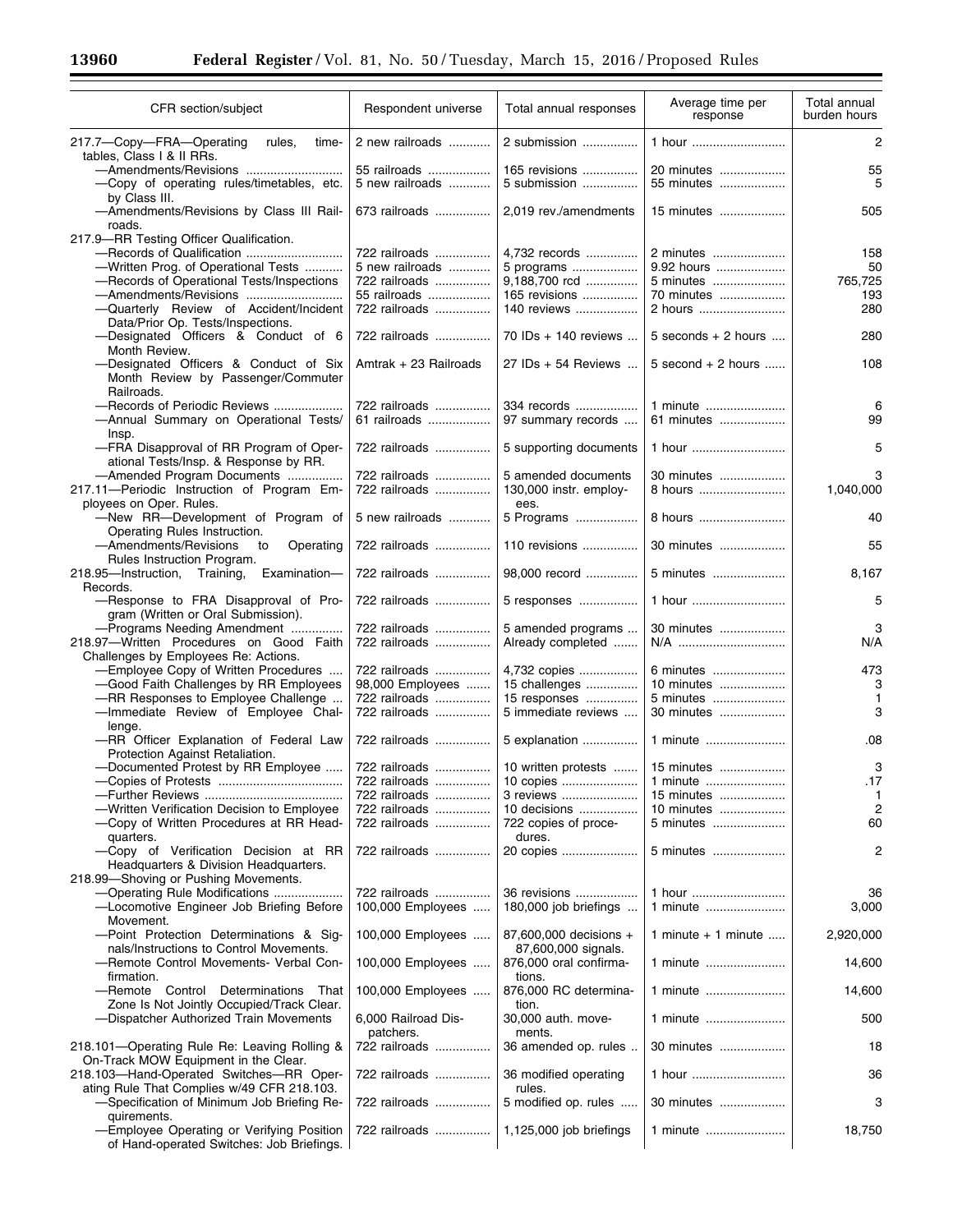| CFR section/subject                                                                                                                                       | Respondent universe                                                                                   | Total annual responses                                    | Average time per<br>response    | Total annual<br>burden hours |
|-----------------------------------------------------------------------------------------------------------------------------------------------------------|-------------------------------------------------------------------------------------------------------|-----------------------------------------------------------|---------------------------------|------------------------------|
| 218.105-Additional Requirements for Hand Op-<br>erated Main Track Switches-Job Briefing.                                                                  | 722 railroads                                                                                         | 60,000 job briefings                                      | 1 minute                        | 1,000                        |
| -Roadway Worker Report on Position of<br>Switches to Roadway Worker in Charge<br>(RWIC) or Designated Employee Con-<br>veying Information to RWIC.        | 722 railroads                                                                                         | 100,000 reports $+$<br>100,000 conveyances.               | 1 minute $+$ 1 minute           | 3,334                        |
| -Dispatcher Acknowledgment of Switch<br>Position and Employee Confirmation to<br>Train Dispatcher.                                                        | 722 railroads                                                                                         | 60,000 acknowledg-<br>ments $+60,000$ con-<br>firmations. | $30$ seconds $+5$ sec-<br>onds. | 583                          |
| 218.109-Hand Operated Fixed Derails: Job<br>Briefings.<br><b>Subpart G-New Requirements:</b>                                                              | 722 railroads                                                                                         | 562,500 job briefings                                     | 30 seconds                      | 4,688                        |
| -218.125-Adoption/Revision of RR Rules/<br>Practices to comply with this Subpart.                                                                         | 722 railroads                                                                                         | 10 adopted/revised<br>rules.                              | 3 hours                         | 30                           |
| -218.133-Continuance<br>of<br>Operations<br>Staffed without a Two-Person Crew Prior<br>to Jan. 1, 2015-Description by RR of<br>One-Person Crew Operation. | 629 railroads (FRA ob-<br>tained this number by<br>consulting with the<br>ASLRRA, AAR, and<br>APTA.). | 7 description                                             | 960 hours                       | 6,720                        |
| -218.135-Request for Special Approval of<br>a Start-Up Method of Operation that Does<br>not Meet Subpart G Requirements.                                  | 629 railroads                                                                                         |                                                           | 384 hours                       | 3,840                        |
| -Request for Special Approval of a Start-<br>Up Method of Operation that Does not<br>Meet Subpart.                                                        | 629 railroads                                                                                         |                                                           |                                 | 960                          |
| -Comments Sent to FRA on Petitions for<br>Special Approval.                                                                                               | General Public/RR<br>Community/Interested<br>Parties.                                                 | 30 comments                                               | 22 hours                        | 660                          |
| -Commenter Certification that Copy of<br>Comment has been Served on Each Peti-<br>tioner.                                                                 | <b>General Public/RR</b><br>Community/Interested<br>Parties.                                          | 30 statement $+450$<br>copies of comment.                 | 30 minutes $+2$ minutes         | 30                           |

All estimates include the time for reviewing instructions, searching existing data sources, gathering or maintaining the needed data, and reviewing the information. Pursuant to 44 U.S.C. 3506(c)(2)(B), FRA solicits comments concerning: whether these information collection requirements are necessary for the proper performance of the functions of FRA, including whether the information has practical utility; the accuracy of FRA's estimates of the burden of the information collection requirements; the quality, utility, and clarity of the information to be collected; and whether the burden of collection of information on those who are to respond, including through the use of automated collection techniques or other forms of information technology, may be minimized.

Organizations and individuals desiring to submit comments on the collection of information requirements or associated estimates detailed above should direct them to Mr. Robert Brogan, Information Collection Officer, Office of Railroad Safety, or Ms. Kimberly Toone, Records Management Officer, Office of Administration, Federal Railroad Administration, 1200 New Jersey Avenue SE., 3rd Floor, Washington, DC 20590. Comments may also be submitted via email to Mr. Brogan or Ms. Toone at the following

addresses: *[Robert.Brogan@dot.gov](mailto:Robert.Brogan@dot.gov)* or *[Kim.Toone@dot.gov.](mailto:Kim.Toone@dot.gov)* 

OMB is required to make a decision concerning the collection of information requirements contained in this proposed rule between 30 and 60 days after publication of this document in the **Federal Register**. Therefore, a comment to OMB is best assured of having its full effect if OMB receives it within 30 days of publication. The final rule will respond to any OMB or public comments on the information collection requirements contained in this proposal.

FRA is not authorized to impose a penalty on persons for violating information collection requirements which do not display a current OMB control number, if required. FRA intends to obtain current OMB control numbers for any new information collection requirements resulting from this rulemaking action prior to the effective date of the final rule. The OMB control number, when assigned, will be announced by separate notice in the **Federal Register**.

#### *D. Federalism Implications*

Executive Order 13132, ''Federalism'' (64 FR 43255, Aug. 10, 1999), requires FRA to develop an accountable process to ensure ''meaningful and timely input by State and local officials in the development of regulatory policies that

have federalism implications.'' ''Policies that have federalism implications'' are defined in the Executive Order to include regulations that have ''substantial direct effects on the States, on the relationship between the national government and the States, or on the distribution of power and responsibilities among the various levels of government.'' Under Executive Order 13132, the agency may not issue a regulation with federalism implications that imposes substantial direct compliance costs and that is not required by statute, unless the Federal government provides the funds necessary to pay the direct compliance costs incurred by State and local governments, the agency consults with State and local governments, or the agency consults with State and local government officials early in the process of developing the regulation. Where a regulation has federalism implications and preempts State law, the agency seeks to consult with State and local officials in the process of developing the regulation.

This NPRM has been analyzed in accordance with the principles and criteria contained in Executive Order 13132. This NPRM would not have a substantial effect on the States or their political subdivisions; it would not impose any compliance costs; and it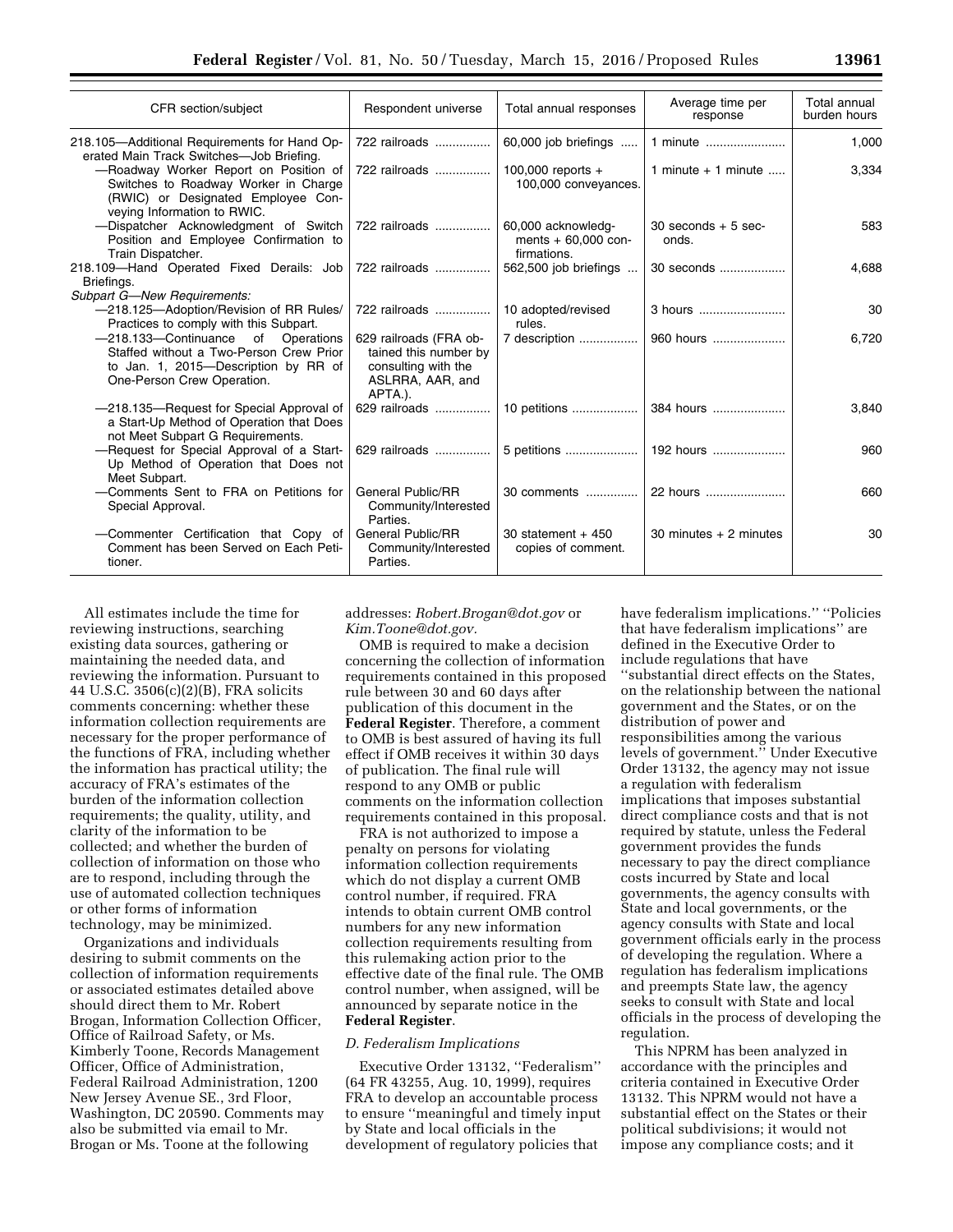would not affect the relationships between the Federal government and the States or their political subdivisions, or the distribution of power and responsibilities among the various levels of government. Therefore, the consultation and funding requirements of Executive Order 13132 do not apply.

However, this NPRM could have preemptive effect by operation of law under certain provisions of the Federal railroad safety statutes, specifically the former Federal Railroad Safety Act of 1970, repealed and recodified at 49 U.S.C. 20106. Section 20106 provides that States may not adopt or continue in effect any law, regulation, or order related to railroad safety or security that covers the subject matter of a regulation prescribed or order issued by the Secretary of Transportation (with respect to railroad safety matters) or the Secretary of Homeland Security (with respect to railroad security matters), except when the State law, regulation, or order qualifies under the ''essentially local safety or security hazard'' exception to section 20106.

In summary, FRA has analyzed this final rule in accordance with the principles and criteria contained in Executive Order 13132. As explained above, FRA has determined that this NPRM has no federalism implications, other than the possible preemption of State laws under Federal railroad safety statutes, specifically 49 U.S.C. 20106. Accordingly, FRA has determined that preparation of a federalism summary impact statement for this NPRM is not required.

# *E. International Trade Impact Assessment*

The Trade Agreement Act of 1979 prohibits Federal agencies from engaging in any standards or related activities that create unnecessary obstacles to the foreign commerce of the United States. Legitimate domestic objectives, such as safety, are not considered unnecessary obstacles. The statute also requires consideration of international standards and where appropriate, that they be the basis for U.S. standards.

This NPRM is purely domestic in nature and is not expected to affect trade opportunities for U.S. firms doing business overseas or for foreign firms doing business in the United States.

#### *F. Environmental Impact*

FRA has evaluated this NPRM in accordance with the National Environmental Policy Act (42 U.S.C. 4321 *et seq.*), other environmental statutes, related regulatory requirements, and its ''Procedures for

Considering Environmental Impacts'' (FRA's Procedures) (64 FR 28545, May 26, 1999). FRA has determined that this NPRM is categorically excluded from detailed environmental review pursuant to section 4(c)(20) of FRA's Procedures, ''Promulgation of railroad safety rules and policy statements that do not result in significantly increased emissions of air or water pollutants or noise or increased traffic congestion in any mode of transportation.'' *See* 64 FR 28547, May 26, 1999. Categorical exclusions are actions identified in an agency's NEPA implementing procedures that do not normally have a significant impact on the environment and therefore do not require either an environmental assessment (EA) or environmental impact statement (EIS). *See* 40 CFR 1508.4.

In analyzing the applicability of a categorical exclusion, the agency must also consider whether extraordinary circumstances are present that would warrant the preparation of an EA or EIS. *Id.* In accordance with section 4(c) and (e) of FRA's Procedures, the agency has further concluded that no extraordinary circumstances exist with respect to this regulation that might trigger the need for a more detailed environmental review (EA or EIS). The purpose of this rulemaking is to establish minimum requirements for the size of train crew staffs depending on the type of operation. FRA does not anticipate any environmental impacts from this requirement and finds that there are no extraordinary circumstances present in connection with this NPRM.

#### *G. Unfunded Mandates Reform Act of 1995*

Pursuant to section 201 of the Unfunded Mandates Reform Act of 1995 (Pub. L. 104–4, 2 U.S.C. 1531), each Federal agency ''shall, unless otherwise prohibited by law, assess the effects of Federal regulatory actions on State, local, and tribal governments, and the private sector (other than to the extent that such regulations incorporate requirements specifically set forth in law).'' Section 202 of the Act (2 U.S.C. 1532) further requires that ''before promulgating any general notice of proposed rulemaking that is likely to result in the promulgation of any rule that includes any Federal mandate that may result in expenditure by State, local, and tribal governments, in the aggregate, or by the private sector, of \$100,000,000 or more (adjusted annually for inflation) in any 1 year, and before promulgating any final rule for which a general notice of proposed rulemaking was published, the agency shall prepare a written statement.'' This

details the effect on State, local, and tribal governments and the private sector. For the year 2010, this monetary amount of \$100,000,000 has been adjusted to \$143,100,000 to account for inflation. This NPRM would not result in the expenditure of more than \$143,100,000 by the public sector in any one year, and thus preparation of such a statement is not required.

#### *H. Energy Impact*

Executive Order 13211 requires Federal agencies to prepare a Statement of Energy Effects for any ''significant energy action.'' 66 FR 28355, May 22, 2001. Under the Executive Order, a ''significant energy action'' is defined as any action by an agency (normally published in the **Federal Register**) that promulgates or is expected to lead to the promulgation of a final rule or regulation, including notices of inquiry, advance notices of proposed rulemaking, and notices of proposed rulemaking: (1)(i) That is a significant regulatory action under Executive Order 12866 or any successor order, and (ii) is likely to have a significant adverse effect on the supply, distribution, or use of energy; or (2) that is designated by the Administrator of the Office of Information and Regulatory Affairs as a significant energy action. FRA has evaluated this NPRM in accordance with Executive Order 13211. FRA has determined that this NPRM is not likely to have a significant adverse effect on the supply, distribution, or use of energy. Consequently, FRA has determined that this NPRM is not a ''significant energy action'' within the meaning of Executive Order 13211.

#### *I. Privacy Act*

Anyone is able to search the electronic form of any written communications and comments received into any of our dockets by the name of the individual submitting the comment (or signing the document, if submitted on behalf of an association, business, labor union, etc.). See *[http://](http://www.regulations.gov/#!privacyNotice) [www.regulations.gov/#!privacyNotice](http://www.regulations.gov/#!privacyNotice)*  for the privacy notice of regulations.gov or interested parties may review DOT's complete Privacy Act Statement in the **Federal Register** published on April 11, 2000 (65 FR 19477). In accordance with 5 U.S.C. 553(c), DOT solicits comments from the public to better inform its rulemaking process. DOT posts these comments, without edit, including any personal information the commenter provides, to *[www.regulations.gov,](http://www.regulations.gov)* as described in the system of records notice (DOT/ALL–14 FDMS), which can be reviewed at *[www.dot.gov/privacy.](http://www.dot.gov/privacy)*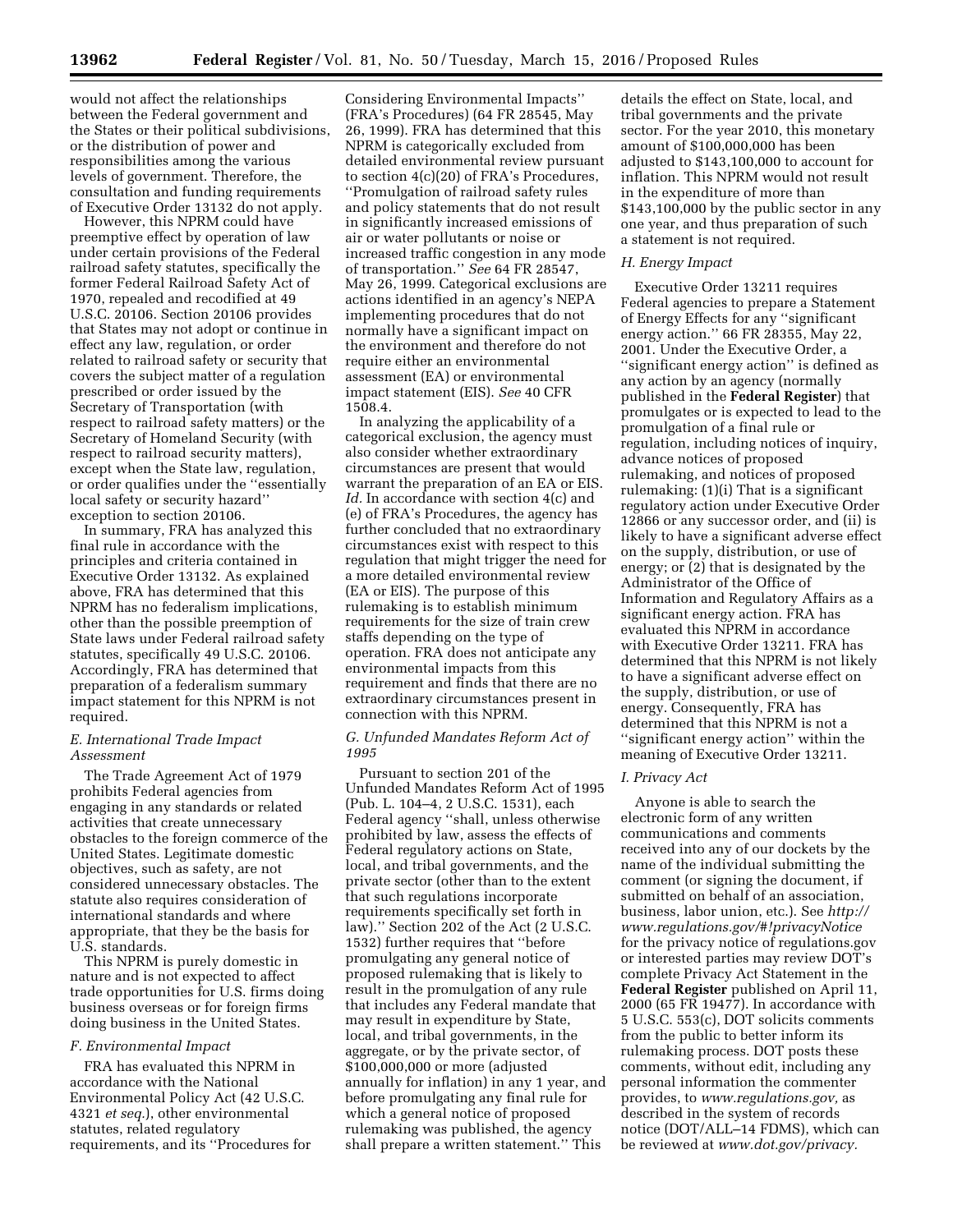# **List of Subjects in 49 CFR Part 218**

Occupational safety and health, Penalties, Railroad employees, Railroad safety, Reporting and recordkeeping requirements.

#### **The Proposed Rule**

For the reasons discussed in the preamble, FRA proposes to amend chapter II, subtitle B of title 49 of the Code of Federal Regulations as follows:

# **PART 218—[AMENDED]**

■ 1. The authority citation for part 218 is revised to read as follows:

**Authority:** 49 U.S.C. 20103, 20107; 28 U.S.C. 2461, note; and 49 CFR 1.89.

#### **Subpart A—General**

■ 2. Section 218.5 is amended by adding definitions in alphabetical order for ''Associate Administrator'' and ''FTA'', to read as follows:

#### **§ 218.5 Definitions.**

\* \* \* \* \* *Associate Administrator* means the Associate Administrator for Railroad Safety and Chief Safety Officer of the Federal Railroad Administration or that person's delegate as designated in writing.

# \* \* \* \* \*

*FTA* means the Federal Transit Administration.

\* \* \* \* \*

■ 3. Add subpart G to part 218 to read as follows:

#### **Subpart G—Train Crew Staffing**

Sec.

# 218.121 Purpose and scope.

- 218.123 Definitions.
- 218.125 General crew staffing and roles and responsibilities of the second crewmember for freight and passenger trains.
- 218.127 General exceptions to two-person crew requirement.
- 218.129 Specific passenger train exceptions to two-person crew requirement.
- 218.131 Specific freight train exceptions to two-person crew requirement.
- 218.133 Continuance of freight operations staffed without a two-person train crew prior to January 1, 2015.
- 218.135 Special approval procedure.

# **Subpart G—Train Crew Staffing**

# **§ 218.121 Purpose and scope.**

(a) The purpose of this subpart is to ensure that each train is adequately staffed and has appropriate safeguards in place when using fewer than two person crews for safe train operations.

(b) This subpart prescribes minimum requirements for the size of different train crew staffs depending on the type

of operation. The minimum crew staffing requirements reflect the safety risks posed to railroad employees and the general public. This subpart also prescribes minimum requirements for the appropriate roles and responsibilities of train crewmembers on a moving train, and promotes safe and effective teamwork. Each railroad may prescribe additional or more stringent requirements in its operating rules, timetables, timetable special instructions, and other instructions.

#### **§ 218.123 Definitions.**

*Tourist, scenic, historic, or excursion operations that are not part of the general railroad system of transportation* means a tourist, scenic, historic, or excursion operation conducted only on track used exclusively for that purpose (*i.e.,* there is no freight, intercity passenger, or commuter passenger railroad operation on the track).

*Trailing tons* means the sum of the gross weights—expressed in tons—of the cars and the locomotives in a train that are not providing propelling power to the train.

*Train* means one or more locomotives coupled with or without cars, except during switching service.

*Switching service* means the classification of rail cars according to commodity or destination; assembling of cars for train movements; changing the position of cars for purposes of loading, unloading, or weighing; placing of locomotives and cars for repair or storage; or moving of rail equipment in connection with work service that does not constitute a train movement.

#### **§ 218.125 General crew staffing and roles and responsibilities of the second crewmember for freight and passenger trains.**

(a) *General.* Each railroad shall comply with the requirements of this subpart, and in doing so may adopt its own rules or practices. When any person as defined in § 218.9 (including, but not limited to, each railroad, railroad officer, supervisor, and employee) violates any requirement of a railroad rule or practice that ensures compliance with the requirements of this subpart, that person shall be considered to have violated the requirements of this subpart.

(b) *Two-person crew staffing requirement.* Except as provided for in this subpart, each train shall be assigned a minimum of two crewmembers.

(c) *Hazardous material two crewmember minimum requirement.* For the purposes of this paragraph, a tank car containing a ''residue'' of a

hazardous material as defined in 49 CFR 171.8 is not considered a loaded car. None of the exceptions provided in §§ 218.127 through 218.135, which permit a train to be staffed with less than two crewmembers, is applicable when any train is transporting:

(1) One or more loaded freight cars containing materials poisonous by inhalation as defined in 49 CFR 171.8, including anhydrous ammonia (UN 1005) and ammonia solutions (UN 3318); or

(2) Twenty or more loaded freight cars or freight cars loaded with bulk packages as defined in 49 CFR 171.8 or intermodal portable tanks containing any combination of materials listed in paragraph (c)(1) of this section, or any Division 2.1 flammable gases, Class 3 flammable liquids, Class 1.1 or 1.2 explosives, or hazardous substances listed in 49 CFR 173.31(f)(2).

(d) *Roles and responsibilities of the second crewmember when the train is moving.* A train crewmember that is not operating the train may be located anywhere outside of the operating cab of the controlling locomotive when the train is moving as long as:

(1) For each train, the train crewmember is on the train, except when the train crewmember cannot perform the duties assigned without temporarily disembarking from the train;

(2) The train crewmember has the ability to directly communicate with the crewmember in the cab of the controlling locomotive;

(3) The train crewmember can continue to perform the duties assigned; and

(4) The location does not violate any Federal railroad safety law, regulation or order.

#### **§ 218.127 General exceptions to twoperson crew requirement.**

Except as provided for in § 218.125(c), the following general exceptions apply to the two-person crew staffing and roles and responsibilities requirements in § 218.125. A passenger or freight train does not require a minimum of two crewmembers under the following conditions:

(a) *Helper service.* The train is performing helper service, thereby using a locomotive or group of locomotives to assist another train that has incurred mechanical failure or lacks the power to traverse difficult terrain. Helper service includes traveling to or from a location where assistance is provided;

(b) *Tourist.* The train is a tourist, scenic, historic, or excursion operation that is not part of the general railroad system of transportation;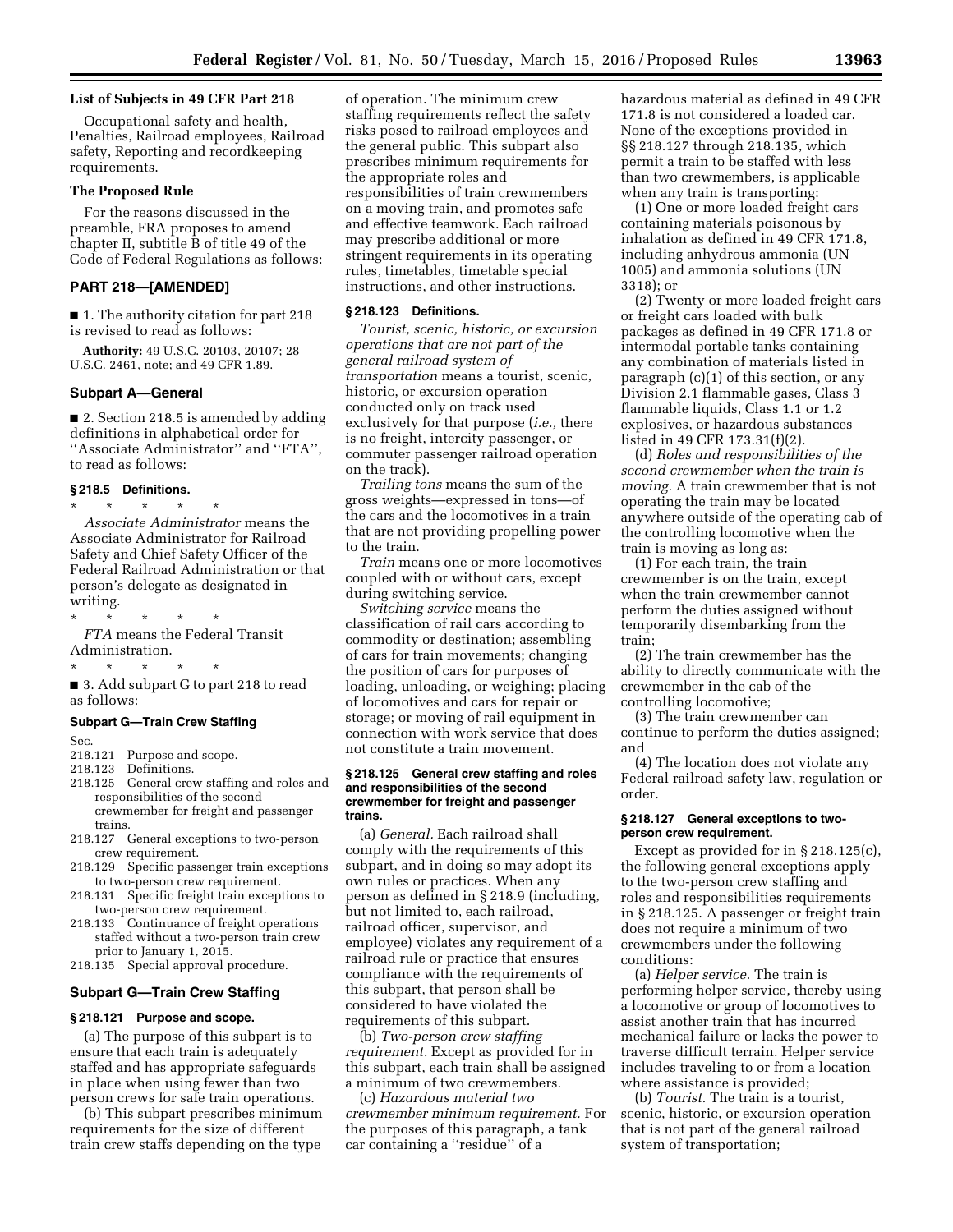(c) *Lite locomotive.* A locomotive or a consist of locomotives not attached to any piece of equipment or attached only to a caboose. This exception excludes a diesel or electric multiple unit (DMU or EMU) operation;

(d) *Work train.* During work train operations where a non-revenue service train of 4,000 trailing tons or less is used for the administration and upkeep service of the railroad. The exception for work trains engaged in maintenance and repair activities on the railroad includes when the work train is traveling to or from a work site; or

(e) *Remote control operations.* The train is remotely controlled using the operator control unit assigned to the receiver on the controlling locomotive and the following conditions apply:

(1) The locomotive consist does not exceed 6,000 total working horsepower and is utilizing no more than 12 powering axles;

(2) The train length, excluding locomotives, does not exceed 3,000 feet;

(3) The train tonnage, excluding locomotives, does not exceed 4,000 tons;

(4) The train does not exceed a total of 50 conventional cars or platforms, in any combination;

(5) The train does not contain more than 20 multilevel cars, *e.g.,* autorack cars, regardless of whether they are loaded or empty. Any continuous block of more than five multilevel cars must be placed at the rear of the train;

(6) The maximum authorized train speed is 15 miles per hour;

(7) Movements are restricted from operating on any grade greater than 1.0 percent that extends for more than half a mile; and

(8) The controlling railroad has developed air brake and train handling instructions governing these operations, and the remote control operator is required to comply with those instructions.

#### **§ 218.129 Specific passenger train exceptions to two-person crew requirement.**

The following passenger train operations do not require a minimum of two crewmembers:

(a) A passenger train operation in which cars are empty of passengers and are being moved for purposes other than to pick up or drop off passengers;

(b) A passenger train operation involving a single self-propelled car or married-pair unit, *e.g.,* a diesel or electric multiple unit (DMU or EMU) operation, where the locomotive engineer has direct access to the passenger seating compartment and (for passenger railroads subject to 49 CFR part 239) the passenger railroad's

emergency preparedness plan for this operation is approved under 49 CFR 239.201; or

(c) A rapid transit operation in an urban area, *i.e.,* an urban rapid transit system or a light rail transit operator that is connected with the general railroad system of transportation under the following conditions:

(1) The operation is temporally separated from any conventional railroad operations;

(2) There is an FTA-approved and designated State Safety Oversight (SSO) Agency that is qualified to provide safety oversight; and

(3) The light rail operator has an FTA/ SSO approved System Safety Plan in accordance with 49 CFR part 659.

#### **§ 218.131 Specific freight train exceptions to two-person crew requirement.**

Except as provided for in § 218.125(c), the following specific freight train operations are exceptions from the twoperson crew staffing and roles and responsibilities requirements in § 218.125.

(a) *Small railroad exceptions.* A freight train is operated on a railroad and by an employee of a railroad with less than 400,000 total employee work hours annually and the train is being operated under the following conditions:

(1) The maximum authorized speed of the train is limited to 25 miles per hour or less; and

(2)(i) The average grade of any segment of the track operated over is less than 1 percent over 3 continuous miles or 2 percent over 2 continuous miles; or

(ii) A second train crewmember, other than the locomotive engineer, is intermittently assisting the train's movements and has the ability to directly communicate with the crewmember in the cab of the controlling locomotive. The second train crewmember cannot meet the requirements in § 218.125 regarding the roles and responsibilities of the second crewmember because this person is frequently in transit and cannot continuously remain with the train.

(b) *Mine load out, plant dumping, or similar operation.* A freight train is being loaded or unloaded in an assembly line manner at an industry while the train moves at 10 miles per hour or less.

# **Option 1**

#### **§ 218.133 Continuance of freight operations staffed without a two-person train crew prior to January 1, 2015.**

(a) Except as provided for in § 218.125(c), one-person freight train

operations that were conducted prior to January 1, 2015, and that are not otherwise covered by the general or specific exceptions detailed in §§ 218.127 through 218.131 may continue to be conducted as long as the railroad conducting the one-person operation submits a description of the operation to the Associate Administrator for Railroad Safety and Chief Safety Officer, Federal Railroad Administration, 1200 New Jersey Avenue SE., Washington, DC 20590 no later than [DATE 90 DAYS AFTER EFFECTIVE DATE OF THE FINAL RULE]. The description of the operation shall, at a minimum, include the following:

(1) The location of the continuing operation with as much specificity as can be provided as to industries served, and territories, divisions, or subdivisions operated over. Documentation supporting the locations of prior operations will be favorably reviewed, although not required;

(2) The class of tracks operated over; (3) The locations of any track where the average grade of any segment of the track operated over is 1 percent or more over 3 continuous miles or 2 percent or more over 2 continuous miles;

(4) The maximum authorized speed of the operation;

(5) The approximate average number of miles and hours a single person operates as a one-person train crew;

(6) Whether any limitations are placed on a person in a one-person train crew operation. Such limitations may include, but are not limited to, a maximum number of miles or hours during a single tour of duty;

(7) The maximum number of cars and tonnage, if any;

(8) Whether the one-person operation is permitted to haul hazardous materials of any quantity and type, other than those types expressly prohibited for one-person train crew operations in accordance with § 218.125(c);

(9) Information regarding other operations that travel on the same track as the one-person train operation or that travel on an adjacent track. Such information shall include, but is not limited to, the volume of traffic and the types of opposing moves (*i.e.,* either passenger or freight trains hauling hazardous materials);

(10) Any information the railroad chooses to provide describing protections provided in lieu of a second train crewmember; and

(11) A safety analysis of the oneperson train operation, including any information regarding the safety history of the operation.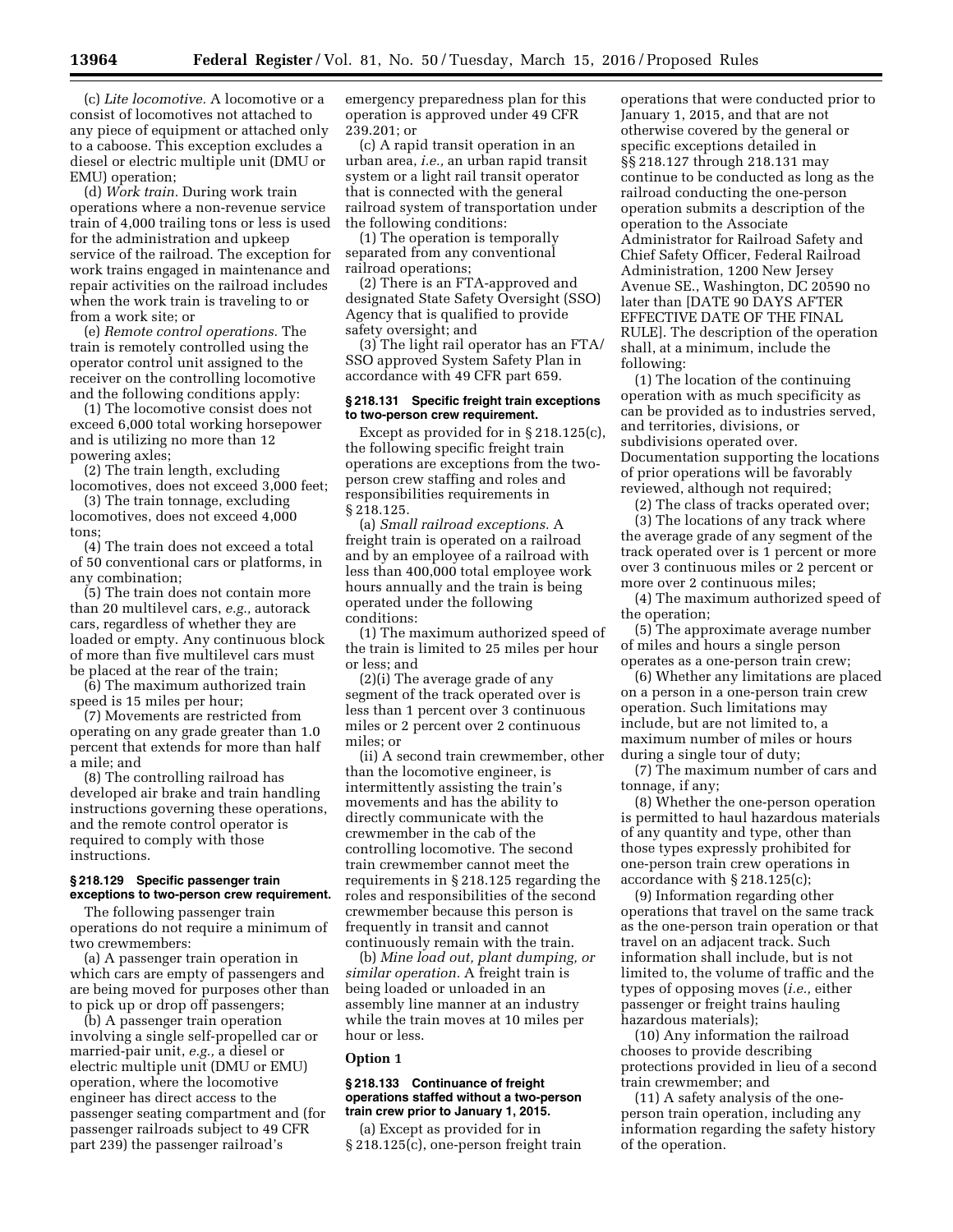(b) FRA intends to issue written notification of approval or disapproval within 90 days of receipt of the submission. FRA reserves the right to notify a railroad if a described operation that was in existence prior to January 1, 2015, is deemed unsuitable for continuance, or may continue with any additional conditions attached. FRA will consider the benefits and costs of actions it requests railroads to make as a condition for FRA approval. Unless FRA notifies a railroad that an operation is deemed unsuitable for continuance or may only continue with any additional conditions attached, the railroad may continue the operation as described. If FRA notifies a railroad that an operation may not continue, FRA will provide the railroads the specific reason(s) and rationale for any such decision.

#### **§ 218.135 Special approval procedure.**

(a) *General.* The following procedures govern consideration and action upon requests for special approval of a startup method of train operation that does not meet the requirements and conditions of §§ 218.125 through 218.133. Passenger railroads seeking to start-up a one-person train operation must have an approved passenger train emergency preparedness plan or apply for a waiver under part 239 of this chapter but may apply to FRA for special approval under this section in the same filing.

(b) *Petitions for special approval of a train operation with less than two crewmembers.* Each petition for special approval of a train operation with less than two crewmembers that does not meet the requirements and conditions of §§ 218.125 through 218.133 shall contain:

(1) The name, title, address, telephone number, and email address (if available) of the primary person to be contacted with regard to review of the petition;

(2) A detailed description of the train operation proposed, including a description of any technology that could potentially perform tasks typically performed by a second crewmember or that could prevent or significantly mitigate the consequences of catastrophic accidents;

(3) Appropriate data or analysis, or both, for FRA to consider in determining whether the train operation proposed will provide at least an appropriate level of safety to a train operation with two crewmembers; and

(4) A statement affirming that the railroad has served a copy of the petition on the president of each labor organization that represents the railroad's employees subject to this part, if any, together with a list of the names and addresses of the persons served.

(c) *Service.* Each petition for special approval under paragraph (b) of this section shall be submitted to the Associate Administrator for Railroad Safety and Chief Safety Officer, Federal Railroad Administration, 1200 New Jersey Avenue SE., Washington, DC 20590.

(d) *Federal Register notice*. FRA will publish a notice in the **Federal Register** concerning each petition under paragraph (b) of this section.

(e) *Comment.* Not later than 30 days from the date of publication of the notice in the **Federal Register**  concerning a petition under paragraph (b) of this section, any person may comment on the petition.

(1) A comment shall set forth specifically the basis upon which it is made, and contain a concise statement of the interest of the commenter in the proceeding.

(2) The comment shall be submitted to the Associate Administrator for Railroad Safety and Chief Safety Officer, Federal Railroad Administration, 1200 New Jersey Avenue SE., Washington, DC 20590.

(3) The commenter shall certify that a copy of the comment was served on each petitioner.

(f) *Disposition of petitions.* (1) If FRA finds that the petition is acceptable and justified, the petition will be granted, normally within 90 days of its receipt. FRA's decision may attach additional conditions that a railroad must meet or exceed before implementing the operation as described. FRA will consider the benefits and costs of any actions it requests a petitioner to make as a condition for FRA approval, as well as the expected safety impacts. If FRA attaches conditions, it will provide the petitioner and the public, via its public Web site, with the specific reasons and rationale for those conditions.

(2) If the petition is neither granted nor denied within 90 days, the petitioner may file a request for FRA to decide the petition by no later than 30 days from the date FRA receives such a request. If this additional 30 days lapses without FRA issuing a decision, the railroad may implement the operation as described.

(3) If FRA finds that the petition does not comply with the requirements of this section and that the proposed train operation is not acceptable or justified, the petition will be denied. FRA will provide the petitioner and the public, via its public Web site, with the specific reasons and rationale for denying the petition.

(4) Following the approval of a petition, FRA may reopen consideration of the petition for cause.

(5) When FRA grants or denies a petition, or reopens consideration of the petition, written notice is sent to the petitioner and other interested parties.

#### **Option 2**

# **§ 218.133 Continuance of freight operations staffed without a two-person train crew prior to January 1, 2015.**

(a) Except as provided for in § 218.125(c), one-person freight train operations that were conducted prior to January 1, 2015 and that are not otherwise covered by the general or specific exceptions detailed in §§ 218.127 through 218.131 may continue to be conducted as long as the railroad conducting the one-person operation submits a description of the operation to the Associate Administrator for Railroad Safety and Chief Safety Officer, Federal Railroad Administration, 1200 New Jersey Avenue SE., Washington, DC 20590 no later than [DATE 90 DAYS AFTER EFFECTIVE DATE OF THE FINAL RULE]. The description of the operation shall, at a minimum, include the following:

(1) The location of the continuing operation with as much specificity as can be provided as to industries served, and territories, divisions, or subdivisions operated over.

(2) The class of tracks operated over;

(3) The locations of any track where the average grade of any segment of the track operated over is 1 percent or more over 3 continuous miles or 2 percent or more over 2 continuous miles;

(4) The maximum authorized speed of the operation;

(5) The approximate average number of miles and hours a single person operates as a one-person train crew;

(6) Whether any limitations are placed on a person in a one-person train crew operation. Such limitations may include, but are not limited to, a maximum number of miles or hours during a single tour of duty;

(7) The maximum number of cars and tonnage, if any;

(8) Whether the one-person operation is permitted to haul hazardous materials of any quantity and type, other than those types expressly prohibited for one-person train crew operations in accordance with § 218.125(c);

(9) Information regarding other operations that utilize the same track as the one-person train operation or that travel on an adjacent track. Such information shall include, but is not limited to, the volume of traffic and the types of opposing moves (*i.e.,* either